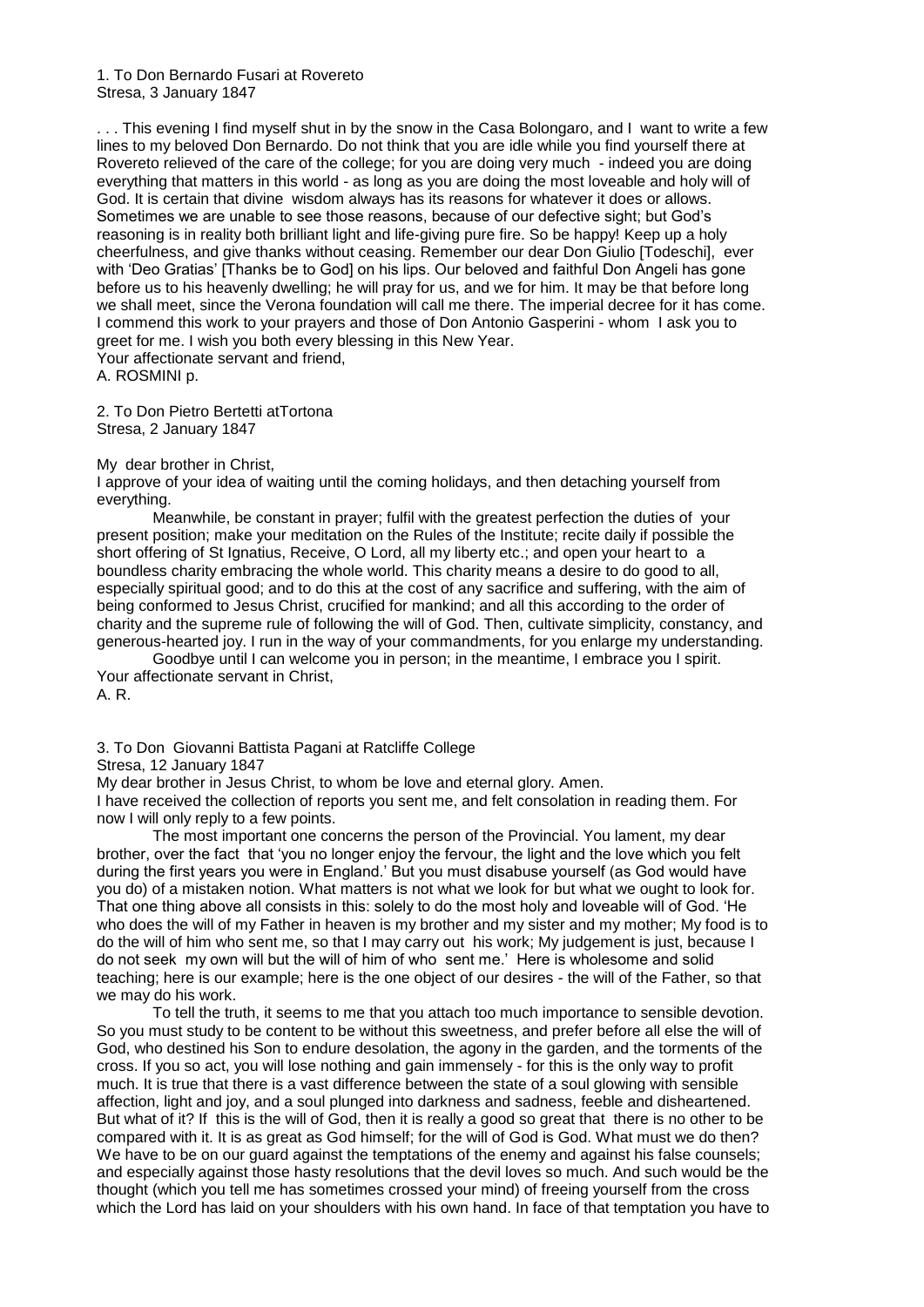say: Shall I not drink the chalice which the Father has given me? And again: Get behind me, Satan, for you are a stumbling block to me; for you are setting your mind not on divine things but on human things.

You should rather be grateful to the divine mercy for having put you at the head of his little flock there, and so taking on the obligation to help you whenever necessary - as he does in fact help you continually in a way that we could say is marvellous. What if you feel bodily weakness and are harassed and enfeebled? Again, what of it? Does God stand in need of your strength? Or must you experience consolations for his glory? Does he not rather know how to show his glory by choosing the weak things of this world, things which are not, to reduce to nothing things that are? The greatest of his blessings for you is that he makes you see with your own eyes that it is not you but he who does everything. And this lesson is particularly precious, and must be a cause of great joy for you, when you consider that in this way all the glory belongs to the Creator, and that the creature cannot attribute any to himself. This is a happy necessity, a thought dear to anyone who loves God! For one who loves God rejoices in nothing so much as to see that he is incapable of glorifying himself in anything, but that the Lord alone is glorified in all things.

If then you are infirm in the flesh, if you feel depressed in spirit, pray. Are any among you suffering? They should pray. Are any cheerful? They should sing songs of praise. Say too, My Father, if it is possible, let this cup pass from me. But do not fail to add: but not my will but yours be done. Unbosom your feelings to God; but let your conclusion always be 'may his holy will be done.' And do not make the slightest move to rid yourself of the cross which he imposed on you. He sees how heavy it is, and he weighed it before he gave it to you to bear. Do you wish to have recourse to a higher superior than your General? Here he is: God himself. He hears you, and if he wishes he can free you. To believe anything else is to show lack of faith in the goodness of the Lord. We are of the number of those who can say: 'We believed in his love'! So put all your faith in this love. Faith such as this sustains us, strengthens us, makes us greater than ourselves. Of it was said: 'In it lies our hope'. Again we are not like those who say to the Lord: 'You are a hard man, reaping where you did not sow, and gathering where you did not scatter seed.' Rather we say: 'We have left all things and followed you: what shall be our reward?' For the Lord is pleased that we look to him for our reward, and ask it of him, and (so to speak) claim it); since in this too he is greatly glorified, as he crowns his gifts in us.

What then? Do you think you have lost or are wasting all the work you have done for God, and in particular what you are doing now, bearing such a cross? No, not at all. These things were not done in vain; they are all recorded in heaven. You must recognize this, and not wrong yourself, not think they amounted to nothing (although they are nothing in relation to what God deserves.) You must allow them their due worth, so as to open your heart to feel boundless and inexhaustible gratitude, and infinite hope in God who has worked in you, who in you and with you suffers. It is he who will also rejoice in you, and will be glorified in due course. So it would be a great mistake, and show much temerity, if you persuaded yourself that you were losing out as regards spiritual gains, after so many years in which you have laboured for God and his kingdom. There is no need for you to be able to see at the moment with your own eyes what treasures you have laid up. Indeed it is better that they should be hidden in the treasury of the Lord, kept safe where no one can steal them.

So 'Do not judge'. Banish the gloomy judgement that the spirit of sadness suggests that you pass on yourself; and recognize the evil one through this sign: that he is opposed to the Holy Spirit, who is essentially our Consoler, our Paraclete, whose fruits are charity, peace, joy and so on. It is true that we are not able to banish at will this sadness which intrudes into our lower being, but we can gain incalculable merit by loving it, by bearing it like a precious cross that God gives us to carry. This experience opens our eyes to know ourselves better, and greatly helps to make us humble and lowly, as we abandon ourselves to the one who blesses those who are poor in spirit and consoles those who weep. So never mind if the physical depression remains, if this cannot be helped. It remains in the flesh, so to speak - the flesh which has to be crucified with Christ. But it does not reach our will, which will always be offered to God, and will rest content to sow in tears in order to reap consolation. So the will must stay constant and unchanged; it must bless the Lord at all times, never giving in to the complaints of the flesh. This is destined to perish, as it so clearly deserves to do. But if our will is the will of God, it is omnipotent and bound to triumph. The will must take ever greater courage, even when it hopes against hope. It was through such faith that so many conquered kingdoms, administered justice, obtained promises, shut the mouths of lions, quenched raging fire, escaped the edge of the sword, won strength out of weakness, became mighty in war, put foreign armies to flight, and so on. [Heb 11,33 ff.] If you dwell on this passage it will help you in every struggle, since even you, weak as you may be, can do all that was accomplished by those the apostle speaks of. Their God is ours, always infinite in goodness, yesterday and today and through all ages.

I should never finish if I told you everything that this theme suggests to my mind; but enough said. For the rest, use every means of restoring your spirits, take walks, rest, work in a relaxed way so as not to distress yourself; be diligent without anxiety, make sure you think of good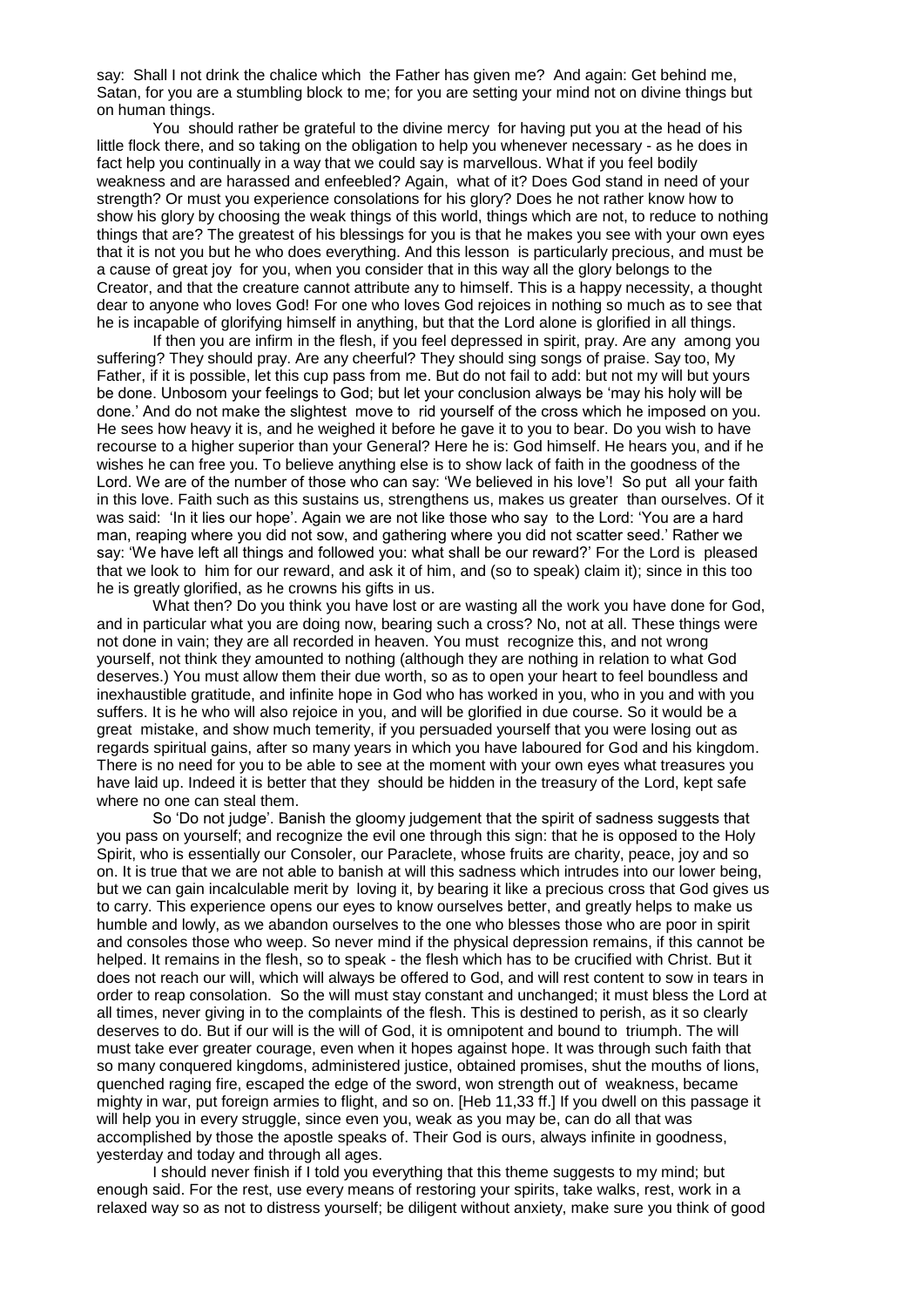things rather than the opposite, take food that agrees with you; make the effort to chase away gloomy thoughts, and cultivate cheerful ones; take innocent pleasure in the many benefits and blessings which surround us in the Institute - I mean the graces the Lord brings about through his poor servants. Our Lady will especially be the Mother of Consolation for all of us, our joy in life. Recommend always to her care - Your poor Superior,

A. R.

4. To Don Fortunato Signini in England Stresa, 22 January 1847

# My dear brother in Christ,

Although I am late in replying to your letter of 14 October last, this does not mean that I was not very pleased to have it. I need not repeat the things you said: it is enough for me to ask the Lord to obtain for both of us a true understanding of the value of the most lowly occupations and positions - indeed of everything that humbles us before others.

I believe that you must be mostly concerned to get the people to understand the main obligations that the law of the Lord imposes, rather than speaking about matters of counsel or those concerning perfection, unless you do so merely in passing and without insisting on them. First things first. Religious, especially if they are young, know little about the world and the human heart; and at times when they are dealing with unsophisticated people they make the mistake of launching forth into highfalutin matters to do with perfection, without first insisting on the basic requirements of God's law. In this way, by attempting too much, they achieve nothing and waste their breath. When it comes to preaching to the people and gaining their attention, as long as the preacher uses discretion and insists on fundamental principles and the general lines of Christian doctrine (without going into minute details), he can, I believe, do much good. And another way of achieving this is through showing a serious and sensible demeanour and being always gentle, kindly, treating all alike, giving good example. And when conversing with people do not forget this prudent rule, well adapted to your situation, of speaking frankly and directly of the great principles of our religion, such as the love of Jesus Christ, faith, hope in God, charity towards one's neighbour, and so on. Do not descend to minutiae in what you say; avoid all subtlety; do not smother those you are addressing; be brief, but as occasion offers, repeat the truth in plain terms. It is as if you are scattering the seed here and there, and then waiting patiently for the Lord of the harvest to give the increase.

May God send down heavenly blessings on you. Yours affectionately in Christ, A. ROSMINI p.

5. To Don Angelo Rinolfi at Loughborough Stresa, 23 January1847

My dear brother in Christ,

I am sure that the means you tell me you have begun to adopt - of spreading abroad booklets of such a nature as to overcome prejudice against our holy faith - will prove most useful, not only in your own parish but everywhere else. So I strongly advise you to make great use of this resource. Again, it will help you if you study carefully what difficulties exist in the minds and hearts of the people and tend to keep these poor brethren of ours divided from the Church. Then, when you know exactly and for certain what are the main ones, you will know how to frame your words and present your reasoning when it comes to speaking, whether in public sermons or in private conversations. At times it pays to speak briefly, in a way that hits the mark, rather than go on at length in a vague and rambling manner. It is especially helpful if you confine yourself to the great truths of the faith which are believed also by those you are faced with - such as love of and faith in Christ, charity, justice etc. Because these things act as seeds which go on then to give rise to faith in other, more specialized matters. You have to keep on sowing, without expecting to reap at once - as our Lord himself did.

I thank God, who takes care of you and makes you grow in the religious perfection to which by his mercy we have been called. Greet for me in Christ all the dear brethren who cooperate with you in the Lord's work. Goodbye.

Your affectionate brother in Christ, ROSMINI p.

6. To Don Michele Parma at Domodossola Stresa, 1 February 1847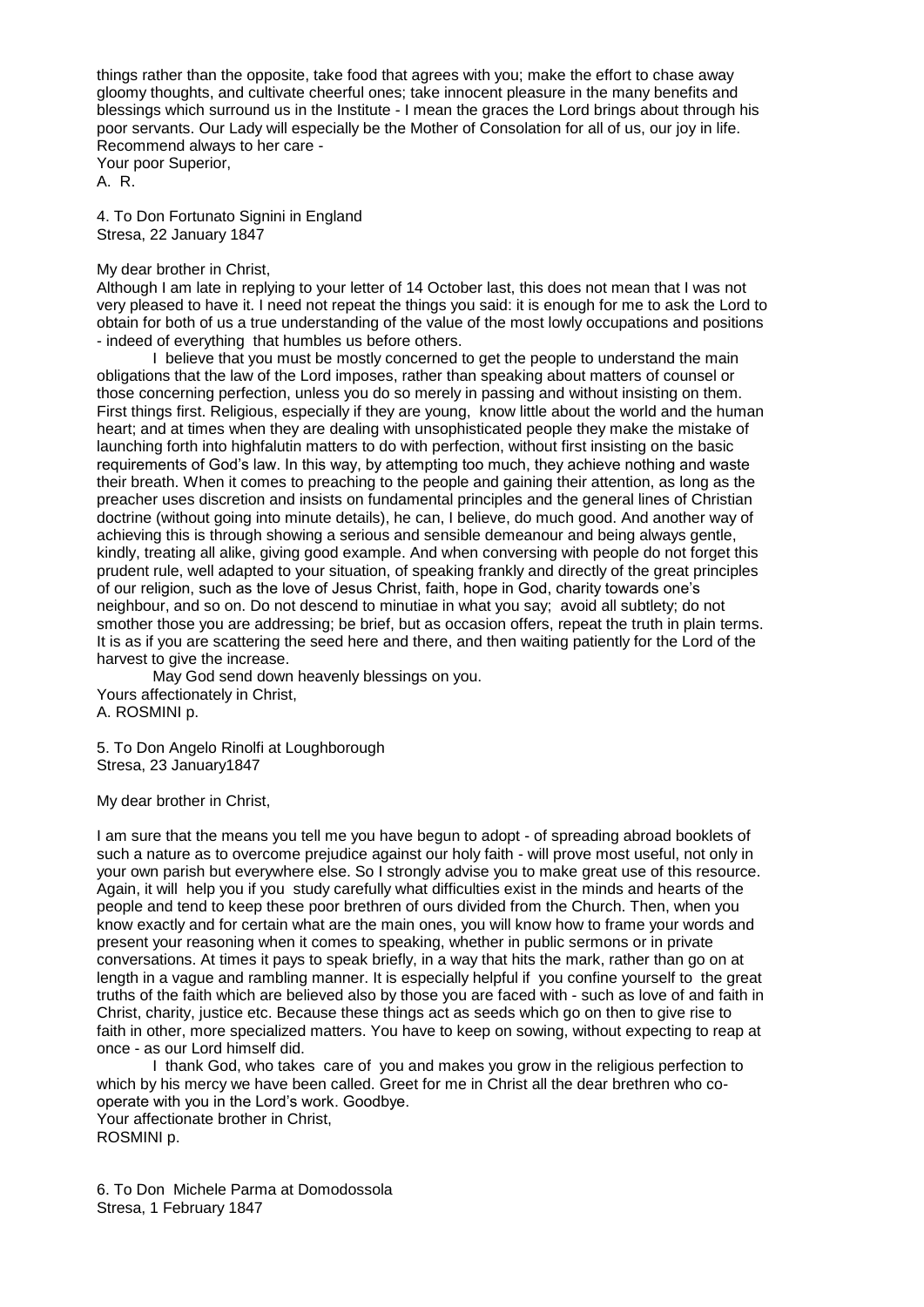My dear friend and brother,

You ask for some guidance to help you to discern well the present [political] situation. I have no doubt that the current movement in Italy is directed by God for the glory of his Church; but at the same time it is a conflict between directly opposing elements, where light and darkness mingle together and fight, even to the death. And between the representatives of hell and those of heaven there is a middle party like that of the angels of whom Dante speaks, who were neither rebels nor faithful to God, but formed a group of their own. And while the former understand the artfulness of hypocrisy, it is easier to be on guard against these than to judge correctly those who occupy the middle ground and share something of the two extremes. To show you the nature of these, it is sufficient if you consider the words which Cesare Balbo put at the beginning of his book, Speranze [Hopes]. They were: Porro unum est necessarium [But one thing is necessary]. For those people the one thing necessary is not that of freeing the soul from slavery to sin, but to deliver Italy from slavery to Austria. From this premise they logically go on to take the view that everything , even one's soul, must be sacrificed to attain that 'one thing necessary'; and so in their view, or at least in their practice, any and every means is approved of and must be used to this end. This principle of theirs explains perfectly the way they act: lies, calumny, tricks, stirring up popular passion, flattery, the fomenting of hatreds and feuds (especially among the clergy), oppressing the Church, provocations to violence and clashes, and so on. Everything is good, everything is holy, everything is perfectly Christian, if it helps to attain the 'one thing necessary' within their new version of Christianity. From all this you can gather that it is a singular favour that God grants us when he withdraws us from the chaos of this world and puts us safe in a haven where we are safe from the many deceits which might have taken us in, and the many occasions which might have led us to offend him. For my part, I rejoice at this, and I cannot sufficiently thank him.

For the rest, I repeat that I am firmly persuaded that everything that happens, whether of good or ill, is caused or permitted by highest Providence; and in the end everything will turn out to represent great triumph and glory for his Church. We, both as Christians and as Italians, as priests and as religious, shall be able to help greatly to bring about a happy outcome from this terrible drama, by constant prayer, by diligence, and by the ever-growing charity we show as we carry out all our duties. In this way the two parts into which not only you, my dear man, but all of us are unfortunately divided, will become one; or at least the side that deserves to win will do so; and the other side will be overcome, so that it will perish as it deserves, leaving the first to be fulfilled and made one in God, its beginning and principle, in whom everything meets, from whom everything finds healing. We, through our separation from the world, through the sweet peace of solitude, by aspiring to our heavenly homeland, will be of help to our earthly homeland. For the afflictions suffered by the nations derive from the sins of men; while faith, hope and love call forth all blessings on them. This is the guidance I give myself - and to you too, dear Don Michele: Let us calmly put our trust in him who divided their inheritance to the nations, when he separated the sons of Adam. He set the boundaries of the people according to the number of the people of Israel. For the Lord's portion is his people; Jacob the place of his inheritance. [Deut 32:8ff.] Yours affectionately,

ROSMINI p.

7. To Suor Paolina Tamburini at Domodossola Stresa, 4 February 1847

### My dear daughter in Christ,

We find in scripture these consoling words: Blessed is he who suffers temptation, for after being tested he will receive the crown of life. I feel sympathy for you over your struggles, but at the same time I trust that through God's power you will conquer in the name of Christ. Take good notice of these suggestions: (1) see that you make every effort to oppose by acts of the will the purpose of your spiritual enemies; (2) do not co-operate with these, but put up with them in patience; (3) if you feel doubtful whether in your distressed state you have in a moment gone some way towards cooperating with the evil one's suggestions (in such ways as you describe), do not assume that you have sinned gravely. Rather, in peace and tranquillity, repent of the matter, and make sure that another time you resist; and as far as possible remain unmoved, with your mind raised above, speaking with Christ, with his holy Mother, with your guardian angel, with the saints. For whatever happens to us naturally, we have firm grounds for believing that our will is opposed, and we can be sure that we have suffered an involuntary attack from the enemy. So we need not doubt that by opposing this, even if something does occur, it is not sinful, or at any rate not gravely so; (4) when you make your confession, be brief: do not go into too much detail over the circumstances, but simply stick to the essentials, the substance, if it seems to you that you have been weak or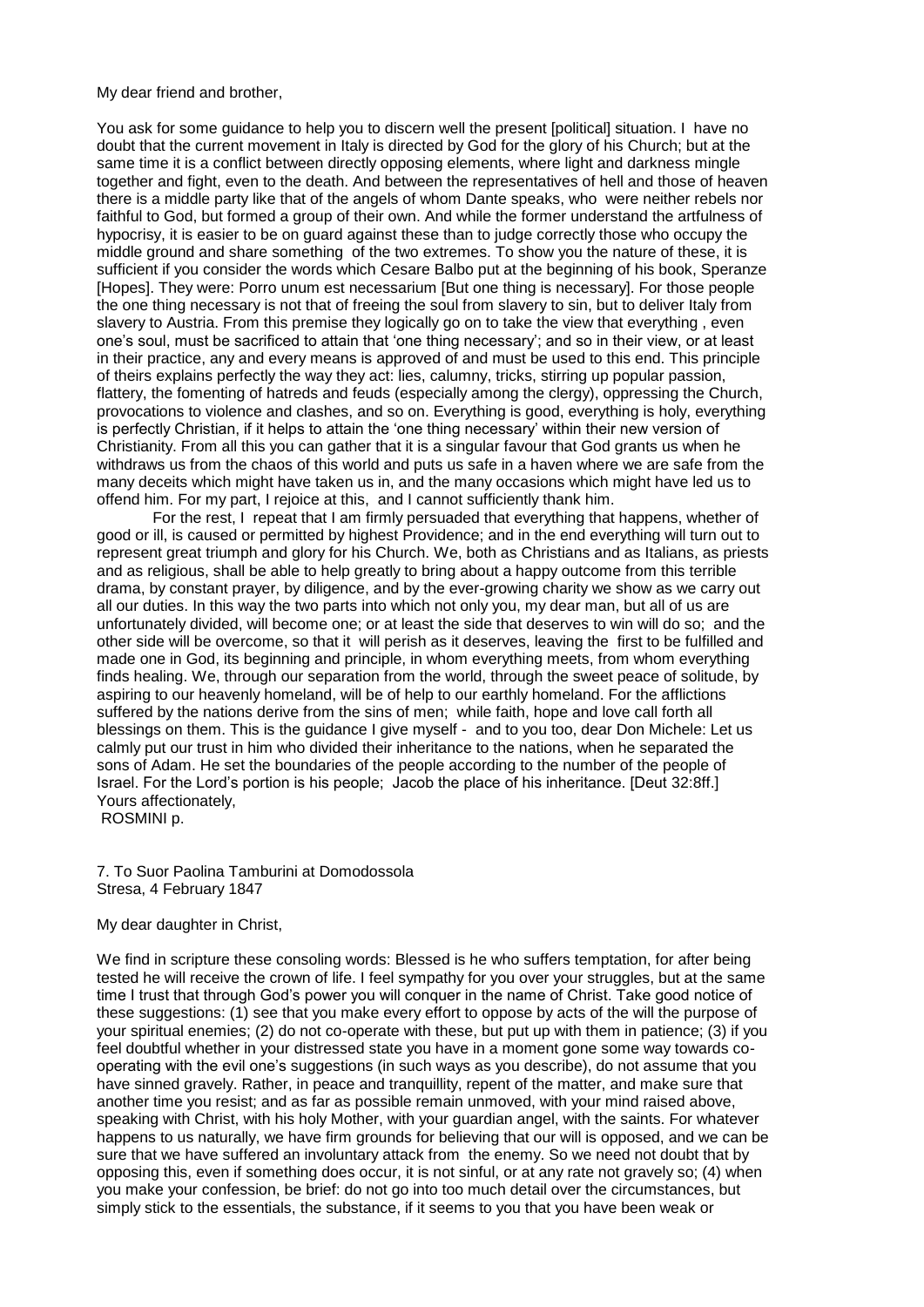negligent, or have given some degree of consent during the struggle. There is no need for anything further; indeed, going into particulars may hinder rather than help. If you are questioned, give your answers plainly, with simplicity and modesty; (5) pray as much as you can, and maintain a continual spirit of prayer as far as possible. Make acts of humility and meekness, both internally and externally, but without showing any signs to your companions of the battle you are waging.

I shall be leaving Stresa at the end of this month or the beginning of the next, and in the meantime you can write to me at the parish of S. Zeno Maggiore in Verona. I do not wish you to speak to anyone of your problems or ask for spiritual advice while I am away. It is enough if you follow the rules I gave you previously and those in this letter for your guidance. So take courage, my dear daughter: give all your heart to your heavenly Spouse, and dedicate your will totally to God. Christ will be at your side and within your soul. He will take care of you and lead you to the eternal salvation for which you were created, redeemed, made holy, and called to his service. You father in Christ,

A. ROSMINI p.

8. To Suor M. Geltrude Cerutti, Superior of the convent of Arona Stresa, 4 February 1847

## Very Reverend Mother,

When I wrote to you: 'act so as not to show too great a need of the Director', I did not have in mind either the 'ordinary' confessor or any other. I simply meant to give you a general rule - one which has the great advantage of leaving the soul more free and disposed to find greater light in the words of our Lord Jesus Christ. I did not intend to advise you to make use less frequently of the guides the Lord has given you, but only to suggest that you could do so in a way that would leave you free not to regard such frequency as wholly necessary, or feel anxiety when you could no longer have such recourse. As for the temptation you feel to think that other people are not interested in your soul: dismiss it, and presume the good will of everyone. And in order to free yourself from it, reason along these lines: 'Is it possible that a minister of God should have so little interest in the good of souls redeemed by Jesus Christ? Should I not rather believe, out of charity, that he would be prepared to die for any individual soul? And am I not one such a soul?' By so acting, that great charity which makes us think favourably even of those who are unworthy or illdisposed will chase away any such temptations. This charity, together with humility, will make your soul one with others, seeing them all as bought by the PRECIOUS BLOOD of Jesus Christ.

For the rest, feel free to write to me whenever you think I could be of help to you; and if you want me to indicate how frequently you could normally do this, it seems to me that once a month would be reasonable, always providing that your ordinary Director is agreeable to this, and that you are content to await a reply from me when I am able to write.

I recommend to your prayers some grave needs of mine - I have plenty of them.

I am, in the Sacred Heart of Jesus - Your servant in Christ,

R. p.

9. To Don Giuseppe Fiacchetti at Domodossola Stresa, 6 February 1847

## My dear son in Christ,

The sole cause of your temptations and your failings is the fact that you do not keep firmly before your mind the supreme principle which ought to direct you in everything: the aim of your vocation and of the Institute - that is, attaining to the perfection taught us by Jesus Christ. Instead of concentrating on this, you let your imagination wander, dwelling on trivial details, human feelings, unimportant details; and these cause you to lose much good and bring about great loss to your soul. Each of us has to take as the rule for directing our internal feelings and external works: 'I wish to feel and to act in ways that offer the maximum spiritual perfection. This is the treasure that I have come here to gain and lay up. There are no other riches; there is nothing else that I should esteem or give importance to. Provided that I carry out my duties for the love of Christ, as he taught, this is enough for me.' If you keep this lofty principle before your mind (and without it no member of the Institute responds faithfully to the grace of the vocation that God has given him, and so is not certain of saving his soul) you will be able to overcome your spiritual enemies and begin to give proof of genuine evangelical virtue to your Superiors. In short, with God's help you will become a new man, giving consolation to yourself and even more to your Superior.

You have now been in the Institute for some years, and this great principle should by now have been written, or rather engraved, in your soul. Direct your prayers to obtaining this great light from God, together with firmness of will, without which you will be forever hesitating and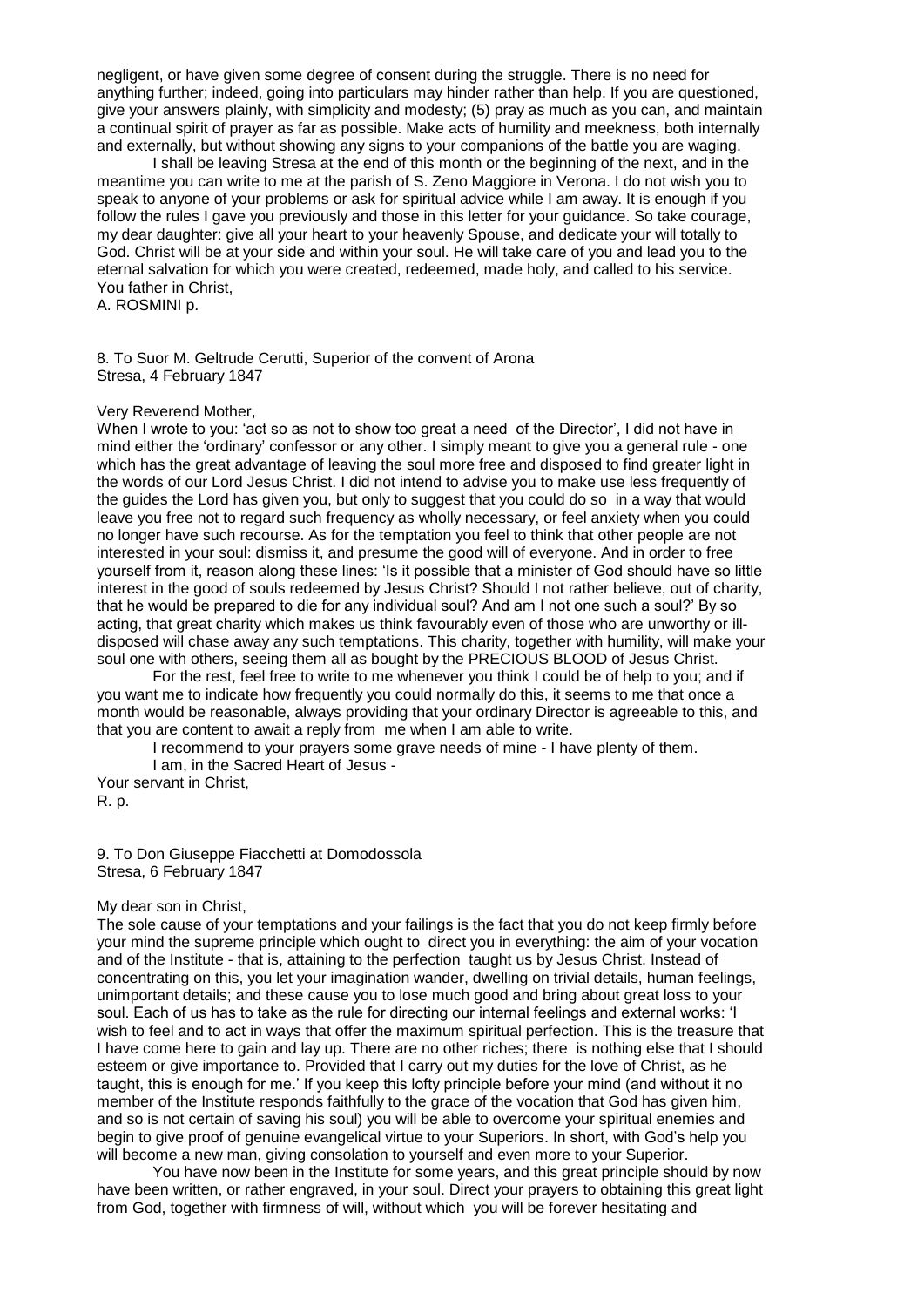wavering.. Meditate on the tenth of the Spiritual Instructions, and conform your prayer to that. Once you attain a true love for perfection, every other love, and especially your self-love, will be subdued and subordinated to it. Then you will no longer feel any repugnance towards your Superiors, but instead, show submission and prefect obedience. You will be content whatever you are given to do; you will have no preferences over the offices you are assigned, but rather alacrity and diligence in carrying out all tasks equally for the love of God; you will be constant and even in mind; you will receive admonitions and corrections most gratefully, and humiliations with pleasure. You will show meekness and humility in all things; recollection, efforts to profit spiritually more and more, to acquire merit for eternal life, mortification, and every other beautiful virtue. For all these things are sought after, wished for, sighed for continually by a man who has no other aim but to become perfect before God and imitate Christ - the ideal which we all share, and have solemnly promised to aim at. There is no deception in this way of acting; whereas the way you have been following up to now, with your imaginations, your complaints, your all-too-human reasoning, your passions - where is this leading, my dear Don Giuseppe? It is a difficult and laborious way, a mistaken way. There is a way which seems to a man right, but its end is the way to death.

So it grieves me greatly to hear what you say by way of justifying yourself for thinking of abandoning your holy vocation and leaving the Institute! Among other things you say: 'There are many Christians who live a holy life in the world.' True, but this does not apply to those who sacrilegiously abandon the religious life after being called to it, as you were. Nor does it apply to those who, after a period of years in religion have failed to come to love the life as their one real treasure - and even less to those who break the sweet bonds, the golden chain, of perpetual vows. These, together with those who get themselves dismissed, or who obtain through their importunity a legal absolution - these people, I say, carry a great sign of eternal rejection. The saying: render your vows to the Almighty will one day serve as an eternal condemnation for those mistaken souls who, after being bad religious, blinded by their passions and especially their pride and presumption, persuade themselves that they can be good Christians in the world. How unhappy and unfortunate is their case! If they have been able by empty sophisms to quieten the remorse of their conscience, they will not so easily be able to evade the just sentence of the divine Judge, to whom they have been unfaithful by their cowardice and ingratitude. I very much hope that God will enlighten you, and that what you have said turns out to be only the result of ignorance. May God bring this about - this is my prayer. But if you want to receive this grace, it is necessary for your heart to find renewed fervour, for you to love more deeply perfection, for you to seek this - this alone, interiorly and in your actions, and nothing else. You have to begin to penetrate into the spirit of your Institute, which aims only at holiness, and takes this as its sole good. You have to study afresh our holy rules, and to dwell on them in the spirit of God, with a heart fervent with charity, wholly dedicated to acting as Christ did and following him in his sufferings and on the cross. If a keen desire for perfection does not warm your heart, you will never be content with other people or with yourself; you will never be at peace; you will find no pleasure in your duties and occupations; you will not even receive the grace of being confirmed in your vocation. For it is up to us to validate our vocation through our co-operation, and to ask for the strength needed to fulfil it faithfully till death. To sum up, then: we need a love of perfection, prayer and obedience. These we must see as important above all else. It is through them that you will save your soul. May God enlighten and bless you.

Your affectionate father in Christ, A. R.

10. To Count Giulio Padulli in Milan Stresa, 12 February 1847

# My dear Don Giulio,

. . . If your eldest son should (as you hope, and as seems likely) enter the ecclesiastical state, that will be a great grace from God for him and for you, provided that he has a true vocation and seeks nothing else in the clerical state than the labours involved in office and the cross of Christ. If he does not have this vocation, let him remain in the world; for the Church is enriched not by the mere number of her ministers but simply through their worth and their virtues. For them there is no other way to happiness and contentment than the renunciation of all the delights of the world and the entire sacrifice of themselves in imitation of the Master they follow. Anyone who wants to become a churchman and yet not follow this way, which offers thorns for the flesh but flowers for the spirit, has no business to enter the Lord's sanctuary, for he would only find himself dejected and miserable. I am sure that these are the considerations you will put before your beloved son, should he feel himself drawn to the great dignity of the priesthood of the Lord.

I am pleased to hear that you have not given up your philosophical studies, which in the past gave you such pleasure. It gives me much consolation to know that you approve of what I have said regarding Providence and souls. May God bring it about that what I am engaged in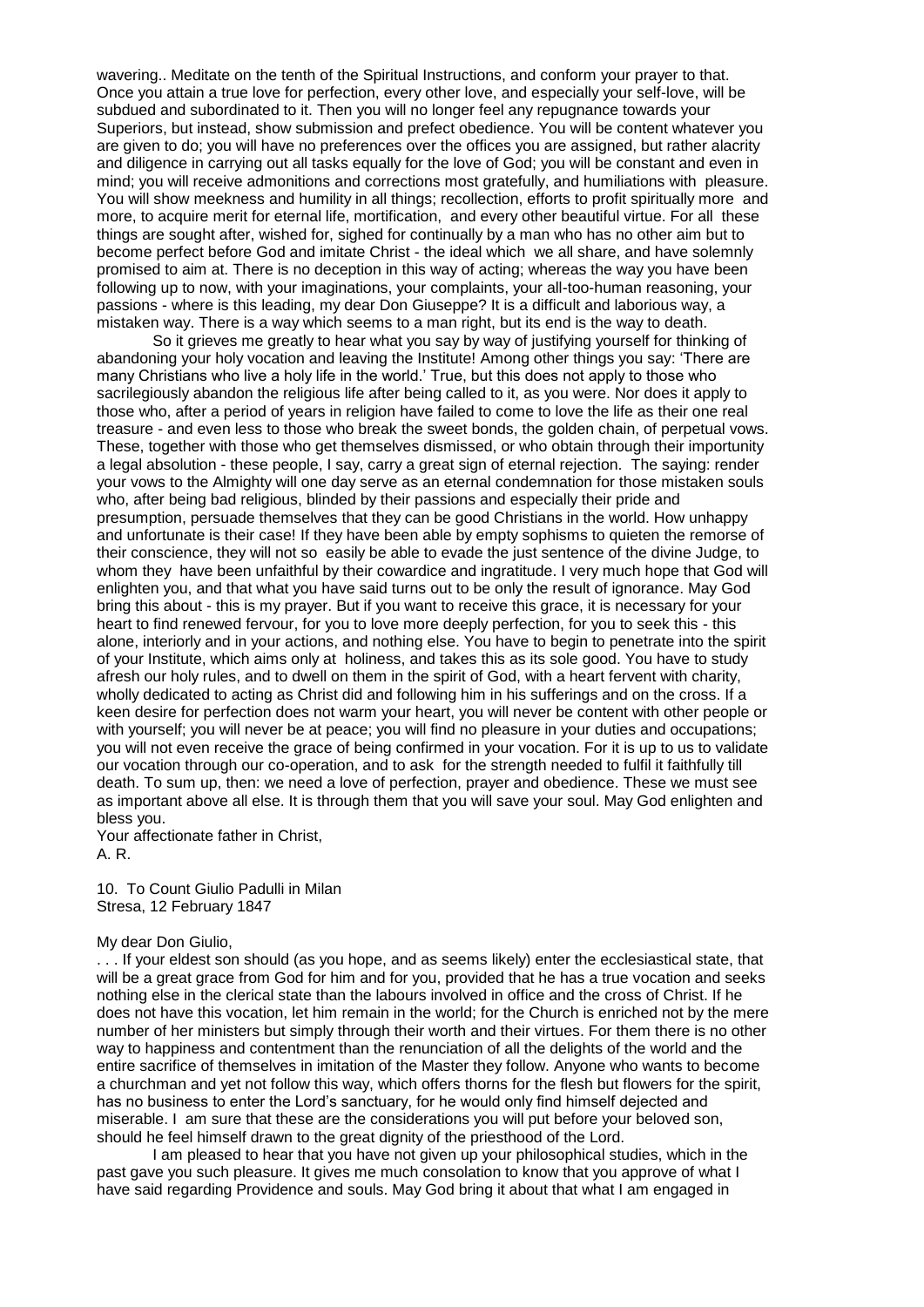writing, out of my deep conviction that this work is needed for the good of religion, may bring forth the fruit I wish to see.

I was delighted to hear the news which has come to me from various quarters about the health of dear Mellerio. I had considerable fears on his behalf. As we thank the Lord from our hearts, we must continue to pray for the grace of a complete recovery, provided that this is according to his all-wise and all-loveable will.

I hope to see you again soon. In the meantime I ask you to greet Mellerio for me, as well as Polidori and your dear brother. Be sure that I am - Yours affectionately in Christ, R. p.

11. To Mgr Paul Cullen, Rector of the Irish College in Rome Stresa, 18 February 1847

Very Reverend Monsignor,

So that you may know how much my heart is touched by the calamities with which it is God's will to purify more and more the Irish people, and how greatly I desire to bring some small relief to the sufferings of so many of our brothers and sisters, I am sending you a copy of the letter I wrote to Don Pagani about all this, and through him to all my brethren who serve the Lord in England [cf. Letter No. 178 of my vol. V]

So too I published a note in the Piedmontese Gazette (no. 16 of the current year) announcing that the Superiors of the Institute of Charity were authorized to receive any alms which the faithful might wish to give on behalf of the wretched people of Ireland. In this way it was possible, by the grace of God, to send a contribution, and I shall soon be sending a further sum to Pagani, who will see that it gets to Ireland. Further, I am organizing a small group of gentlemen in Turin who have volunteered to collect offerings in that city. I shall shortly be going to Milan; and there too one of my first concerns will be Ireland. Meanwhile we must go on interceding with the all-kind God, who feeds the fish and the birds, and who sent manna from heaven to his people in the desert.

I was extremely pleased to receive your letter, because of my great esteem for you, and because it is quite some time since I had direct news of you. So I thank you for remembering me, and I ask you also to pray for me when you say Mass.

I am, Monsignor, with affectionate respect, Your humble servant, ROSMINI p.

12. To Don Luigi Gentili in London Stresa, 19 February 1847

My dear brother in our Lord Jesus Christ: may his spirit of truth dwell in us abundantly. Amen.

I fully believe what you tell me - that, in spite of some rumours in circulation, you have never said in your preaching that no one can be a good Christian unless he goes to confession and communion every week. In fact of course we must never lay on the shoulders of the faithful any greater burden than is imposed by the laws of God and of the Church. We must preserve their holy liberty of conscience by which they can go smoothly ahead in the Lord's ways. Certainly we can encourage them to do more than is prescribed, but do so only in such a way that each can understand that this is purely a matter of exhortation and counsel, and that we do not condemn anyone who does not go beyond the basic requirement (since neither the Lord nor the Church demands more.) This is truly a case where we too must say: neither do I condemn you. In this way what we say is truthful, for it is the Lord's own saying, and as such is essentially prudent.

I am very greatly consoled to hear what fruit the Lord brings forth from those missions of yours, preached with such indefatigable zeal; and I beg the divine mercy to maintain and increase those fruits, as well as to keep safe the missionaries themselves, so that after preaching to others, they suffer no loss themselves. This will never happen as long as their labours make them more humble, as I very much hope is the case. It is my fervent wish that more of our members may be trained as missionaries, and Pagani shares this desire. For he sees with his own eyes the abundant fruit that comes of this ministry - as he always tells me in glowing terms, and with a heart full of joy. It is much easier to harbour a thought, a wish, than to put it into practice. Not all are called by God to such work, even though they may be full of good will. They need also to have the gift for it; and you know that our Lord himself did not choose out of the whole world more than twelve apostles. With my consent and encouragement, Rinolfi too tried himself out in such work, and from the reports I have received about him he succeeded quite well. But since he is attached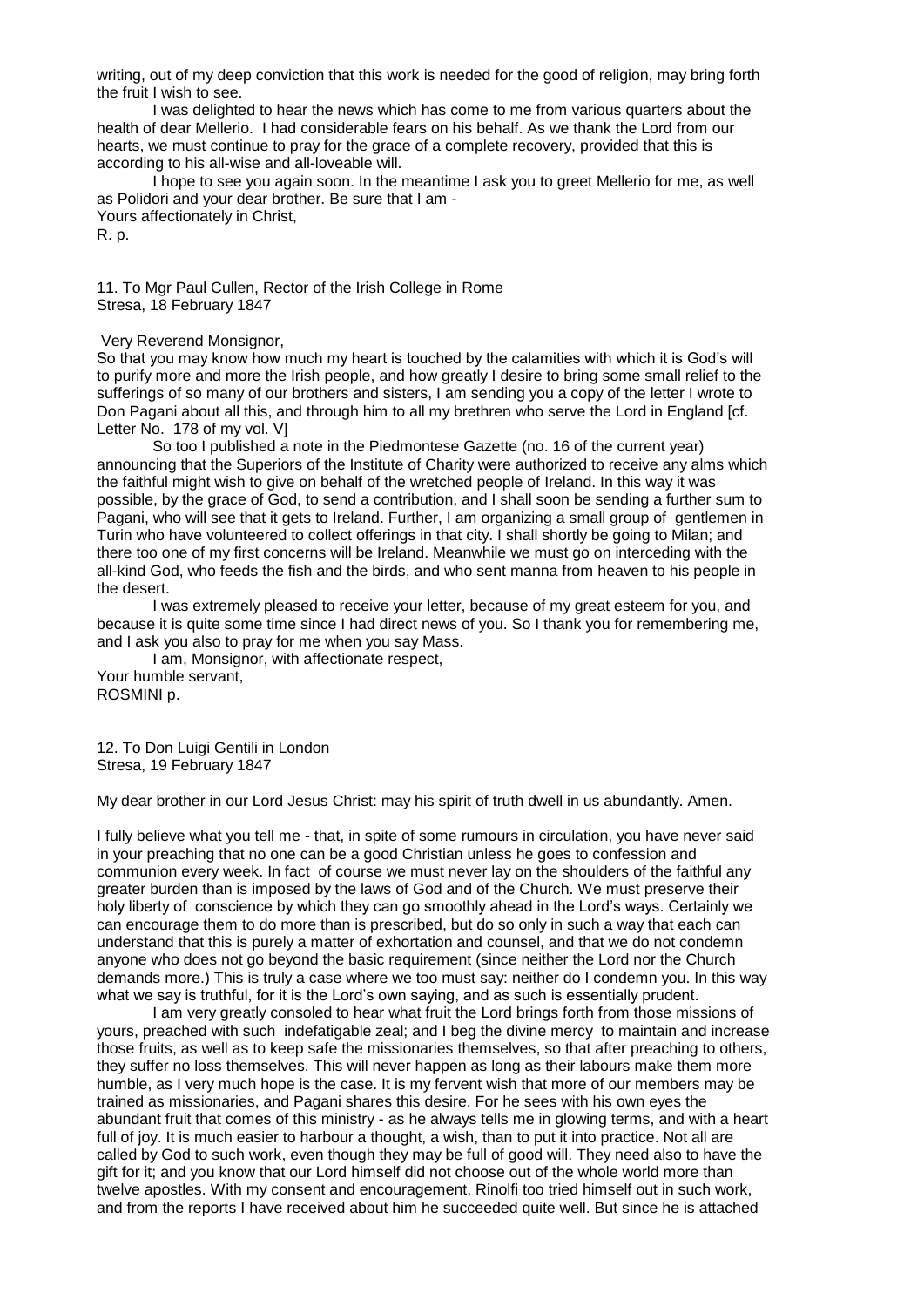to a mission [parish], that makes it difficult for him to go out preaching regularly. All the same, he could do so on occasion. What do you think about this? I would value your opinion. So too tell me if there is anyone else you think could succeed in such work.

As for the Newport mission: this will not at all delay the opening of the college, which is the most important work, and the one to which we must give the highest priority. Pagani thinks the same. But for the rest, I am sure you will agree that while we must make every effort to bring into being a work that is so fundamental - one which will provide roots for our little Institute in that country - we must not be so blinded by the wish to do this quickly that we overlook the need to do it well. If we were to open the college, and then could not carry the work through, or if things went badly, what great harm would result to the Institute! If we were to use men before they had properly finished their noviciate, or if we were to impose on them burdens beyond their strength, surely this would be a failure to go by our rules, and hence something that would be more likely to destroy the Institute rather than build it up. And things cannot go well with the college unless the direction of the house is well arranged, so that there are clear lines of demarcation between the school and the noviciate and no confusion. If this clarity is lacking, the spirit of God will be lacking too.

You perhaps know that Fr Hutton, on whom we were depending, was unable, after his return to England, to take on the posts that had been assigned to him. So now we have to see whether, after some time on a mission, his health will recover to the point where he can be active again. Part of the reason for taking on the Newport missions was that it is a town on the seacoast, with healthy air.

I have not yet heard the outcome of the negotiations for the foundation of the Sisters in York. But you may be sure that the bishop there will not have been put out, as you seem to fear, even though you do not know him personally. On the other hand, my dear Luigi, we have to distinguish two ways in which a man may be made indignant: we must not be excessively afraid of offending men. This would be to work in the way of worldly politics, something that we should keep well away from, since it is not in the spirit of the Lord. If for the sake of not offending a bishop or some high official we were to agree with something that we could not assent to without the danger of losing religious discipline, this would be a sign that we put our trust in the favour of men rather than that of God. And it would be a sad day for the direction of the Institute if we adopted such a policy! So to offend bishops would be less important than to fail to be faithful to our holy Constitutions, to the spirit of the Institute, to the holy prudence with which we ought to direct our course. In such circumstances we ought to put up with the unreasonable irritation that men might feel, seeing it as an affliction, a cross, sent to us by God himself. You may be sure that when we cause displeasure to people [by remaining true to our spirit], divine Providence will draw out of the situation greater good; it is in this way that the Institute will grow and become stronger. Our hope is in God, and in God alone; and it must never be our policy to flatter men or to make unsuitable concessions to them in order to win their favour or placate their disapproval. Rather we have to study to see that what we do is in itself good and prudent, and wholly in agreement with our principles. For this is what God wants of us, and only this will earn his blessings. For the rest, neither you nor I know yet what is the situation regarding the Duchess of Leeds, and so we must suspend judgement over it.

Fr Provincial has probably shown you the letter I wrote to urge our brethren to exert themselves to help the poor people of Ireland. Here in Italy we are doing all we can. I will soon send a further sum of money. If you have the opportunity, help in this important work of charity. May God support you and bless you, prosper your labours, and enable you to find shelter always in his Sacred Heart.

Your affectionate brother in Christ, A. ROSMINI Provost General of the Institute of Charity

PS Give my warm greetings to your dear companion in the missions, Don Furlong

(1)This letter is not to be found in the Epistolario Completo, but the original is preserved in the archives at Stresa.(2)By a decree of 9 September 1845 Rosmini had relieved Gentili of his position as Superior and named him as a travelling or migrant missionary, giving him Fr Furlong as his companion. But in practice Gentili had already been such a missionary from the beginning of 1845. It is difficult to describe all the good he did in this new and vast field of activity. [cf. for instance the Life of Gentili by Denis Gwynn.](3)The house, for use as a noviciate for the brethren as well as a boys' school, had been opened on 21 November 1844, and Fr Hutton had been appointed Rector and Master of Novices, while Fr Furlong was made President of the College. But the school could not begin its work until the brethren were withdrawn from Oscott.(4)Fr Pagani's Life of Rosmini makes a brief reference to a request from the Duchess of Leeds (sic) in 1846 for the Sisters of Providence to go to York and there open an orphanage for girls [Pagani, vol. II p. 134].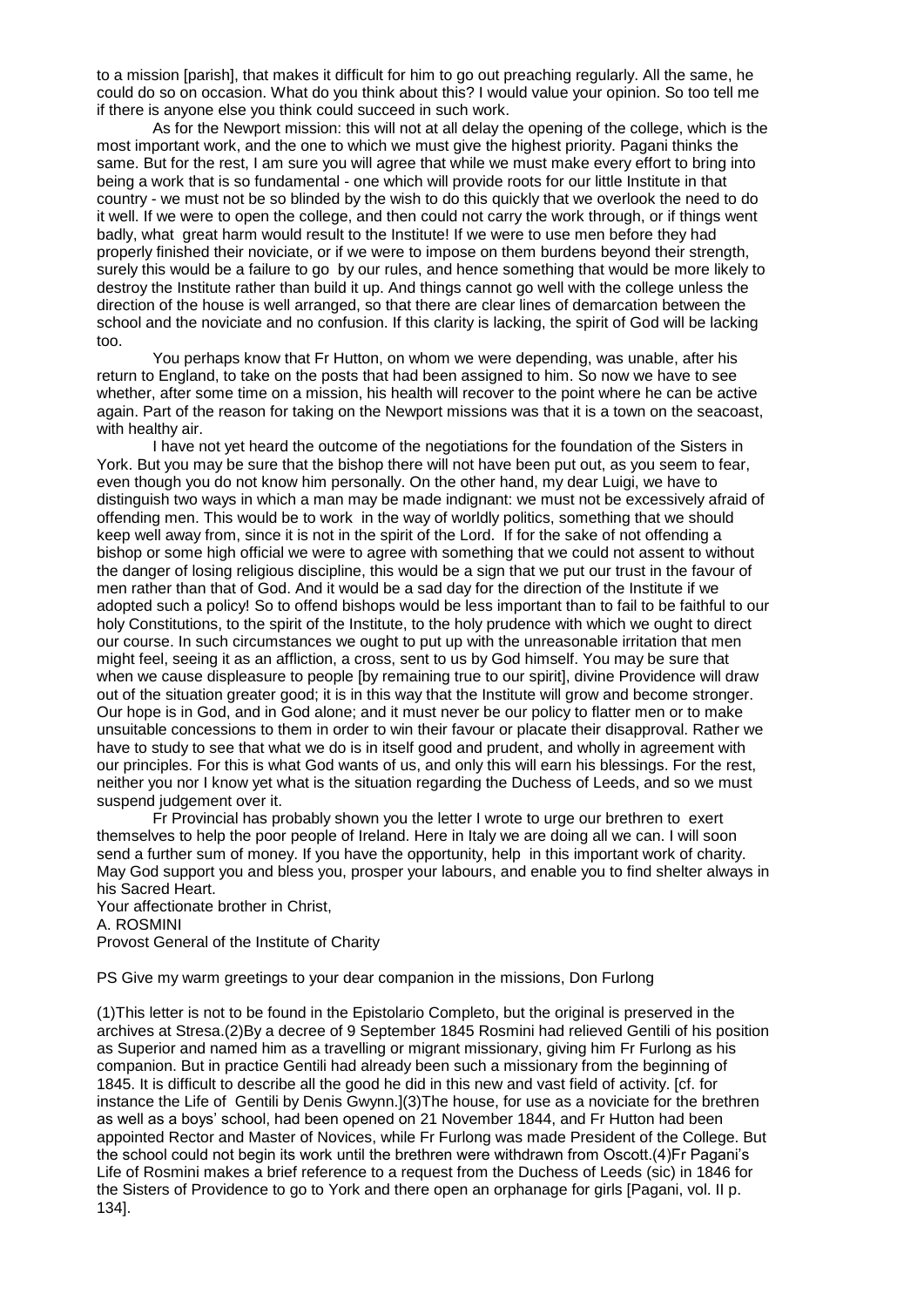13. To the Marquis Gustavo di Cavour in Turin Stresa, 5 March 1847

# My dear Marquis,

The last part of your letter, in which you describe your feelings of sadness, caused me great pain. I know from my own experience and from what I have seen in others how grievous is the depression and dejection of spirit that at times comes down on us, for no apparent reason. It is one of the greatest afflictions a man can suffer when it reaches a certain level. But it is the Lord's way to allow this to happen as a temporary trial of those souls that he wishes to purify further and draw to himself. When we are in this state, the acts of trust and self-abandonment which we offer to our Creator are more precious than ever. They connect us with the sufferings of Christ, who willed to experience weariness, sadness and desolation to the point of death; and we unite our sufferings with his, and in this way earn great merit in payment for our sins and for the increase of the graces which in his love he has reserved for us. And if the effect is to leave us listless and disinclined to exercise charity towards our neighbour, even though we would wish to do this, then we have to put up even with this, telling ourselves that in this low-spirited state our suffering supplies for action. Also, holy resignation, together with lively acts of trust and confidence in God, is more pleasing to the Lord than any other good work; and just as all this makes us more holy, so too it also obtains graces for our neighbour if we apply for his benefit the merit of what we are going through. We shall find extremely apt for our case, in the affliction of our soul, so many of the beautiful sentiments expressed in the psalms. These were written by the king [David] who prefigured Christ, and they often describe in the most vivid way the torments and fears of a soul in desolation, who finds in God alone his comfort, his hope, his sole refuge! In these psalms we see a soul almost oppressed (we might say) by the strong hand of God, and so made to humble himself, to detach himself from all the things of this world, and to recognize that in God alone is his good, his treasure, his all. Furthermore, this trial, this struggle, is usually a passing thing, and it leaves in its wake great calm, great serenity, and increased strength of spirit. It is possible for this depression to have, in part at least, a physical cause, and to be the result of some indisposition; and it would perhaps help you if you travelled a little, and for instance made a journey to Rome. It would have to be a journey of peaceful relaxation; and it could be that you would benefit from taking the waters somewhere?

Since I shall be leaving here tomorrow to go to Verona, I am very sorry that I cannot invite you to stay with me for a while at Stresa, now that the weather is becoming fine; but if you would like to make such a visit, you must know how gladly you would be welcomed by all my brethren, as well as by signora Bolongaro.

With my affectionate greetings, I remain cordially yours -

R. p.

14. To Suor M. Geltrude Cerutti, Superior of the convent of Arona Stresa, 8 March 1847

Very Reverend Mother,

As I reply to your letter just before leaving here tomorrow, I can assure you that I have never feared that you are following a mistaken path. Rather, I believe that you will do well to go ahead with all trust in the Lord. Perhaps I explained myself badly; but the view that I have always wanted to express is this: we have to distinguish between the attitudes and feelings that belong to the gospel virtues, which are humility, charity, meekness, patience, self-denial, simplicity and so on (and all these certainly come from God, and are taught by Jesus Christ and by his Holy Spirit) on the one hand; and on the other, such things as visions and images of the imagination - which by themselves are not part of the teachings of Christ, nor things that advance the perfection of the soul.

So my advice is that feelings and perceptions of the first kind are always to be welcomed gladly, as true spiritual treasures; for by them we truly receive the living word of the Lord and of his Holy Spirit. On the other hand, feelings etc. of the second kind are not to be made much of. They must simply be allowed to come and go (given that there is nothing evil about them), but no great trust is to be put in them, and we should not be too curious to know what they mean. This discrimination is called for by the study of perfection. For since this consists in renouncing all things in order to possess solely Jesus Christ and his Holy Spirit as our only good and treasure, it follows that we must not attach too much importance to sentiments that are not from or to do with Jesus or his word or his Spirit. In this way the soul is more effectively purified from all extraneous affections: it lives the more free; it is the more detached from self; it is less subject to disturbance.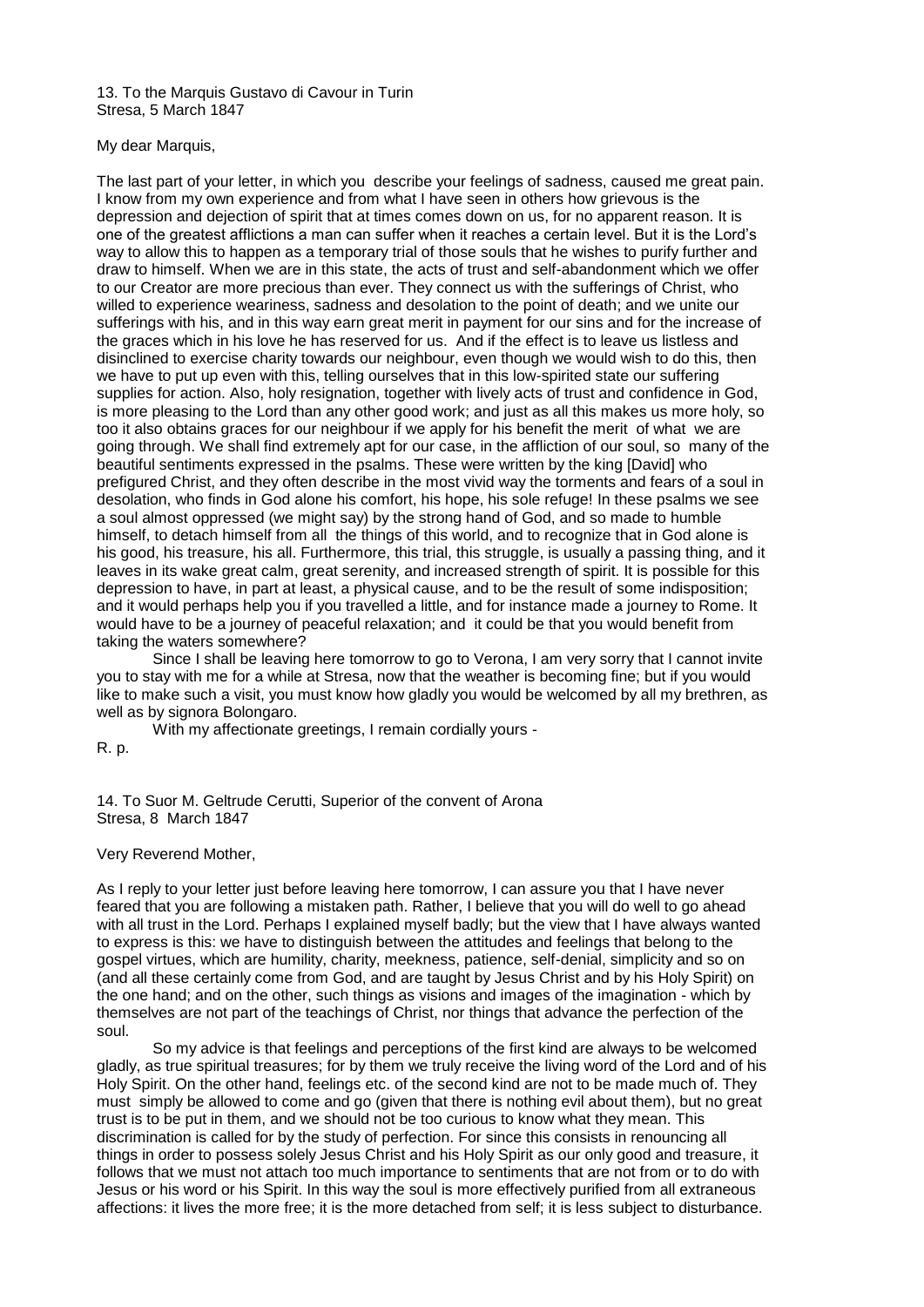In my view this has always been the way the saints have thought, if we thoroughly understand their teaching. So even if we feel persuaded that the second sort of feelings come from God, no great account should be taken of them: let them come; let them go; since all we are really concerned about is to love the Lord. Who are the ones God promises to bless? They are those, Jesus tells us, who hear the word of God and keep it. And what does the word of God teach us if not the things that belong to the first category we spoke of? In these lies our all. Certain persuasions that arise in us without our will, and to which we pay little attention, do us no harm, even if they are mistaken. The error was involuntary. So to experience them is not to be on a wrong road. Heaven forbid! So go ahead happily: accept whatever passes in your soul that is good and innocent; but always distinguish the first sort of feeling from the second. And by having the greatest love for the first, one becomes as indifferent as possible to the second.

May God bless you and heap on you his favours. Your humble servant in Christ, A. ROSMINI p.

15. To Suor Veronica Trombetta at Garlasco Verona, 18 April 1847

My dear daughter in Christ,

I am glad to hear that you are contented and at peace. Make every effort to overcome the defects in your conduct that you are aware of, and to this end, pray ever more. In order to pray well it is necessary to prepare for it, to devote yourself to it with reverence, to take great pains over praying intensely, with both mind and affections - for this is the best way to avoid distractions. Use whatever method of prayer you find from experience to be best for you. At times you may find that to repeat over and over a single petition with all your heart, without ever wearying of it, helps little by little to melt the heart and excite fervour. At other times you may be helped by keeping your eyes on a written petition or some image. Again you may use one of the three ways of prayer described in the Manual of the Retreat-giver.

I urge you to belong wholly to God, all on fire with his love, so as to spread that fire to your Sisters too. This is the blessing which I wish and pray for you. Your affectionate father in Christ, ROSMINI p.

16. To Don Pietro Bertetti at Tortona Verona, 22 April 1847

My dear brother in Christ,

I gather from your letter that the all-good and all-wise Lord is working within you and outside you, and arranges everything in such a way that you may be wholly detached from all the things of the world and entirely consecrated to him and to love - for Deus charitas est [God is love]. To him alone be honour and glory. God gives you so much grace, and it is my wish and prayer that all may be so blessed, in order that the will of God may be done on earth as it is in heaven. Take no notice of any words, good as they may be in themselves and said by good people with good intentions, or words that are said sub specie boni [under the appearance of good], that could lessen your enthusiasm or divert you from the holy resolution that you have in mind. The enemy of souls will never lead you or invite you in that direction. And any impulse that does not come from above, comes from below, you may be sure.

You ask me to give you some reasons that can persuade you how much it helps to submit wholly to the yoke of total obedience, such as is practised in the Institute of Charity. If I had time I would write you a little book on the subject; but at any rate here are some of the main ones:

1. The constant belief of the Church and especially of all the saints throughout the centuries - and to name two in particular, St Basil, who gathered together the eastern traditions, and St Benedict who did the same for the west;

2. The word of Jesus Christ, who said Whoever hears you, hears me. These words have constantly been understood of religious obedience unto death, given that the Superiors of institutes approved by the Holy See receive from the Church the authority which is described in their rules;

3. Religious obedience is described as the greatest humiliation and self-denial a man can offer, and so it embraces the complete fulfilment of the words of Jesus Christ: Whoever wishes to come after me must deny himself. Hence such obedience has an intrinsic merit, regardless of the matter over which it is exercised, or the prudence (or lack of it) of the Superior, provided that what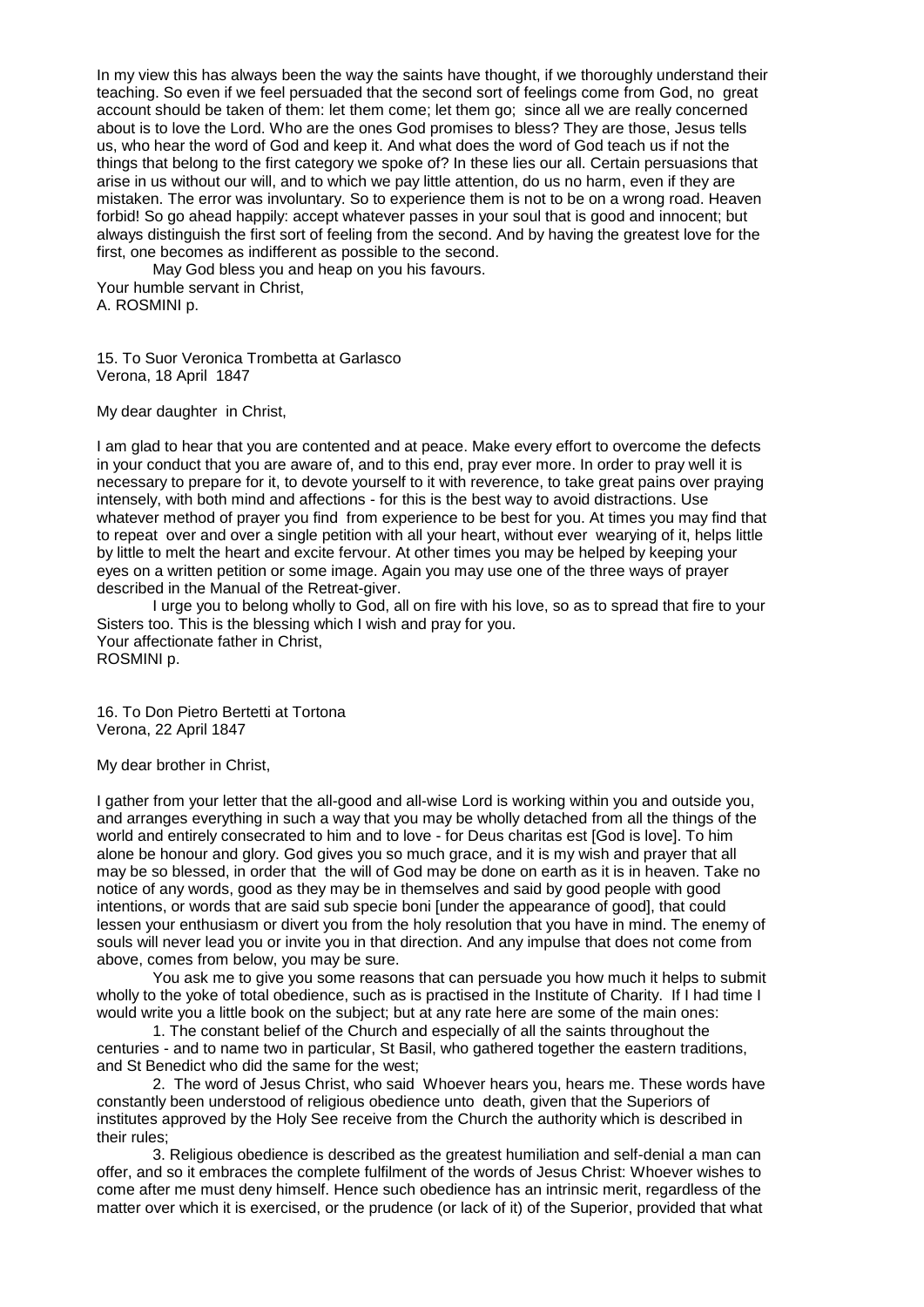it commands is not sinful. The true good lies in the moral worth of the act of obedience, not in the case in which it is shown; and spiritual perfection consists in seeking only true good, moral worth;

4. Humility is the intrinsically good and perfect gospel virtue which leads to a low esteem of oneself and a lofty view of others; it persuades us to submit to the opinion of others, even when we disagree with this, and so it leads to the obedience which always contains an act of humility. This obedience is owed to everyone, as St Francis de Sales says, and especially to Superiors.

5. Perfect obedience of many individuals to one person is the unique way of exercising the most extensive possible charity for the benefit of one's neighbour, and of carrying out the greatest possible works for the glory of God and the Church. This is because a united society, being a unified body, directed by a single mind, is a most powerful organization which can bring about much more good than the scattered efforts of individuals. In the same way a regularly constituted army is immensely stronger than isolated combatants without common direction. Any soldiers who wanted to leave the rank and file, either because they did not approve of the actions of their leaders or because they thought they could do more if they were free to act on their own, would be making a big mistake. They might exert themselves more, even wear themselves out; but they would achieve much less, and perhaps get themselves killed, to no good effect. The same sort of thing is true of the army of the Lord. It is impossible for individuals on their own, however active they may be, to do as much as the entire society, made strong as it is by its unity in obedience. We have to remember that perfection consists in the efficacious desire to do or bring about the greatest possible good for the benefit of our neighbour and the glory of God and the Church. 'So we cannot reach the summit of perfection except by uniting together in one body, associating ourselves with many others in the perfect obedience which is the bond of unity.' Everything must be subordinate to this thought if the desire for good, for all good, for the greatest possible good, is truly that which lives in and dominates our souls. Anyone who does not adopt this means, which is the only one that can promote all possible good, is not perfect. This powerful and clearly obvious reason, which persuades us to give the most complete and total obedience, acquires even more force in relation to a society which takes as its aim nothing less than charity in all its universality the commandment of Christ - without any limit whatever. The fact that the Superior may be mistaken in what he commands has no force against this great and fundamental reason, because this or that mistake of this or that Superior does not alter the truth that, taking things as a whole, the society, despite any such incidental mistakes, produces immensely more good than could the separate individuals who make it up. They too of course may make their own mistakes - all the more so if they left free to do as they like, and are lacking in humility.

6. Since it is evident that complete obedience is something intrinsically holy and perfect, something that includes to the highest degree the gospel virtues of humility, self-denial and love for our neighbour, it follows that the obedient man is taken under the protection of God himself, whom he intends to obey, and does obey in his Superior, since anyone who does everything for God has God for his guide. The Lord led the just man by right ways. So it is in God that the obedient man puts his trust; and this confidence can never be confounded, since The Lord never disappoints those who put their hopes in him. So obedience is on the one hand an act of perfect faith and hope in God; and on the other it brings the certainty that it can only result in the maximum good for the one who obeys, because this is always what God wills for those who abandon themselves to him. In other words, God always directs the obedient man ever more and more for his own good, and in doing so he can make use of everything, even the mistakes of the Superior. These would never be allowed to happen if they were not in fact occasions capable of making for the good of the obedient man whom God takes into his care. So even if on occasion the Superior errs, God does not err in permitting this; and he only permits it when it can profit the man who obeys. But for the rest, God enlightens Superiors, giving them the wisdom which is needed to bring about the highest good of their subjects, their holiness. This is why the Spirit says without qualification: The obedient man shall sing of victories.

So here, my dear brother and companion in Christ, are some of the reasons you asked me for. In the letter of St Ignatius on obedience (which I urge you to read) you will find many beautiful things. From what he says it is clear that total obedience is never blind. It may seem blind to human reason; but it not so when we look at divine reasoning. By it we put aside trivial and limited reasoning, but we are guided by what is great, universal and supernatural. Through obedience we may sometime fail in some limited aim; but never, never at all, when we take into account our ultimate and absolute aim, our one true end, from which alone all other aims can have any value. So let us rejoice in the Lord because we have found the treasure which was hidden in the field.

With affectionate greetings I am - Yours in Christ, A. R.

Fr Bertetti was to play a very important part in Rosmini's life and that of the Institute. Letter No.93 of my vol V showed him asking Rosmini's advice when made Rector of the seminary of Tortona;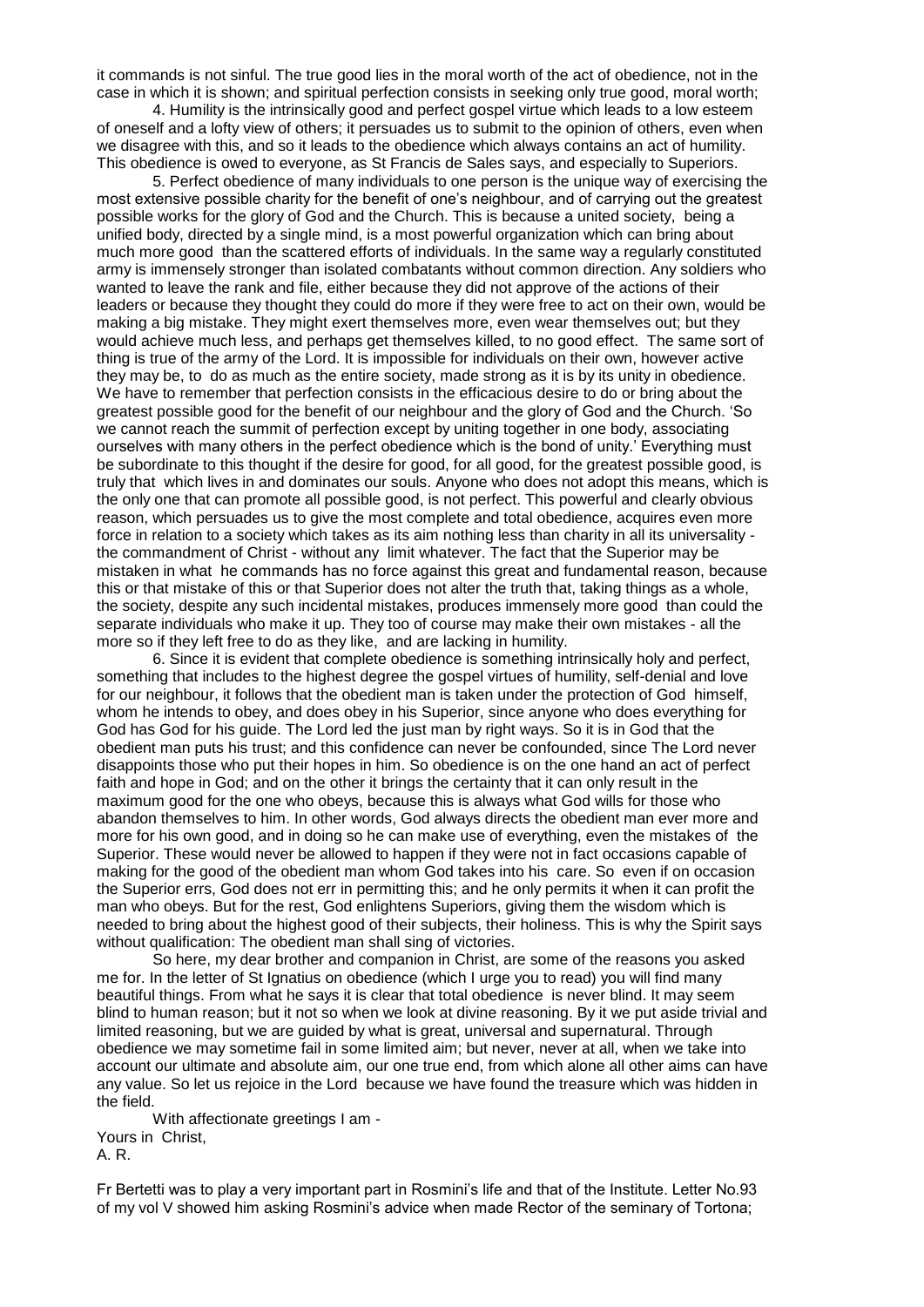and Letter No. 176 [ibid.] sees him on the verge of joining the Institute of Charity. In later years he spent some time in England as a missioner; he was later appointed Provincial in Piedmont. And he played a very important past as Rosmini's agent in Rome during the protracted examination of the orthodoxy of Rosmini's works which at last culminated in the decree Dimittantur of 1854, the year before Rosmini's death. Bertetti gave much-needed support and help to Rosmini in that extremely worrying period when endless accusations were levelled against him, and their exchange of letters is very moving: Bertetti relays the objections raised in Rome and Rosmini, in much pain, with his eyes giving him trouble, tries to answer these. Bertetti was present at the death of the man he venerated so greatly; and subsequently he became the third Provost General of the Institute.

17. To Don Giacomo Goggia, Oratorian, at Biella Verona, 16 May 1847

# Very Reverend Father,

First I must ask your pardon for my delay in answering your letter of 15 April, which reached me here in Verona at a time when I was extremely busy. But now I come to your question about what advice I would offer to the Superior of a religious house in the circumstances you describe.

In the first place, assuming that we are dealing with a community whose members do not take vows, I would say that he is under no obligation either to continue as Superior or to remain in the community; and so he is free in conscience. But we have to distinguish between two different questions: (1) Would it be a sin if he renounced his position and left the community? and (2) If he were to do this, would he be acting according to the law of perfection? If the Superior in question is not seeking for the more perfect thing but simply for what is licit or not forbidden, then I say he may do as he wishes, and has no need of advice. But if he loves perfection and therefore wishes to do what is most pleasing to God (and so most profitable for his soul), then in that case I would say:

(1) He should do what his community wants, denying himself and abandoning himself to God. The community, by electing him, gives sufficient proof that it has confidence in him, and that it considers that his government of it, even if it has its faults, is better than that of anyone else;

(2) He should take into account and appreciate the grace God gives to those whom by legitimate means he chooses as Superiors, and attach value to the great merit which a Superior acquires, even if he is not without faults, since he sacrifices his own peace and quiet for the common good This merit is ordinarily greater than what he would earn by thinking only of himself. God himself takes thought for those who out of charity think of the interests of others and therefore do not have much time to attend directly to themselves;

(3) He must go on tirelessly putting up with the defects of the community members, and do all he can to increase religious observance. He must consider, too, that if he relinquishes his position, and observance then gradually declines, this could cause him greater scruples and disquiet of mind.

I recommend myself to the prayers of all that community of my esteemed Fathers and Brothers in Christ - prayers in which I greatly trust and hope. From my heart I am your humble servant, A. R.

18. To the artist I. Drivet in Lyons Verona, May (undated) 1847

## My dear brother in Christ,

I was moved by the letter you sent me from Genoa on 21 April. In your affliction of soul, you went to seek the consolations of both friendship and religion, and indeed you found them. It could not have been otherwise. You also wanted to discover the will of God as regards the future direction of your life, and you came to know this. So what feelings of certainty and peace of heart must have followed! I put my trust in God's mercy, and am sure that since he has made known his will to you, he will also give you the grace to fulfil it with all fidelity. We have but to invoke him with constancy and we shall have everything we need. Whatever you ask of the Father in my name, I will do.

And when will it be granted to me to see once more our dear Don Roberto [Setti]? For over two years I have been deprived of this consolation. It seemed that he had not long to live, but he is still alive, with his five wounds; and he was able again this year to go to Ischia for the cure. At this very moment he is there - where for a similar reason St Camillus de Lellis went. When he has finished the course (which I greatly hope will be blessed by God), I hope to embrace him once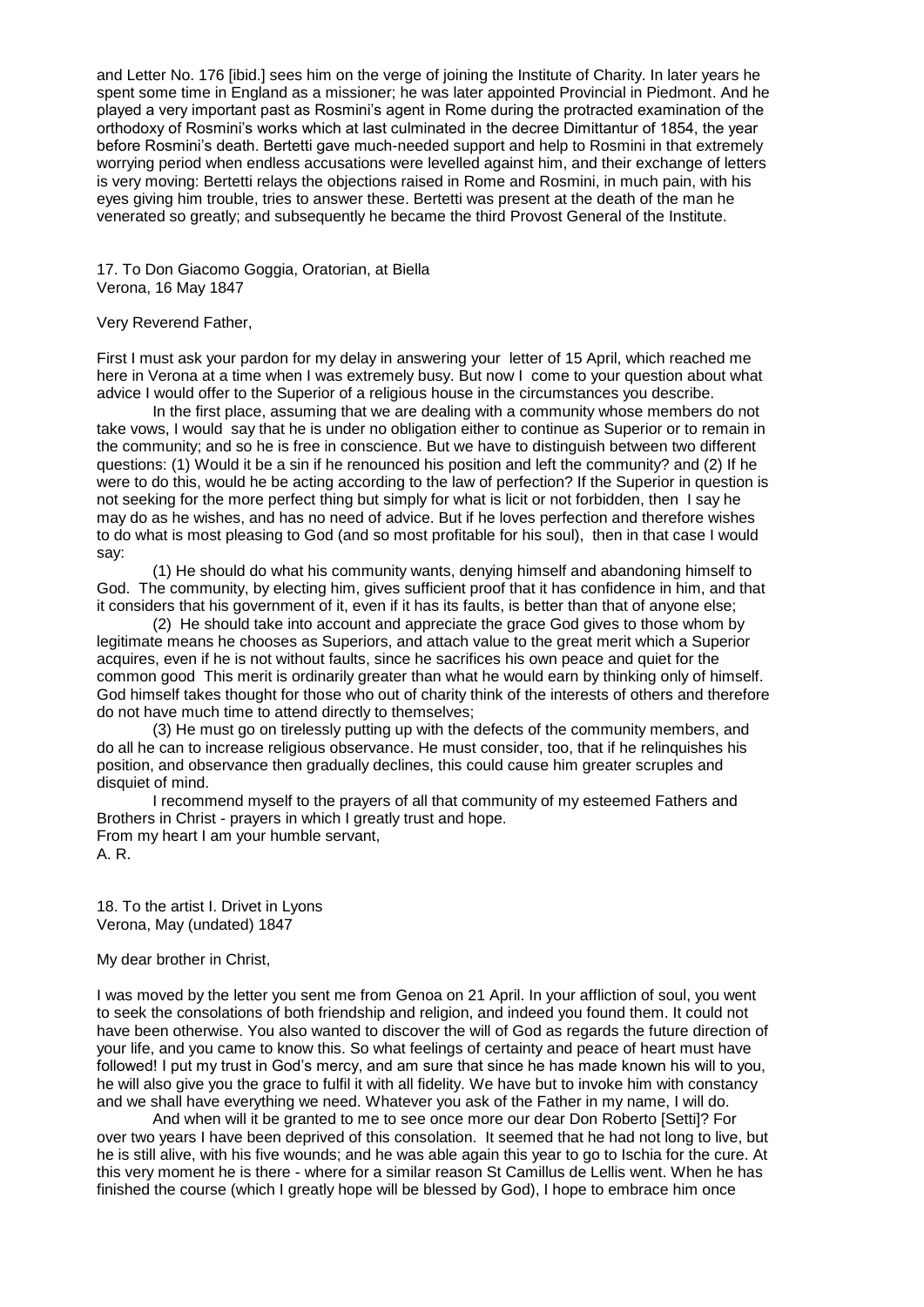more at last in Verona - he believes he will be able to come here. Join your prayers with ours, so that everything may turn out for the greater glory of God.

The Lord has placed us here close by the great basilica of S. Zeno, one of the fine medieval architectural achievements. We are building our house right next to this church. The parish has been entrusted to the Institute: there should be a fine harvest of souls to be reaped here. Moreover we shall need skilful artists to adorn this church in a suitable way - at present it is cluttered up with various features which clash with its architectural style. We have great plans for it, knowing that the Lord who himself is great will bring them to fruition.

Our Holy Father is opening the door to new and wonderful things for the glory of the Church. Even if he should he die suddenly, his pontificate will have the marks of an important epoch, and his footsteps will surely be followed by his successors.

I embrace you warmly, my dear brother in Christ, and am - Yours affectionately, ROSMINI p.

19. To Don Giuseppe Fiacchetti at Stresa Verona, 9 June 1847

My dear son in Christ,

We can obtain everything by humble, persevering and intensive prayer. If you pray in this way and ask for true light by which to know supernatural things, you will be able to overcome all the spiritual enemies which attack your soul: you will attain salvation and evangelical perfection. For a religious who abandons the way of the perfect life and its rules cannot hope to save his soul. For him, what for ordinary Christians is only a counsel has become a necessity. There is a passage in scripture which the Fathers adapt to our need: Do this, my child, and save yourself, for you have come into your neighbour's power: go, hurry, and plead with your neighbour. Give your eyes no sleep and your eyelids no slumber; save yourself like a gazelle from the hunter, like a bird from the hand of the fowler. [Proverbs, 6:3-6]. When you have obtained by acts of humble prayer light from heaven, your soul will find peace and calm, for you will have recourse with all the powers of your soul, and with total renunciation of your own judgement, to obedience as your sure refuge of salvation, and you will be free of all complaining, of all sadness, of all resentment towards what Superiors do with you; and you will reject all such feelings as so many sinful faults. Instead, you will have no other thought than to carry out with great peace of mind and enthusiasm whatever you are asked to do, acting in a way conformable to the mind of your Superior and seeing this as the sure expression of the will of God.

I pray the Lord from my heart to give you an understanding of your holy rules and all that they contain, and a love for them as your unique and infinite treasure. Indeed, God is to be found in the virtues prescribed in the rules; for they are the words of God and of Christ; and when a man lives by every word that comes from the mouth of God, he lives in God. But if you are to succeed in acquiring such a grace, you need to get rid of the obstacles presented by pride, by presumption and by that easy-going self-indulgence that leads a man (who ought always to humble and abase himself) to excuse himself and try to justify himself - with the result that his sight becomes obscured and he no longer sees his own defects. Anyone who is as blind as this still believes that he can see; and so his self-deception is both lamentable and fatal. So your motto must be: prayer, and efforts to be lower than all, tasting the spiritual pleasure that comes of holy humiliation, the pleasure for which the saints had an insatiable appetite. For this reason they were exalted by God, grew in virtue and grace, enjoying ever greater spiritual light. When we meditate on the lives of the saints we draw from this a powerful help to dispose ourselves to grasp these truths.

So may God bless you and bring about what I desire, which is to have you as a true brother of charity, dead to yourself, an instrument in the hands of God and of your Superiors, fitted to bring glory to the Lord.

Your affectionate father in Christ, A. R.

20. To Don Luigi Gentili in London Verona, 29 June 1847

#### My dear brother in Christ,

Our dear Fr Provincial has not written anything to me about the task entrusted to you. Yet the Cardinal asks me to whom he can assign it; and as a result of my reply he has sent me a letter for you, which I sent on through Fr Provincial. Let us pray and humble ourselves, and if we have faith, God will bless us.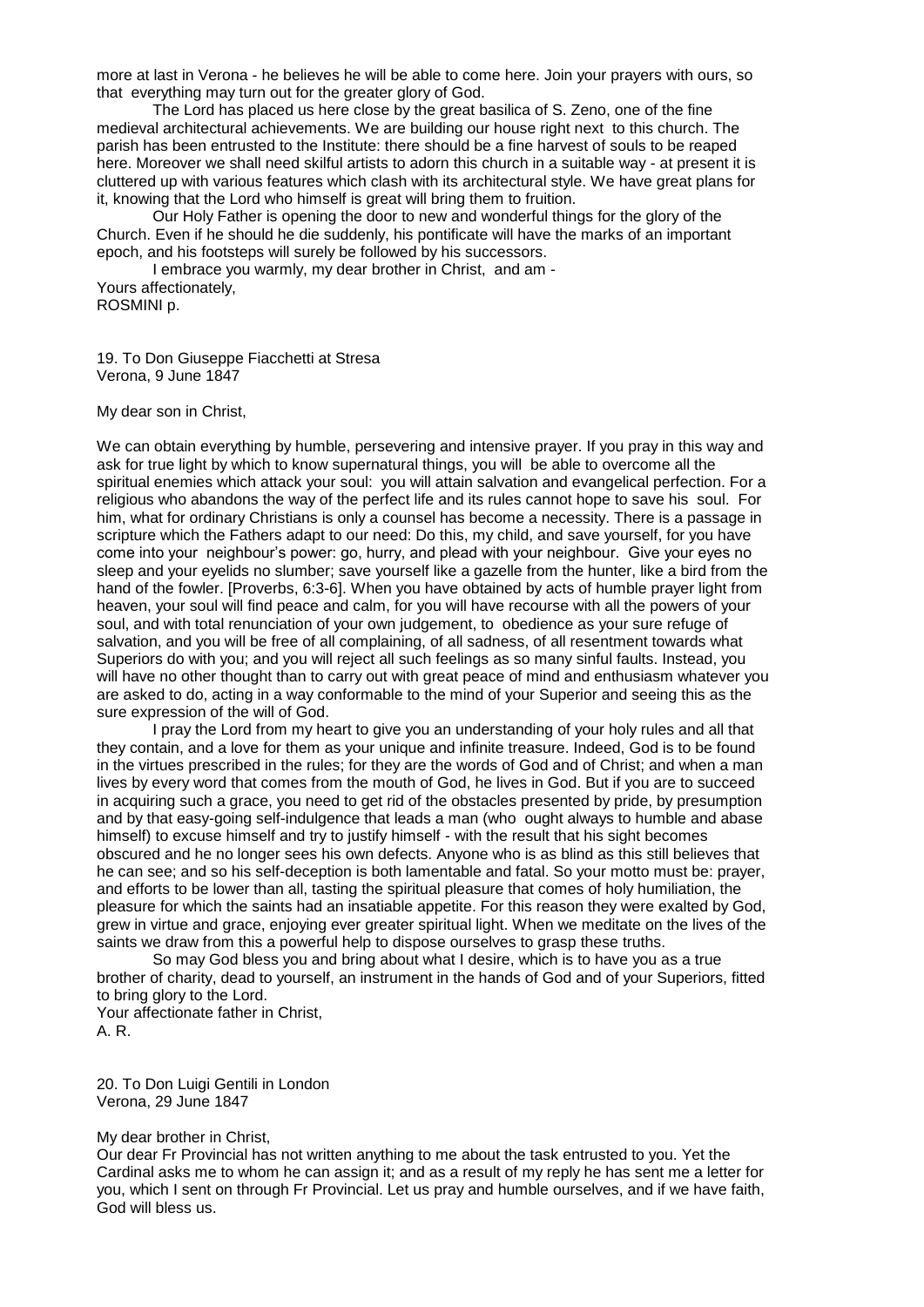As regards what you write about the Sisters, I refer to what I replied some time ago to Fr Provincial, who expressed similar doubts. You can ask him to tell you about my conclusions, which I hope will satisfy you. Besides, as soon as I receive the approval of the bishops I will present the Rules in Rome for explicit approval. But you must remember that it is one thing to say and another to do; it does not take much time to write a letter and give an opinion; but to carry things out requires a good deal of time, as well as consideration and prudence - more than you imagine.

As for the matter of the priest, Fr Jones, I am sorry that there has been a certain coolingoff in some quarters; but I do not see any cause for reproach in what Fr Provincial has done; and as for the Duchess of Leeds, if he had accepted on those conditions so as not to offend her, he would certainly have done great harm. It seems to me (and I have written this to you before, if you have received my last letter) that you are too much afraid of people's disapproval, and rely too much on their favours. This is to think in too human a fashion: we must put all our trust in God and in his adorable Providence, which will certainly not be lacking to us if we act with an upright intention and a clear conscience. For the rest, we must do the best we can, and in everything with the intention of pleasing God. Yes, my dear Luigi, we must trust in God, not in men; we must not spoil the works of God by distorting them in order to please people; we must not, to avoid giving displeasure, lower our standards and act in ways that are unreasonable and forbidden by our rules. Superiors need fortitude so as to resist fears caused by or hopes raised by the great ones of the world. It is wrong to blame Superiors because they show resolution and strength in doing their duty; they should rather be highly praised. I cannot understand why you did not grasp from what I said in my last letter that these are my views.

You disapprove of the little book that Belisy published because it opposes the Gallicanism and Jansenism to be found over there. Here you make the same mistake. Let me remind you that we are soldiers of Christ and of the Church; and that soldiers must make use of their weapons when faced by an enemy; but that they do not want to go on fighting when the enemy is no more. If the fight involves some danger, do we therefore have to flee away? No: let us put aside human fears and the niggling calculations of human prudence!

Lastly, you press me over the opening of the college: and I hope that you already have this consolation, since the Provincial has written to me saying that he has now received two youngsters as our first students. Belisy, on the contrary, thought that the opening should be deferred. Should this variety of opinion make us distrust ourselves?

I have read - and soon all our brethren will read - the fine report on our missions during the latter half of 1846. May the Father of mercies be blessed and glorified for ever ! May everything contribute to the greater holiness of these missionaries - that is the hope and fervent prayer of -

Yours affectionately in Christ, A. ROSMINI Provost General

This letter is not to be found in the Epistolario Completo, but the original is kept in the archives at Stresa.Cardinal Franzoni, the Prefect of Propaganda in January 1847 had written to Rosmini asking whether an important task concerning the good of religion in England should be given to Pagani or Gentili. Rosmini had replied giving his own view, but leaving the decision to the Cardinal - who in fact chose Gentili, on condition that Pagani was agreeable and would work in collaboration with Gentili. The task confided to Gentili was that of giving to the Holy See exact and faithful details of the state of Catholicism in England, in view of the impending restoration of the hierarchy. [The Italian Epistolario Ascetico gives a long string of references to letters, some in Pagani's Life of Gentili, some in the E.C., and finally Letter No. \*\*\* in this volume of translations.]

21. To Fr Peter Hutton at Newport Verona, 30 June 1847

My dear brother in Christ,

I am with you in spirit to support you in the new mission to which God in his mercy has called you, so that you may give witness to Christ and his Church in that city, and there carry out the divine ministry of catching men in the net of the word of God. So 'gird up your loins in strength', and act cautiously amid all perils, like those who travel at night with lighted lamp; fight the good fight, keep safe what has been committed to you, and pass on the good news to those whom Christ will place in your hands, so that the crown of holiness will be prepared for you - for this is how God rewards our merits - which are his gifts. Do not spare yourself, whether your flesh or your blood, so that you may say with St Paul: I do not count my life more precious than my soul. Rather, give of yourself to all, without ceasing, with ardent zeal, the zeal that seeks not its own but only the things of Jesus Christ. In this way you will establish among those people, bought with the blood of Christ, the kingdom of God. At the moment of death you will think yourself blessed if you find that you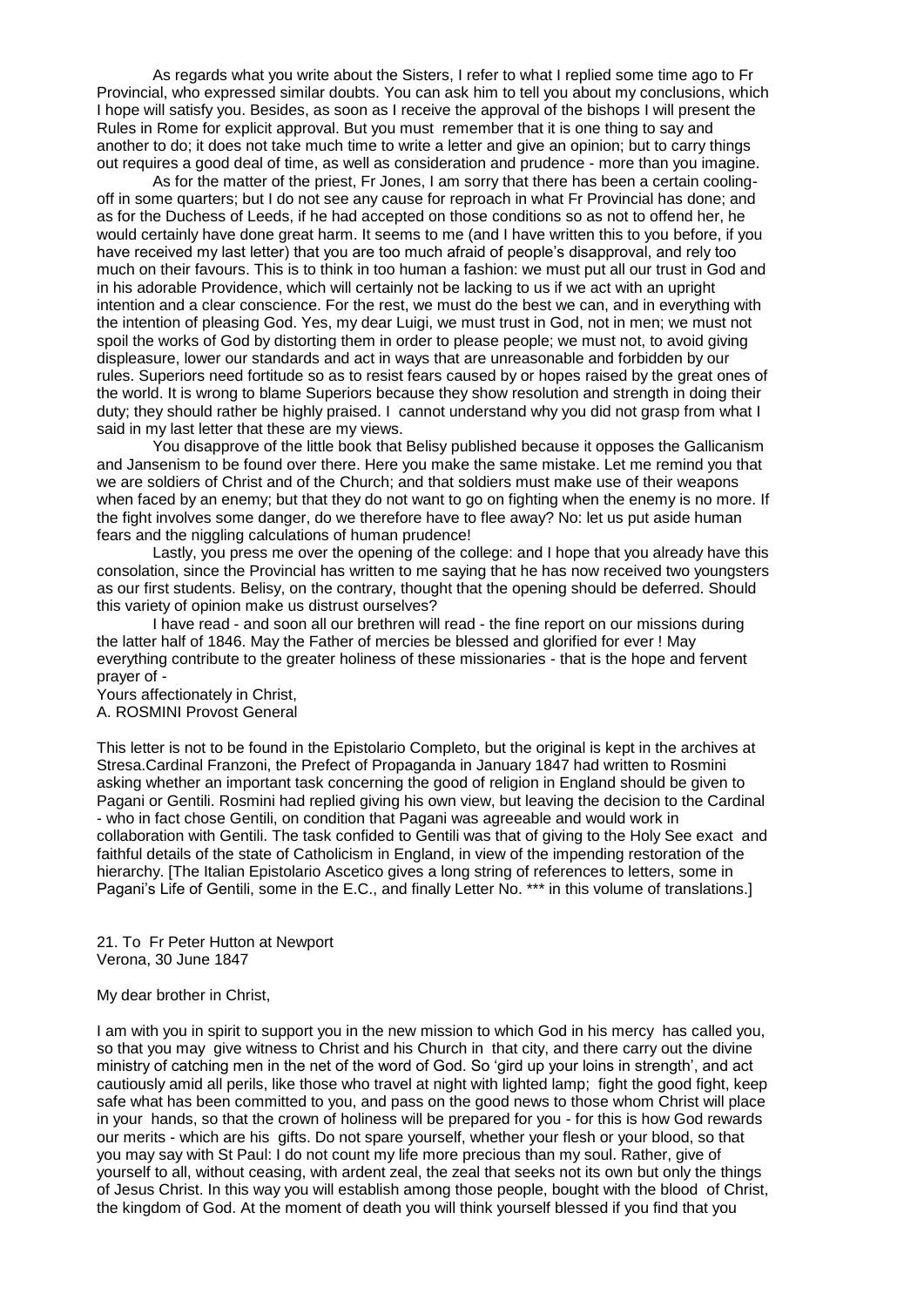have spared nothing to attain such an end! We know the love of God from this: that he laid down his life for us - and we ought to lay down our lives for one another (I John, 3:16). This is the holy zeal of the charity of Christ! May you burn with this flame together with - Your affectionate brother in Christ, A. ROSMINI p.

22. To Don Angelo Rinolfi in England Rovereto, 10 June 1847

My dear brother in Christ,

I seem to hear the joyful sound of your bell even here, and I rejoice together with your flock, to which I hope you will be able to lead back the other stray sheep.

With a view to arranging properly everything to do with alms, I will send a decree to Father Provincial, by which I will give him the faculty of assigning you whatever is suitable; and by virtue of this faculty you will be able to arrange for payment to be made.

It was the Lord's will that some workers there should give their lives through helping the contagious sick. Blessed are those who die as martyrs of charity!

For the rest, it is God's will that we should never weary of praying according to Christ's words: Ask therefore the Lord of the harvest to send labourers into his harvest. He is willing to give us sufficient workers to bring in the harvest, on condition that we ask this of him. Otherwise we will always remain few! May he increase in you and in all our men zeal for the salvation of souls. May your charity be truly apostolic; may it be as holy and burning as was that of St Paul. This is my greeting to you all, my dear brethren. A. ROSMINI p.

23. To Don Luigi Gentili in England Rovereto, 25 July 1847

My dear brother in Christ,

In my last letter I forgot to tell you that it is the wish of Cardinal Franzoni that you should carry out the mission you know about under the direction of Don Pagani, and that after consultation with him and mature consideration you should send to Rome what seems apt in this matter. The Cardinal was not sure whether to confide this work to you or to Pagani, and in the end he chose you, with my approval, but on the express condition that you collaborate in agreement with Fr Provincial. This is valuable as a safeguard for you; and you should be glad to have in this delicate matter someone to consult with. So I urge on you great distrust of yourself, humility and obedience. With these virtues you will have the Lord's blessing on what you do. Be very much afraid of pride, my dear Luigi, and of presumption. Satan has obtained permission to sift all of you like wheat: do not let yourself be deceived by the praises of men: they contain more poison than you think. I fear for you over this point; and how much more should you fear since you face this danger! He who humbles himself will be exalted - these are infallible words. So let us pray to the Lord and work out our salvation with fear and trembling. I embrace you in the humble heart of Jesus Christ. Yours affectionately,

A. ROSMINI p.

24. To Don Giacomo Molinari at Verona Rovereto, 27 July 1847

# My dear brother in Christ,

Prepare yourself by studying moral theology, and especially the parts which deal with impediments to marriage, in order to prepare yourself for the examination as priest-in-charge of the parish of S. Zeno. And even more importantly, ask the Prince of Pastors for the outstanding pastoral charity that must fill the heart of one who is ready to give his life for his sheep. You will find your great rule of conduct in chapter ten of St John. The task you will be given you will take on with lively faith as coming from God: your certain knowledge that this is your mission from him will be your shield and your strength. You must now, more than ever, happily confess The Lord is my strength and my might.

Goodbye, my dear Giacomo. Greet all my dear brethren there in the Lord. May the peace of Christ and unbounded love reign among you.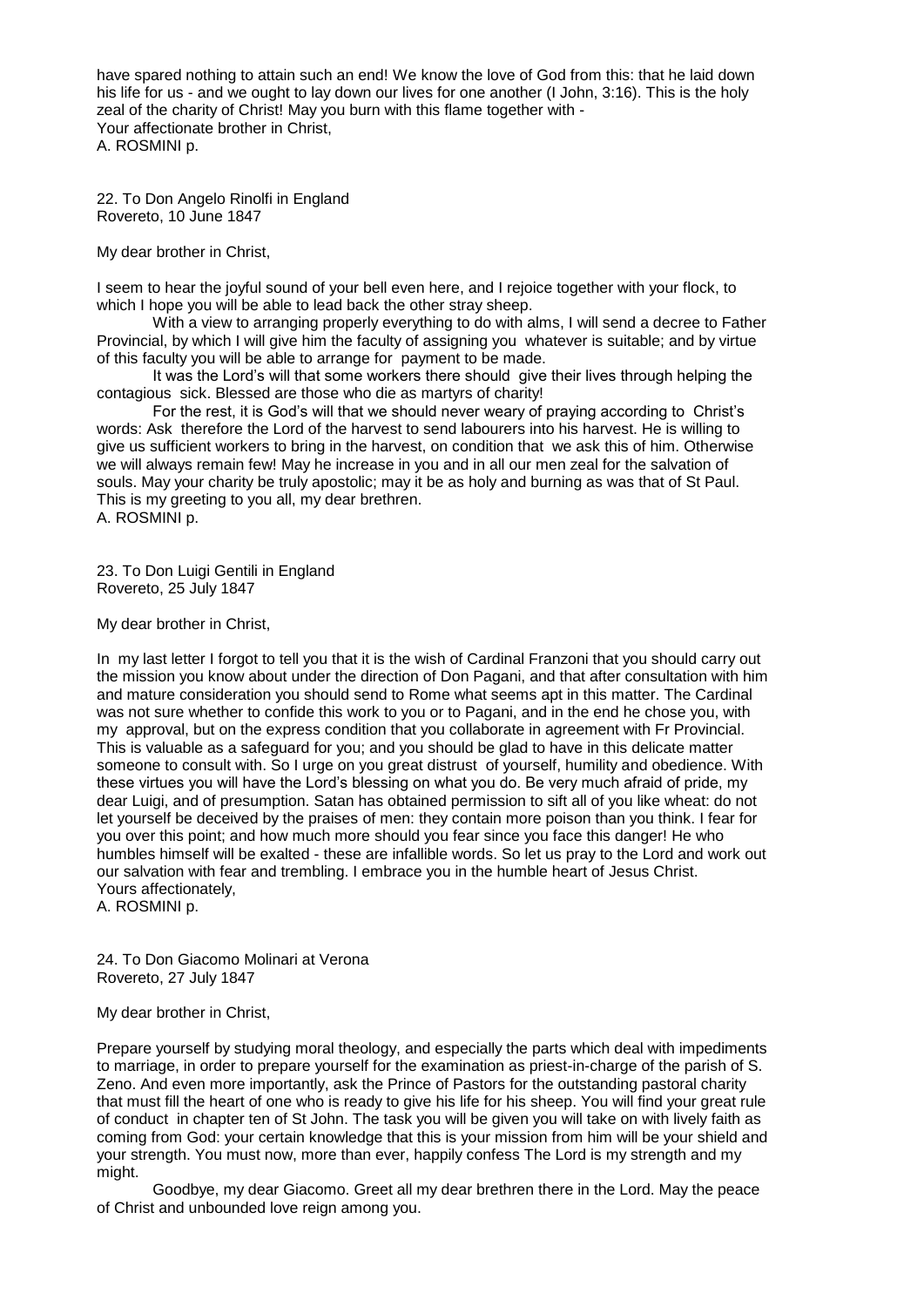Yours in Christ, R.

25. To Count Giacomo Mellerio in Milan Rovereto, 30 July 1847

My dear friend,

I am writing to sympathize with you over the loss you have suffered, first of your and my friend Don Luigi Polidori, and also of the good Moretti. The sorrow I felt on hearing the unexpected news of the death of such dear people was greatly heightened by the thought of what you must be feeling, my dear Mellerio, - you who in the case of the first, lost your close confidant and inseparable companion, and in the second a skilled and trustworthy accountant. But when I took into account your virtue, which it was God's will to test and purify, making you pass through water and fire, I was not a little consoled when I considered that, even though your bodily health at present is not perfect, your spirit, through the help of divine grace which supports it, is superior to the trial. So while I feel within me the bitter pain of these and similar eventualities, I feel too how great and powerful are the consolations of our holy religion; and it made me happy to reflect that these same consolations will come to the relief of your soul, well nourished as it is by the teachings of the gospel, and give you relief from distressful thoughts. Moreover, the merit which will accrue to you for your resignation [to God's will ] will ensure that your precious health will suffer no harm from this blow.

And indeed, simply to know, through the faith which can never deceive us, because it is founded on the word of God - our faith that our dead friends who believed in Christ, who hoped in Christ, are not really dead, but through their passage from this world have attained a better life, so that they would not wish to leave the peace they now enjoy to return to the labours and dangers of the present life - I say that this thought alone is more than sufficient to wipe away our tears, and change the sorrow which our human nature feels into heavenly consolation. No, indeed, we are not like those without faith who have nothing to hope for beyond this wretched life. Instead, the greatest, the unique good is for us outside this mortal existence; for it is there that we seek our haven, our homeland, the crown of justice and the triumph of mercy. And it is the thought of this reward, that all of us who are servants of Christ await, which above all offers me consolation, and so too must console my dear Mellerio, who knows very well that it is for his mercy that the Lord is glorified more than for any other of his attributes, and that it was through that mercy that we were created, redeemed and sanctified. It is true that for a little while we are deprived here down below of the sight and company of those good souls who are so dear to us. but this sacrifice is compensated for by the thought of the blessings they enjoy, and our certainty that they remember us before the throne of God, from whom they ask for us the graces we have need of in our weakness. In this way they are able, better than when they were visibly present on earth, to make our eternal salvation more sure. And that salvation is the treasure, my dear Giacomo, which alone we desire; to obtain it, the gospel tells us, we have to sell all we own, since it has value above all else, so that when we have that we have everything. It follows that our love of so great a treasure makes it right that we should willingly forgo the sight and the presence of our friends in this world. The Lord himself wishes us to do this, as he shows when he takes them away from us, so that we may love him alone, be content to possess him alone, and love in him and for his sake those whom he allows to be with us as long as this is his will.

I will stop here, and write no more, for fear of wearying you rather than consoling you (as I wish to do). There are so many other things my heart would wish to say to you; but you know very well what they are, even if they remain unsaid. So let me embrace you in the Lord who is the resurrection and the life; anyone who believes in him, even if he dies, lives for eternity. May the Lord before whom I always remember you keep you at all times. Goodbye.

Your affectionate friend, A. R.

26. To Don Giuseppe Fradelizio at Stresa Verona, 13 August 1847

My dear brother in Christ,

I am replying to your recent letter of 9 August. I embrace in a spirit of charity our good Bertetti, and I ask God, who in his goodness has given him to us, to fill him with the heavenly gifts which will enable him to become an instrument for the divine glory, for the sake of which the Lord has chosen him. It is right that out of love for our neighbour we should do all things for all men. Tell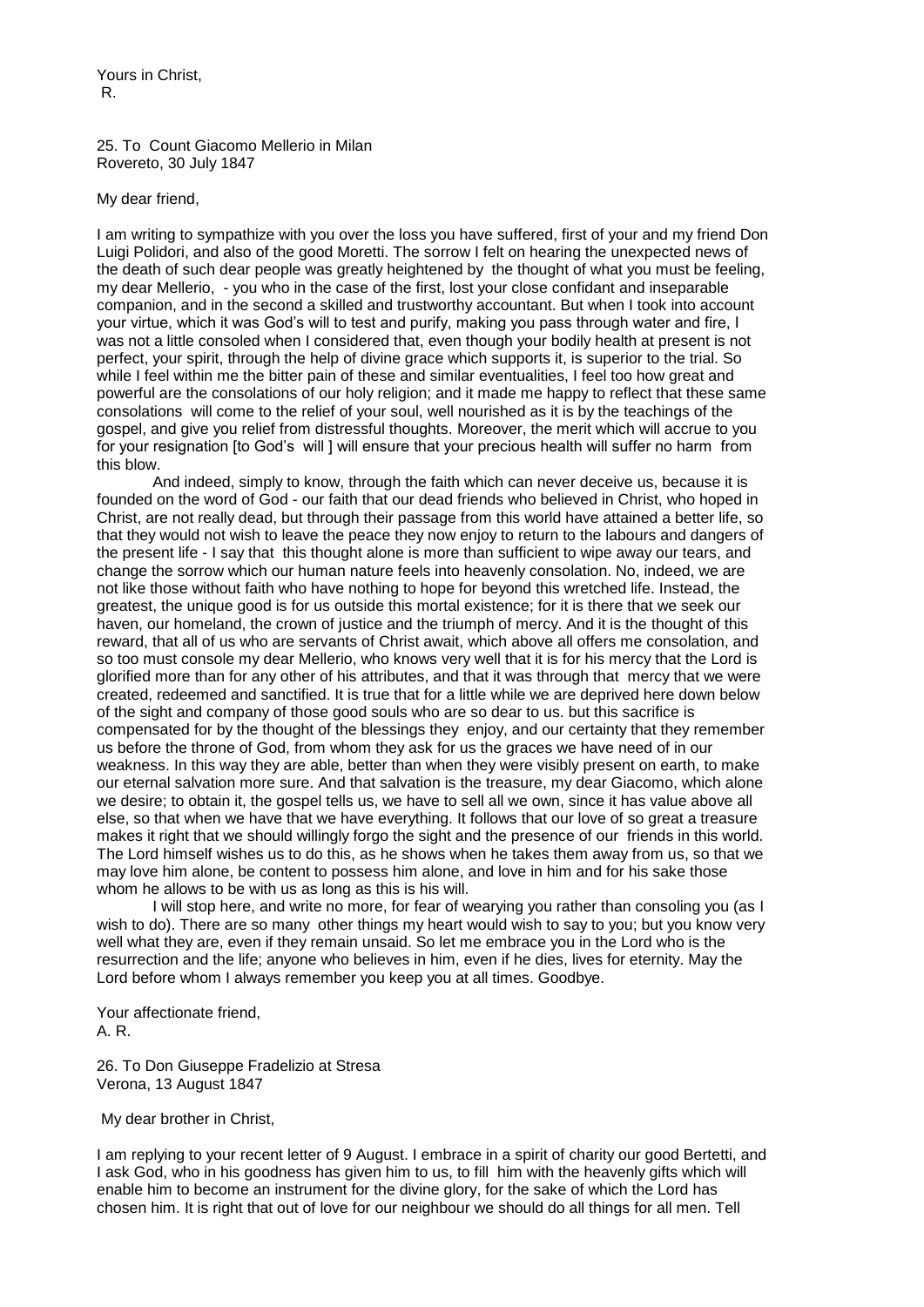Bertetti, as from yourself, that he has been chosen to go to England and sent to make his noviciate there; and explain the arrangements to him.

If the cleric from Tortona has a vocation, receive him, even though he has nothing to contribute for his support - God will provide. I am glad that there are many postulants, especially since the needs are also many. Let us praise God with harp and song.

You do well to stick to the Manual [of the Retreat-giver]. Please God, may many of our men learn from what it teaches. We have to study everything, take into account all that may prove helpful, neglect nothing. Recently, when I had occasion to give the Exercises to a prominent person, I followed closely the prescriptions of the Manual, was guided by its programme, and was greatly consoled by the results.

My dear Giuseppe, greet all the brethren from me. I do not know whether you have sent to Setti's brother the certificate of the subdiaconate received by our Luigi. If not, please do so.

I wish you many heavenly blessings.

Yours affectionately, ROSMINI p.

Don Bertetti had entered the Institute a few days previously, on 8 August, and had made the First Probation under Don Fradelizio, the Master of Novices. On 8 September he was formally admitted to the noviciate, and on the following 17 October he left with Pagani for England, to complete his noviciate there.

27. To Suor M. Geltrude Cerutti, Superior of the convent of Arona Verona, 22 September 1847

# Very Reverend Mother,

I am pleased to hear of your disposition not to be too concerned about yourself, nor of your various trials, but rather to be content to be habitually aware of these things, and to make from time to time those acts of deep humility which belong to 'truth and justice'; and further to concern yourself wholly with the Lord, so as to love him and serve him, in himself and in your neighbour. Such a disposition makes spiritual progress simpler and more free; and we see that it was in this way that our Lord himself directed his apostles in the gospel. So you can safely take it that this voice is from the Lord; and the more you are able to forget about yourself and devote yourself to his service, the better. Nor do I find any reason why you should distrust the constant peace which you experience in your spirit, since Christ said to us: My peace I give to you; my peace I leave with you. It is no wonder, then, that he, who is faithful in all his promises, gives proof of this peace to those who are consecrated to him and aim to belong wholly to him. There are plenty of such souls among the most humble and unknown of the faithful: they truly are 'the little ones' of whom Christ speaks. So there is no need to distrust this peace. Through it, the soul, reposing in her Lord as in a secure refuge, still realizes her profound wretchedness and complete nothingness; she does not become lazy or give in to idleness, but is always vigilant against her spiritual enemies, and is thus helped by that peace, not to use it for enjoyment but rather to be made stronger so as to be active in producing the greatest possible good for the benefit of her brothers and sisters, as well as to engage in prayer to almighty God with greater recollection. She therefore is afraid of everything that may disturb her peace; for anything which causes upset and disturbance does not come from our God, who is a God of consolation and peace, and everything which brings and induces this peace - which is not incompatible with strenuous work for the glory of God, but is easily reconciled with it - comes from God through Jesus Christ and his Holy Spirit.

I am pleased to be able to tell you that Don Setti, despite the ulcers on his back, (leaning on the arm of his infirmarian) was received by the Holy Father, who showed him wonderful kindness and charity, and promised him many favours. I have every hope of embracing Don Setti here in Verona within a few days. I trust that he will recover, especially if there is truth in much that I have heard about an effective remedy for such illnesses, at the hands of a certain Doctor Fior in Venice. This seems to be just what he needs. I am hoping that his prayers, together with those of the two sisters, will obtain God's blessing on the various remedies which are being applied, and which seem to be arranged by Providence - indeed I am sure that this is so, for nothing happens without that Providence. And I commend to those prayers also -

You humble servant in Christ, A. ROSMINI p.

Rosmini was overjoyed when in fact he was able to greet Don Setti on the following 8 October.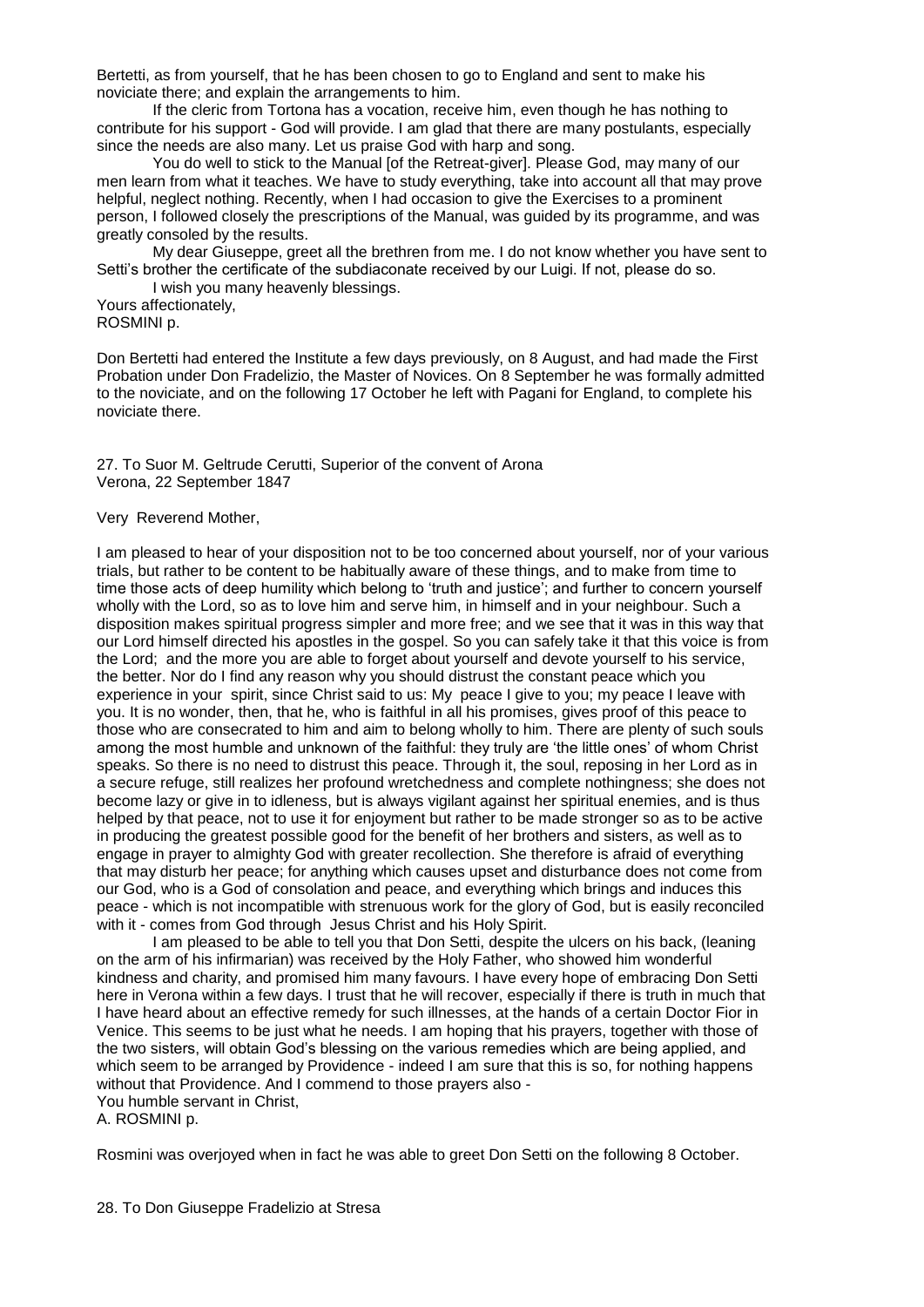# Verona, 26 September 1847

# My dear brother in Christ,

I too am convinced that you are in need of help if you are to run the noviciate properly and in good order. If you have any suggestions about this, please let me have them, and I will do whatever I can. I am most anxious that within that noviciate there should be exact discipline and a perfect observance of the Rules, and that everything should conduce to increasing in the hearts of the novices solid virtues - and especially obedience and a generous love. In any case, I want you to get Canon Bertetti to give the Spiritual Exercises, giving him the Manual [of the Retreat-giver] to study, and urging him to be guided by it, and particularly to find a way to use it with modifications, paying attention to what is said in chapters XII, XV and XVI of Book I of the Manual. He will relieve you of the task of giving a retreat, first to people outside and then to some of our brethren and postulants. Give him plenty of time, and books, so that he can compose a retreat for the clergy: there is a great need for this. I await confirmation of these arrangements.

The other thing I want to say is that it is now time to do what has not so far been done: lay in a store of wheat and rye. This will be mean a considerable saving; a similar action has been taken by the Rector of S. Michele, with great benefit. I think you will do well to have an oven built, and then have a brother who can act as baker. So get him to make the bread. I give you full faculties for this. Further: appoint reliable doorkeepers, exact over their duties, concerned for the good of the brethren; and see that they report to the Rector with charitable fidelity everything that happens. I strongly urge you to look after your health, and to take whatever reliefs you find before God to be needful, without any scruple. But consult Fr Provincial or your own consulters about anything that is out of the ordinary. Goodbye.

Your affectionate brother in Christ, A. ROSMINI p.

Don Fradelizio had been appointed Master of Novices on 18 April, 1846, in place of Puecher, who on the same day became the Provincial in Piedmont.

29. To the cleric Germinio Martinelli in Verona Rovereto (undated, but of September 1847)

# My dear Germinio,

I had previously warned you that when it came to forwarding your thesis to Rovereto, you were not to send money by post, since there were many opportunities of getting it from Verona to here [by hand]. Yet you took no notice of what I said, but sent it by post, as if you had clean forgotten my instructions. And to this fault you added another, by posting the money without your Superior's knowledge - conduct contrary to the explicit rule which forbids this; and you so acted in spite of the fact that I had already reproved you for a similar fault: that of sending off postcards written without the consent of the Superior of the house. I afterwards forgave you because I put your action down to real or feigned stupidity, and wanted to see how whether you would refrain in future from such behaviour. And this is not all: for I know that the Superior there had earlier made it clear to you that you were not to send such writings by post. I will not put up with these failures in obedience, much less tolerate lies and deception. So I warn you seriously this time that I am very displeased with you, and that if you do not take care from now on to act uprightly and with genuine obedience, the matter will end very badly. I do not want to hear excuses from you - indeed you can have no excuse. Should you try to make stupidity the excuse for your disobedience, I tell you plainly that from now on I will not tolerate this kind of obtuseness. I will not tolerate in the Institute any sort of stupidity that gets in the way of obedience. So ask God's forgiveness for such ill behaviour, and ask pardon also from your Superior. For a penance you are to read at dinner on your knees for a week.; and I reserve the right to add further to this punishment when I go to Verona. Your affectionate father in Christ, A. ROSMINI p.

30. To Don Giuseppe Fradelizio at Stresa Verona, (undated but early in October)

My dear brother in Christ,

I have received your letter, sent on the feast of St Michael, and in reply I want to make an observation concerning something that is very important for a Superior. Every Superior must be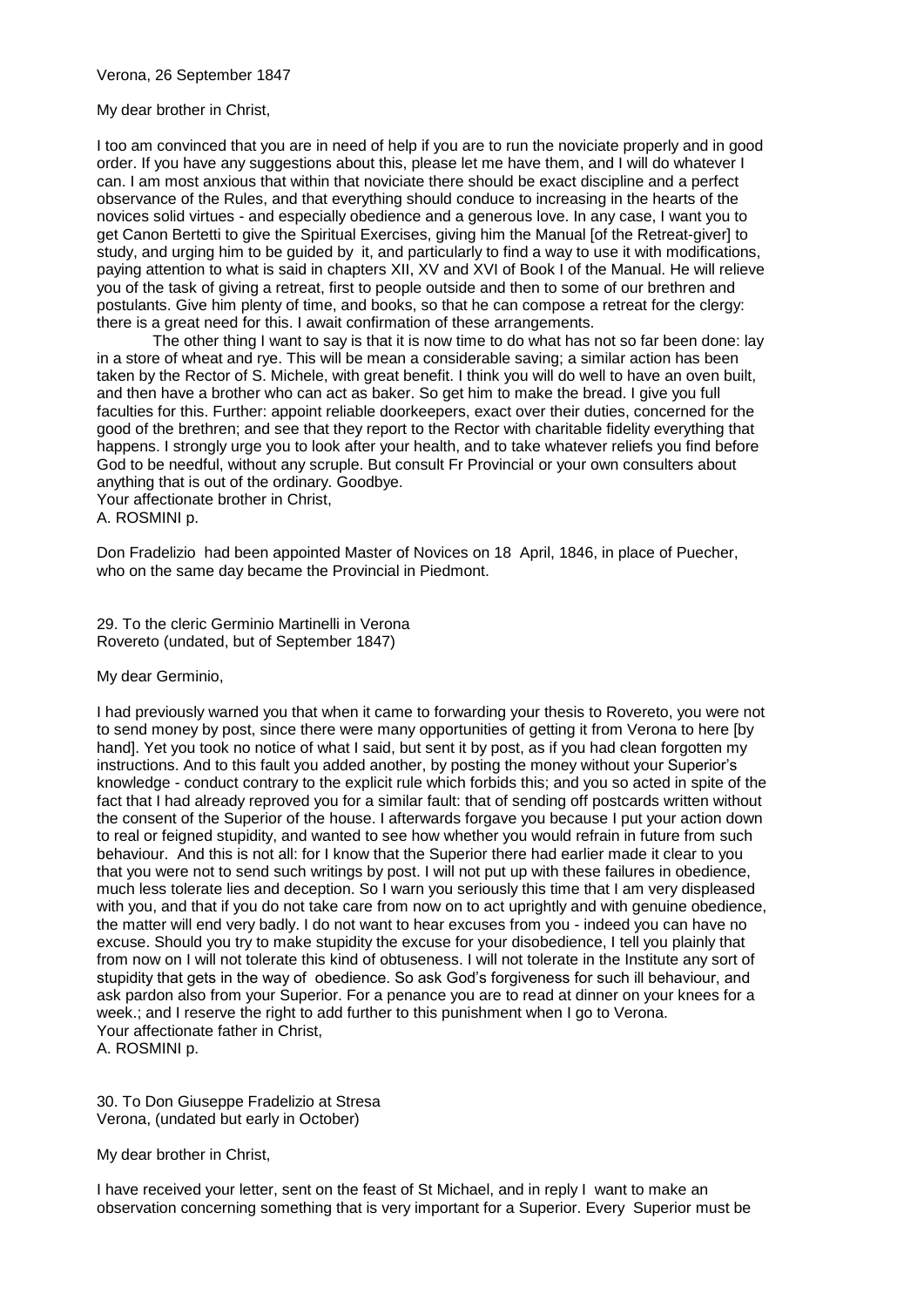determined, through the way he acts towards his subjects, to form them in solid virtue - the sort of virtue that is defined in the Rules of our Institute. This includes overcoming self, so as to find no difficulty in conforming oneself entirely and in all things to the arrangements made by Superiors, and indeed taking pleasure in this conformity. Beccaria was unwilling to be separated from the novices, whereas both the Superior's orders and the Rules prescribed this. From what you report to me, I cannot believe that he has overcome himself. You have got him to stay away from the novices, not without reluctance and regret, but rather with true pleasure, out of love for the virtue contained in this act. This is what a Superior and Master of Novices has to aim at; for without this no solid virtue is gained. So make sure that you are convinced that what is needed is this: love of virtue without being fastidious, without aiming at personal satisfaction. If this state of mind is not attained, the aim has not been realized, however many tender scenes may ensue. Think this over seriously, and persuade yourself that the whole of what must be inculcated is summed up as; 'overcome yourself, and leave aside all childishness'. Say this in my name to Beccaria. Goodbye. Yours affectionately in Christ,

A. ROSMINI p.

31. To Sisters Mary Agnes and Mary Geltrude in England Stresa, 16 October 1847

My dear daughters in Christ,

The charity of Jesus Christ which filled the letters sent to me through Fr Provincial brought consolation to my heart, as it does whenever it is manifested. The Spirit of Christ is one of love and consolation: it unites everyone everywhere, and draws closer the hearts of those at a distance. You are present to my soul especially during prayer and when I am saying Mass; and I hope that I am present to your souls above all in the precious moments of prayer. Trust in God, my dear daughters: he is in the midst of you, and he is your strength and your glory. So be strong and courageous in the Lord; rise above the weakness of your nature, and persevere ever constant in the vocation the Lord has given you. Be anxious to do all possible good to your neighbour, and above all make it your purpose to put off all worldly notions. These tend to stick to us like pitch; but we have to put on the mind of Christ and direct our esteem to the true wisdom which consists in humility and the childlike simplicity commended to us by the gospel.

I have received from the novices there a beautiful little picture representing the Blessed Trinity, and I admired the skill and diligence of the artist, and appreciate this token of their filial affection. Do thank them warmly on my behalf. May our Blessed Lady, whose feast of the Purification we keep today, obtain for you the blessing of her divine Son, our Lord Jesus Christ. Goodbye.

Your father in Christ, A. R.

32. To Count Giacomo Mellerio in Milan Stresa, 24 October 1847

My dear friend,

Thank you so much for what you wrote. Here we all pray constantly for you [in your illness]. This morning everyone in the house offered a Holy Communion for you, and all our Sisters will do the same. We all pray specially for you every day. God is supremely good, and he always hears the prayers of those who trust in him and invoke him with an upright heart. He is giving us a pledge in the shape of the beautiful grace of resignation and enviable peace which he grants to you in the midst of your infirmities. If only I could be at your side to help you! But at least I send you a warm embrace in Jesus Christ.

Your loving friend, ROSMINI p.

33. To Don Giacomo Bernardo Mazzi in Verona Stresa, 14 November 1847

My dear brother in Christ,

As for what you say about writing directly to you, I will do this whenever the need arises; but you are intelligent enough to realize that a Superior of one of our houses must be informed about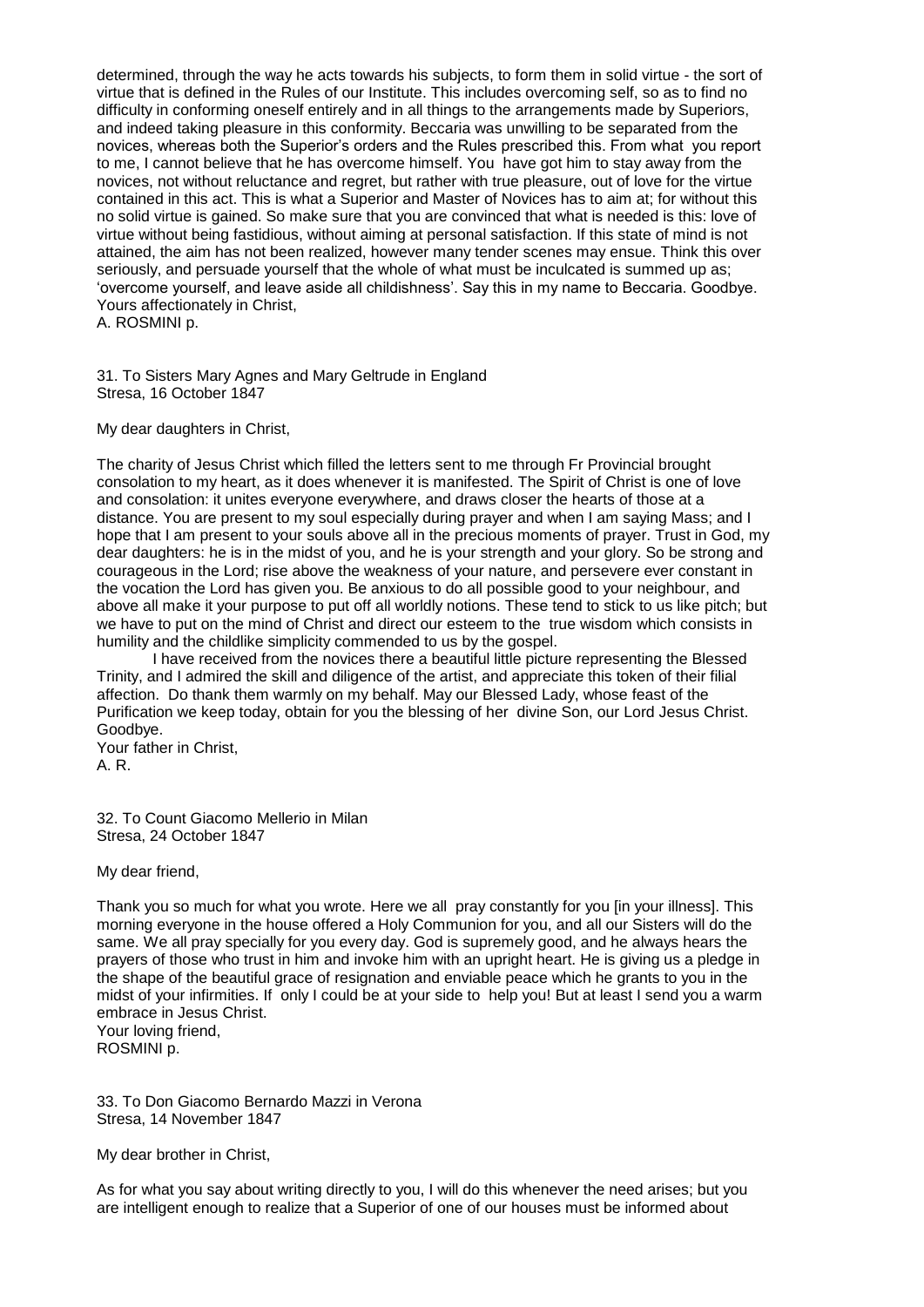everything. For he is the focus of unity, and all the other officials must be united with him, as the various members of the body are joined to the head. Your hostility towards the previous Superior was too intense, and what you wrote me in an earlier letter was much exaggerated. It is necessary at all costs to preserve concord and harmony with the Superior. You must not be too touchy, impatient or irritable; you need to grow in gentleness and imitate the saints. If you can calmly and peacefully confer with the Superior you will be able to profit by his insights and advice, and your actions will be more acceptable to God. You must want him to question you, and you must take pleasure in giving him a clear picture of everything, even your own thoughts. I hope that you will behave according to these maxims, especially now that you cannot deny that your present Superior is both gentle and prudent. I want you to be of one heart and one soul with him, not just in theory but in practice, in everything to do with your position. The wish to do everything on your own does not fit in well with community. True and not merely imaginary unity and charity demand that there should be frequent communication between the Superior and the officials of the house concerning everything that goes on. I hope all this will be the case; but since I know your nature I realize that this will call for you to make sacrifices, and you will need to hold frequent conferences and this will be irksome to you, given your lack of tolerance. But bear in mind that this is the way to please God, and it is necessary if you are to reach perfection. My dear brother, this is how you can win blessings on yourself and on that house. For where there is perfect agreement and mutual communication, there is Jesus Christ.

Greet for me all my dear brethren, and always pray to Jesus and Mary our Mother for - Your affectionate brother in Christ,

A. ROSMINI p.

In October 1847 the post of Superior and Rector of the house of S. Zeno, formerly held by Toscani, was taken over by Molinari.

34. To Don Paolo Barola in Rome Stresa, 22 November 1847

My dear friend,

For some time I have owed you my thanks for the charming poems you sent me by way of our dear Don Setti. (He is at present in Verona, still with the same afflictions, still constantly tranquil in mind and soul.)

I would encourage you in your desire to enter into the fray you have in mind; but how can I suggest topics? There is so much possible material available that the only problem lies in choosing from such abundance. Then too, only you know your leanings, your preferences, what might be called the appetite that stimulates you. Without a thorough knowledge of all those things, I could say nothing that would help you. Some themes would lead you into long and toilsome learned researches; others would plunge you into subtle philosophical enquiries. It might be an advantage if your work retained some popular appeal and made pleasant reading. But even here the ocean is boundless, so to speak, and you could sail in various directions. But suppose you were to compose A History of Italian Literature considered in relation to Religion Think what fine things you could say; how broadly you could expatiate in terms of praise (on the one hand) and blame (on the other). There is so much sound guidance you could offer to the youth of our day. They so often allow themselves to be misled into irreligion through an indiscriminate admiration for our principal writers, swallowing without discernment both what is good and what is bad in what they find there. For unfortunately within our literature can be found licentiousness in the Florentine classics, immoral political doctrines in Machiavelli, impious material in Sarpi, Alfieri and so on. It would be a worthy enterprise if you were to undertake to bring to bear a sound and considered judgement, show the harmful effects which can ensue [from some of these writings] - for the wretched state of Italian politics, deprived as it is of morality and justice results from the degenerate nature of our literature - indicate the right road to take for the rejuvenation of our country, commend what is good, show that what is irreligious is never beautiful . . . this, I say would be a worthy task for you, most helpful to true religion, and abounding in a variety of material which, with the help of skill and fine style, could provide wonderful evidence of what is true.

But enough of this - I have already said more than I meant to do. I hope you will continue in the happy state of mind you now enjoy, and that you will pray to our dear Mother, Mary, for - Your affectionate friend, A. ROSMINI p.

35. To Count Giulio Padulli in Milan Stresa, 25 November 1847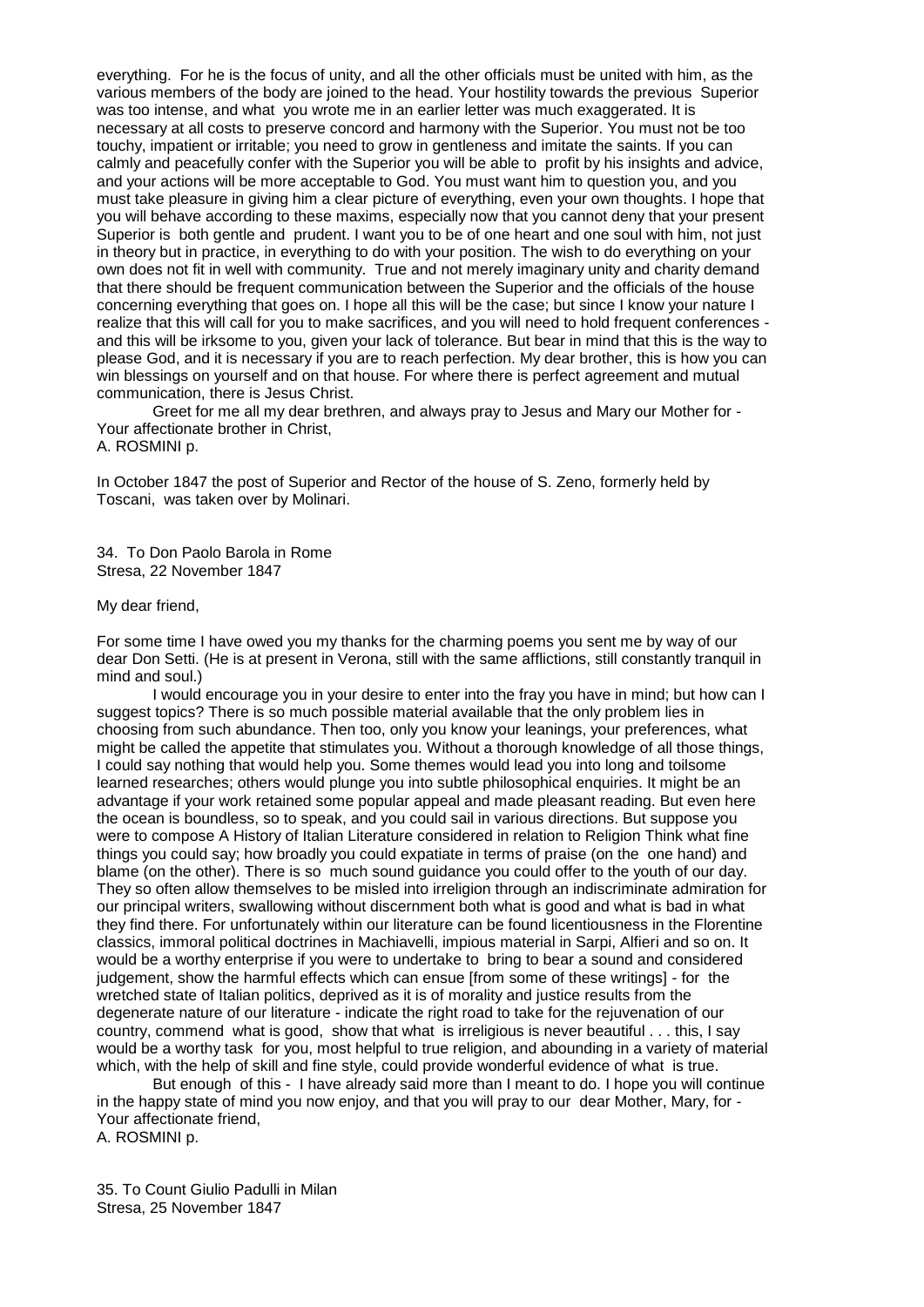My dear friend,

I do not know whether your letter, which told me that our dear friend had received the last sacraments, caused me greater sorrow or keener consolation. Nature wants to weep; but the evidence of predestination shown by our beloved invalid, as he saw the approach of the end of his struggle and the beginning of his triumph, wipes away our tears - or rather prevents them from being shed. In the depths of our soul there arises an involuntary and bitter sadness, as we realize that for a little while our eyes will be deprived of the sensible presence of the one we love; that we shall no longer have the sight of his virtues, no longer be instructed and strengthened by his example. But there is another thought that comes before our minds with heavenly effect: [we remember] a soul purified by so many tribulations, sustained and sanctified by so many charitable works, strengthened by such great faith, fortified by frequent reception of the sacraments, burning with the zeal of charity, enriched by so many merits, blessed with such peace, even in his last sufferings . . . we remember, I say, a soul already detached from the things of earth, eager for heavenly things, poised to take flight to the bosom of God, who (faithful to his promise) waits to bless him for all eternity. And this thought, my dear friend, is so powerful, so consoling, that it quite overcomes the former one and puts to flight its gloom and sadness, restoring peace to the afflicted soul, giving rise to a spring of supernatural and heavenly consolation.

These are the feelings that arose in my heart when I read your letter, and they correspond with those you reveal in yourself. True, I did not believe that things would come so soon to the situation I was preparing myself for; but God, who knows the times and the moments, knows better than we the hour in which it is right to take to himself his just ones who are pilgrims on this earth; he knows the moment, destined form all eternity, when the heavenly Spouse must receive the beloved soul into the divine and eternal nuptials. So with the courage of faith let us triumph over the infirmity of nature; let us arouse in ourselves the feelings of the saints, and be strengthened by the infallible words of the Redeemer; let us detach ourselves still more from passing things, and die to the world together with our friend. Certainly we shall not cease praying for him; but I assure you that my soul mingles with my prayers my gratitude towards and praise of the Lord of mercies. Yes, may he be praised for ever, he who is glorified no less in the death than in the life of his elect! To have known Mellerio, to have been united with him for so long in friendship (and in your case to have been related to him by blood), will in our estimation always be a grace from the Lord. His memory will last as long as we live, and will be for us a continual example and stimulus to do good. So let us pluck up courage in these days; for if the Lord takes Mellerio from us, he loses nothing, and we do not wholly lose him, for the most important part of him will remain alive in our hearts. Your children were always dear to him, and now they will profit both from his example and from his prayers before the throne of God. We too will pray for them, as you wish, and God, in whom you trust and to whom you have offered them, will bless you in them.

I send you my warmest thanks. Convey my feelings to the Somaglias. Goodbye. Yours affectionately in Christ, A. ROSMINI p.

PS If our dear sick friend is in a state to be able to accept a message, do please convey my affectionate greetings to him; and tell him that we shall be praying for him, and that I commend myself and my Institute to his prayers when he reaches the heavenly glory which awaits him.

36. To Don Giuseppe Aimo in Verona Stresa, undated but of November 1847

My dear brother in Christ,

In reply to your query, I give below some rules to be observed in the matter of bodily penances, according to the spirit of the Institute.

1. In accord with the example of all the saints, the Institute would have its Superiors esteem and greatly love penance, especially the spirit of penance and mortification in all their forms. Indeed it would wish to show forth in its members great examples of all the virtues, penance included;

2. All the same, the aim of the Master of Novices must mainly be to promote and cultivate in the novices solid and interior virtues such as the presence of God, interior recollection, abhorrence of all sins, even the less grave ones, charity, meekness, gentleness, self-denial, chastity, poverty, obedience, every kind of interior mortification, prayer, zeal for the glory of God and the salvation of souls, love of order - in a word all the gospel virtues;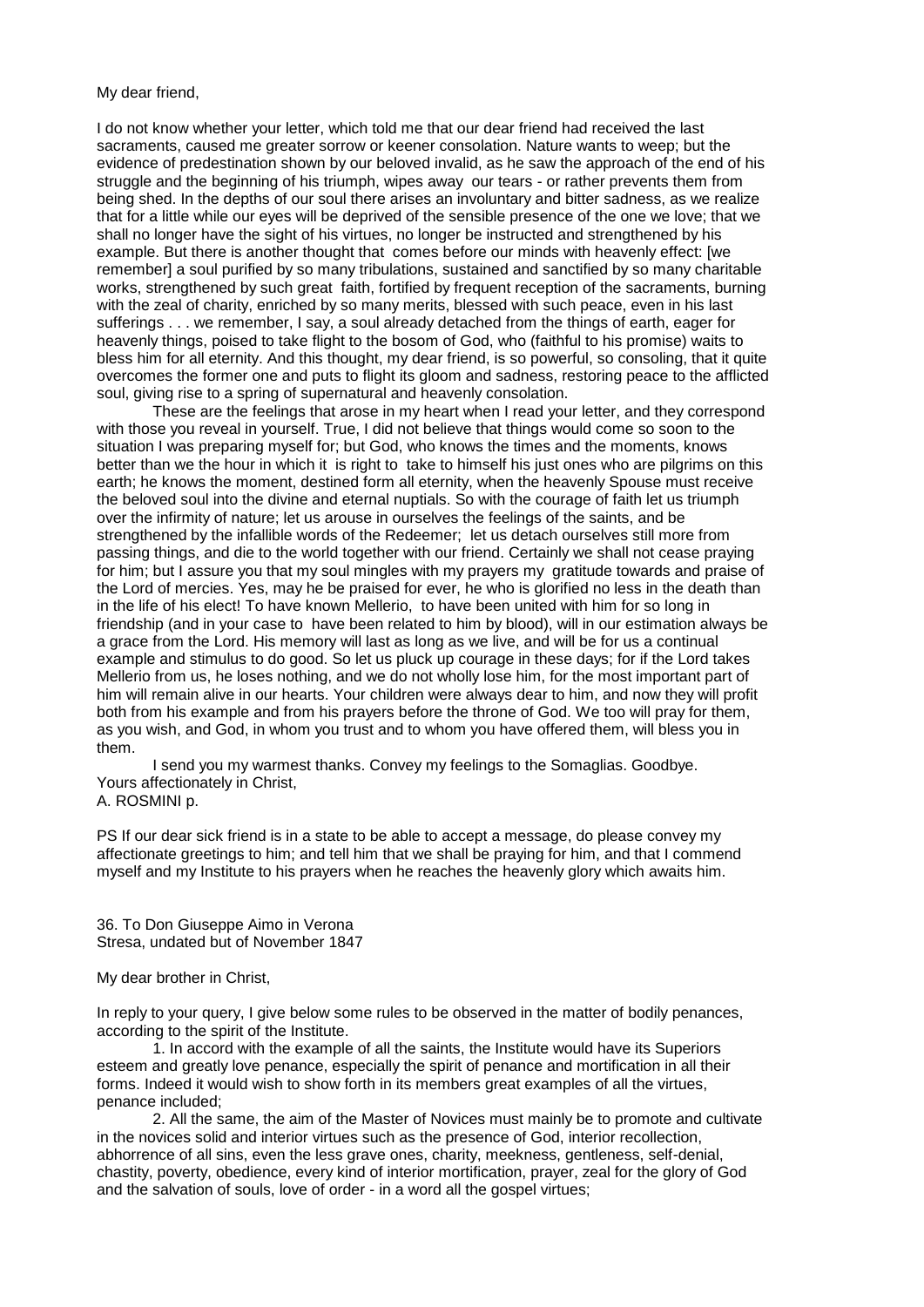3. Moreover the main penance proper to the Institute consists in faithful observance of the Rules and obedience to Superiors, as well as receiving from the hand of God whatever he sends us, abandoning ourselves to divine Providence, and carrying out works of charity for our neighbour. Simply to learn how to pray well calls for great mortification and effort;

4. With a view to conserving our strength, bodily penances are not to be imposed on everyone; nor is it right that the Superior or Master should impose any of his own accord. Penances should only be given to punish some fault; and they should be proportioned to the strength of the individual and aimed at emendation, and when there is an occasion to carry out some work of charity that is laborious or difficult;

5. Although it is not good that any external bodily mortifications should be imposed (apart from Friday, with partial or total fasting, according to current practice), apart from the cases already mentioned; still, they may be allowed, using holy discretion, when they are asked for, particularly during a retreat, as the Manual says; and they may also be advised, if they are deemed useful for overcoming some particular passion;

6. As for guidelines over discretion in allowing mortifications, if they are asked for, these can be summed up thus: (a) they must not endanger health; (b) account must be taken of circumstances, if it is a matter of public penances - i.e. any practices that become known to people outside the community; (c) they must not take the novice's attention away from the more important virtues, by fostering self-esteem, or leading him to think more highly of external than of interior mortifications; (d) they must not disturb either domestic order or the harmony within the noviciate ; (e) [the Superior] has to be persuaded that the novice is moved by the spirit of God to ask for them, and not by any other spirit; (f) above all, what is gained from the mortifications must evidently be an increase in charity towards one's neighbour, and other solid virtues.

7. What is practised within this noviciate seems to me not at all excessive, and appears to conform to the rules given above. St Francis de Sales can be your teacher, in this as in other doubtful matters.

May the peace of the Lord be with you, my dear Giuseppe, and with those good novices of yours, on whom I ask all heavenly blessings. I urge you to use any spare time you may have in composing sermons and addresses, so that you may serve the Lord in this ministry of the word. Your brother in Christ,

ROSMINI p.

Don Giuseppe Aimo had only just been ordained a priest (in September 1847) when he was sent to the house of S. Zeno in Verona as Master of Novices.

37. To Baroness Adelaide Rosmini at Rovereto Stresa, 4 December 1847

#### My dear cousin,

Here we are full of compassion for so many good religious who have been forced to flee from Switzerland, and also for so many Catholic families, You cannot imagine how much this matter afflicts my heart, already oppressed by the imminent loss of someone who was ever my intimate friend, Count Mellerio. How great were the trials God sent to this holy man: all through his life he experienced the crucible of suffering. But he has been blessed, in that during his last days he has already begun to reap the precious fruit of what he sowed earlier, in the form of that enviable peace, serenity and joy with which he awaits his last hour, the prelude to the blessedness which is prepared for him. In this brief space of life which is left to him he shows a wonderful affection for everyone; he remembers each one; he sends to each some memento (he has sent one to me, though I am far away).

I am glad to hear how generous Giuseppe has been to the poor Irish people. I do not intend now to ask him for anything for them, knowing that he has already made a contribution. Tell him that he will never regret being liberal and having given help to so many wretched people, in obedience to the words of Jesus Christ. He will have a great reward. Money is worth nothing as long as it is kept in the safe, but it begins to have value when it reaches the hands of others through charity. My dear Adelaide, I hope you will always be a good dispense of charity, given your prudence and kindness. Greet for me Pierino, Angelica and Don Paolo especially, outside the house; and within the house, Giuseppe, Salvadori and all the domestics. And do not forget to pray always for -

Your affectionate cousin, ANTONIO

Evidence of the generosity of Rosmini towards the Jesuits who had been expelled from Switzerland can be seen in Pagani's Vita, vol. II p.115. The memento that Mellerio sent from his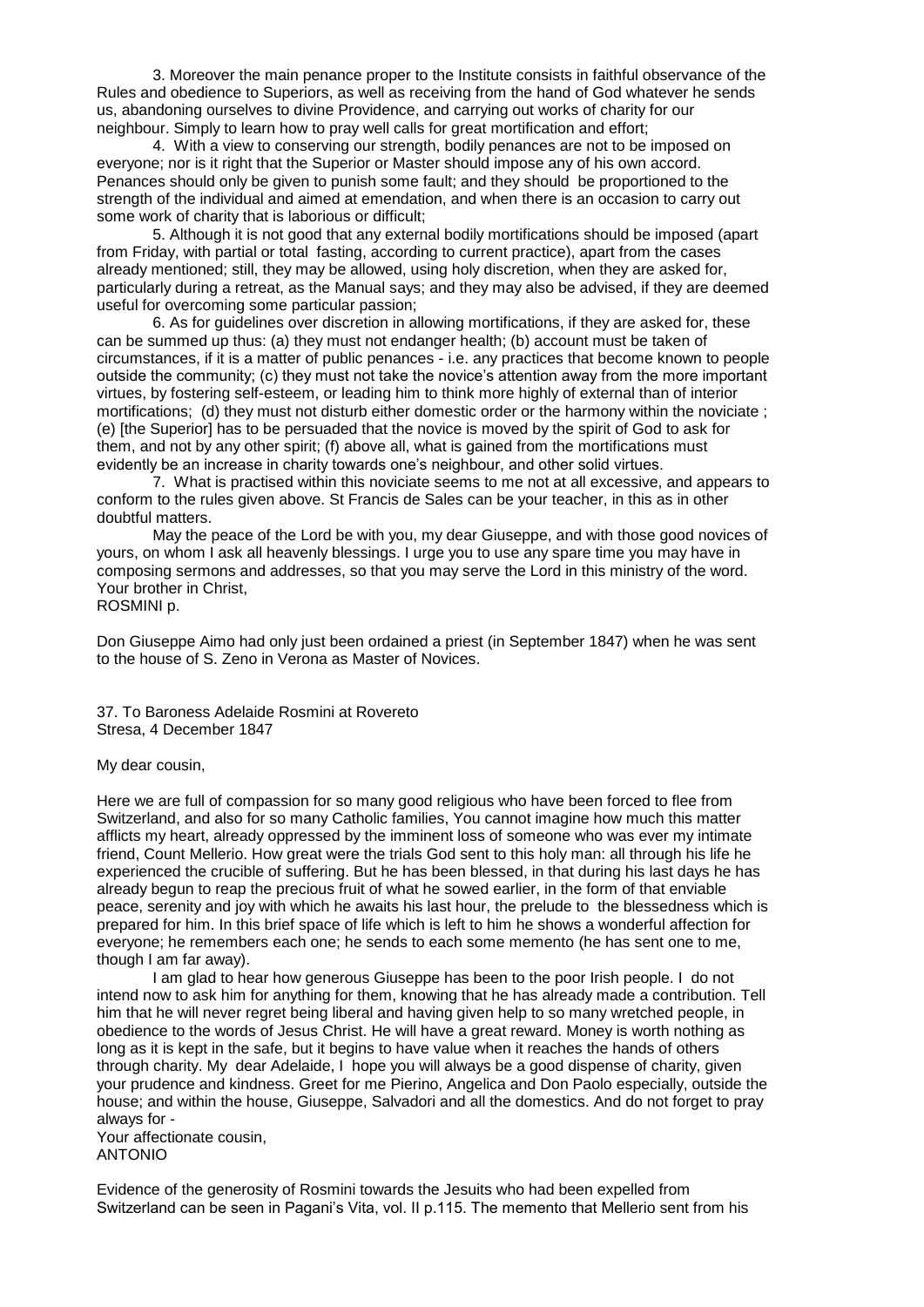deathbed to his distant friend took the form of a beautiful edition of the Imitation of Christ in seven languages. It is now kept at Monte Calvario.

38. To Don Luigi Gentili at Loughborough Stresa, 4 December 1847

My dear brother in Christ,

I have considered carefully before the Father of Lights the proposal of Don Andrew Quinn, and I now tell you about the two difficulties that arise in my mind, so that you may examine the matter, together with Fr Provincial, and afterwards send me the result of your discussion.

1. The first difficulty is this: I have always noticed that whenever we have gone into a house where the Superior was not one of ours, we have had a lot to put up with, and in the end have had to leave there without much profit to show, and perhaps on bad terms. We went to Prior Park in such circumstances; and you know the unfortunate outcome of that enterprise. Then we went into Oscott College, much against my inclination, but on the strength of promises made to Mgr Wiseman. And here too we were not able to remain. It is natural enough: a Superior who does not belong to the Institute will always look on us as 'foreigners'; and the fact that we have a different sort of ecclesiastical training, and have adopted different principles, is not going to produce perfect harmony. He will disapprove of our customs and rules, since he does not share our vocation; he will demand the impossible; and even if, out of prudence, he does not openly show discontent, he will criticize us in his own mind. Again, it is vain to hope that he will join the Institute, for no one can do this unless they are called by God; and it is unlikely that a man who, as our Superior, is intent on controlling us and ruling us in his own fashion will have any such inclination. These are the reasons that have led me in Italy to adopt a policy of not accepting any offer of new houses when those who have to live there are not subject to a Superior of ours who has charge of the house. In accordance with this resolution I have already refused to accept a number of colleges.

2. The second difficulty is this: in any case, I think it would be prudent to wait to take on any new commitments until we know what arrangements the Holy See will make to establish the hierarchy in England, so as to see whether we ought to offer ourselves to give some help in bringing about this great work. The Pope has given me to understand that he would like us to help him over the education of the English clergy. So there is no knowing what plans may have to be made, and in this state of uncertainty we ought not to deprive ourselves of subjects there. Moreover I believe that Mgr Walsh has told you (unless I am mistaken) that we ought not to send away any of our men, because he can easily find employment for them. If his seminary were to be entrusted to us, you can see that we should have to take on that work with all zeal and carry it out with diligence. There are also various things we have begun, and we must if possible persevere with these, according to our spirit of constancy and of trust in God when we have taken on a work. Again, Fr Provincial will perhaps have told you about a plan which is very close to my heart - that of a missionary college, which I would like to call The College of the Twelve Apostles.

So it is our lack of subjects that constitutes for me the second difficulty when it comes to accepting just now the proposal of Mr Quinn. All the same, should the first difficulty ever disappear, I should like to reconsider the idea.

I pray God that he will keep you in good health, so that you may serve him, and that he will fill you with his grace. Remember me in your prayers. I am, in the Sacred Heart of Jesus - All yours,

A. ROSMINI,

Provost General of the Institute of Charity.

This letter is not in the Epistolario Completo, but the original is preserved in the Rosminian archives at Stresa.

39. To Don G. B. Pagani at Ratcliffe College Stresa, 9 December 1847

My dear brother in Jesus Christ,

The letter Don Luigi [Gentili] wrote to the abbé Melia was directly contrary to our vow of not accepting dignities unless compelled to do so by obedience, under pain of sin. So Don Luigi broke the promise he had made to God when he wrote to the abbé: 'Whatever the Sacred Congregation wishes is for us a command' - and this in relation to a dignity that had been offered. But a wish is not a command, and we are obliged to obey not wishes but commands. Moreover the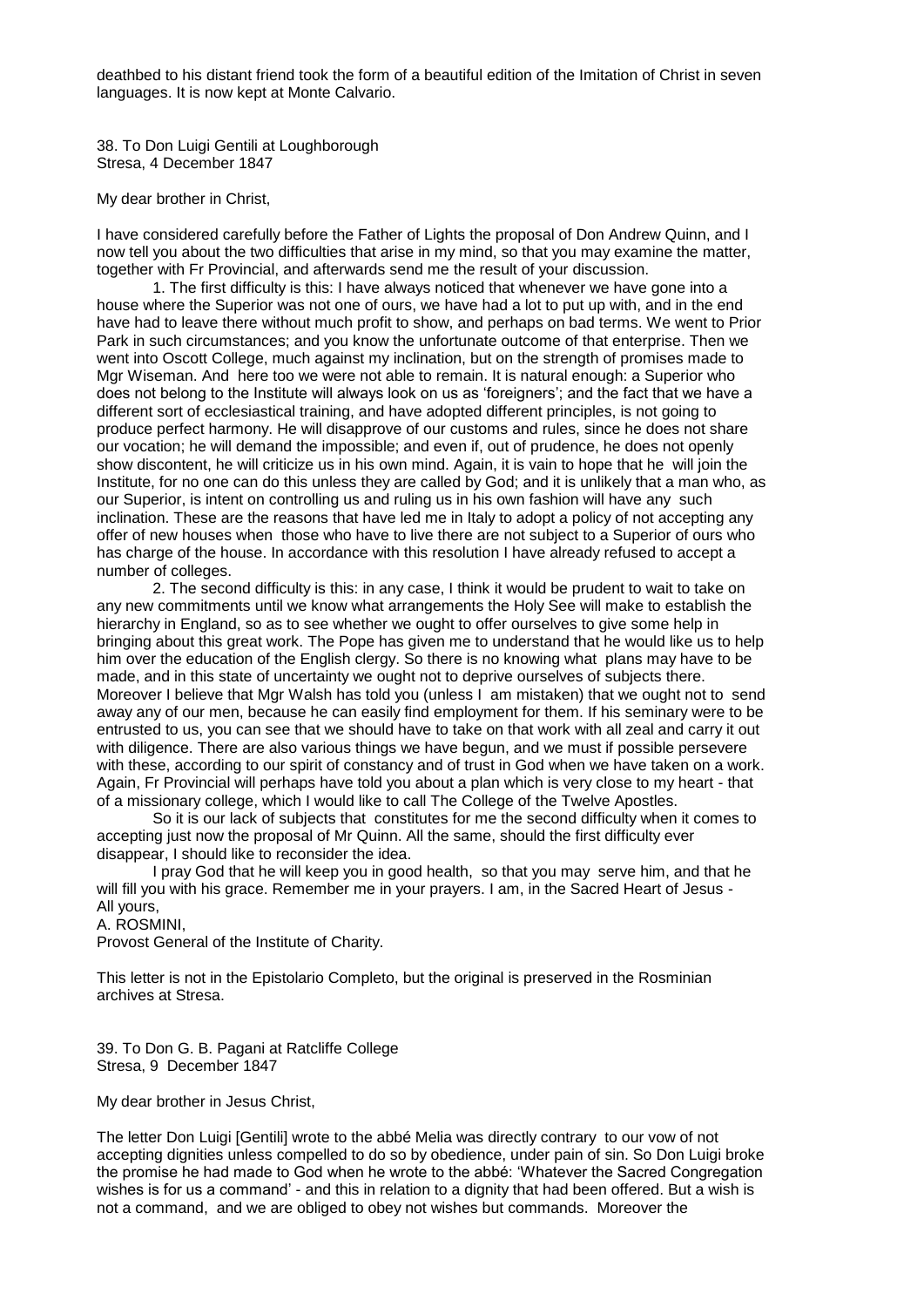Congregation cannot of itself give us a command, but only when it is acting as an organ of the Pope, to whom the Institute is directly subjected. So the Pope alone, through the Congregation or other channels, has the right to command us. I am willing to believe that Don Luigi wrote that inadvertently or through being in a great hurry; but it pains me that an obligation in conscience should be so lightly written in his memory. So you must make him realize his mistake, so that he may be more careful another time. Nor must he be in so much of a hurry to reply that he fails to consult his Superiors. There would be no harm at all in waiting for a few days before giving a reply - either in this case or in others of the sort. So make sure that he takes this for his rule in future.

Nor do I entirely approve of your letter to the abbé Melia: I hope you are more abandoned to divine Providence, and that you grow in trust of the God who never commands the impossible, and with his commands gives the power to carry them out. God does not demand the impossible, and when he gives you an order, he requires you to do what you can, and to ask for what is beyond you, and then he helps you so that you can. The letter of the abbé Melia is a private document, on which one cannot base anything. For the rest, we are soldiers of Christ, and therefore must pay no attention to anything else but the instructions of our Captain. We must not fall prey to fear or dismay; rather we must develop a courage altogether superior to the strength we feel, for God chooses the weak. I tell you, then, in the name of Christ, be calm; may there by peace in your heart; and however God may dispose of you, never let this disturb you.

I think the Holy See will communicate with me before taking any final decision. But if instead they write directly to one of you, this is what I expressly order you to do in virtue of holy obedience: Having opened the letter, if you find that the provisions of the Holy See are to do with what is contained in the decree, you will reply according to its contents and then send me a copy of your reply. But if what is laid down relates to something other than what is in the decree, you will acquaint the Holy See with the vow that you have made of not consenting to being chosen for any dignity unless so compelled by obedience, adding that you will follow the orders of your Provost General. Then you will at once write to me about the matter, adding any comments that in the sight of God you think fit to make.'

Greet dear Lorrain for me, and tell him that I derived much pleasure from reading his report, in which I detect a spirit of charity and zeal for the salvation of the souls entrusted to him. I encourage him ever more in this apostolate. Goodbye.

Yours affectionately in Christ,

A. ROSMINI p.

Cardinal Franzoni, the Prefect of Propganda, had expressed a wish (as can be seen in a letter of the abbé Melia to Gentili of 18 November 1847) that Gentili and Pagani should be taken on by Mgr Wiseman as vicars in the diocese that would be assigned to him in the coming rearrangement.

40. To the Marquis Gustavo di Cavour in Turin Stresa, 9 December 1847

#### My dear friend,

After a long time when my absence from Piedmont and other circumstances deprived me of your conversation and even stopped our correspondence, your letter brought me great consolation. Your sentiments agree entirely with mine. The situation of poor Switzerland causes me great sorrow, and the refugees who pass through here excite compassion in me. But when I consider the wisdom and goodness of God, I regain perfect calm. How great a comfort is our faith in him who sees everything and disposes everything, so that even among human tribulations he causes green shoots of hope to flower! This is the only way to remain not only tranquil but even joyful amidst our very afflictions.

You are quite right when you say that there is exaggeration on all sides; and what distresses me is how many lies are told, how many calumnies, how many injustices there are. Still, amidst all the confusion I seem to see a ray of light. At root, in this whole complex, there is good; and indeed Providence wishes to draw very much good for the Church of God out of all this. I am watching closely what is happening in Italy, and I think I see, beneath all the human intrigues, the hand of God; so I rejoice over this.

I will not fail to pray for you, my dear friend. Please do as much for - Your affectionate servant and friend, A. ROSMINI p.

41. To Giulio Padulli in Milan Stresa, 12 December 1847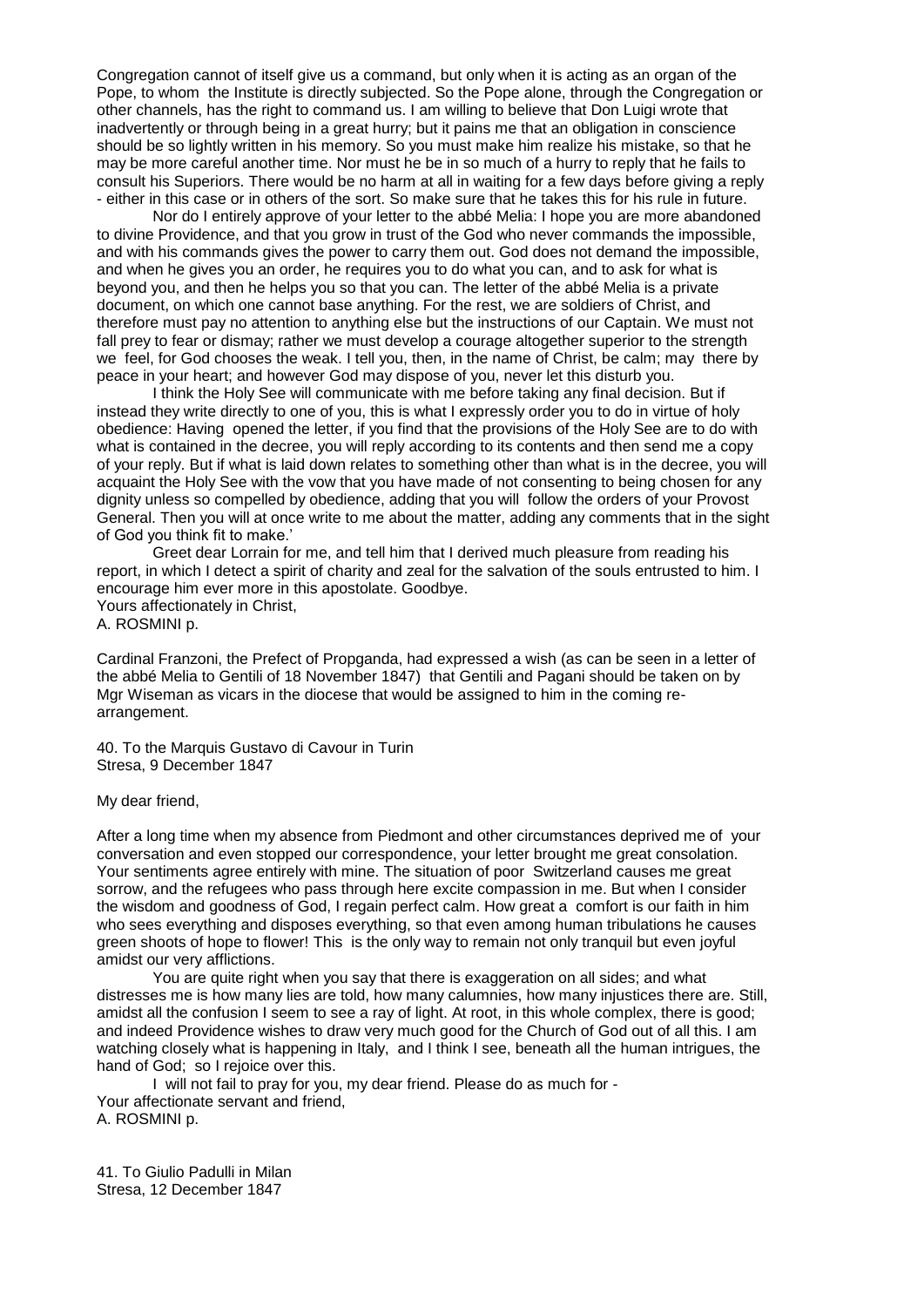## My dear friend,

Only yesterday did I receive the news of the bitter loss we have suffered here below - the loss of man to whom those words of scripture are so fitting - a faithful friend is the medicine of life. I have no doubt that his upright and pure soul, which up to his very last breath gave signs of his union with God has already arrived at the blessed fullness of that union. All the same, I at once began suffrages for his soul, and this morning we celebrated Mass for him, and I immediately sent a circular letter to all our houses and those of the Sisters of Providence directing that all should carry out the same pious duty through plentiful prayers for this outstanding and ever-memorable friend of ours. But as you well say, it is we who should rather expect to receive from him help and comfort, since he is already near and in intimate contact with the Holy Trinity, and can draw power from it.

To have sent to Don Alessandro Manzoni my picture of Mellerio in the last moments of his life was not only a touch of exquisite kindness, but also an act of rarest virtue. For the rest, you and your children are part of that company of friends whom I all unworthily commend to the Lord. So please include me always among those you commend to him. Yours most affectionately, ROSMINI p.

42. To Alessandro Fioretti in the Mellerio household in Milan Stresa, 12 December 1847

. . . the fish-merchants who came here yesterday from Milan, travelling by night, had already brought me the sad news of the death of Count Mellerio, and unfortunately your letter brings confirmation of this.

My heart, though torn by the loss of such a great friend, still finds much comfort in the tender and edifying circumstances surrounding his illness and passage from this life. God was truly with him, right up to his very last moments. He died as he had lived, and he will now obtain the reward which our faithful God does not fail to give to those who are his servants - and what a reward! How sure, how free from any danger of being lessened, or snatched away by human injustice or violence! When we reflect in this way we are forced to say - how happy, how blessed is his state! And the tears which moisten the eyes of those who loved him come not so much from sorrow as from the consolation which our faith affords us.

In haste, I am - Your humble and devoted servant, R. p.

43. To Fiorenzo Forzani at Domodossola Stresa, 8 January 1848

My dear son in Christ,

Your letter was very welcome to me, full as it was of the sentiments which I want to see in all our men. There was just one thing that I noticed - that fear which you expressed of being overcome, in the position you hold, by temptations too much for your strength. Certainly if we put our trust in ourselves, everything is too much for our powers; for indeed, what strength can we claim as our own? But if we put our trust in God - as we should, without limits, - if we want to obtain his grace to strengthen us, and the justice which comes from him alone, and if we therefore implore these blessings by constant and urgent prayer, there is no way in which any temptations which come to us because of the office and ministry which the Lord gives us will be too great for our strength that strength which consists in faith and the grace of Jesus Christ. So let us banish all timidity (which can sometimes disguise laziness and cowardice), and be concerned only to resolve with all our heart and all our efforts to attain every virtue, to be enamoured of this alone, and to ask for it day and night with sighs and tears. If we go ahead like this, and in this way carry out all our duties, then we shall obtain everything needed for our vocation. This is how the saints acted, and we too must become saints. I am glad you are recovered in health. Goodbye. Your affectionate father in Christ, ROSMINI p.

44. To the Countess Giuseppina de' Fedrigotti at Rovereto Stresa, 13 January 1848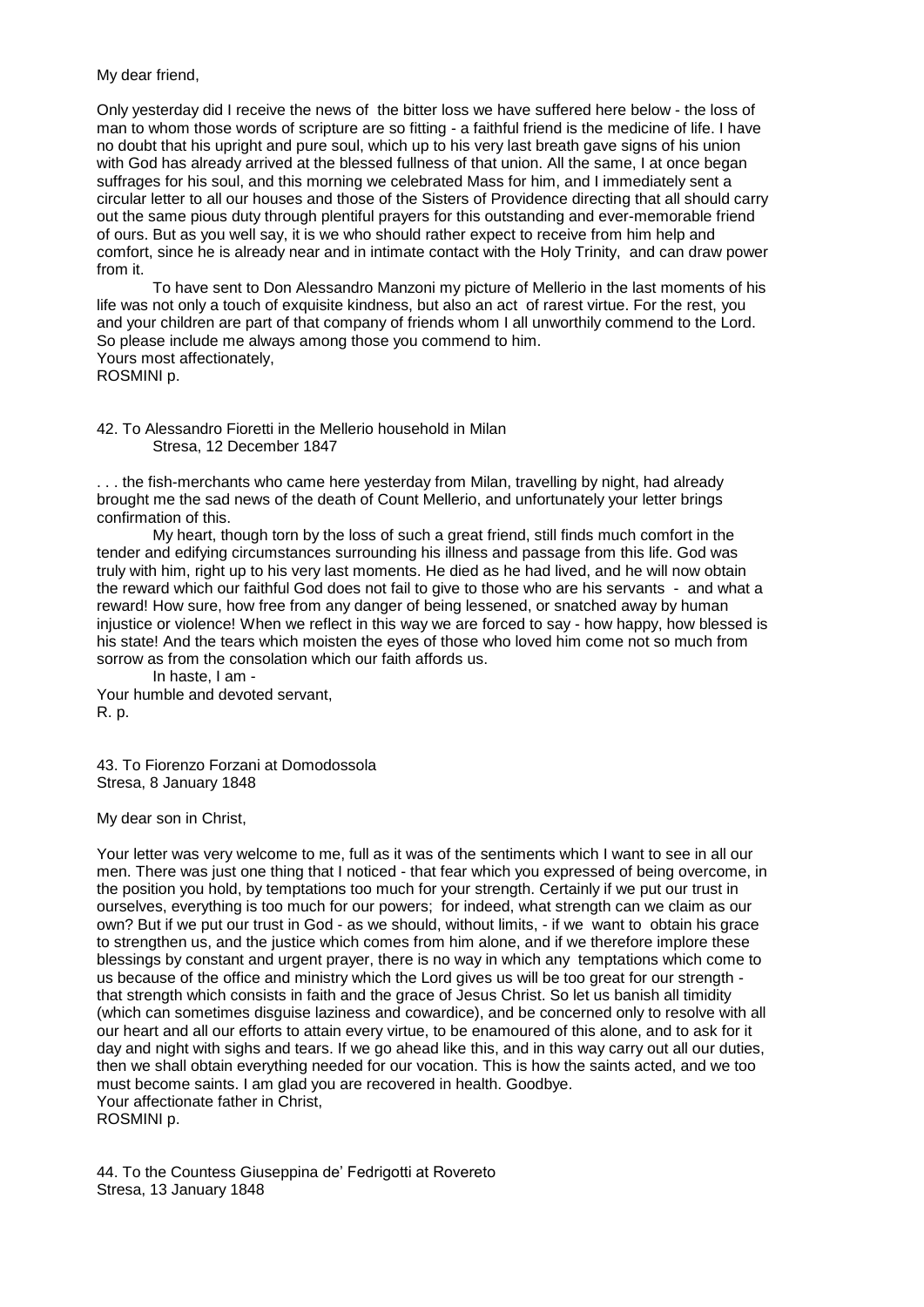### Dear lady,

Pierino wrote me a note in which he confirmed his promises to me, and I replied at once to drive the point home. There are good grounds for hope, but you will have to use great firmness, along with gentleness, and act in such a way that his faults do not easily fade from his memory, and that he realizes the need for repentance, making amends and showing an improvement. If he were to come to believe that everything was forgotten in an instant, he would lose any feeling of humility and compunction. Yet these are the things that alone can keep him mindful of his duties. It is only the principles of religion, firmly impressed on his mind and soul, that can bring about a lasting cure. He is at the most dangerous age, and so we need to keep a careful watch over him and be full of solicitude for his good. It is necessary to show him affection - but a 'severe' affection, tending simply to stimulate him to virtue, and not to countenance the fickle flights of his youthful imagination.

My dear lady, I deserve no thanks for what little I have done out of both duty and affection. It is your prayers that will bring to fruition the seeds I have sown. Do greet your children from me; and pray too for -

Your humble and devoted servant.

A. R. p.

45. To Suor Maria Geltrude Cerutti, Superior of the convent of Arona Stresa, 16 January 1848

# Very Reverend Mother,

I pray that the Lord will keep you in health, so that you may still serve him for many years and give him proofs of that love with which he has endowed you. The same love with which we respond to the Lord's love for us is his gift, as he works in us to make us wish and achieve. What you described in your letter about what occurred in your soul was the effect of the obedience you gave to your Director. So I advise you not to consider your writings as something you own, which you can dispose of as you please; but instead do with them whatever obedience prescribes, either burning them or keeping them, with equal willingness and perfect indifference. I will not fail to make the memento you ask for in my Mass tomorrow and the next day. I shall say Mass at 7.15 for you and according to your intentions, and also to ask that you may continue to enjoy the grace of peace and resignation in your sufferings.

The most recent news I have had of Don Setti speaks of at any rate a slight improvement. Pray, or rather continue to pray for this good brother of mine, for the Institute, and above all for the Holy Father and for the Church, which in these times is engaged in a great battle, greater than any it has faced for a long time. May God scatter her enemies, or rather convert them into friends I am, in the Sacred Heart of Jesus -

Your humble servant, A. ROSMINI p.

46. To Fr Andrew Egan in England Stresa, 20 January 1848

My dear Andrew,

I am afraid that it is only now that I can reply to your very welcome letter of 17 May last year, in which you tell me of your early joy over having received the priesthood, and gave me other news of yourself and that house. But do not think that my delay means that I have forgotten you. I cannot possibly forget any of my dear brethren, whom I carry in my heart, and much less those who serve God there in England - and even less my good Andrew Egan! So I send my blessing to you and ask the Lord that you may be confirmed in your service of him, walk in holiness, and fulfil with a generous heart all the things that he wants of you, especially whatever is for the good of our neighbour, whom he so much commended to our love. And unite study with the work of your ministry, particularly to improve your knowledge of theology. Pray much - for me too - and greet for me all my dear brethren.

Your affectionate brother in Christ, A. ROSMINI

47. To Suor N. N. at Domodossola Stresa, 24 January 1848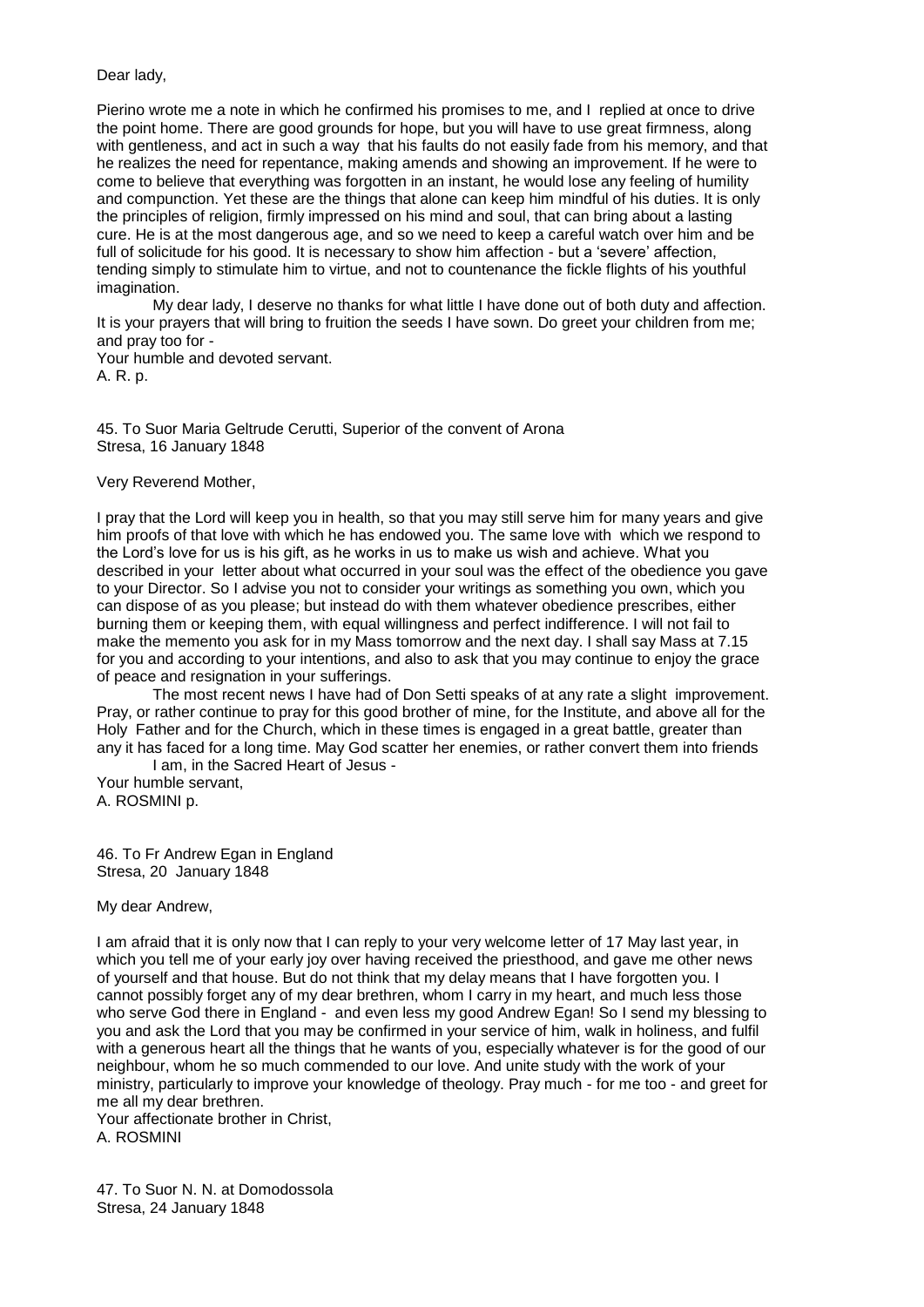My dear daughter in Christ,

I sympathize with you in what you are going through. Moreover I am consoled to know that you are resolved to follow the instructions I gave you. You have to wage war on all feelings of diffidence: they are nothing other than an obvious device of the enemy. Rather, you have to put ever more confidence in Jesus Christ; and when you persevere in this way you will overcome and win the victory - or rather the grace of Christ will triumph in you. Simply be faithful to the instructions I gave you, and do nothing more - not even what you tell me you have done to get a little sleep. It is always good to say prayers, even if you merely recite them with your lips, mechanically, as it were. For at least this is a challenge to the enemy; and God, who sees and knows why you say these prayers, will listen to you, even when you say them in the only way you can. Make acts of trust and of love of God and of Jesus Christ; if you can do no more, repeat many times over, without ever growing weary, the name of Jesus, remembering that he is your Saviour. At other times repeat without interruption the name of Mary, thinking of her as your Mother, who knows very well your sufferings and your needs. A very good way of restraining the imagination is to write down in big letters the name of JESUS and that of MARY. Then fix your eyes on them, and read them time after time with humble love and trust. I have great hopes of this exercise, if you carry it out while you often protest that you would rather die than offend God, even slightly.

In this way, little by little, your will for good will be strengthened; and if the will, at least at the fine point of the soul, is firmly set on good and in the resolve to put God before everything else, the struggle which you experience will do you no harm, and even if you suffer a slight wound, you will never be wounded mortally. I can safely say that your soul will gain a great deal, perhaps without your noticing it; and God will count your sufferings as very meritorious. I say again: never tire of invoking the names of JESUS and MARY, and of declaring that you are determined at all costs to be faithful to your God. I will very gladly pray to the Lord for you, especially asking him to help you. So have courage and confidence. Goodbye.

Your father in Christ, A. ROSMINI p.

48. To Suor M. Padlina, Superior of the Sisters of Providence at Domodossola Stresa, 11 February 1848

My dear daughter in Christ,

Since you have been appointed the Central Superior by the Father General, it is useless to doubt whether God has chosen you for this office, and you must not speculate about this any more. Rather you should see the task God has assigned to you as a means for your sanctification and a sign of the will of God, who wants you to leave aside thoughts of yourself and all affection for earthly things and become spiritually perfect, as far as human weakness allows - perfect in the solid virtues of the gospel. You are obliged to redouble your efforts to grow in holy mortification, prudence, gentleness and a spirit of tranquillity, having always a firm trust in God, to whom you must unceasingly turn in prayer, so as to obtain the light and the grace you need to govern well and in a holy way the community that has been entrusted to you. And you need constantly to recommend to the Lord that community and the individual Sisters, especially those who need to amend their faults. In a word, then, you must make yourself holy so as to sanctify your companions. There must be nothing irresponsible or thoughtless in your heart or in your behaviour. In the second place, I repeat, you must at all times preserve a calm spirit and a serene mind; for your difficulties will be overcome through peace of heart and patience, as time goes on: even the most difficult and complicated matters will be sorted out and settled. In the third place, when it comes to important affairs, make use of the advice of your assistants, especially that of the Vicaress, who was herself Superior for some years. In the fourth place, you must not take on commitments or new foundations, or anything else, with externs, without writing to me first of all, in accordance with the rules and the wise custom previously introduced and kept up until now. In the fifth place, never lose your patience with the Sisters, but learn to distinguish what lies at the heart of what they do, so that you can discern the difference between an 'accidental' defect coming of ignorance and a graver one which is the result of a fault in depth. God bless you abundantly. Your father in Christ,

A. ROSMINI p.

49. To the Countess Giuseppina de' Fedrigotti at Rovereto Stresa, 18 February 1848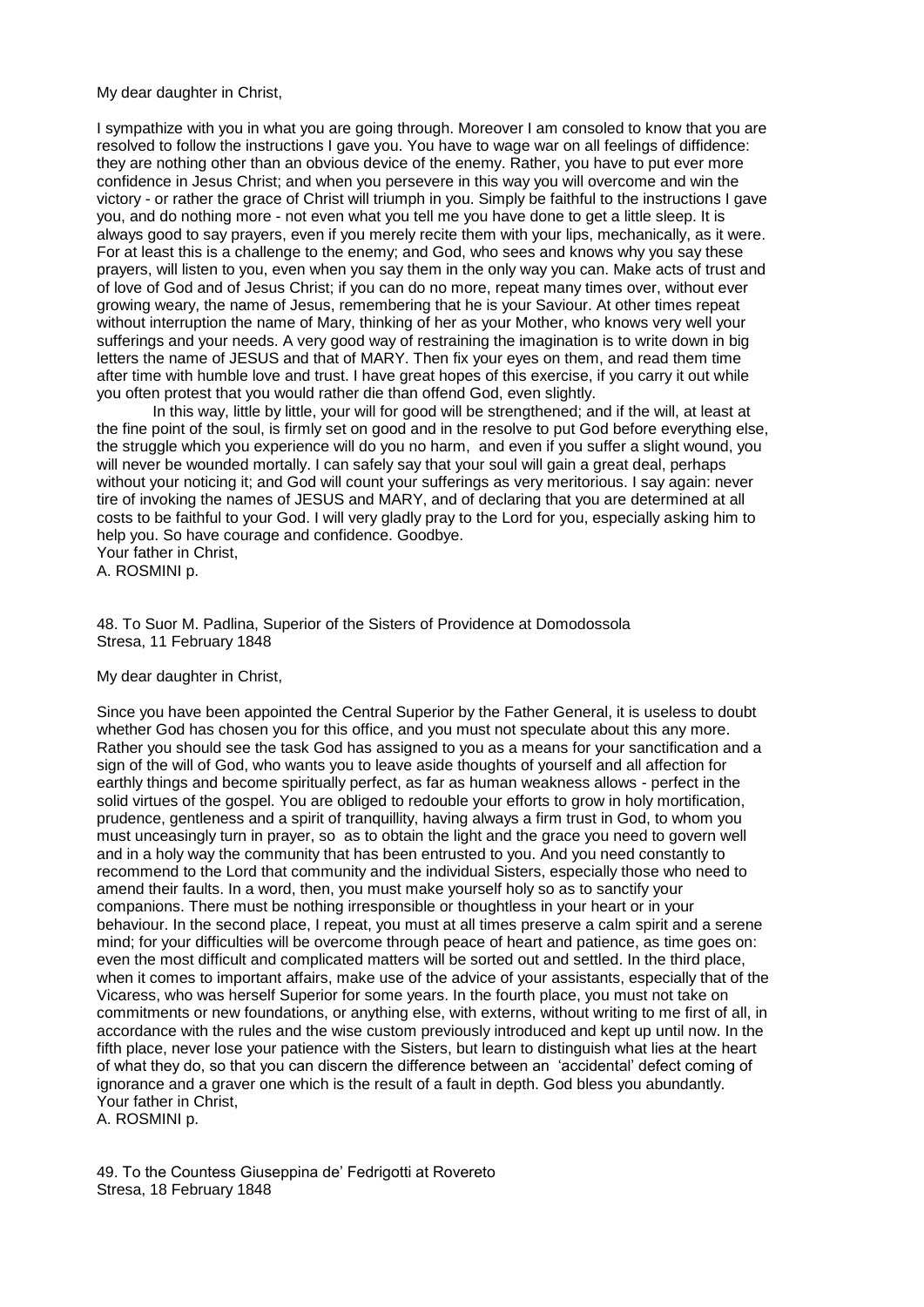#### Dear lady,

An important point to remember in the education of your son is the need to imprint deep within him a high ideal of duty. I have noticed, in my conversations with him, that this very precious idea is still weak in his consciousness: it has not put down the deep roots which can give stability to the plant when it is exposed to the turmoil and storms of passion. I remember that once, when I was pointing out to him the sad consequences which can follow when a man commits a single fault in his life, he said to me: `That can soon be put right without anyone noticing', or words to that effect. And this gave me the occasion to make it clear, first, that the fault is wrong in itself; that it can never be hidden from God's eyes; and not even indefinitely from human eyes; nor can anyone always foresee the ill effects that ensue. Again, he often said to me that his mother `had already forgiven him [for his faults]', and things of this kind - all of which goes to show how little he understands the intrinsic evil of a failure in one's duties.

Now, one of the most effective ways of impressing on the minds of the young the importance of duty, of compunction for faults omitted, and hence the need for amendment, is that of forming and confirming their moral character, which is still weak and unreliable, is to use a certain constancy and firmness of approach. I am convinced that when a parent or teacher is consistent in his words and decisions, first having carefully pondered over them, all this would have most salutary influence on the youthful mind, and would in the end obtain the desired effect.

On the other hand, if the young man knows in advance that he can manipulate at will the attitudes of those in authority over him; if he is persuaded that he can easily get remitted even the minor punishments meted out to him for his faults, then words will no longer have any power over him, and the threatened sanctions no force. I have no doubt that you, being a loving mother yet highly intelligent, will fully agree with these ideas, and will concur with me over both the need and the usefulness of showing to the young that one takes with the seriousness it deserves the matter of their education.

After these remarks, I come to the question you put to me in your letter of 11 February: namely, whether it would seem to do harm to the agreement made with your son as regards his doing without any theatre visits for this year (or at any rate whether the harm could be minimized), were he to be allowed to go, say, not more than once a month . . . and this on condition that he continues to behave well in all respects, and keep the other promises and undertakings he has made to you. [Yes, I think] this will reduce any harm resulting from the indulgence, and also persuade him that a sensible young man should know how to do without such diversions (which very many lack, anyway, without in consequence being any the less happy and contented.)

This is an important maxim in education: `not to arouse in the young any artificial needs, but rather to get them used to being content with little, and capable of finding innocent pleasure in everything, especially the simplest things.'

So here, my dear lady, is my frank opinion concerning the question you put to me. It is dictated to me by my keen desire that your dear Pierino and your other sons should become virtuous, and so give true and solid consolation to their loving mother.

With affectionate esteem, I am - Your humble servant, A. ROSMINI p.

50. To Suor M. Serafina Silvetti at Cameri Stresa, 22 February 1848

My dear daughter in Christ,

The large number of girls you have prepared to receive the seal which makes mature those children of God who were born in the waters of holy baptism will be to your heavenly credit, as is the case with anyone who spends herself for such souls. And a similar thought must console the other Sisters who with a pure heart labour out of love of God.

You should have no scruple about carefully informing the Superior about what is good and what is bad in the behaviour of the Sisters in your charge, provided this is done in all truth and solely from a spirit of charity, without any kind of rancour or antipathy. Indeed to do this is a duty.

Be sure to make yourself worthy to receive Holy Communion with the other Sisters, nourishing in yourself especially a great charity. The privilege of receiving is not to be given indiscriminately as an everyday event: three or four times a week should be enough; but this could be extended further where it is clear that the Sisters profit from it, and grow in charity and mutual union, together with love of their duties, obedience, humility, diligence and enthusiasm for the school work. May God bless you abundantly.

Your father in Christ.

A. ROSMINI p.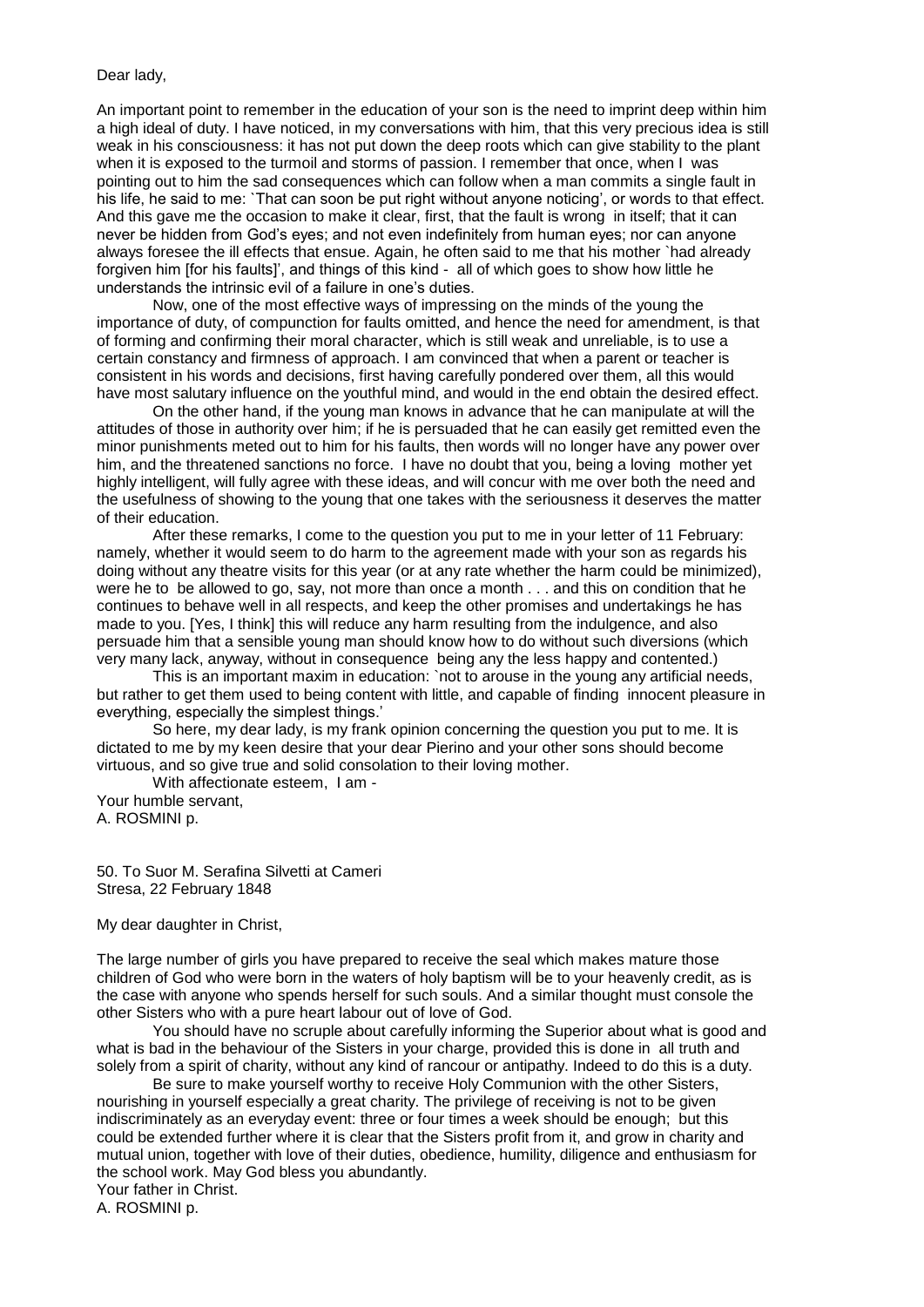51. To Suor Bonaventura Rosmini at Cameri Stresa, 23 February 1848

My dear daughter in Christ,

I was very pleased to hear the good news you give me of yourself. You have acted in just the right way to gain spiritual profit from the separation we have to make in this life from the persons we love. The sort of disposition in which you left Stresa is what is needed to make such separations most useful for our souls. I think there is nothing more suitable to enable you to break the last ties which, by attaching us to earthly things and human beings, rob us of the freedom to take flight to the things which are heavenly and infinite. Again, since we are pilgrims in this world, what can be better for us than to live always prepared to set out to wherever our divine Spouse calls us in his service, anywhere on earth? All the world is home to the servant of God, whose real homeland is heaven. Rejoice also over the good works which God gives you the opportunity to carry out, and which add to the treasure which never perishes. Goodbye, my dear daughter: pray always for - Your father in Christ,

A.R.

52. To Don Giuseppe Gagliardi at Domodossola Stresa, 3 March 1848

My dear brother in Christ,

Fr Provincial has left today for Lodi, where he was called to give a retreat in the seminary there. I am replying on his behalf to your letter of 29 February, which arrived today.

I am firmly persuaded that far more can be got from boys through kindness rather than fear. Make a point of recommending, both by word and example, the way of love to all our teachers. Use every means to nourish love in their hearts. Tell them also in my name that I urge them all to work with a gentle, loving and united spirit; and this they will do if they have the spirit of Christ. They should use the gift of speech which God has given them so as to inspire one another, to show mutual respect, willingness to help one another, and charity. Above all they must avoid in their conversation anything that smacks of bitterness, blame of their companions, a spirit of criticism, grumbling and finding fault, or complaints against their own Superiors. For this sort of thing spoils loving subjection and obedience; it lowers and embitters the spirit, ruins the beautiful union of hearts, spreads the venom of scandal, offends against our holy rules, destroys religious discipline, and encourages self-love, pride and the other evil passions, and above all offends God and his Holy Spirit. It is an obstacle to grace and prevents its fruits from developing.

I should like you to see that these matters are treated of in a fervent and spirited talk, so that all may become zealous to avoid such defects, if they exist, and seek to cultivate the opposite virtues. Goodbye.

Yours affectionately in Christ, A. ROSMINI p.

53. To Germinio Martinelli at Stresa Milan, 21 April 1848

My dear Germinio,

Do you know the origin of the affliction which your letter tells me you are experiencing? It is a combination of ambition and excessive self-esteem that torments you and gives you no peace. I could already see this from the last letter you gave me for your sister - a letter which I kept, meaning to speak to you about it. But then I never found an opportune moment. In that letter you suppose that your sister would want you to print what you had written about education, and you pretend to be unwilling to do so. Is this an upright way of behaving? You say you are unwilling because you are not a priest. This is where your overmastering preoccupation shows through. But it is a poor and foolish reason to give, for it is not necessary to be a priest to be able to send something to be printed. But what is needed is to be both learned and judicious - and to be so in the estimation of others, not one's own. But you have no self-doubt; for if you had any doubts, you would have said that your reason for not publishing what you had written was your lack of experience. At the very least you would have had some hesitation in the matter. But instead, you state that you did not want to publish because you are not a priest! Here you show once afresh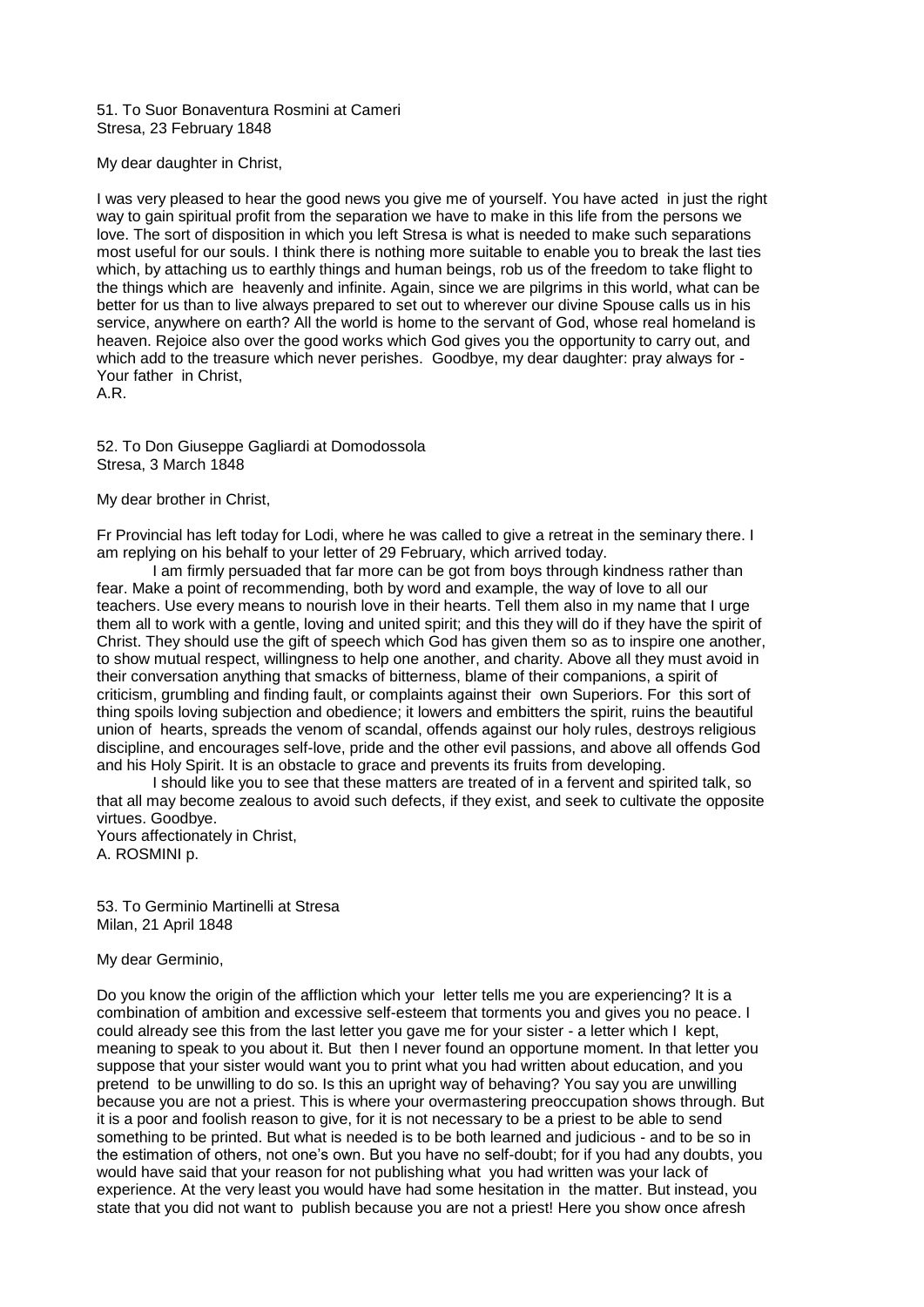your ambition and your lack of self-knowledge, when you conceived the idea of printing the song you had composed for the Milanese. But that song could not be published without making it clear that its author was making a fool of himself, since it is not the sort of poetry that is fit to be printed. So try not to think so highly of yourself; consult the opinion of others before you assume that you have written something that deserves to be published. This is especially necessary today, when publications - far from being lacking - are all too abundant. So anyone who writes what is of no real value for others is wasting both time and money. What you need, then is humility and selfknowledge. Without these no one can enjoy any peace of mind. Sincere humility is the foundation of a vocation to the Institute of Charity: it must be both sincere and constant; so all pretence, all manipulation, all trickery must be avoided. These are things that are displeasing both to God and to men.

Your affectionate father in Christ, A. ROSMINI p.

54. To Suor Bonaventura Rosmini at Cameri Stresa, 12 May 1848

My dear daughter in Christ,

I am obliged to you for your concern about my health, which is fairly good. But show me even greater charity, by being still more concerned about my eternal salvation, and obtain for me through your prayers the grace of serving God faithfully according to his will, with the whole of myself. I hope you will do this too.

It is a grave fault to exaggerate the defects of one's own Superiors: it means creating a temptation for oneself. Blessed are those who put a kindly interpretation on everything whenever possible, and who look at the virtues rather than the defects of their sisters, as long as these are not entrusted to their personal care! The Lord allows the defects of Superiors so as to give their subjects the opportunity of becoming perfect. To obey for the love of God Superiors who are less than perfect is of greater merit; to love them is greater charity - a charity which is more genuine because it shows that we love God and not men.

You do well to be vigilant over your heart, which must be totally given to God, your loving Spouse: do not deprive him of any part of your love. This is how it will be if you have a heart full of love; for anyone who loves God in all people equally, loves Jesus Christ in them all - and loves him all the more in those who have the greatest needs and are most lacking, and are without those external endowments which can be deceitful and merely apparent. My dear daughter, you must realize that the world which we see is always deceptive : so love at all times the things which are invisible: virtue, grace, the sweet enjoyment of heavenly gifts. Greet your companions for me: always be happy and contented among them. Goodbye.

Your affectionate father in Christ, R. p.

55. To Suor Maria Padlina, Superior of the Central House at Domodossola Stresa, 29 May 1848

My dear daughter in Christ,

The main things I should like to see in each Sister of Providence, but especially in Superiors, who ought to be an example to the others, I give below for you to meditate on:

1. First of all, there must be mortification in everything; the Superior must not be lazy or impatient, but caring, one who loves exertion and is diligent in all she does;

2. secondly it is very important that she should be detached from her family and attached to God and to the spirit of the Congregation;

3. in the third place, she must always act with great thoughtfulness, and never irresponsibly or without due consideration;

4. the Superior must not be over-confident; and as well as praying much to God for enlightenment and the virtues she needs, she must never think she is free to act arbitrarily or on a whim. Rather, when dealing with any important matter she must ask advice of her assistants, and particularly of the Vicaress;

5. she must humbly and trustfully rely on the Father Director in all the matters over which the rules require her to refer to him, and also whenever prudence suggests she should do this;

6. she must refer to the Father General in all the matters which are reserved to him or those of major importance for the life of the Congregation, without ever making changes of her own accord in what has been laid down;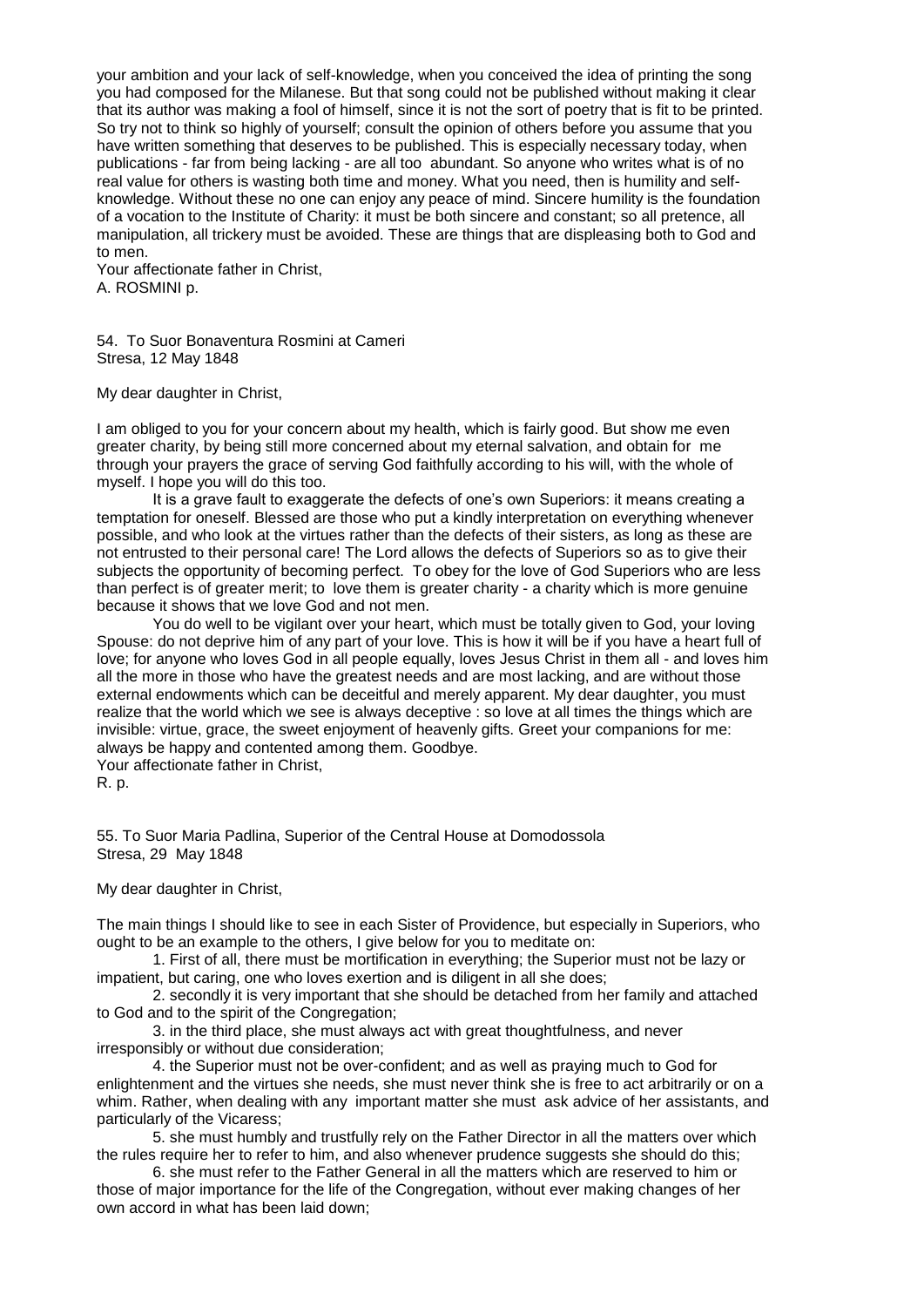7. the Superior must be very zealous to see that all the rules and customs are observed; she must impress their importance on her companions, by her words and example, and correct the defects of the Sisters with charity and discretion, not tolerating anything which is contrary to perfection;

8. finally, she must be a spiritual woman, detached from self-love and the things of the senses; a woman who realizes that she has renounced the world and all its satisfactions; she must show a holy fear of God in every way, and try earnestly to please him and direct her thoughts to eternity.

Make it your care to practice these things faithfully in the time to come, and to put right any defects you see in yourself, and in this way give me proof that you have listened to the words of your Superior and father in Christ. For the present you cannot be freed from the position of Superior, as you request; but this may happen when there is good reason for it. So pray, and cultivate particularly a spirit of humility and mortification. May God bless you and all your companions.

Your affectionate father in Christ,

A. ROSMINI p.

56. To the Marquis Gustavo Cavour in Turin Stresa, 4 June 1848

My dear Marquis,

In the gravest misfortunes that come upon us there is the hand of infinite love. God is love. If the mysteries of his mercy, which at times are hidden in his just severities, were made clear and revealed, as they are to the eyes of those in heaven who understand them, we could experience no other feelings than those of gratitude and joy, equally whether in good times or bad. Our holy faith corrects our ignorance of the grand designs of the unbounded goodness of God; it is sufficient to keep our hearts at peace even in the greatest adversities, as you are finding at the present time. But even though our faith is a never-failing light - yes, though hidden - and reassures and comforts the higher part of our souls, this does not always prevent our feeble lower nature from powerfully experiencing the shock of the calamity which robs us of what is most dear to us. So God allows us to be enfeebled by the effects of original sin, so that suffering becomes matter of merit, a purification, a sacrifice accepted by the Lord when united with that of his beloved only-begotten Son, who suffered most of all when he was crucified our of love.

Who knows what dangers, what blows, your Augustine has been saved from? Perhaps this was the only way in which his soul could safely be led to heaven, where he now praises and adore God's goodness, and regards as the greatest of blessings the wound he received and his brief spell of suffering, and now prays for his loving father. It may be that if he had been struck with illness he would not have received the sacraments with the same devotion and fervour, imagining that he would recover and live. And if he had had to render an account of a longer life, he would perhaps have felt diffidence, or lacked the ardour which goes with youth and an uncorrupted character. For truly there is much to fear for young people in this present wicked age! When I consider the dangers facing young people in the midst of the world, I reckon that God must perform a miracle every time he leads one of them safe and sound to the eternal home of the saints. Everything that God does, he does to save souls: this is the end and aim of creation. It was for this that Jesus Christ died. The holy sacraments were instituted for this, and have an unlimited efficacy, because they have within them the power of Jesus. He left them for us to take his place when he ascended into heaven. God's working is never without its effect; so rest tranquil, trusting in the grace of the sacraments and knowing that your Augusto was strengthened by them when he left us.

So let us pray for the dear departed with the greatest trust in the goodness of God. He always entrusted himself to God, right up to his end. I will say Mass for his soul, and urge all my companions to unite their prayers also with the same intention. The doctrine of purgatory, too, is a most consoling one! There must be many sins which to human eyes seem mortal but which in God's estimation - since he allows for the subjective dispositions of each person - count perhaps as venial, either from lack of full knowledge, or lack of realization of the evil they contain! So be comforted, my dear and much respected Marchese. Prayers never failed of their intention during the life of Augusto, and nor will they in his death. And prayer made through Christ obtains all things.

Your humble and affectionate servant and friend, A. R.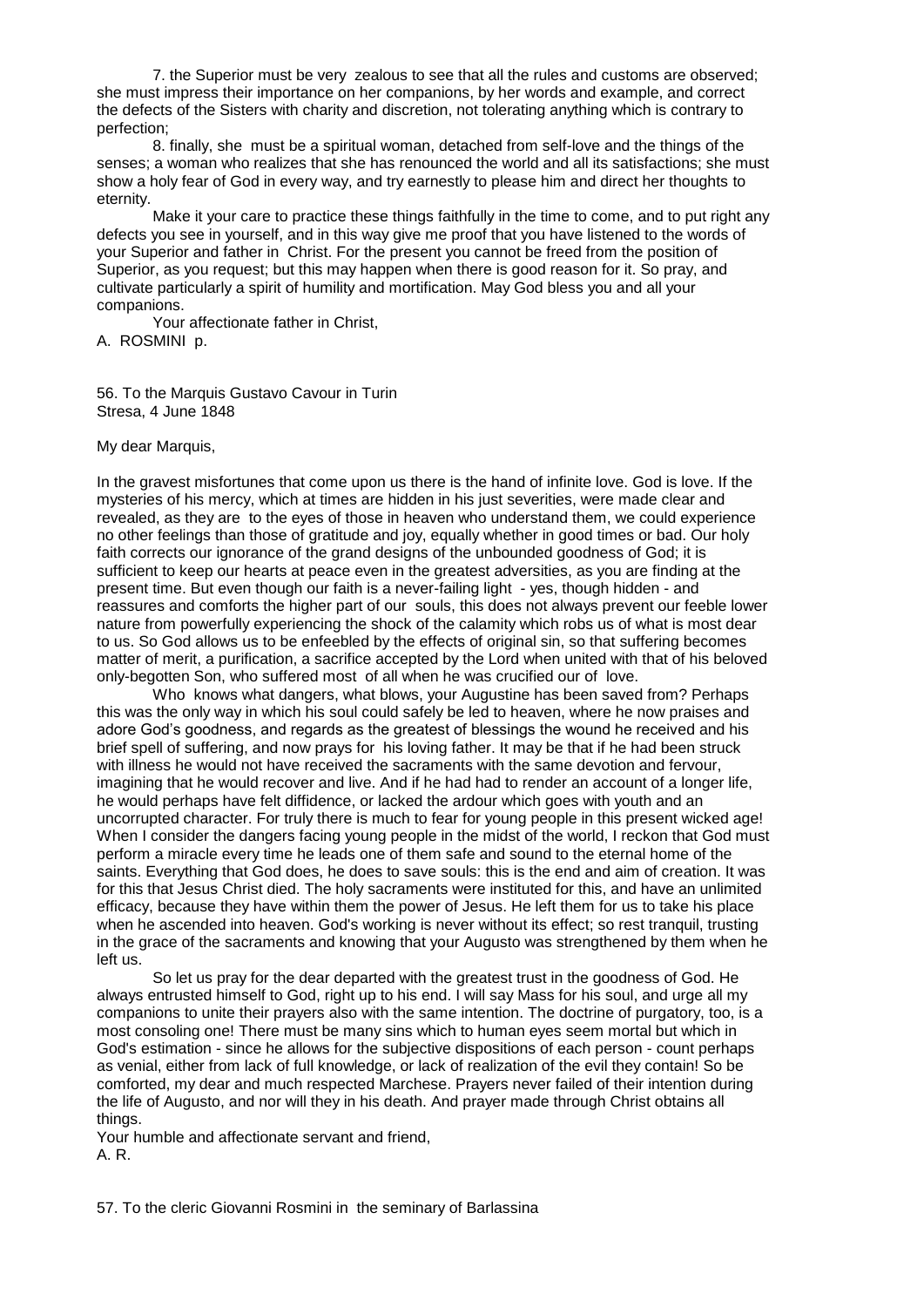My dear young Giovanni,

Thank you for your letter and for the sentiments you express in it. Your parents and sisters are at Oleggio, and write to me to say that they are content there, for which I am very glad.

I am afraid that the idea of doing part of your studies in the Domodossola College may not be possible. I shall be able to tell you definitely towards the end of the year.

In the meantime, lay up for yourself a store of treasure in the way of virtue; put a brake on any irrational instincts, and conform yourself entirely to the law of God. Do not have any reluctance over giving respect, being subject to obedience, being mortified, devoting yourself to study. Without these things a man can never be a perfect Christian, much less a perfect priest. If God grants you the grace to choose you to serve him as a priest, consider well how great is this charge, what an honour this is; and resolve above all to correspond with the virtue called for by so lofty a position, at the cost of any sacrifice. Being a priest necessarily involves sacrifice; and there is no good priest who does not first sacrifice himself.

Give my respectful greetings to your good Superior, along with the rest of the excellent professors whom I had the pleasure of knowing when I was there. Yours affectionately, A. ROSMINI p.

58. To Don Francesco Puecher at Stresa Rome, 21 August 1848

My dear brother in Christ,

The trouble I foresaw is now threatening me, more so than I expected. Today the Holy Father made it known to me that he wishes to make me a member of the College of Cardinals. I am waiting three days before replying, but tomorrow I am to present myself to the Pope, and I shall ask for more time.

In the meanwhile I hasten to give this important news to my dear Brothers and Fathers, the Presbyters of the Institute of Charity. With it I bind them to strict secrecy until the matter is made public; and I give it them so that they stir themselves to help me with fervent prayers (and you are to order prayers to be said by all the brethren and the Sisters, without revealing the reason); and finally, I pass on this news so that, without losing a moment of time, they may renew the directive they must give me as regards accepting or refusing the honour - I hope there will be time for me to receive their reply.

I consider it necessary to invoke this directive anew, since it concerns an extraordinary dignity which could hardly have been foreseen. And I charge you particularly to avoid influencing in the slightest way the votes of the others; you must leave each one completely free to declare in writing his opinion.

Carry out all this well in the spirit of God, and with great care and secrecy. And may God bless you.

A.ROSMINI p.

58. To Don Carlo Gilardi at Stresa Rome, 14 September 1848

My dear brother, Don Carlo,

I am extremely grateful to you for the encouragement you offer me in your letter of the 6th over taking on my shoulders the great red cross which the Lord, it seems, has destined for me. I was cold with horror at the first news of this; and as I said to the Pope himself, I recalled those words of Christ: 'When you grow old, you will stretch out your hands, and someone else will fasten a belt around you and take you where you would not wish to go.' But when I saw that it was useless to resist, I became resigned and composed myself in peace, even though at times a feeling of indescribable revulsion returned to me.

There are about two months before the November Consistory, and I ask God that he may bring about my death within this period if his will is other than what it appears to be, or if I were bound to abuse (to my harm or that of others) the dignity to which they propose to elevate me in men's sight.

In the meanwhile, two things are due to me, and I ask them from all my dear brethren in the Institute: the first is much fervent prayer, not only for me but for the whole Institute; and the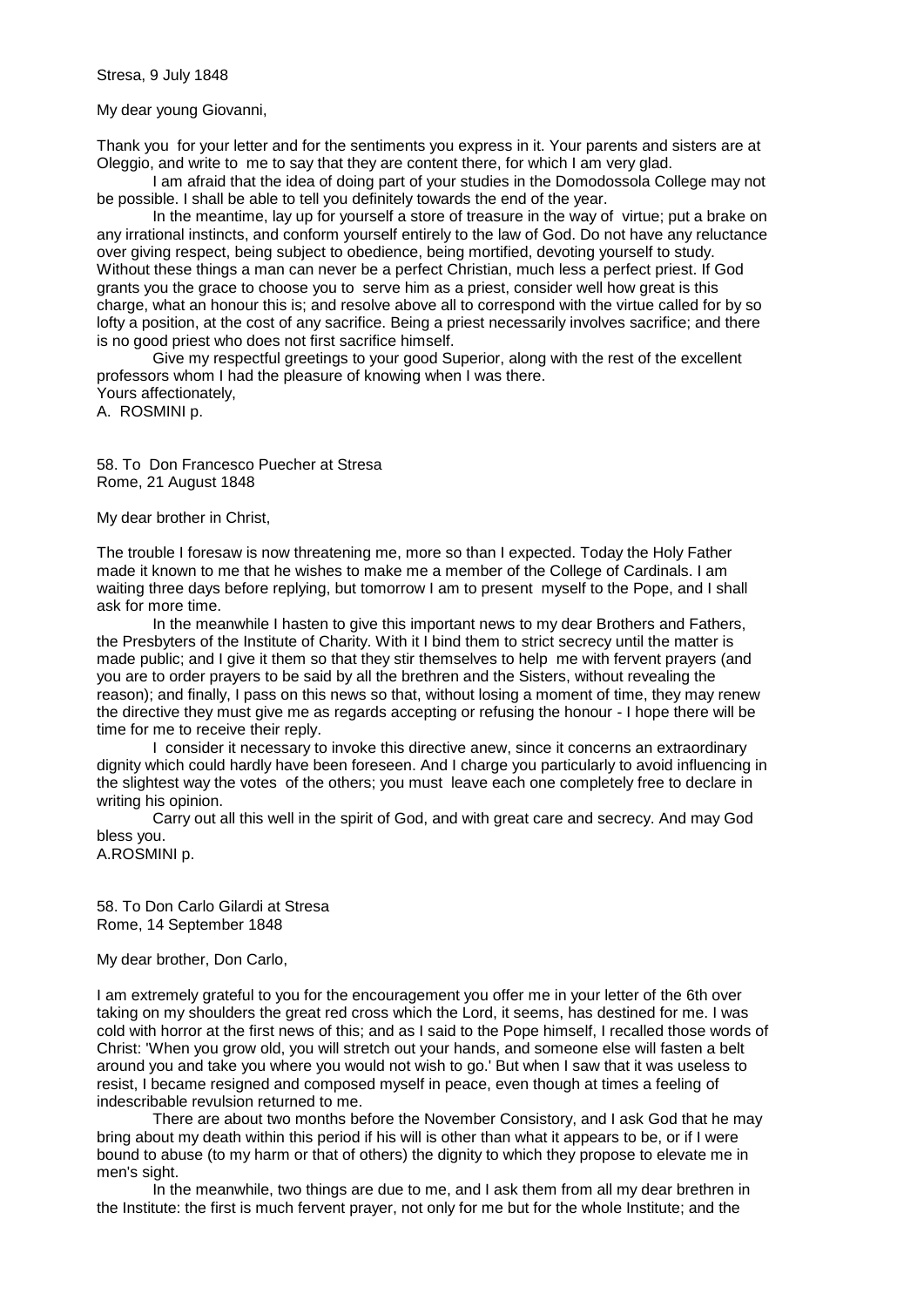second is that they rise to a new level of generosity, and sentiments of ever greater loftiness; that they drink even more deeply of that spirit of evangelical perfection in which our Institute wholly consists; that from now on they make themselves humbler, more obedient, more mortified, more eager, more swift and courageous in carrying out wisely and industriously the good and holy works that are committed to them by divine Providence through their Superiors, so that they may be pleasing to God, who will bless them and amply reward them for the glory they have given him.

I should like, when the news of what to me is a sacrifice (though it is something which men are ambitious for and envy) is made public - and it cannot long remain secret - all the Superior of our houses to notify the brethren of the two things I mentioned before that I expect of them and earnestly implore, taking occasion of this eventuality to increase their fervour in their humble and holy vocation, and to pledge themselves to God to be more faithful, more constant, more loving, trusting in and abandoning themselves to the supreme Goodness who rules and orders everything that happens. If they do this, then while I become a fool for Christ, they will become wise in him. My dear Don Carlo, have pity on me, then, and carry out and get others to carry out what I ask.

I am surprised that Fr Provincial has nothing to write to me, nothing to say to me about the affairs of the Institute, while he knows very well how much I want this. Earlier his letters were few and meagre; now there are none at all. Yet the spirit of the Institute calls for frequent and detailed letters.

I embrace you in Christ, and am - Yours affectionately, R. p.

60. To Don Francesco Puecher at Domodossola Rome, 22 September 1848

My dear brother in Christ,

Although it is a maxim that in our Institute we persevere in the works we have taken on, without being dismayed by difficulties, which can be overcome with the help of divine grace, which rewards the constancy and trust of those who do not become discouraged or weary, all the same there are cases where to withdraw from a work previously begun is not at the prompting of our fickle nature but rather suggested by prudence. And it seems to me that such is an apt decision over our schools in Cameri, taking account of the circumstances you describe to me. I therefore grant you the faculty you ask for, of closing that little establishment at the end of the year - though I urge you to do this in a prudent way, so as not to cause any ill-feeling.

As for the decree which directs the Superiors of houses, when they send a scholastic permanently to another place, to send his bundle with him, as laid down, I believe that this decree should stand; first, because to abolish it would be entirely to the advantage of the noviciate, and would bring no corresponding advantage to the other houses; and secondly, because the defect which the Rectors show by their complaints should not be covered up but rather corrected. So you must look into the complaints; and if they arise because the Rector who sends someone away does not provide the bundle in accordance with the decree, you must reprove him firmly until he amends his ways and fully obeys the decree. But if they arise because the Rector who receives the scholastic is inclined to split hairs, or asks for more than is prescribed, then you will be obliged to warn him to make no more indiscreet and unjust complaints.

We must make use of occasions like these to teach mutual charity, and they are valuable opportunities for exercising it, such that they must not be allowed to pass unused. This virtue is only learnt through occasions for practising it, and never by mere words. I urge you to take every care to see that our Rectors are especially charitable among themselves, as well as courteous and generous with due discretion.

Here, in this holy and delightful retreat I earnestly ask God to infuse into all the members of the Institute that spirit of evangelical perfection and observance to which we are called, and of which we shall have to render an account. Goodbye. Your affectionate brother in Christ,

ROSMINI p.

The 'bundle' referred to was presumably a standard collection of equipment - clothes and so on with which a brother had to be furnished when he left one house for another.

61. To Don Paoli Orsi at Rovereto Rome, 22 September 1848

My dear friend,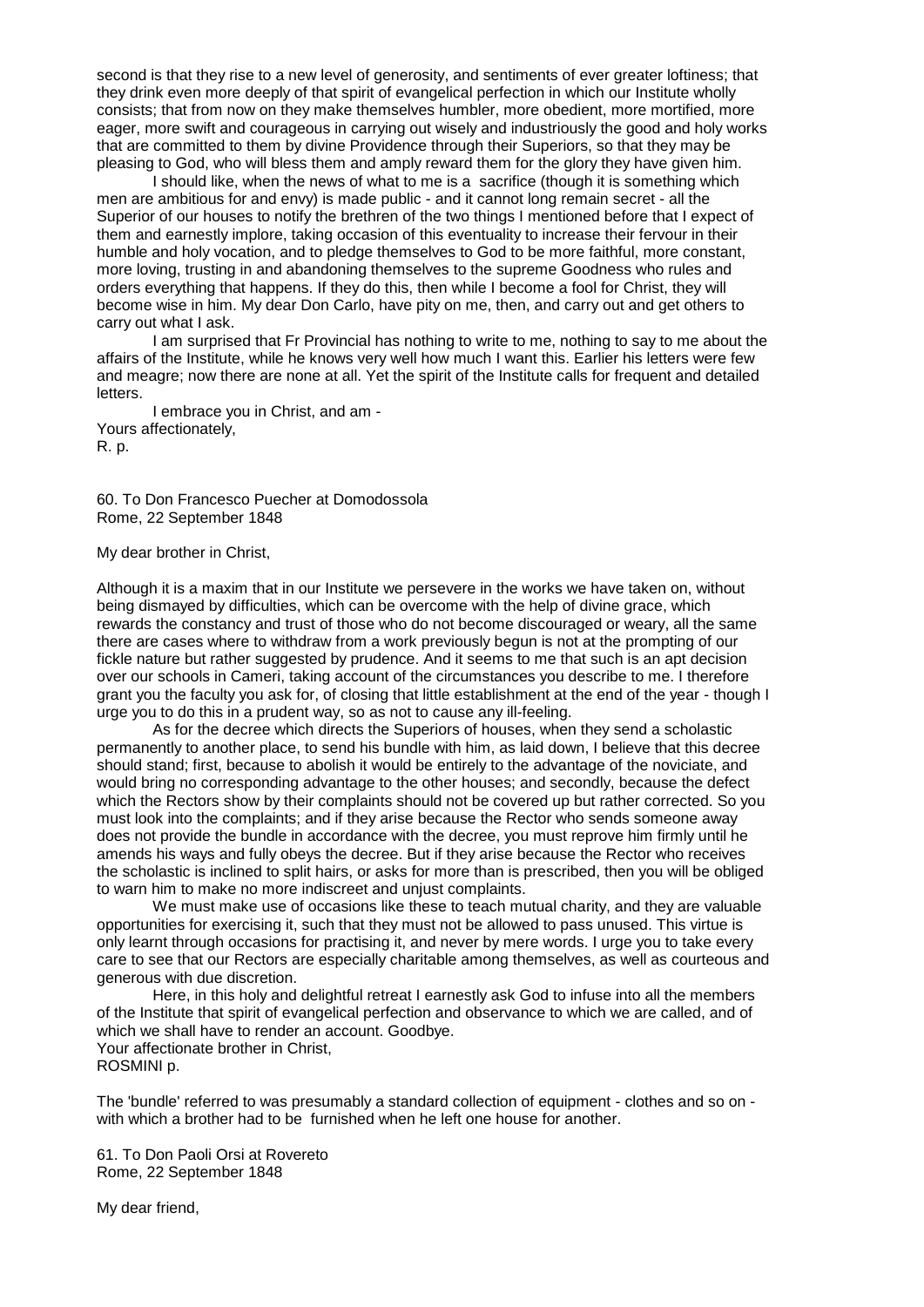Unfortunately I have had to exchange my peaceful and private life for a public one. I do not know where this will lead me, but certainly it will involve very heavy crosses. Such is God's will. I was taking the waters at San Bernardino in Grigioni [the Italian name for Graubünden, the alpine canton of Switzerland. The French name is Grisons.] when I was called away by Casati, the head of the Provisional Government in Milan and earnestly asked to undertake a mission to the Holy Father. I could not refuse to take this on. When I arrived here [in Rome], the Pope banteringly told me at once that he was going to keep me prisoner so that I should not escape! So you can see that I never had greater need of the prayers of my true friends than I have now.

Meanwhile I have been able to enjoy some free days so as to think about my soul, and I am at present making a retreat with these excellent Passionist Fathers, in a healthy and delightful solitude, in the place where the glorious Saints John and Paul suffered martyrdom, and actually in their house.

I am writing all this so that you may give me your help, and so that when you make my needs known to my brother and sister-in-law and to a few other faithful friends, you will be able to obtain from them the support of their prayers too. Goodbye. Your affectionate friend,

A. ROSMINI p.

Rosmini adds as a subscript to the letter: 'Rome, from the Celian hill, where I am in retreat. I commend the fruits of it to your prayers.'

# 62. To Don Giacomo Molinari in Verona Rome, 23 September 1848

#### My dear brother in Christ,

|My human nature suffered much grief when I learnt from your letter of the 12th, which reached me yesterday, that our dear brother Giovanni Battista Boselli is about to leave our company in this earthly pilgrimage. His days were full of good works: he was one of those who bore the heat and the burden of the day; and his gentle serenity on his deathbed, of which you speak, is both a pledge of and a prelude to the coming reward which he will receive from the Master of the vineyard. This must be a great comfort to us, and a powerful stimulus to imitate his example - his untiring diligence in hearing confessions and in every other ministry for the salvation of souls; his patience in suffering, which was known to few in this world, but well known to God; his upright intentions, his fervent zeal, his charity which made him all things to all men; his deep humility and complete detachment from any human praise which he thought might lessen the plenitude of his heavenly reward. Yes, I knew him very well, this dear brother of ours, who was one of the first of those whose spirit gave me delight. I had a great respect for him, and many times over I felt a holy envy of him. He very often shared with me his sublime sentiments and precious writings. Again and again I saw that there shone in his spirit rays of divine light, that intimate light which constitutes the secret of the saints. Yes, indeed, if he has already left us, perhaps even as I write, and has entered into the possession of that Good which he always and alone loved, we must not on this account ever forget to keep him alive and present before our eyes as an example God has given us of many and rare virtues, so that we may draw abundant profit from thinking of him.

In the meantime, I at once turned to God, both to offer Mass for this dear companion of ours, and also to ask the Lord that if any stain of human frailty still makes him unworthy of seeing the face of God, such imperfections may be washed away by the blood of Christ, and he, once free from all stain, may be received into the bosom of the Almighty. And lastly I asked God to hear and answer the prayer which our dear and now blessed companion will make in the divine presence for us, whom he has left here down below, still pilgrims.

But while the virtue, the strength and the generosity of our companion still shine before our eyes, all the more beautiful and to be desired now that he has been taken from us, have we, my dear Don Giacomo, to think about freeing our shoulders from the burden which the Lord has imposed on us, as if discouraged by the lack of the help which this worker contributed, now that, with his working days over, he has entered into the rest and the joy of the Lord? Are these the lofty sentiments of the sublime vocation to which the grace of God has called us? Does a courageous soldier think of abandoning the post where his captain has put him on guard? Would he not rather die than fail in his duty? Is this the example which our divine Leader, Jesus Christ, left to those who enlisted under his banner? Or does the farmer, who sows the seed in his land, lose any hope of his harvest when he sees the winter supervene, with the fields now covered with snow and ice? Again, does the vine-grower who prunes the vines wish to gather ripe grapes immediately, and not rather wait in patience and confidence until the sun comes to ripen the grapes and put colour into them, in the season ordained by the Author of nature? Are we going to have less perseverance,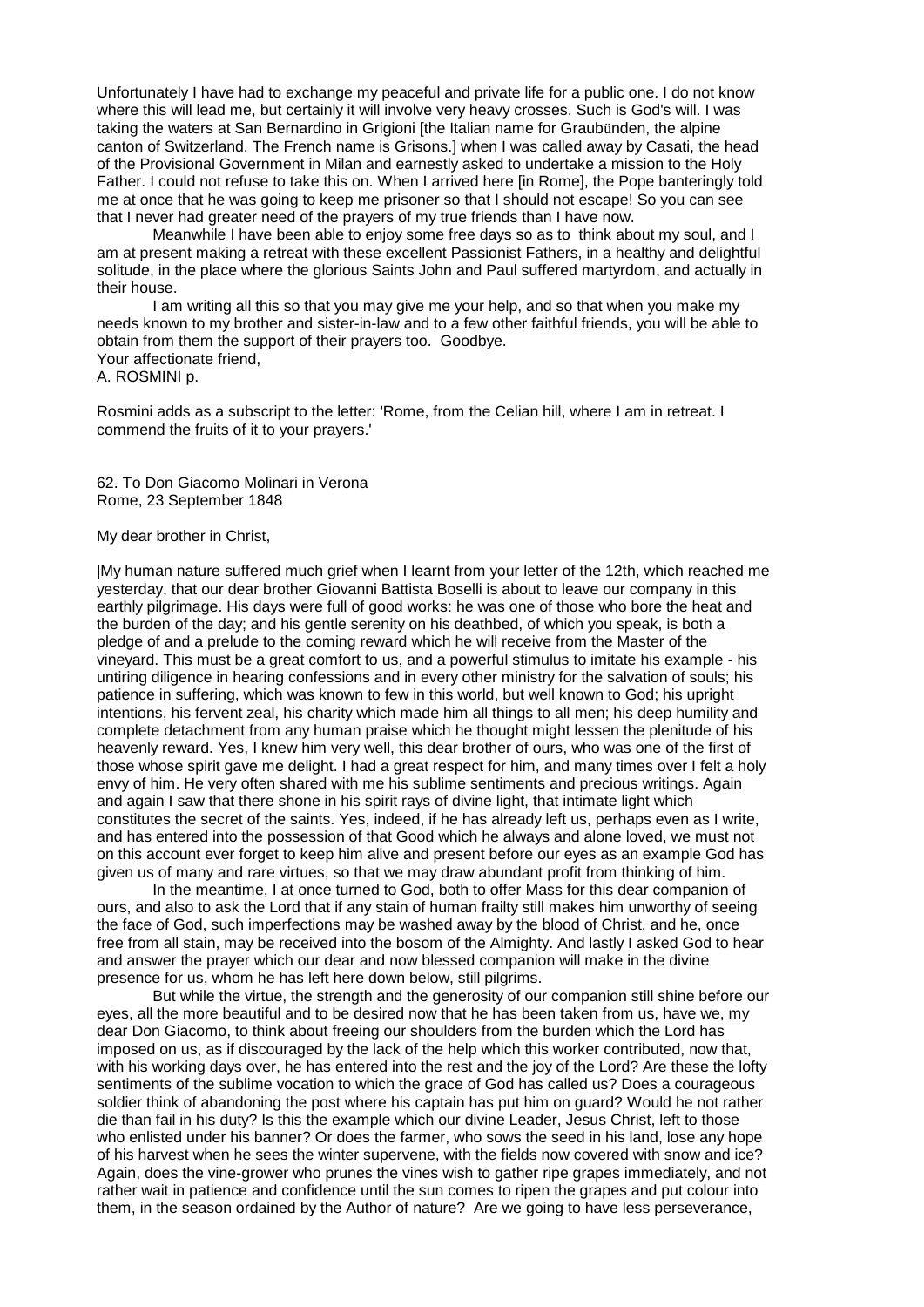less faith in divine Providence than the ploughman or any other hardworking and prudent man of this world, who knows that everything has its season, and that the beginning of a profitable work or enterprise calls first for much expense and labour, and that only at long last can the profit be put in the bank? Or shall we be so thoughtless, foolhardy and presumptuous as to expect favours and graces from God, in the shape of souls gained for him, without hard work on our part, strenuous efforts, difficulties and suffering? When did God so act with his saints? Have we not read the lives of apostolic men, seen their constancy in trials, their unfailing trust in the divine goodness, the sweat, the blood, the pain, the sickness, the sufferings of every kind with which they bought back, together with Christ, the many souls they brought to salvation, to the point where St Paul said that they supplied what was lacking in the sufferings of Christ? In them nothing was lacking by way of merit, for in them was the foundation of all merit; but they did not rely on their own merits in their work, since Jesus Christ wished in the ordinary way, through his infinite goodness and wisdom, that the apostolic saints, uniting their sufferings with his, should in this way bring it about that his merits should be applied to so many souls which otherwise would have been lost; and that in this way they should share in his glory, almost as if they were co-redeemers of the world. Blessed are those who understand this teaching and make it their own! But badly deceived are those who, when invited by Christ to the apostolic life or in any way legitimately called to the cure of souls, look to some other teaching for their happiness!

These reflections, my dear friend, founded as they are on the word of God, should encourage you not to lose heart: you must stand firm in the position assigned to you, and not go beyond it. Nor should you be at all dismayed at the apparent lack of fruit you are producing among those people. Indeed they should rather be the more dear to you, their pastor, whose heart shares that charity with which the Good Shepherd's heart burns. It was he who first sought us out as strayed sheep, and led us back (making no account of what it cost him in suffering and blood) to his own safe and pleasant sheepfold. Nor did he stop at making us his own sheep: he wished to give us a share in his own pastoral ministry. Recall to mind what holy scripture teaches us when it warns us that: 'an estate quickly acquired in the beginning will not be blessed in the end' (Prov. ch. 20). From these words we can deduce that, by contrast, when an estate is initially acquired through much labour and effort, it is blessed in the end. So remember that the house is only built through wisdom; it is not solidly established except through prudence; it is only filled with precious things through good doctrine - that is through the practice of virtue. And the same scripture warns us that a man is not wise unless he is strong, and is not learned in good unless he resists, stoutly and effectively all temptations. And all this we learn from the words: 'By wisdom a house is built, and by understanding it is established; by knowledge the rooms are filled with all pleasant and precious riches. Wise warriors are mightier than strong ones, and those who have knowledge than those who have strength. (Prov. 24: 3-5).

So it is my opinion and my wish (and this means for you a plain statement of the will of God) that with regard to the foundation in Verona we must stand by that maxim of our Constitutions which prescribes perseverance in the works we have undertaken, without allowing ourselves to be upset by the difficulties which are encountered, to a greater or lesser degree, in all beginnings. These are in fact useful and necessary in the order of divine Providence so that, through trust in God, and by courageous efforts, we may deserve to receive from the goodness of God the grace of firmly consolidating the enterprise. So, my dear brother, we must strengthen ourselves through prayer and every other kind of spiritual exercise, re-animating in our downcast spirits sentiments of faith. For if we are lacking or wavering in our faith, we shall certainly fall beneath the waves. We have to bestir ourselves, and work more manfully than in the past, with greater fervour and zeal, with more energy and effectiveness, seeing to it that excessive prudence does not hold back our efforts or prevent us from doing all the good we can, and so work as to open up an even larger field of action . . . This means, then, that you have to submit yourself readily and in docile fashion to the cross that God wishes to impose on you - for he makes use of the weakest of us to carry out his works, while when necessary he gives them all the strength they need. So make a really firm resolution over this: offer yourself in total sacrifice, and make it your sole care to consummate it.

So you need to take great care to have Mazzotti and Aimo approved as confessors. And supposing that in the course of a year or so you succeed in forming one or other of these two young priests (through zeal, pastoral example and holy teaching) in virtue, and giving them pastoral experience and the prudence needed in this ministry, then you will have the right to ask if the burden - which you have not yet begun to carry, and which your imagination causes you to fear - may, because of your increasing age, be taken from you, in consequence of what the better of the two pupils in your school has achieved. But to reject now a burden, the weight of which you exaggerate in your imagination, without having experienced the consolations it can bring, is something that does not sort with your state of perfection, nor with the imitation of that example to which all Christians must conform themselves. And I spoke of the 'consolations' that you have not yet experienced because the life of a good pastor, though it contains plenty of thorns and trials, still has its hidden delights, which are such and so great as to compensate for the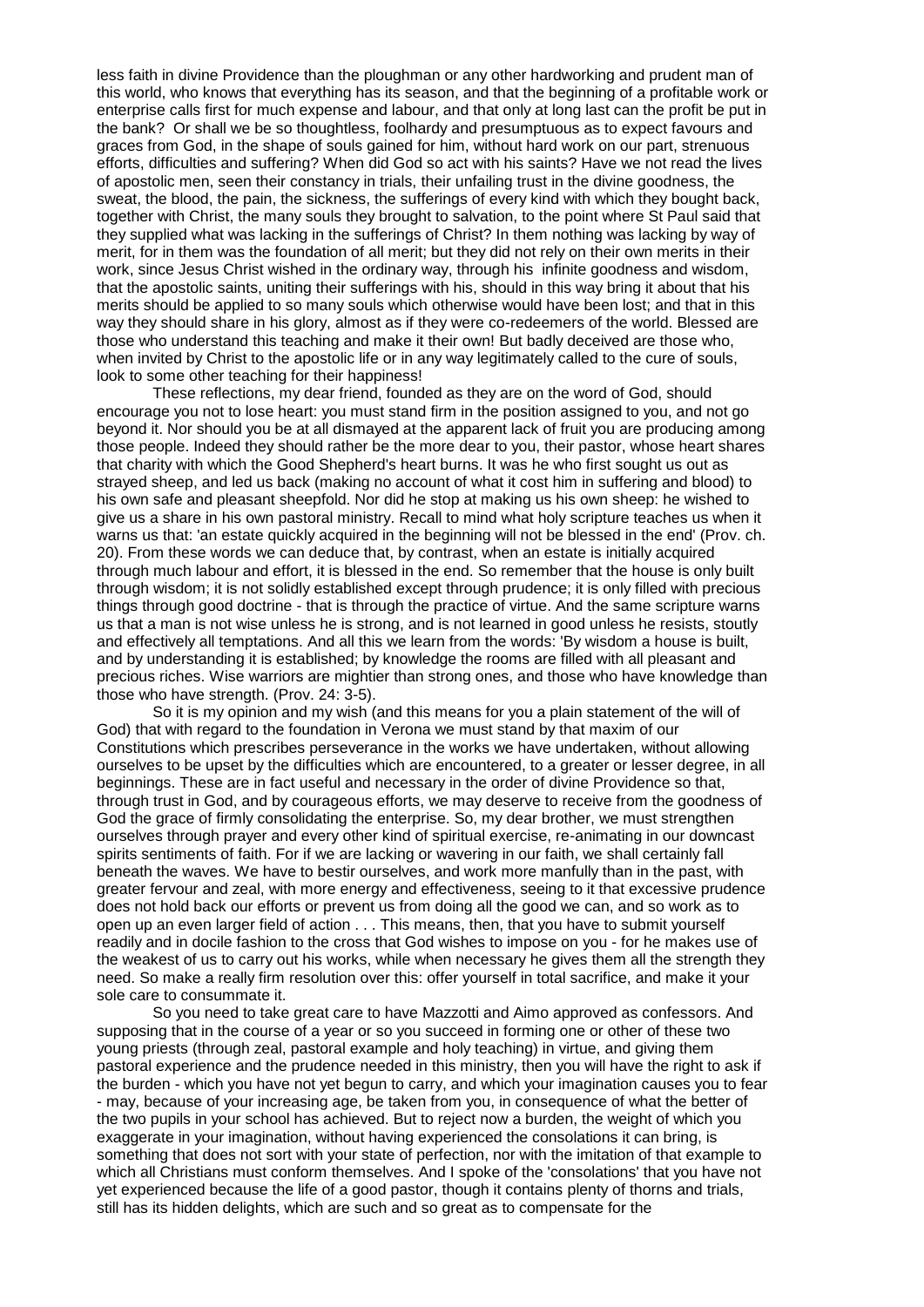disappointments, and instead make the pastor a happy man. Moreover, how great is the glory reserved for the faithful pastor! How different it is from that of Christians in general, how much more splendid and glorious! Pastoral charity is so much greater than any other kind, since it consists wholly in love of our Lord Jesus Christ. So listen to, and apply to yourself, what Christ said to Peter: 'Peter, do you love me? If you love me, feed my sheep.'

With a view to being of spiritual and corporal help to that parish, I think it is entirely necessary for you, especially when you become parish priest, to establish relations at once with the more pious families in Verona (of which there are plenty), and I myself will not fail to send you letters of recommendation. In this way you will have resources for the benefit of the poor, whom you must hold most dear; and gradually, as time goes by, alms will enable you to cure their wretchedness and their spiritual infirmities. In this matter the charity of the pastor has to be both ingenious and ardent: he must not be embarrassed to ask. So I urge you to seek alms from the better off and those in higher positions in the city when it is a matter of saving some unmarried woman from danger, or for any other grave need, such as the education of a child, or something of the kind. If you act like this you will make yourself known, and people in Verona will come to see that at S. Zeno's there are men who are eager to help the poor.

Today, the 23rd, I received your other letter of the 13th, but this does not call for a further reply. However it did satisfy my wish to know about the illness which afflicts - and which perhaps has already taken from us dear Boselli, though you say little about the nature of his sickness.

For the rest, take fresh courage in the Lord. Do not fail to come up to the expectations which I and the Institute have of you. And indeed you will not do so if you live by the faith which the just man has, and which so enlarges out hearts, since it is the substance of the things we hope for. Goodbye.

Your affectionate father in Christ,

A. R.

There is mention of Don Giovanni Boselli in Rosmini's letter to Cardinal Morozzo of 28 May 1828. This is No. 128 of vol. I of the Epistolario Ascetico, and I translated it as No.45 of vol. I of this series. Don Boselli in fact died on 16 September 1848.

63. To Count Carlo di Castelbarco at Beligirate Rome, 24 September 1848

My dear Count Carlo,

While in this pleasant and agreeable refuge on the Celian hill, where I have come for a few days of spiritual retreat directed by these good men of God who take their name from the passion of Christ, I have received your letter of 12 September from Belgirate. However it makes me wonder whether my previous letters have reached you. I hope that this one safely arrives. For security's sake I am sending it to Stresa, so that it may be sent on to you with greater certainty.

In one of my earlier letters I told you that I could not say when I would be able to avail myself of your kind hospitality in the Albani palace. But now I think I can say that my stay under your roof will be delayed until November, unless something else comes up, or unless before then the palace has to be let to others.

You exhort me to endeavour to bring about the good of the Church and of this country. But what can I do - I who am accustomed to solitude, in which I have passed the greater part of my life; I who am now old, at least as regards my ailments, now that I begin to enter a wider world? I could never have imagined that anyone's eyes would have picked on a hermit, as they used to do in the Middle Ages, and entrust him with a diplomatic mission. At any rate, that is how it was. There I was, in peace and tranquillity, on part of the Alps in the Grisons, taking the mineral waters on my doctor's orders, when all at once a sudden call came which I was unable to resist; and this sent me to the capital of the Catholic world, at a time when there is a frenzy of inflamed minds, so many passions, so may extreme political factions.

But we have to adore in all things the inscrutable ways of divine Providence, and put all our trust in its workings. That trust has no foundation in ourselves or in other people

For the rest, if I consider the picture you paint of Rome, I have to say that so far I have seen but what is fair; however, soon the other side of the coin will be revealed to me. Actually, up to now I have got to know and have dealt with people who are very wise and prudent. I discovered many who are pious and indeed of particular holiness - such that nowhere else have I know so many. This has given me fresh confidence that God has a special love for this city, and that he will afford it his special protection. What then shall I say to Head of the Church, the great Pius IX, in whom I seem to discern a singular enlightenment from above, and outstanding gifts of counsel and fortitude - those qualities that are so necessary in these times in order to see and preserve, with constancy and consistency, that middle way from which all human counsels and schemes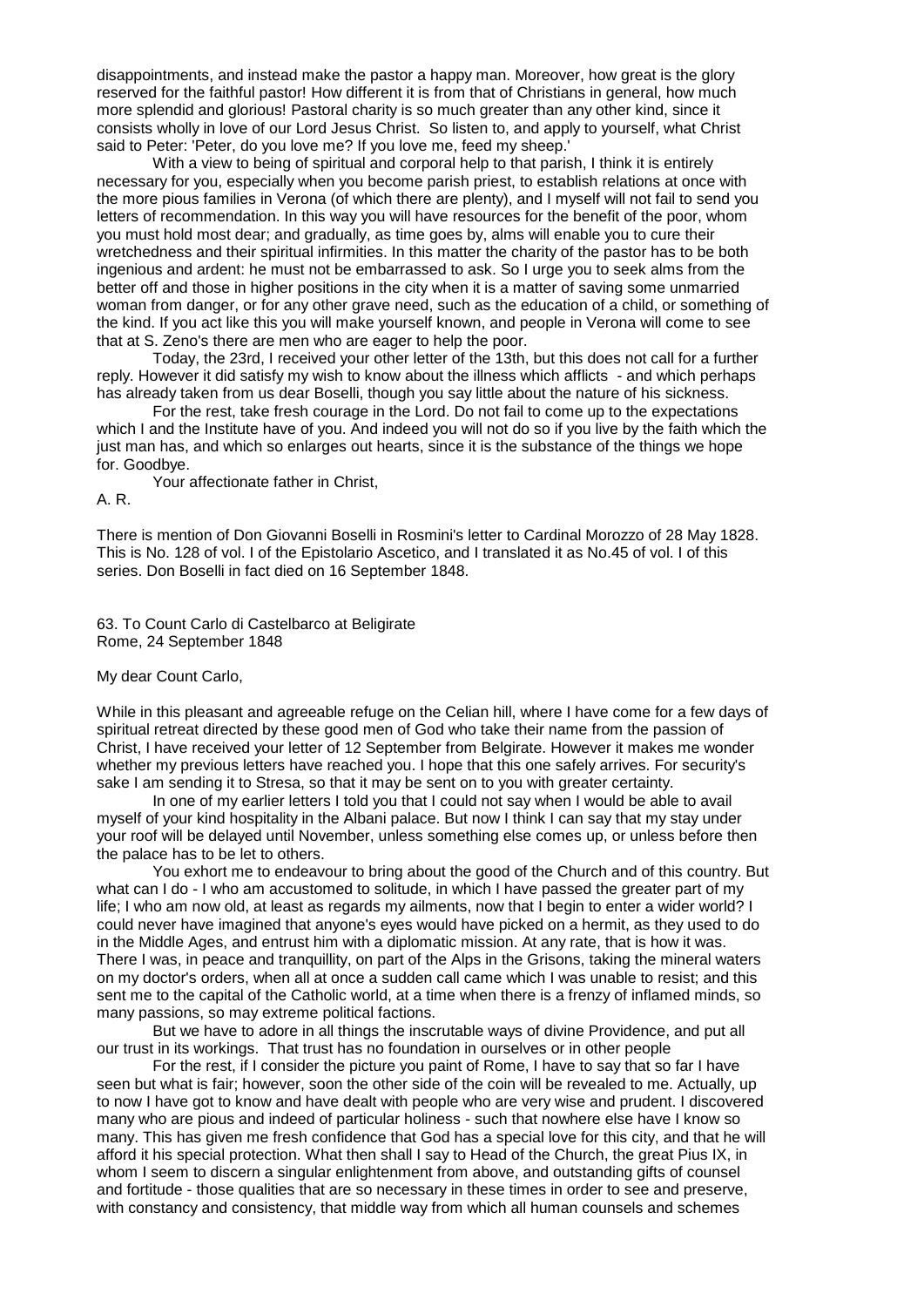and menaces tend (however unsuccessfully) to make the great steersman of the bark of Peter depart - what shall I say? ? Nonetheless, all good Christians, all of us, must persevere in prayer, so that God may continue to give and ever increase his light and help to those who have to guide into port, through many storms, the ship of individual souls, not less than that of nations. And I am sure that there will be helpful contribution in the prayers that your good family will offer up. Accept my embrace of you all as I finish, as a sign of my love and the greetings which I ask you to pass on to your parents, your good wife and all your family

Your humble and affectionate servant and friend, ROSMINI p.

64. To Don Giacomo Molinari in Verona Rome, 24 September 1848

. . . here is a useful piece of advice. You and one or two of you companions complain that you do not hear about what is going on in the Society, and so are unable to reply to people who question you. But surely there is a defect here? I would like you to reflect that true virtue consists in all of us devoting ourselves to carrying out our own duties; and that everything outside this is an unnecessary superfluity. This is the spirit of mortification and solid virtue within our Institute. People outside are considerably edified by this. It is of very little help for them to see that you are informed about the Institute's affairs, and therefore able to satisfy their curiosity. So let us put aside these trifles and concentrate on what is more important, and what forms the substance of good. Instead of complaining that you do not receive news from Superiors, make it your business to send them faithful and complete information about everything to do with your responsibilities as a superior. You have always overlooked this, and I have received only letters written in haste, which barely mention some things and entirely omit others. In short, they are reports which lack care, diligent attention and attentive consideration. Yet this is a part of your duties: it is in this way that you can acquire perfection.

As for other news which is not relevant to your affairs, be content with what you receive, with holy simplicity and self-denial. I embrace you in our Lord Jesus Christ. R. p.

65. To Don Giuseppe Fradelizio at Stresa Rome, 3 October 1848

My dear brother and son,

I was very pleased with your letter, for it gave me information (although in too vague a manner) about the affairs of your house there. I should like to receive letters frequently. But I say you are too vague, since you speak of persons without naming them; you say that the doctor has become a cross you have to bear, but you do not say why this is so. Reports to Superiors should be well thought out, and they should come down to more specific detail - otherwise they are useless.

For the rest, I see (from what you say in the first part of your letter) that it is necessary for you to apply yourself to gain a solid and fervent piety; and for this you need to pray much; for without this no one can have the plentiful grace which sanctifies and enlightens the interior man. You need to study to acquire greater seriousness and spirit of retirement, so that you are not put out by what externs say, or by the opinions of people within the house who have little understanding of the spiritual life. Again you must make great account of perfect observance of our holy rules (and impress this need deep within the hearts of the novices, together with the spirit and teachings of the saints.) You have to be punctilious over treating your Superiors with complete sincerity and frankness, nourishing a lively faith that it is through them that God manifests his will. Humble yourself, and mortify your own judgement. Above all, perfect yourself in the holy virtue of blind obedience. This is something the world does not understand; but it is the true, sure and enlightened way by which the saints earned their triumph. For the Holy Spirit has said: The obedient man shall sing of victories, and he, the Spirit, knows more than all the wise men of this world. 'I thank you, Father, for you have hidden these things from the wise and the prudent, and revealed them to little ones.'

It is necessary to require your subjects to carry out exactly the duties of their state and office; but you must not demand that they do more than this. Hence I cannot approve of the way you complain that Fr Provincial does not come to recreation with the novices - since this is no part of his duties. If in fact he does come when he can, this is purely an act of charity on his part, and one for which you and the novices should be grateful, seeing it as a grace or blessing which he imparts to the noviciate. Charity also should make you realize that his infirm health makes it necessary for him to take a little rest after meals, and that it would be harmful to this health to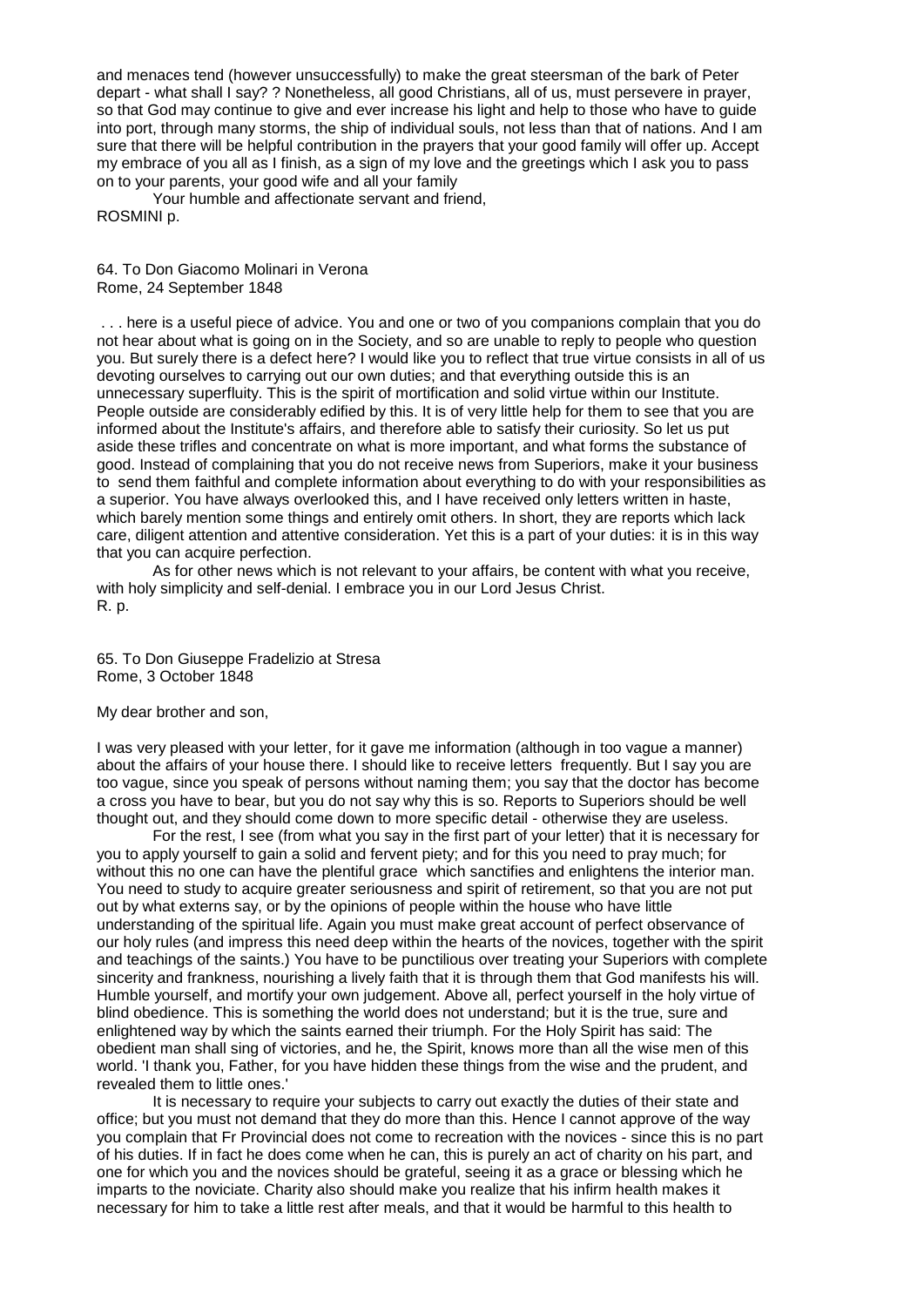inflict on him the labour of conversation. Prudence also enters here; for we must try to preserve for as long as possible the health of such a Father and pastor of that Province.

If you did not make such minute and unreasonable demands, you would yourself be more content and at peace. Let each observe the rules, and in this way become a true servant and lover of God. Now there is nothing in the rules of the Provincial that requires him to attend the recreation of the novices. Indeed there is no Congregation that so obliges a Provincial, even one who is in good health. A man in that position is weighed down by so many cares and thoughts that we should feel for him great compassion and lively gratitude. Abounding charity is needed, my dear Don Giuseppe: sternness with oneself, but gentleness towards others - and discretion towards all.

I urge you to read frequently the beautiful letter of St Ignatius on obedience. It is entirely appropriate for our Institute. I should like you to savour it and let it be the food of your soul. There was a time when you had a high regard for your holy rules: you did not even complain about the separation of the novices from the scholastics. This separation is prescribed for good reasons; and that should be enough to make you carry it out willingly. An entirely segregated life is necessary for the novices, not only to detach them from the world but also to prevent them receiving from without any news that is not spiritual. Worldly news always causes them to talk among themselves about things that are empty and unfitting; and from these things arise the groupings and factions that you yourself deplore. Great vigilance is needed, as well as firmness and strictness, to prevent such things; but first of all you need to remove their cause: the novices must be kept in a real solitude, completely separated from outside things and persons and news. Unfortunately this is not done, with the result that all the rules are broken.

Here in Rome there are to be found religious houses that are wholly admirable for their observance, silence, recollection and devotion. When you go into one of these you feel that you are entering paradise. I have just come from one such, where I made my retreat and was greatly edified. The house is that of the Passionists, SS John and Paul, on the Celian Hill. It is very consoling to see here profound recollection, continual prayer, perfect silence, and a total renunciation of worldly interests. These things should characterize our men, too, for this is what our holy rules prescribe. It is up to Superiors to bring about so great a good; and if they fail to do so, God will certainly one day take them to account. For if they wish, they can surely achieve this, provided that they mortify and sanctify themselves for the sake of making others holy, in accord with the grave duty which was imposed on them by the office which Providence gave them. With this in view, it is necessary to have recourse especially to devotion to our Blessed Lady, who grants all graces to those who are devoted to her and earnestly plead for them. So I urge you to foster this devotion in yourself: you will then obtain what you need. And recommend to our dear Mother also -

Your affectionate father in Christ, A. ROSMINI p.

66. To the noble lady Angelica Rosmini at Rovereto Rome, 6 October 1848

My dear Angelica,

While I sympathize with your grief at seeing closed to you for now the door to the earthly paradise you wish to enter, at the same time I wonder at and adore the dispositions of divine Providence, which our faith assures us are always good and perfect. Perhaps the good God is in this way obliging you to obtain through good works the grace you so desire. Or perhaps he wishes you to gain greater perfection through exercising all the virtues, enduring the pains and tribulations of this world, so that you may draw ,more profit from your entry into religion, and do this after you have become entirely disillusioned with visible things and detached from any affection for them, and have become zealous only for those which are spiritual and invisible. Or again perhaps he means to show you that so precious a grace has to be waited for, and obtained by prayer from him alone; and he will do this for you, against all human appearances when the time comes for his consent, so that you will be grateful to him all your life. Finally, it may be that he will make your desire all the stronger through having to wait, so that you long all the more from a distance for your heavenly Spouse. Then he will be both more desired and more dear to you when he gives you this grace without any more holding back, and for ever. Who can know and estimate all the bountiful aims that the Lord can have in his goodness in order to lead and draw to himself his beloved ones by means of external events? Let us love him, then, adore and praise him.

One thing alone is certain: namely, that you can with his help create a solitude in your heart, and there live by faith in him as if you were in the strictest enclosed convent. And indeed the solitude of the heart is so much more precious than that yielded by the walls of a convent! There, within yourself, you must build walls of fire such that nothing can enter but the Spirit of God, who is fire. These walls consist in the love of God and your neighbour; and this love, once it has grown to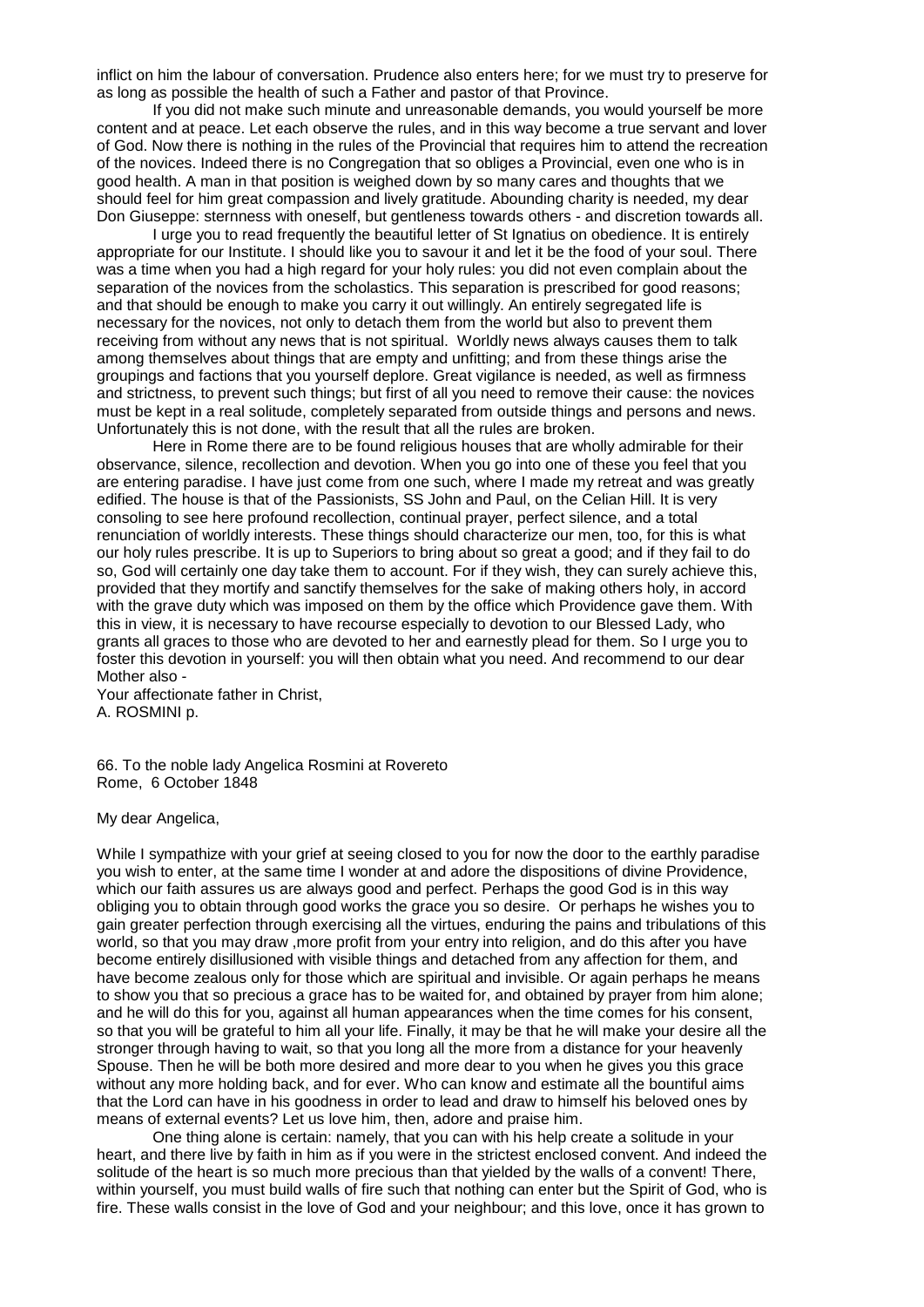a certain pitch and has taken possession of the whole of ourselves, makes us feel distaste for the things of earth, even those which seem most attractive and honourable. We shall despise them as so much rubbish, so that they will become a torment to us, because such is any and every affection when compared to heavenly delights.

Another thing which you need to apply yourself to gaining, through effort and perseverance, is (besides interior recollection in the love of God) the acquiring of holy humility. We need to be persuaded that of ourselves we are nothing, and that as long as we are engaged in the wretched earthly pilgrimage of this life, we are weak and imperfect. At the same time, for our comfort and consolation, we must realize that the faults we commit daily, though we need to purify ourselves from them, still - even if we fall into them- do not take away from us the grace and friendship of God. Hence we must not be surprised at them, or be upset by them, or expect to be rid of them all at once. Rather we must draw profit from these things through growing in humility and distrust of ourselves, and being all the more grateful to God, who supports us, defective as we are, with such long-suffering patience, daily giving us the means of obtaining his forgiveness and cleansing ourselves by acts of love and contrition and by the use of the sacraments. So even if daily by our actions our feet are soiled by some of the dust of this world, at the same time we daily have the means of washing ourselves clean again, just as we wash our clothes and clean our shoes. So these defects should no more discourage us from going forward in the path of virtue than they prevent us from gaining merit, making acts of virtue, and growing in our love of God and our disesteem for the world and ourselves. This progress can continue despite our continuing shortcomings, whether these are imperfections or venial faults. All the same, we must make every effort to avoid these if they are deliberate.

If you consider all these things you will maintain your peace of mind and heart - all the more so if you do everything with a pure intention, and look on everything that you have to do (whether within the house or outside it) as an act of charity - since it can be this if you act out of love and through the Spirit of the Lord.

Goodbye, my dear Angelica: be constant in waiting on the voice of the Spouse. I hope that you will keep up your prayers for your cousin - A. R.

Angelica Rosmini was the daughter of Virginia (to whom a previous letter, No. 95 of volume IV in this series) was addressed. A reference to the degree of kinship of Antonio Rosmini is to be found in Francesco Paoli's A. Rosmini and his lineage, p. 60.)

67. To Mgr Giov. Nepomuceno Tschiderer at Trent Rome, 9 October 1848

Very Rev. Monsignor,

Since I always bear in mind that I was born as a son of the Church of Trent, which I have constantly loved, I think it my duty to delay no longer before informing you, as Pastor of that Church, that our Holy Father, Pope Pius IX, has made known to me his express wish to admit me to the Holy College [of Cardinals]. However dismayed I am at the thought of a burden so much greater than my strength, I was quite unable to decline so great an honour, which I am obliged to accept solely through obedience to those who have the power to command me.

The Consistory will probably not be held until next month (December), but since I realize that rumours are spreading around, and the papers are beginning to speak of the matter, I felt I could no longer defer showing you this mark of my respect, and at the same time asking for the help of your holy prayers, so that I may have the light and the strength I shall need if I am not to fall short of the requirements of this serious burden, to the detriment of my soul.

I now renew my unchanging feelings of filial devotion to your Reverence, and have the honour of signing myself as your humble and devoted servant - A. ROSMINI p.

68. To Don Giacomo Molinari in Verona Rome, 13 October 1848

. . . You write that my letter of 28 September quite cancelled out the pleasure you derived from the preaching of the retreat. I would never wish any letter of mine to have such an effect, for this is not why I write. I do so simply to strengthen you and give you the constancy and robustness which, sad to say, are lacking in you. I cannot understand how it is that some of our members show an incredible weakness and faint-heartedness. Everything that happens seems to bowl them over; they interpret the smallest thing in some sinister fashion, and they are full of fear. This sort of thing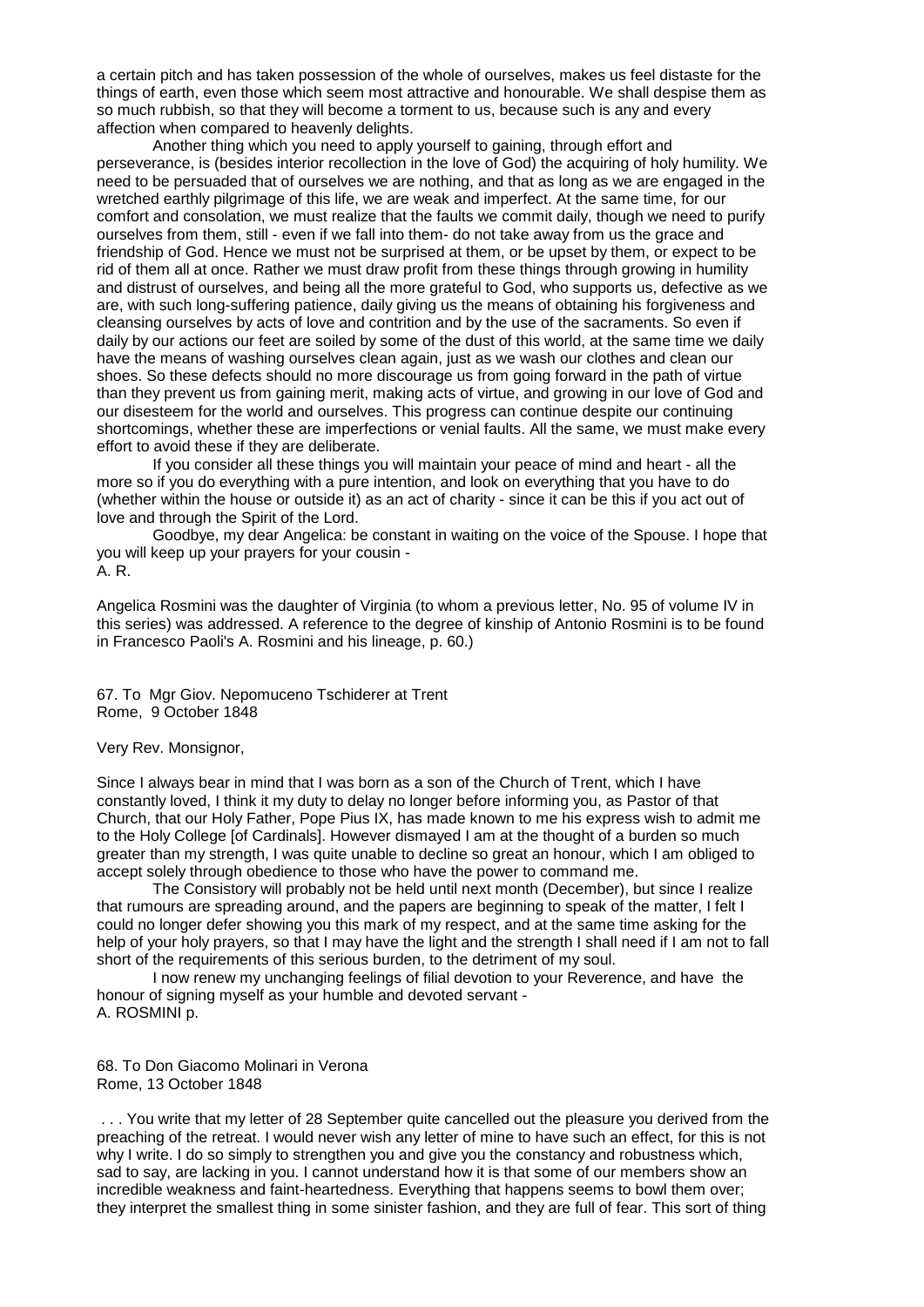certainly would not happen if they based themselves on faith and complete trust in God (one of the fundamental principles of out Institute), and if they had the patience and foresightedness to wait, and not expect Providence to keep in step with us. It is not right to think so anxiously and apprehensively about the future. Instead we should with simplicity and abandonment do well what we have to do at any moment. We do not know what will be the outcome of the present political agitation; and so we cannot arrive at any prudent decision over the existence of that house. Therefore we need to act with the same peace of mind as if we were confident that it would last for ages. Be convinced that when people ask you about actions of mine that you are ignorant of, you must answer frankly: 'I do not know: I have not received any letter about this.' No great harm or confusion can arrive as a result. Only a little mortification of self-love. Let us carry out our duties, serve God with joy, keep up great hope and persevere. Then all will be well.

From your letters of 1, 2, and 3 October I finally gather how things stand with regard to the parish. You could have given me this important news earlier; for I needed to know these things so as to make a correct judgement in the prevailing circumstances. So make a habit of being quick to let me know such important information without any delay - clearly and exactly. It is always necessary to keep Superiors well informed, and pay special care and attention to this: it is one of your most important duties.

Goodbye. Yours affectionately in Christ, A. ROSMINI p.

69. To Don Francesco Puecher at Stresa Rome, 14 October 1848

My dear brother in Christ,

In answer to your letter of the third:

(1) My letter will speak not of the novices but of some Sisters who are already formed. Even when Sisters are ill, they are to be retained; novices on the other hand can be allowed to go, whenever charity permits this. So you have to weigh up all the circumstances in the Baretta household, and do what you believe to be most perfect in God's sight - which is as much as to say best conformed to charity. I leave it to your judgement, once you have listened to the Director and the Superior (whom I take to be Suor Giovanna), to act in this way.

(2) The news you give me over the College is very consoling. But I really do not understand why, in face of every happening that may look alarming, you become dismayed. God calls to himself the best of our brethren, so as to crown them for their labours and put them in safety near his throne; yet suddenly you lose heart and even faith, so that you begin to fear that the Institute is a pious republic of Plato! It is in fact as much a platonic republic as the gospel is. You ought rather to say that it is the republic of Christ - which is certainly more sublime than Plato's. But it has Christ for its foundation. I am amazed at your little faith in the power of God! Oh, turn to him in prayer and ask him to fill you more profoundly with his spirit, and so strengthen you, enlighten you and make you more spiritual. Without this, we shall be merely earthly men, we shall crawl on the ground, and lack all power and interior constancy. What displeases me most is that you and others become discouraged by sharing the fears which arise in your hearts through thinking in too human and earthly ways. I have had to write the same sort of thing to Don Molinari.

When His Holiness was good enough to speak to me of the reasons which should persuade me to accept the high dignity to which he wished to raise me, one of them was this: 'When I am invested with [the cardinalate] I shall be able to do greater good for the Institute of Charity.' And perhaps it was for this, or at least in part for this, that the Lord allowed this to happen. So now we have to make use of all these considerations so as to build up our faith in the divine goodness, and no longer see everything in a gloomy light, always with a wavering heart - in a word: without faith. Goodbye.

Your affectionate brother in Christ, A. ROSMINI p.

Rosmini here has in mind the death of Boselli on 16 September at Verona and of Gentili on the 26th in Dublin. Both of them were great servants of God and genuine victims of love for their neighbour.

70. To the priest G. B. Branzini at Stresa Rome, 19 October 1848

My dear Father,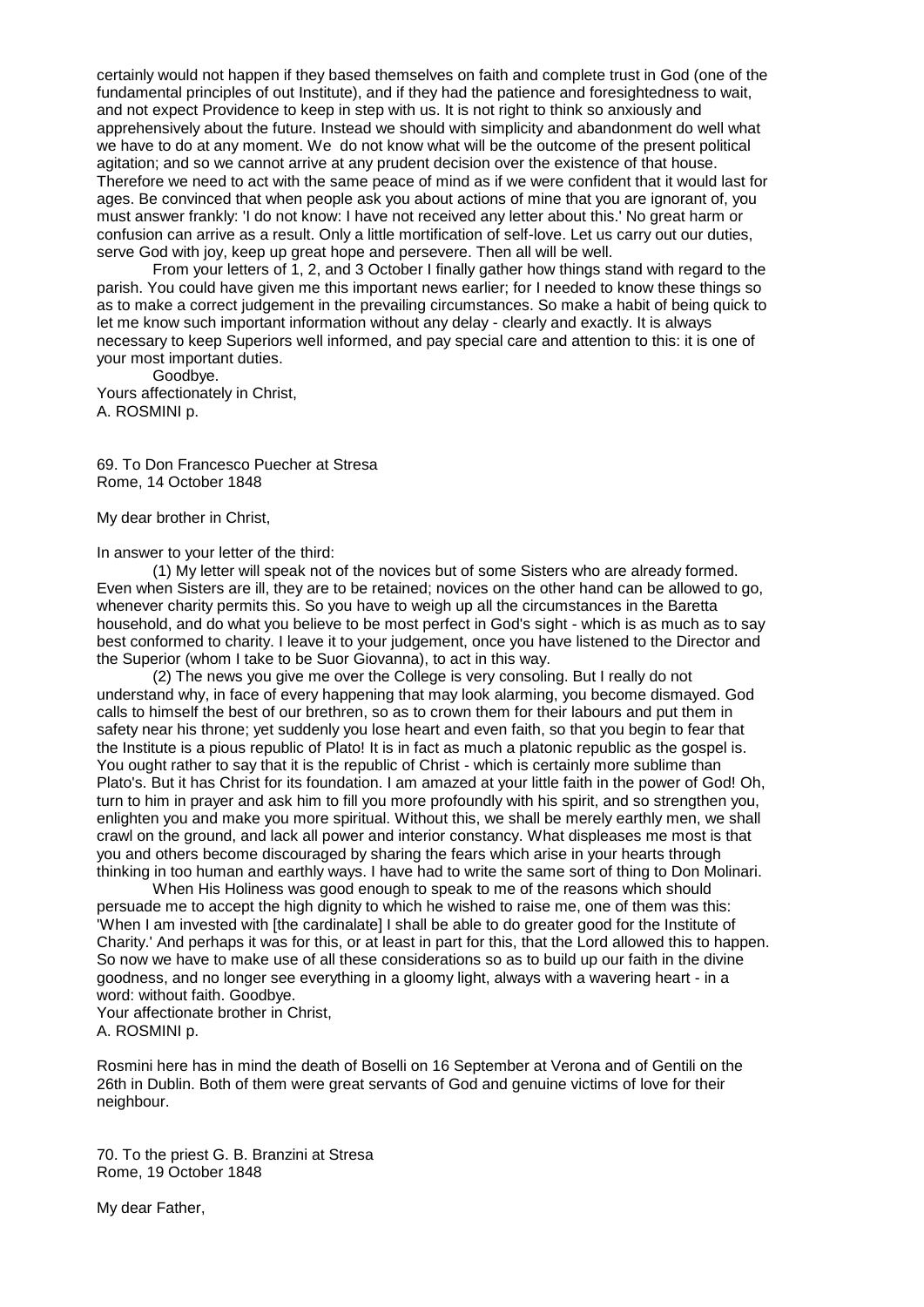By now you will have received news of me from dear Toscani. But I am led to write to you now not only because it gives me pleasure to do so but also because I feel it a duty to thank you for having come to my help so opportunely in the difficult position I find myself in. Puecher wrote to me to tell me of the generous gift you have destined for me on this occasion when the Holy Father gives me reason to meditate on the scrap of purple which was put on the shoulders of Jesus Christ by those who scourged him. So I thank you profoundly for this new benefit and sign of the true friendship that you show both to me and to the Institute - which I always commend to your prayers. In addition I would ask you to remember me before the Lord especially now, when I face mounting difficulties on every side, and all kinds of burdens rest on my feeble shoulders. For the rest, God gives me health, and up to now, sufficient courage based on the most lively hope that I place in his holy aid.

The Pope is well: public affairs here are very peaceful, and I would dare to say that this is perhaps the only State in Europe that enjoys guarantees of permanent tranquillity. If troubles arise, they will have no place here, but will be carried elsewhere, and in the end all will be transient.

If you can see dear Manzoni, I would ask you to greet him from me, and tell him about the yoke to which I am being forced to submit my neck. How pleased I should be to see Don Alessandro in Rome! And I am convinced that he would not be displeased to come here

A very fine cleric from Brazil will have joined our noviciate; and if it is God's will he will send us another - and perhaps also a good priest whom I have been recommended to accept into the Institute. In these ways God in his mercy is providing for this family of ours - or rather of his. In this manner he is making up for the losses which would be so sad if they did not come from God, and so should be seen by us as true gains. What have you to say about the passing from this world of those two holy souls, Boselli and Gentili? But anyway for me the sorrow I felt was overcome by the consolation of their precious deaths - I am certain that they are now united to the heavenly Spouse, and have entered into his wedding feast.

With all me heart I embrace you, and I am in our Lord Jesus Christ - Your affectionate servant and friend, A. ROSMINI p.

Rosmini is here referring to Francesco Cardozo-Ayres, who while he was in Rome to study law, was received into the Institute in September 1848 and sent to Stresa. After the two years of his noviciate in Italy, he left in October 1850 for England, and then in 1867, at the prompting of the Emperor of Brazil was elected to be Bishop of Pernambuco. In spite of all the efforts he made to be exempted from so high a position, he was in fact consecrated as bishop, and in the following year left to join his diocese, taking with him two priests of the Institute, Carlo Caccia and Benedetto Ponzio. In 1870 he returned to Rome to take part in the first Vatican Council. However, while he was in Rome God called him to himself on 14 May in that same year. He was the humblest of men, pure of heart and truly pious; and to all who knew him, both in religion and outside, he left a happy memory of himself as a saint. His venerated remains, which had been placed in our little church in Via Alessandrina, were in 1903, at the instance of Mgr Britto, his successor in the episcopate, taken from there (where his body was found to be almost incorrupt) and carried to the diocese of Olinda.

71. To Fr Gio. Maria Caroli at Ferrara Rome, 1 November 1848

#### Very Reverend Father,

While I accept gratefully the congratulations you send me on my having been given the great honour of the purple of the cardinalate through the kindness and goodness of Pius IX, I must tell you that this event, far from moving me to joy, brings rather sorrow and fear. Certainly I adore in everything the designs of Providence, and the wonderful if unexpected ways in which God leads me; and this thought also partly cheers my dismay. For I know well and firmly believe that the Providence of our heavenly Father is supremely good, and never fails to give us help in our great needs. But when my thoughts return to myself, my fear and depression are renewed, because I see that there is nothing in myself in which I can place the slightest confidence. So this is where I stand in need of the prayers of my good friends, so that they may obtain help for me, and even more bring me to co-operate with the helps that God will give me.

I beg you to pass on my humble greetings to Cardinal Cadolini, and to thank him for the sympathetic sentiments he expresses on my behalf in a letter to the lawyer Borgati. Your affectionate friend, A. ROSMINI p.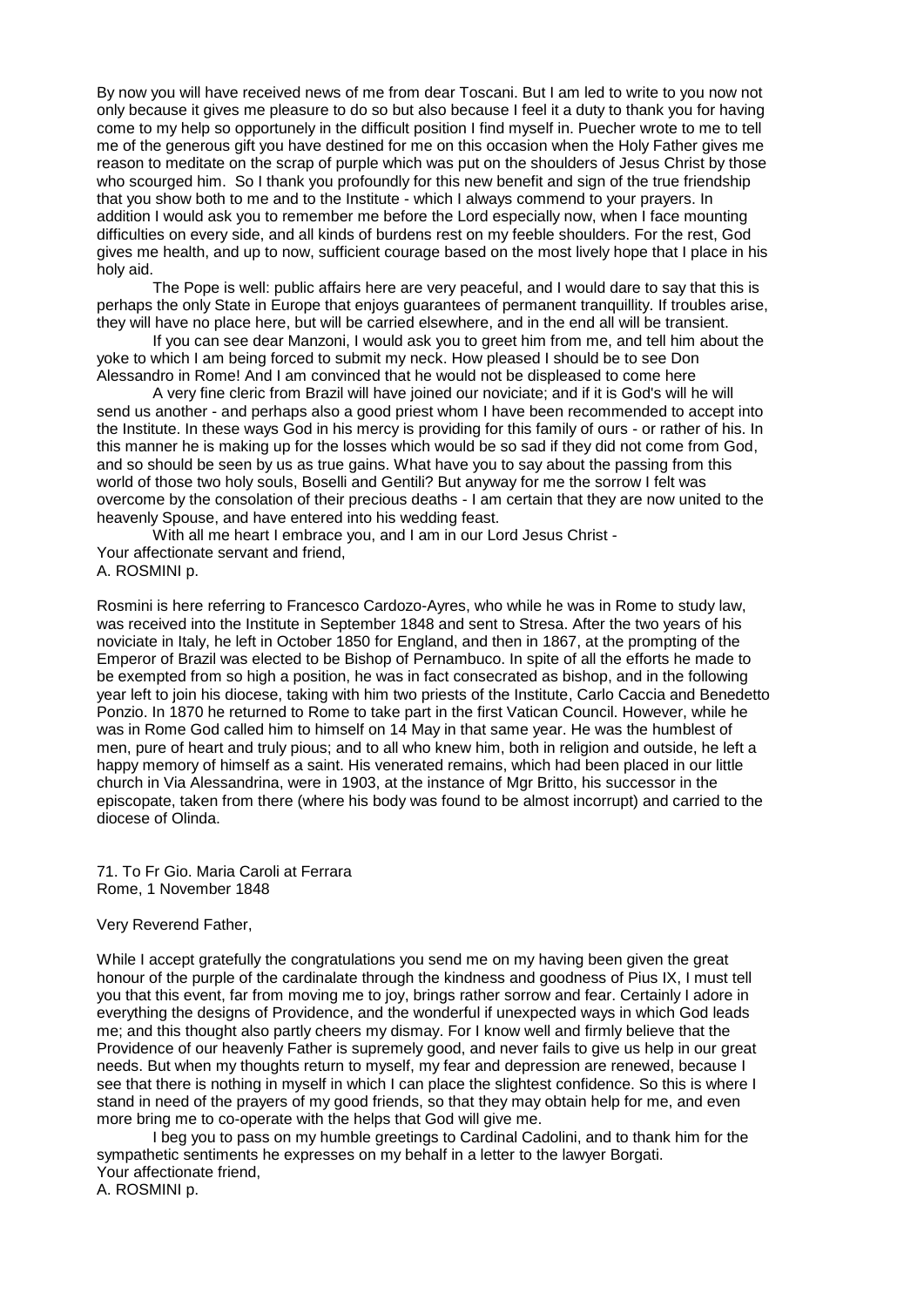Fr Gianmaria Caroli lectured in philosophy in the Franciscan house in Bologna until he was called by Cardinal Carolini to teach the subject in the seminary of Ferrara.

72. To Francesc' Antonio Marsilli at Francoforte Rome, 7 November 1848

My dear signor Francesc' Antonio,

I have received and read with great pleasure the religious and most wise letter which you sent me from Francoforte. You quite hit the target: the truth you proclaim will become in time a great source of light for everyone: the Holy See is not only the foundation of religion; it is still more importantly the stable foundation stone of human society. As the psalm's prophecy was true of Christ, so also it will be seen to be true of Peter: The stone which the builders rejected has become the corner stone. And all the people will say, praising the Lord: What the Lord has done is wonderful in our eyes. In a word, your letter seemed to me to be so admirable that I thought it opportune to ensure that His Holiness saw it; and I know that, despite the great concerns he has to contend with, he read it all. I should like to be able to co-operate in the noble and sublime design that you so well indicate; but who am I but a grain of the dust that makes up this earth? At any rate, do pray to the Lord, and be sure of my good will. It will be most welcome to me if you will write further letters to me, reporting just what opinions are current there, and disentangling for me the intricate confusion of German affairs. I consider Gemany to be a country of very great importance, and the events concerning her as likely to have much influence in the matters concerning humanity and religion.

His Holiness was kind enough to show his wish to ascribe me to the College of Cardinals, and things went in a manner which made it impossible for me to refuse. I think the promotion will take place in the next Consistory. So you can see how many obligations weigh me down, and how great are my needs for help from the prayers of good people.

Your humble and devoted servant,

A. ROSMINI p.

73. To Don Giacomo Molinari in Verona Rome, 9 November 1848

My dear brother in Christ,

I have received your letter of 29 October. Not the slightest change is to be made there: you must continue with all the constancy and zeal of true servants of God to help the souls which divine Providence has entrusted to you, and to do good to all. Anyone who acts like this has nothing to fear, for Providence is on his side. The fact that, as you point out, the place is not altogether healthy is no reason to attempt any change. In a place where others manage, so too must the members of the Institute be joyful and content - all the more since our vocation wishes to be one of penance and sacrifice. Wherever there are souls to be saved, where our neighbour is in need of some service, there we must be, and must be content. I have already reflected on what you have written to me repeatedly, and in my turn I repeat that you must neither make any changes or even think about doing so. As for the unhealthy nature of the air there, you must take care that this has not grown through a trick of the imagination. The previous parish priest lived a long life, and without any great comforts. Certainly we must use every sensible precaution to keep healthy; but this is not a matter to be greatly disturbed about. We depend on Providence; we have to think of Christ and the apostles; we have to think of what Christ deserves from us, and of what we, through our faults, have deserved from him.

Greet for me all the dear brethren there, with whom I so much want to live in the closest charity, and in intimate union with Christ. Goodbye. Yours affectionately in Christ, A. ROSMINI p.

74. To Don G. B. Pagani at Ratcliffe College Rome, 11 November 1848

My dear brother in Christ,

Let us bless the Lord whatever happens, and rejoice that his holy will is done, for this alone is best, since only in this way will we find perfect peace and be full of joy. If we have lost a dear brother in Don Luigi [Gentili], and the Lord's field is now without that busy worker, we must not let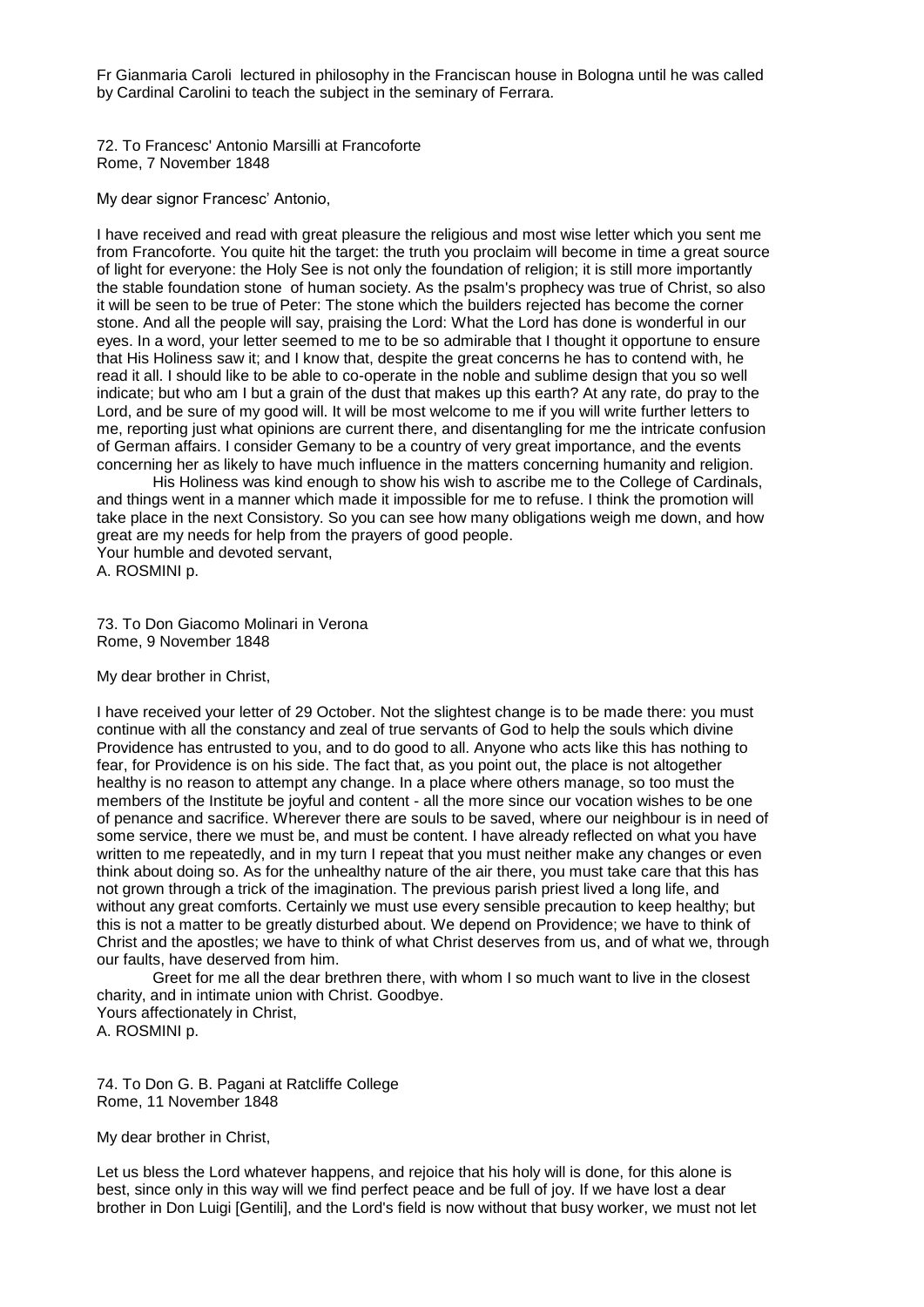the grief of our souls degenerate into mere sadness, but rather let it be tempered by spiritual happiness as we reflect that he, as a citizen of the heavenly Jerusalem, will be able to do far more for us than he did while he was an earthly traveller. And there is also the deeper reflection that his death was God's will. So too even if the Lord should take to himself our Furlong also, or if he has already done so, we must rejoice equally, even though human grief wells up in our souls. God has given them to us; God has taken them away from us: blessed be the name of the Lord! He can restore them to us if this is his good pleasure - that is, he can restore them with interest by sending to the Institute thousands of saints, holy souls who are from all eternity in his mind. So take courage, my dear brother: Te Deum laudamus.

I hope you have received the bill of exchange for a hundred pounds sterling which I sent you from Rome. Do let me know at once, for my peace of mind. I have not yet spoken to Cardinal Franzoni to learn the contents of the decree which was published there; but as soon as I do hear I will send it. Goodbye.

Yours affectionately in Christ, A. ROSMINI p.

75. To the novice Francesco Cardozo-Ayres at Stresa Rome, 12 November 1848

My dear Francesco,

I was very pleased to learn from your letter of 29 October that you are happy in the service of the Lord and in making your retreat in that noviciate where you have to lay the foundation of your eternal salvation and build the lofty tower of Christian perfection. Remain constant always in your vocation; make every effort to acquire a total trust in God, and to exercise charity towards all those around you, receiving with good humour all the mortifications, without which perfect charity does not come into play. Have a holy affection for the Superiors who direct you, and give a special emphasis to being useful to your companions, as was proposed to St Louis who, in his zeal for the good of others was able to render the whole noviciate in which he found himself like a house of angels.

The Capuchin Fathers whom you mention in your letter send you their heartfelt greetings and pray for you. Tell all the novices in my name that I send them my blessing, and ask them to pray for me. Goodbye. Your affectionate father in Christ,

A. ROSMINI p.

76. To Don Giulio De' Conti Padulli in Milan Rome, 12 November 1848

My dear friend,

I cannot easily express the consolation you gave me with your letter of 3 November, in which you told me that as soon as you heard the news of my becoming a cardinal, your whole family, by a common impulse, set about offering special prayers for me, knowing that this was my great need. I beg you and all yours to continue this work of charity and friendship, since this burden which has unexpectedly come upon me, while one that would always be formidable, is in these times and circumstances particularly so. Without some special help from God I do not see how I can safely go forward on this most difficult way, which I yet have to go through for the end for which I was created.

Here we have for some time been enjoying peace and tranquillity more than elsewhere, through the wisdom of the Vicar of Christ and the special protection of St Peter. But when I see the lash in the hands of God as after long patience he castigates the earth, I cannot tell to what trials we shall be subjected. [See note after Letter 77]. I feel like someone who is travelling by night, not seeing the end of the road. But this often consoles me, since it makes me trust solely in the divine mercy and in Providence, from which I look for greater things the more the situation seems humanly speaking desperate.

Greet for me your good daughters, as well as your brother, whose married daughter I have not yet seen, as she is away from Rome just now. My greetings also to Raffaelo and his wife, and the various friends who remember me. Embracing you in the Lord, I am - All yours,

A. ROSMINI p.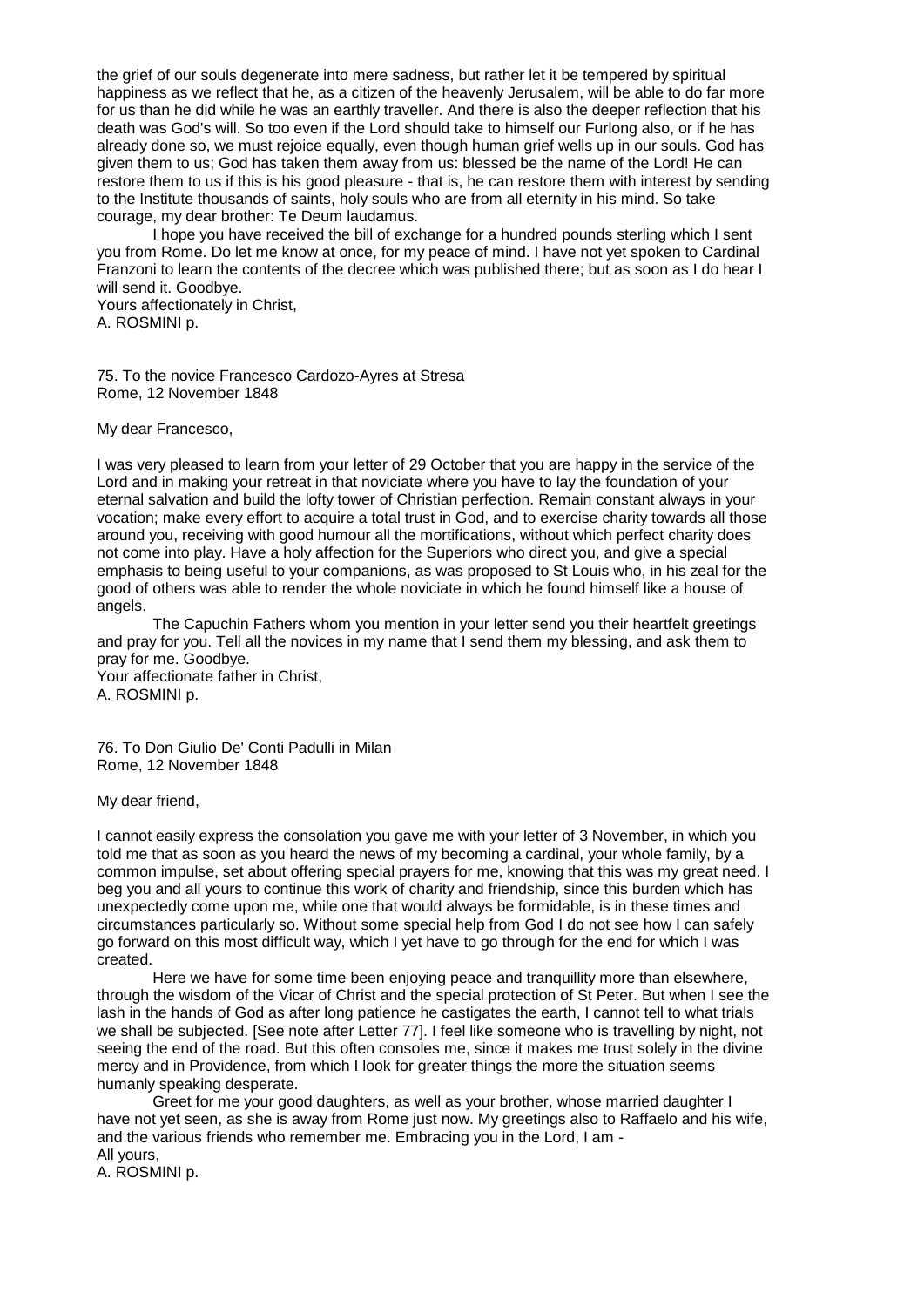77. To Suor Bonaventura Rosmini at Domodossola Rome, 13 November 1848

. . . A few lines to my dear daughter in Christ, Suor Bonaventura. What shall I say to you ? First of all, that you should accept with love and courage all the offices that divine Providence assigns to you through your Superiors. I am pleased that you are the assistant of the Mistress of Novices, because in that post you will understand better the need to acquire a great abundance of spirituality and devotion, so as to have these things to offer to all the novices who are to be formed for the service of God. So exert yourself to become holy! You need to gain for yourself great charity and mortification, for these are needed if you are to exercise joyfully charity towards your neighbour! Let us keep before our eyes the glory of God, the example and the words of Jesus Christ, and heaven itself, and so run in the path of the divine commandments. Do not think for a moment that I fail to have you in mind. I carry within my heart my daughters in the heart of Jesus Christ, and I carry his heart in mine. You will do as much if you continue without pause to pray for - Your loving father in Christ,

A. ROSMINI p.

78. To Suor Giovanna Antonietti at Domodossola Rome, 13 November 1848

. . . You did well to write to me, my dear daughter, for I never forget the Sisters of Providence even in the midst of my many occupations, and I am always pleased to hear about everything that can help towards good government. I have given to Fr Provincial, Don Puechcr, all the faculties he needs to act there on my behalf, and you can turn to him in any need, but not without writing to me as well, to keep me informed. I am writing as you suggested to Suor Bonaventura. I would like to see her acquire much spirituality and fervour. Try to form her.

As for the distribution, I hope that goes well. But keep your eye on the whole economic management of the small houses. Persuade those to whom the discipline may seem rigorous that on this strictness depends the sound progress of the Institute and the perfection of the virgins who are consecrated to God. I am very glad to hear of your readiness to serve God with resignation to his holy will, and with the whole of yourself. In this way you will become holy. Simply have courage, always based on God's help. He is more good and merciful than we can imagine. Fr Provincial will direct you very well, for he is a man of God, endowed with wisdom. I will write no more now. But I do urge all of you to pray for -

Your affectionate father in Christ, ROSMINI p.

79. To Mgr Stella in Rome Rome, Villa Albani, 18 November 1848

I have come here to spend a few days in this magnificent villa. I beg you to choose an opportune moment to present my name before the Holy Father and tell him that, whatever happens, he can freely dispose of me and of all I have, of my person and my blood - which I should think myself fortunate to shed for him, and that I only ask him to bless me. There is no cause for fear! God will protect his Vicar and cause him to triumph over his enemies, leaving to the Church great examples of fortitude, like so many of his illustrious predecessors. I pray, and indeed the whole Church prays for its Head. I warmly greet you, my dear Monsignor, in Jesus Christ, in whom I am - Your humble and devoted servant, A. ROSMINI p.

Rosmini had left the city and retired to the Villa Albani, which belonged to the Castelbarco family and was situated outside the Porta Salara. He wrote the present letter as soon as he arrived there. These were days of terror. On 15 November Pellegrino Rossi was assassinated; and the next day revolution broke out. The Pope, forced by the violence to accept a new Ministry, had already made up his mind to flee from Rome, since there his life was in great danger.

80. To the Bishop of Montepulciano, Claudio Samuelli Rome, (Villa Albani), 23 November 1848

Very Reverend Monsignor,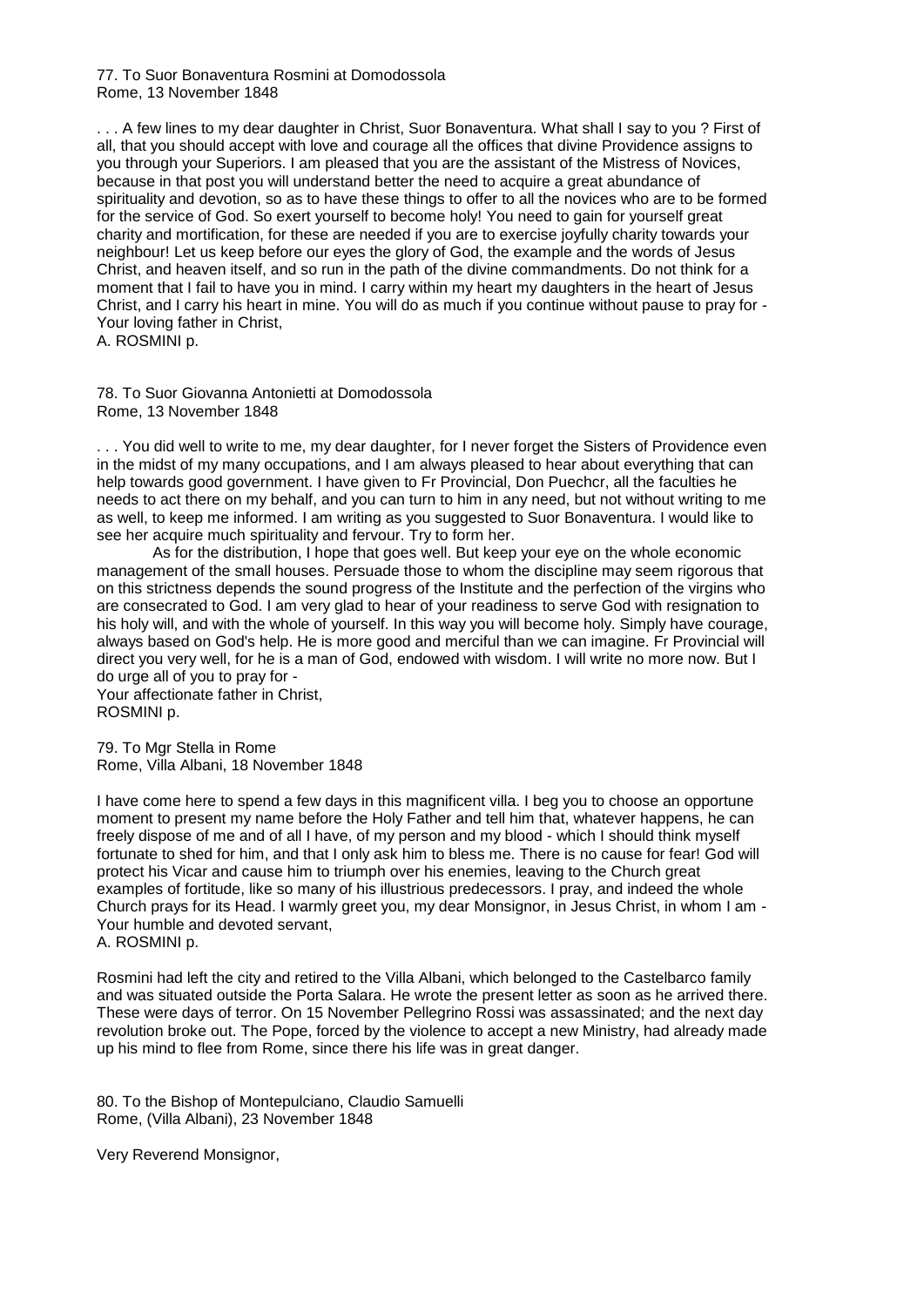I cannot tell you how greatly your esteemed letter flattered and embarrassed me, but I will obey without delay your wish, when you ask me to tell you what I deem to be the way a bishop should behave in the present grave circumstances.

The commitment a bishop receives from Jesus Christ is that of preaching the gospel and leading the souls of men and women to eternal salvation. This mission is so sublime, holy and divine that no caution can be excessive to ensure that no earthly affair may impede or disturb its exercise. Interference and hindrance can occur especially through human opinions in matters of politics. Divisions and confrontations follow from the differing views and opinions of the minds involved, and unfortunately again according to the various passions by which men allow themselves to be swayed, and the blind factions which ensue. But above all these human interests, passions and parties which agitate and torment society and humanity, there stands the gospel - and with the gospel, the bishop, who is its teacher through God's institution. And within this heavenly region of the gospel he dwells in spirit in the city of imperturbable and joyful peace: But our conversation is in heaven.

So it seems to me that any Pastor of the Catholic Church fulfils his office and corresponds with the loftiness of his divine mission if he abstains from taking any part in any political controversy and from declaring himself in favour of any faction, and instead limits himself to preaching to all, equally and in general, justice, charity, humility, meekness, gentleness and all the other gospel virtues. At the same time he will condemn the contrary vices and zealously defend the rights of the Church whenever these are violated by any party. I consider that the Bishop must, especially in times like these, spread forth an oil or balsam of gentleness among the wounds of humanity; he has to refrain from any rash judgement, from any injurious word to anyone, from any flattery extorted by fear, from any connivance with evil which he hopes may help, keeping at all times a serious, reserved and firm attitude; while his conversation with all should be loving and amiable, and altogether suitable to show by sound teaching (without vehemence) the difference between good and evil. The Pastor will be able to draw down the blessing of God on his people, and preserve them from many evils as he recalls straying minds to right thinking. And he will do these things through intense and assiduous prayer, by promoting more studiously divine worship and the exercises of piety among the faithful, and particularly by urging them to a more frequent use of the sacraments, commending their excellence, and seeing that they are administered generously. Help must come from above, and it is the light of heaven that must clarify the gloom and darkness.

After having obeyed your request, I have to ask your forgiveness for the ardour with which I have written, while I merely told you things over which you have every right to be my teacher. But still I rejoice over the opportunity to treat with you, Monsignor, and to renew the deep feelings of esteem and friendship with which I am -

Your humble and obliged servant, A. ROSMINI p.

81. To Francsco Antonio Marsilli at Francoforte Gaeta, 26 December 1848

My dear and esteemed Sir,

The two letters which you were good enough to write to me, on 27 November and 2 December arrived in Rome after I had left for Gaeta, as a result of the Pope's move. So it is only now that your letters have caught up with me, together with that of 6 December. I thank you for all of them, especially the first, which treats very wisely of religious indifferentism. As a remedy for this you propose a General Council. We are in perfect agreement over this, and it seems to me also that the time for this is near. If the senseless people, and the wretched commotions in Rome, can give place to peace and tranquillity, and those who govern us can be somewhat reassured, I shall have no difficulty in proposing this important work to the great and holy Pius IX. In the meantime, rest assured that I am always grateful to hear about your affairs, and my spirit responds to them like a musical instrument in perfect tune. Hence I look forward to the further letters you promise me on the present state of Germany, as regards education, the Church and the State. Hence you will have in four letters what is to be seen, once the light of publicity has (one might say) exhausted the argument within the circle that has put itself forward. In the meantime we are praying God and waiting upon the events which follow hard on one another day by day, and which promise before long the unravelling of the knot of mad activity on the part of a few subversive people. The grief I feel is on behalf of Italy, which is suffering so much, or at least tormenting itself, even if with just cause; but even more at the thought of so many souls who are degrading themselves by their culpable behaviour. The Holy Father has the countenance of an angel, and enjoys peace and heavenly delight in the midst of the ingratitude of those he has so greatly benefited. This is so much the case that he looks not so much like a pilgrim seeking his way but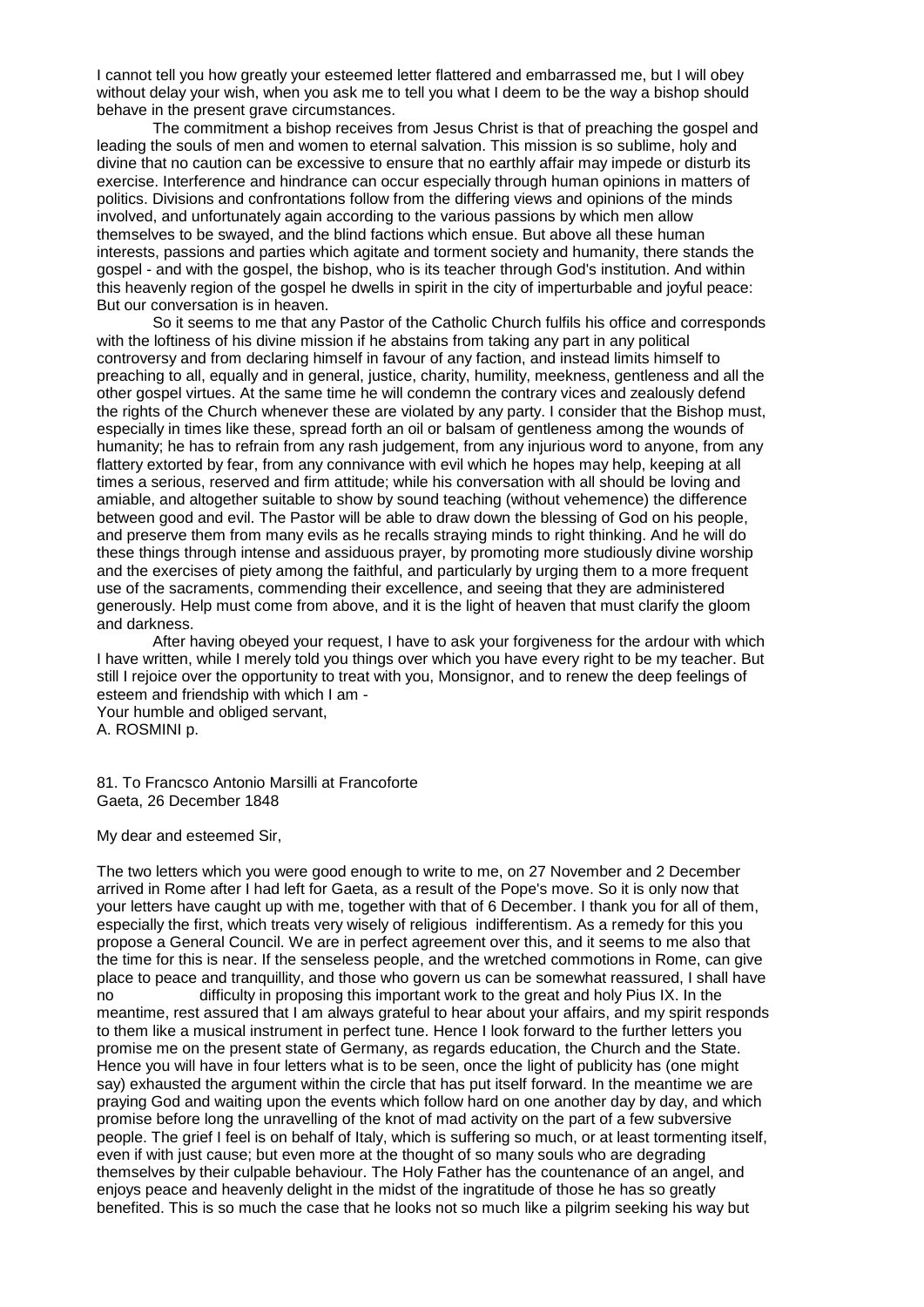rather like one who has arrived and sees all things with understanding and tolerance. His unconquerable meekness will be glorified by God, who said: Blessed are the meek, for they shall possess the earth. His presence, and his conversation are for me the balm of this life of exile and wandering. Just to see him is enough to bring joy to the hearts of all.

If you could send your letters here to me by the diplomatic route, that would be better, for they would be the more sure of arriving. I recommend myself to your prayers, and I am from my heart -

Your humble servant and friend, A. ROSMINI p.

82. To the novices of the Sisters of Providence at Domodossola Gaeta, 31 December 1848

... It is my custom at the beginning of a new year to send to you, my beloved daughters in Jesus Christ, some present, not of earthly things but something spiritual, some teaching which may induce you to grow in that love of God and your neighbour to which you have totally consecrated yourselves. At the same time I hope to bring you some part of that heavenly consolation which can help faithful souls to carry out the works of the Lord with promptness and perfection. And I do not wish to deprive you of these things in this year during which God, who is ever good and just in his adorable decrees, has allowed many troubles to afflict the Roman Church, and the Sovereign Pontiff to be forced to leave his residence, so that we are separated from you in various distant parts. No: where affliction is great, there is the greater need for comfort. And so I have known nothing else so fitting to restore your spirits and act as a pledge of my solicitude for you and my love for your profit, as well as capable through some spiritual joy of lightening our sadness over the trials of the Church and the sins of men, as to send you by way of gift a short exposition of the sublime Song of Mary the Virgin, whom you venerate with such devoted love, and whom you have chosen as your Protectress, your Exemplar, your Teacher and your beloved Mother. For it is from her that we, together with all the faithful, can look for help. And I am confident that, with this declaration before your eyes, you will pray to the beloved Virgin with greater intelligence and fervour for our common needs, and that every time you recite the Magnificat you will do so with attention, with faith, and with greater joy. A. ROSMINI p.

83. To Niccolò Tommaseo in Paris Gaeta, 5 January 1849

Dear Tommaseo,

I am glad to see the affection you show for the Head of the Church, who is being so shamefully treated by the ungrateful Romans. I am here [in Gaeta] not by choice; nor have I any wish to remain, but rather I want to leave just as soon as this is possible. In the circumstances all the Powers gave singular proof of their love for the Pontiff, and they have made it very clear that they look on him as the key to the social structure. If his invincible meekness had not impeded him, I really think that the disturbances in his State would be over. But all the same, I foresee that there will be proof of the saying that without the shedding of blood there will be no solution. The madmen in Rome every day dig the ditch deeper. I saw your fine article on the Pope: be sure that his is the cause of holiness, and that those who defend it have merit before God, and in due course will receive praise from men. I have no part whatever in his counsels, since I have no basis for any authority. I came here simply as a private person, simply to show my inviolable attachment to the common Father of the faithful and to so good a Father as he is. This is by way of reply to your letter of 18 December.

Poor Stefano! [Don Giovanni Stefani] - how sorry I am to hear that he cannot be moved from there. Pray for the one who is from his heart - Yours affectionately, A. ROSMINI p.

84. To the cleric Ignazio Reina at Domodossola Gaeta, 9 January 1849

My dear son in Christ,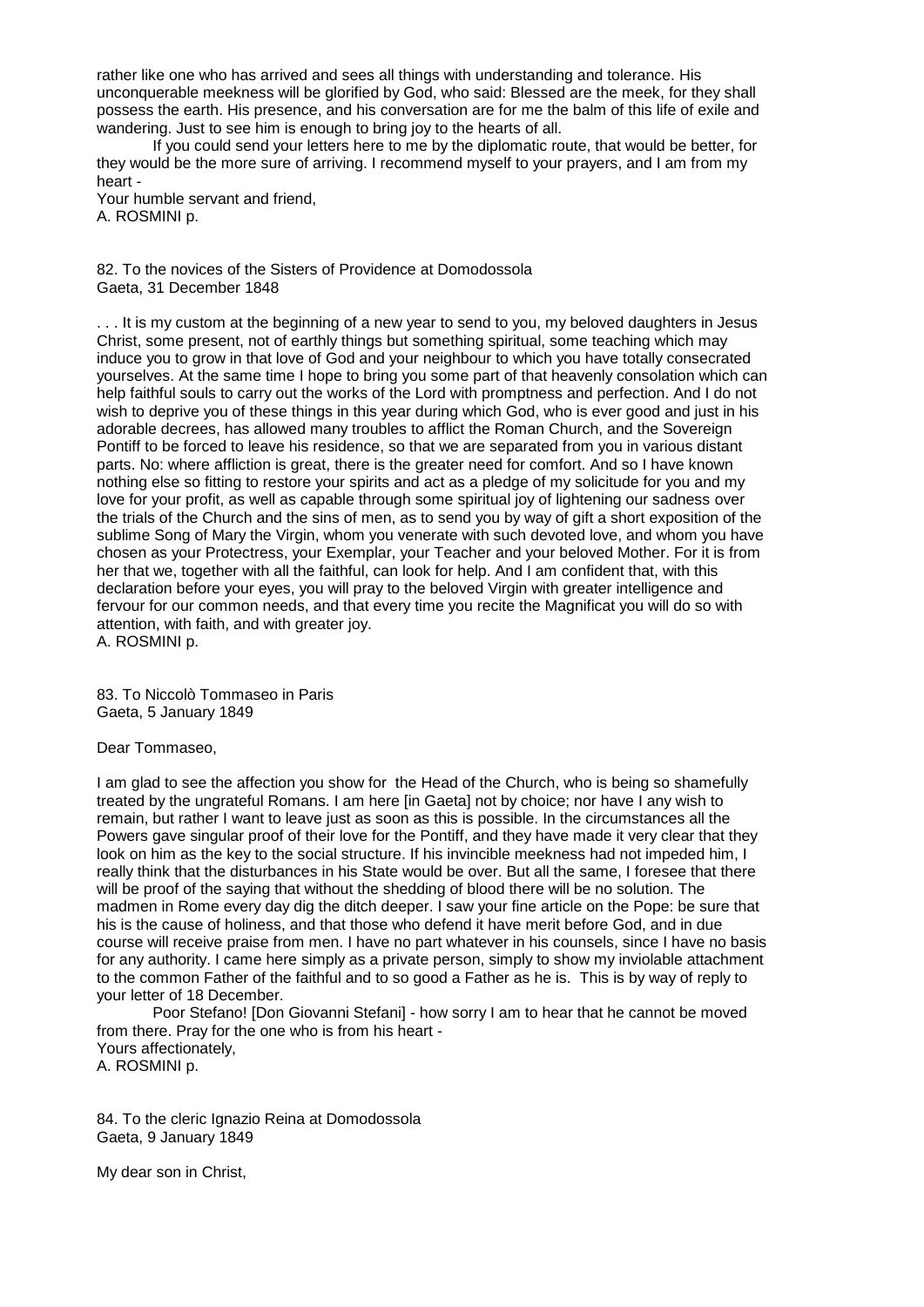I will begin by thanking you for the good wishes in your letter of 17 December, and for the expressions of your affection for me - to which I respond with just as much love in the Lord. I am sorry, though that you speak to me of certain bitter feelings. These are things you have spoken about before, though they should never be a feature of our service of God , for they derive always from our imperfections. For if we appreciated as we should the greatness of the gift which the Lord has given us in calling us to the service of his love (preferring us to many who remain in the world), and how happy and fortunate it is to be consecrated to him for ever, nothing at all could disturb us or lessen the peace in our hearts. The opposite effect comes always from our ignorance and our lack of mortification. We must at least humble ourselves, and try to preserve the contentment and joyfulness of souls who are making an unceasing offering of themselves. The Lord loves a cheerful giver.

I should like there to be no disagreement between yourself and Don Terribilini, and that you should not only preserve towards him the respect and obedience you owe him, but show these qualities in practice, together with humble dependence and subjection, thus giving your companions a good example and edification through these virtues (by which alone you can please the Lord). As for asking for the things that you need, you must first consider well whether your wishes are moderate, and such as are fitting for a poor man of Jesus Christ, and for one who is a penitent preparing himself for entry into that company enjoying the blessings of the poor. Then question yourself with indifference and resignation. For the rest, as regards the manner of making your request, keep a careful eye on our holy rules, which direct us to make such requests directly to our immediate Superior. Should our request be refused, and the thing asked for seem truly necessary, we have to pray about the matter, putting aside every human wish which is contrary to perfection. Then, if our request still seems suitable, we must go to the next Superior in order (which in your case would be the Rector of the house) - and so on. But always keep before your eyes the example of Jesus Christ and the saints, who through mortification attained to the glory of heaven. And this we cannot do unless we show mortification and penitence. So give me the consolation of hearing you say that you are making progress in humility, submission and obedience, and through these virtues are gaining in peace of mind and contentment of spirit; and that through both the feelings in your heart and your external actions you are in perfect accord with Don Terribilini. This will be for you a pledge of your friendship with God, whom he represents, and you will be able to look forward with great confidence to the wonderful day when you will be totally united with our Lord. Goodbye.

Your affectionate father in Christ, A. ROSMINI p.

85. To Don Felice Scesa, Rector of the Sagra di San Michele Naples, 3 February 1849

To my dear brother in Christ, Felice Scesa, Rector of the Missionary College of S. Michele della Chiusa - the grace and peace of Christ.

One of the most beneficial practices, which it is well to propose when evangelizing people, is that of introducing good habits within the families and the Christian faithful who, when they come to follow them well, will pass on the benefit from one generation to the next, and become so many defences or remedies against the corruption of the world.

One of these customs is the practice of reciting daily within the family the holy rosary. I would hope that all our missionaries are determined to recommend constantly this practice wherever they go, and during the mission find time to show the people the way of reciting the rosary, explaining also the meaning of the 'Our Father' and the 'Hail Mary', as well as the way the rosary is organized. I have written about this in one of the collections of my discourses.

Another practice which should be taught to all those Christians who can read is that of always taking a book of devotion into church when they go, so that they can use it to accompany the sacred functions. Generally speaking, it is impossible for people to be really recollected in church, and genuinely pray, unless they have the help of some such book. On many occasions I have seen in church a crowd of people there looking like statues (or worse), as if they had no idea of how to behave or what to think in that holy place. This is something wholly regrettable among Catholics, and harmful to souls. In England it gives scandal to Protestants, who invariably take a prayer-book into church. So I should like all our missionaries to be of one mind in determining to induce all the Christians to whom they are sent to preach, to provide themselves with a book of devotions, and always to take it into church and read it there. But for this idea to succeed, it will help if all the missionaries suggest the same book. This could be the Eucologio printed in Turin by the Brothers of the Christian Schools. It will help if the missionaries make it easier for these books to be acquired in the places they go to, by taking with them a good many copies, or making sure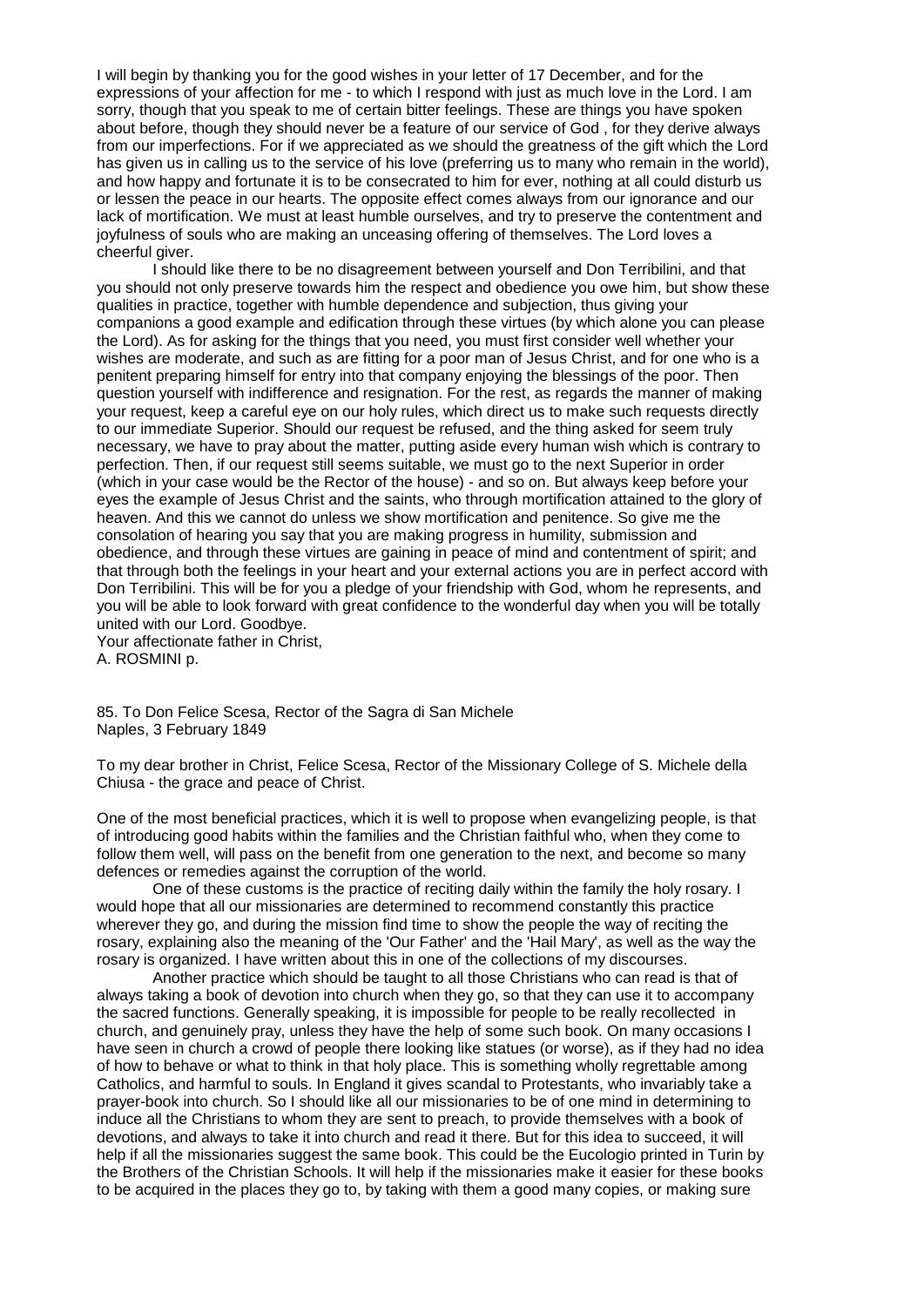that a bookshop stocks them, and that they are sold at a reasonable price. They should, though, be neat and strongly bound.

Read this letter to all our missionaries, and urge them to see that these two practices are introduced. If they do this with zeal, and especially with uniformity and constancy, they will reap the benefit. A great and lasting good will result, surpassing what might be expected of many sermons. It is well known with what zeal and fervour St Dominic had the rosary preached, and how much good the Dominicans have brought about through this devotion. I should like all our men to foster in themselves the spirit of St Dominic; in this way they will be blessed by our Lady. And the other practice, of taking a book of devotions into church, will profit souls even more. If Christians are taught to pray well, the cause is won. The world goes so ill because many fail to pray, and many others pray badly. It is important to begin in a small way to make prayer easy; and the means to this is precisely the habit of using a devotional book, as I suggest. So I wish all of you, my dear brethren, who are consecrated to the great work of giving missions, to set about introducing these two customs everywhere. But do this with perseverance (without which you will not succeed), and in this way you will have carried out the wish of your Superior, and therefore that of God - from whom I implore every heavenly blessing on you. Yours affectionately in Christ,

A. ROSMINI p.

More can be learnt about the College of Missionaries founded by Rosmini at the Sagra di San Michele in the Life of A. Rosmini, vol.2, p.274 et seq.

86. To the Capuchin Father Luigi Puecher at Trent Naples, 5 February 1849

#### Very Reverend Father,

The Father Procurator General Felice of Lipari called on me and told me that he had received a direct request from you asking for the faculty of joining the Institute of Charity, and saying that he had to give some necessary information about it. He added that he was disposed to favour your wish, especially considering that your Constitution was unlike the austerities imposed by the Capuchin order. He also asked at the same time if I could say whether I was disposed to receive you into the Institute. I asked for a certain amount of time to think about so delicate a matter, both to pray to the Lord for light, and also to write to you enquiring about your dispositions. I hope you will tell me about them, after considering the matter well before God and examining yourself diligently.

It would be well, then, if you particularly bore in mind the rigour of obedience that is called for in the Institute. This extends even to the smallest and most indifferent actions, so that a man wholly ceases to be his own master, and can no longer talk to whom he will or do anything, however good, simply of his own accord. This implies continual mortification and denial of self. If anyone does not maintain this disposition with a tranquil and generous heart, in view of the God whom he serves, this becomes a great burden. It is only a light and easy yoke when it is made so by a great love of God.

In the second place, although in the Institute there are no imposed austerities, none the less there is much to endure in the limitless works of charity which are not self-chosen but received through obedience, with perfect indifference to one or another. It follows from this that not only is a religious of the Institute sometimes applied to works which are humble and insignificant, which leave no time for study, but (more than that) he may be sent to places where he must live in an unhealthy climate or in an atmosphere which is polluted, as in prisons, hospitals and so on. And to come to more specific matters: you could, after the noviciate, be sent for instance to the Sagra di San Michele della Chiusa, which is a perfect solitude on the peak of a mountain, and so an austere, harsh place; and if this were your destination, you would have to embrace it with a generous and persevering spirit.

Further, in the Institute the form of poverty required is such that a man may not dispose of so much as a piece of straw; and his own writings, which in other congregations are allowed to a religious for his free use, are in the Institute considered as something belonging to the community, and the Superior can treat them as he thinks fit before God. So I think it is extremely important that if you take a step so grave as to move from an austere Order to one which does not have any specific austerities (but where all the same there are many crosses which have to be continually borne), you should never have cause to repent of doing so, and should persevere in it calmly until death. And to make this change must call for much reflection, much prayer to God with sincerity of heart, and much self-examination.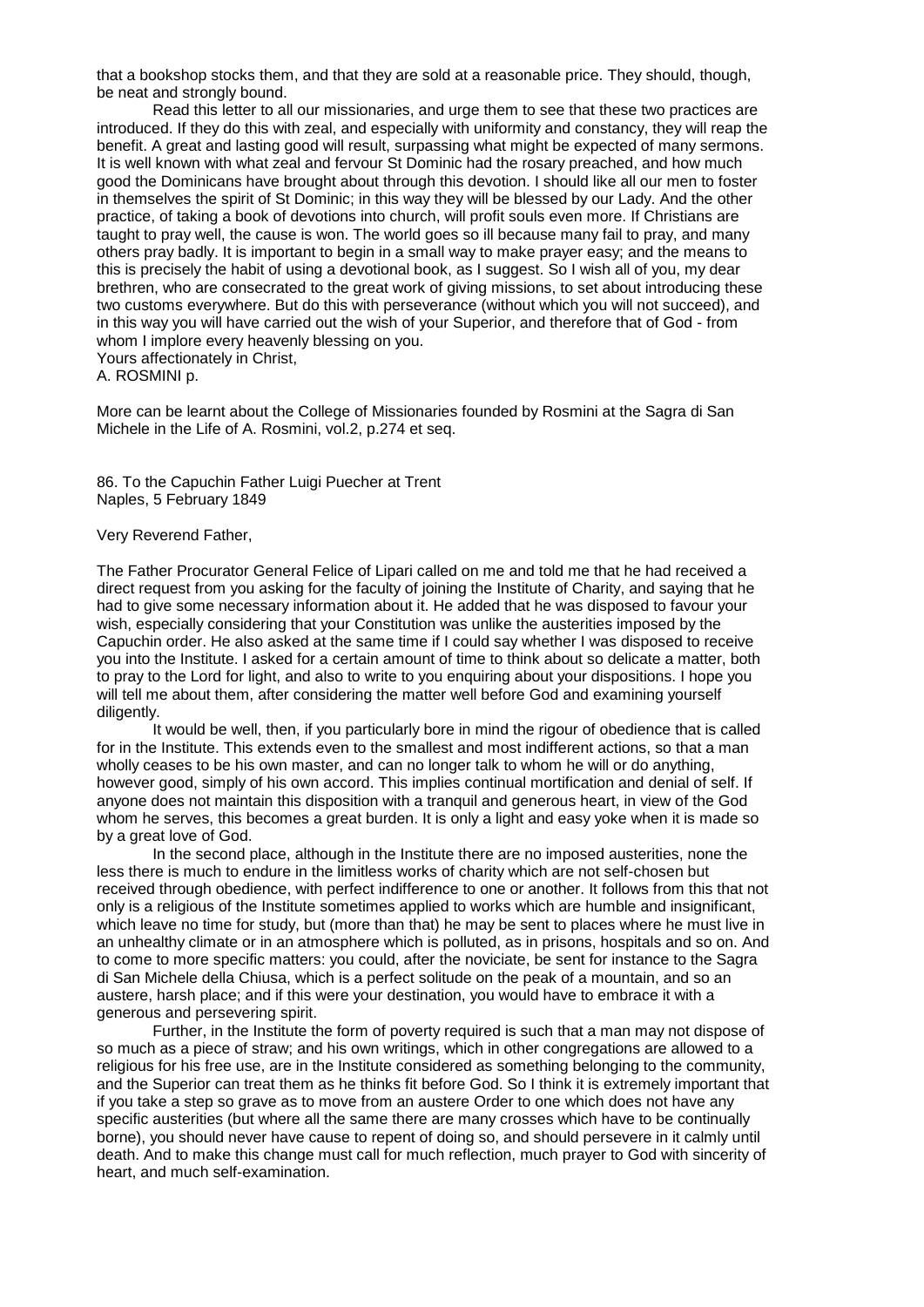I shall await your reply, then, the decision you make at the foot of the cross; and according to it, I too will pray to the Lord so that he will give me the light to make my own decision. I embrace you in the love of the Lord, and am - Your humble and devoted servant, A. ROSMINI p.

This Father Luigi of Trent was later a preacher at the Apostolic Palace and Archbishop of Iconio.

87. To Doctor Giovanni Piccardi at Stresa Naples, 13 February 1849

My dear Doctor Piccardi,

Although the account you gave me of the state of your soul, in your letter of 30 January (which I have just received), gave me cause for sadness, I was still pleased to see the confidence you show in me, which I took as a sign that you are aware of the sincere affection which I have always felt for you, and still do, even at a distance - since affection takes no account of physical separation. So you may be quite sure that I will not abuse the confidential account you gave me of yourself, which will remain altogether hidden in me and in you - or rather will be quite obliterated. I believe you will have the strength to do this, since your clear understanding cannot fail to appreciate the beauty of virtue, the most precious of all things. It is for this, and this alone, that man deserves praise, pleases his Maker, and obtains peace of heart. It is in this that we find all the happiness that we can wish for in this wretched life. We have to be convinced that whatever we do, we shall never be entirely free of the ills of our present life, whether these come to us from things or from people. Things at times torment us by the disposition of that divine Providence which wishes to urge us to love the greater goods, and to give to these all our affection. The persons who surround us are, unfortunately, defective; and we would have to leave this world to find perfect people. What man can say that he is without sin? And so holy scripture tells us that perfection consists in supporting one another's faults and defects. So a large-hearted and generous forbearance for the faults of our neighbour is both a duty and also the title we have for the right to be sympathetically regarded by others. Finally it is the indispensable means for preserving tranquillity and peace within our hearts. I exhort you, then, and beg you, through the holiness of friendship, to condone in a magnanimous way, and to forget entirely, the wrongs you may have received from anyone at all; and not only this, but also to resign yourself to putting up with the defects of the people you have to live with, since these cannot be quickly put right, when we remember that they are merely men, and we have to say with a meek and compassionate heart: I am a man, and I do not consider anything human as alien to me. Let the tranquillity of reason overcome in us the impetus to passion; may the light of truth triumph; may the ineffable beauty of virtue, of that sublime virtue which our Lord Jesus Christ taught us by his example and his words. Here is our true friend, with no defects at all; here is our comfort in the sorrows and troubles of the soul; here is the source of our strength. This divine friend can live with us if we so wish; he can calm the tumult of our hearts, diffusing in them the sweet balsam of his unconquerable love. He is omnipotent, and he asks no more of us, in order to come to our help with his light and strength, than that we turn to him, take refuge in him. In this way our heart will attain to that religion of which we have such great need, and in which is found together all that we can wish for in order to be content and joyous. So return to peace in and with Jesus Christ; return to this consoling peace, and then you will no longer have any conflict with other people. Your thoughts will be concerned only with sympathizing with them, with doing good to them. The thought of doing them any sort of harm will flee far from you; and when you have the chance of doing any good to those who have harmed you, you will experience within yourself a pleasure so pure and alive that you will not relinquish the opportunity for any reason at all. You will feel ennobled, your being will be enlarged; and to sum it all up, you will feel God's approval, while at the same time you will give thanks to him for so great a good, which you will recognize as s gift that comes to you from him. Certainly, without God man cannot rise to such heights; but with God, with religion faithfully practised, mere man can do everything - he can and must aspire even to the heroism of virtue. My dear Doctor, I hope that you will gratify me with another letter; that you will tell me that you have returned to the practice of that religion which you tell me you for a time abandoned; that you are no longer thinking harmful thoughts but are concerned solely to do good, for the love of good, for the love of Jesus Christ, who is the one total good . . . and to act so towards all, friends and enemies, tirelessly, never satisfied with doing good to all without exception.

Your affectionate servant and friend, A. ROSMINI p.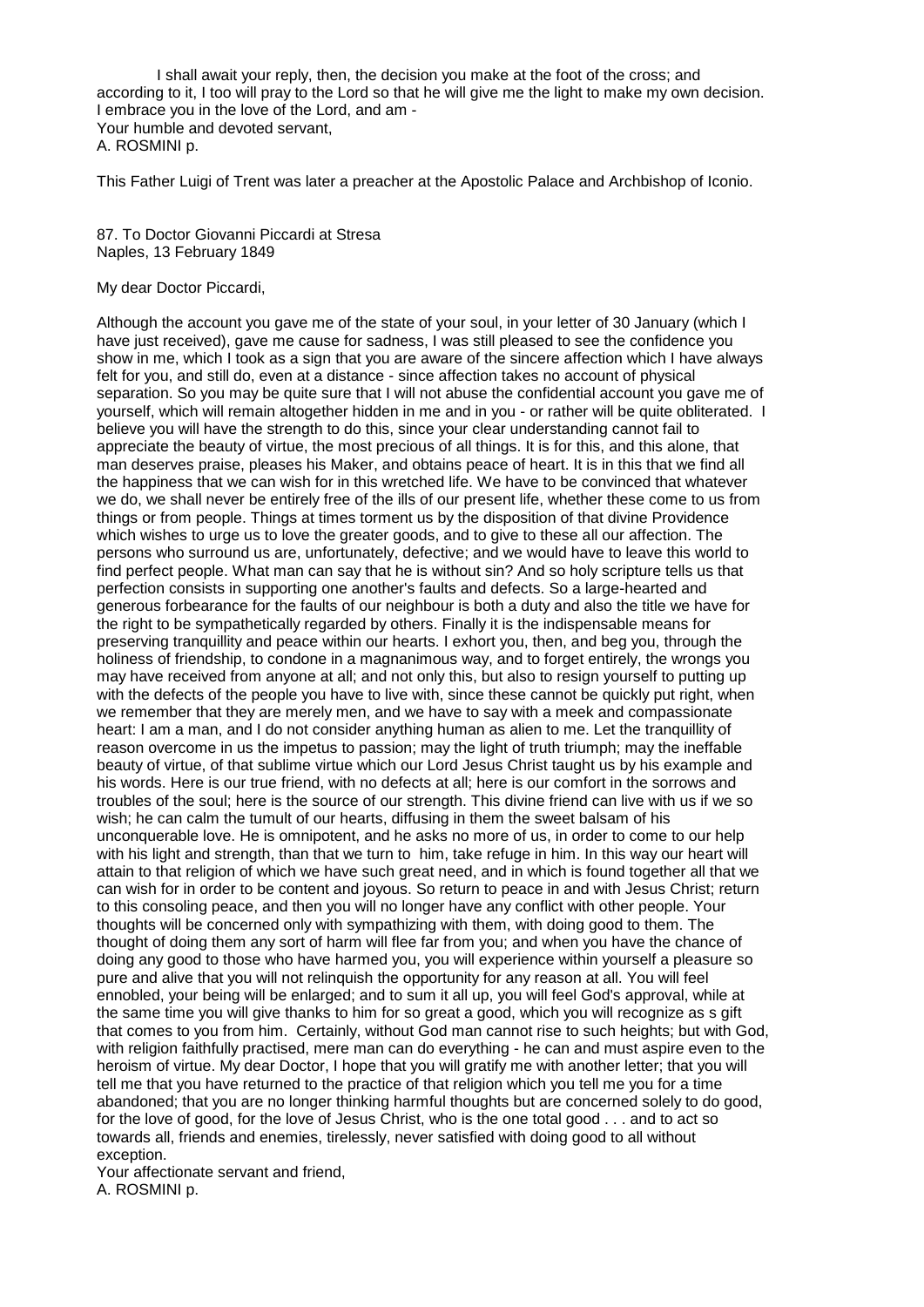88. To Don Francesco Puecher in Stresa Naples, 13 February 1849

My dear brother in Christ,

Your letters are, generally speaking, characterized by disturbance coming from fear. And this is something that is unfitting in servants of God, who should rest like little children in the arms of the Lord. If we fail to do this, we are lacking in the faith and trust that we owe to God, our Father. We have to exert ourselves to make acts of generous faith to strengthen it in us, asking also for this precious gift in all humility. So too excessive anxiety takes away our peace of mind; and arrangements made before the time of need tend to be inept to guard against dangers that we do not yet know well, because they are too far away and indefinite. So I exhort you to take care to make yourself stronger and more tranquil, praying to the Lord for the fortitude which will save you from feebleness of spirit and attacks of anxiety. Quieten your apprehensions - perhaps as time went on these have already diminished. Your brother in Christ,

A. R.

89. To Francesc' Antonio Marsilli at Francoforte Naples, 14 February 1849

## My dear Francesc' Antonio

I have received your two letters, one of Christmas Day and one of New Year's Day; and first I thank you for your good wishes, and return them whole-heartedly. I must say that I do not yet deserve the title of Eminence, with which you honour me, as the exiled Pope has had to defer for now the promotion of the Cardinals he intends to establish - not for the reasons put forward by the newspapers, but because of the sad circumstances in which the Church of Rome at present finds itself.

I come now to the theme of your first letter. Here it does not seem to me that you correctly interpret the words of our Lord Jesus Christ. He said, 'Blessed are the poor in spirit', in order to praise and recommend to others detachment of heart from all worldly things. Riches can in fact be possessed by someone who is fully detached from them and uses them generously for the glory of God. This is how the apostles acted, when the faithful of the early Church brought to their feet the proceeds of the possessions they had sold. This is how many bishops behaved, when they administered the riches owned by the Church for the good of their neighbour, without in any way being tarnished by the contact with wealth, but rather earning much merit for their charity, through the painful anxieties which they had to bear in their work of administration. Again, this was the conduct of the many kings we honour on our altars, such as St Stephen of Hungary, St Louis of France and others. These lived in as much poverty of spirit as the most obscure monk. Many Popes too bore the weight of a temporal crown as if it were a crown of thorns, simply for the good of the Church, for the sake of the people entrusted to them by divine Providence. The Sovereign Pontiff never thinks of himself as one who possesses, but simply as the administrator and trustee of the States of the Church. What is imposed on him is charitable solicitude, not any sort of worldly dominion. Nor do the example and words of Christ to which you appeal prove anything different. Not his example, because Christ, though the king of the Hebrews and of the world, did not wish to take on himself the temporal crown of the people of Israel - for they showed that they were not worthy of him, as they very well proved when instead of accepting him as king they condemned him to the cross. Christ wished that his kingdom should not come to him from the hands of the faithless who formed the world, but looked to receive it from God, and from those holy people who act on God's prompting. What doubt can there be that had the Jewish nation been faithful and holy, he would have been ready to exercise through them his temporal rule? Neither do his words, which have no other meaning, according to the letter and according to the interpretation of the Fathers, were it not that his kingdom was not of this world - that is, did not arise from the deceits of the world, from violence, from cunning, or from men of the world - but rather found its origin in the power of his Father, and in the holiness by which he had drawn all things to himself: I will draw all things to myself. And truly it was from the holiness he infused into the world that there came all the gifts the faithful have made to the Church, and the various dominions that she possessed and possesses, of which one is the ecclesiastical State, perhaps the only one which still remains. Just as the holiness is that from which derive the temporal goods she receives, as we said, uniquely as a trust, and for administration for the common good of men, especially of the poor and the suffering, so equally it is wickedness that robs the Church of so many goods; and wickedness, if it could, would take away not only many goods from the Church, but even its existence and life, as it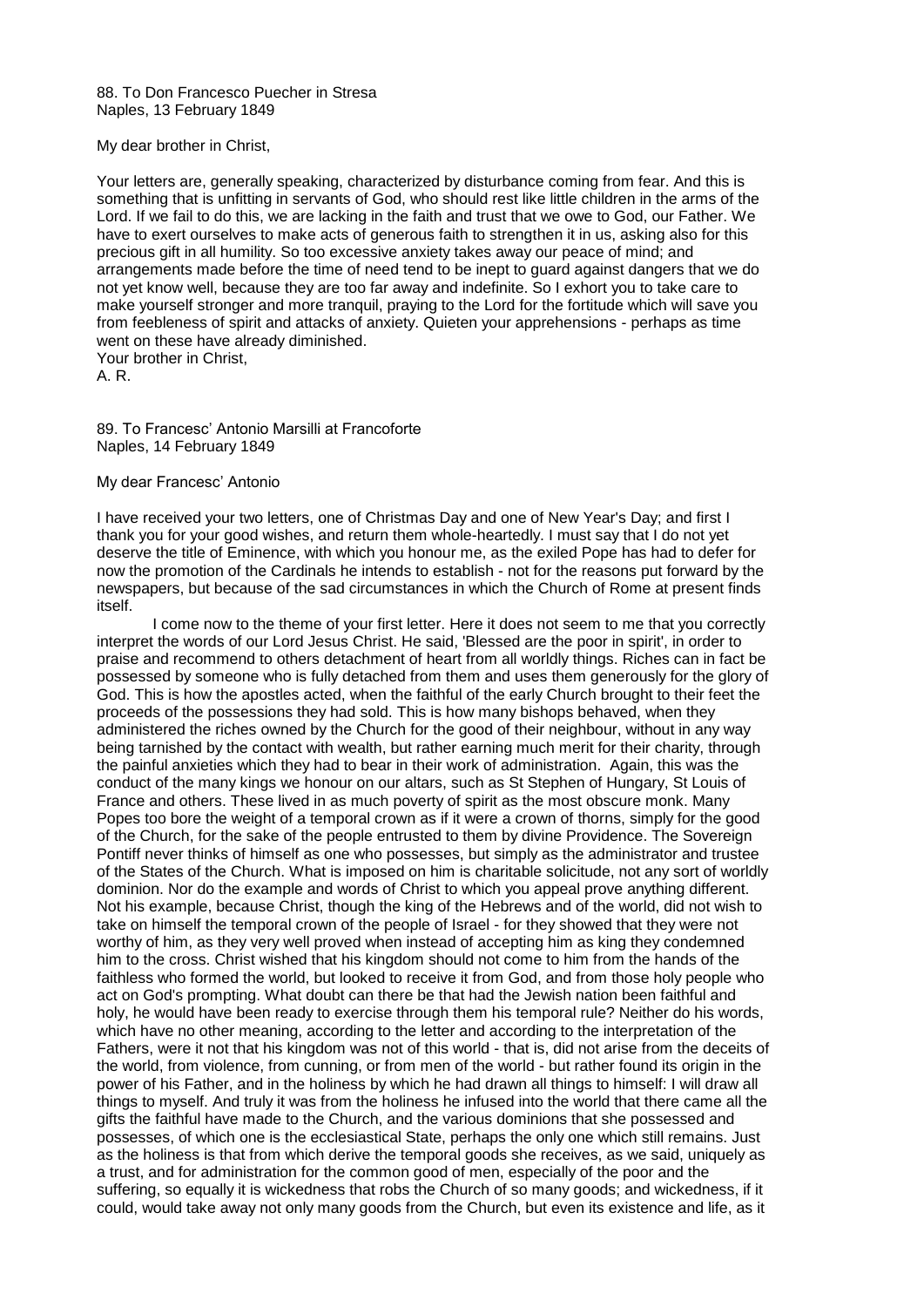has already done to its divine Head. Moreover there cannot be rules of government that are more just, more human, more liberal, more brotherly, than those which are professed by the Church, which possesses the doctrine of charity. True, in practice there may be some admixture of abuses and human defects; and it is right and just that these should be subject to censure. But for the governance of the Church to be perfect, it is enough if these are removed. It is not good to snap off a useful plant, but rather to foster it with care and skill.

I will await with pleasure any news you can give me of the state of things in Germany; and with that thought I will now leave you. I embrace you with great esteem. Your humble and affectionate servant, A. ROSMINI p.

90. To Don Francesco Puecher at Stresa Naples, 26 February 1849

My dear brother in Christ,

You will have received letters in which I have spoken of the Eucologio , and in which I urged you to trust in God and never give way to fear.

God is blessing our affairs in England: Pagani is most loving, and sanctifies our brethren. From the reports on that noviciate it is clear that silence is perfectly kept there. The same is true of the houses of the Brothers of the Mission with whom I am staying in Naples. Why should this not be true of all our houses? I urge you to insist strictly on the discipline of silence everywhere. It is very beneficial to interior recollection, and it greatly facilitates the observance of the rules.

For some little time now Gastaldi has had the inclination (which I think comes from God) to become a religious. I know him, for I have directed him, and I believe he is a man of great worth, and very much to be encouraged.

Do give my warmest greetings to dear Manzoni, whom I always have present to my mind, and of whom I delight to speak frequently.

May God bless you. Continue to pray for -

Yours affectionately in Christ,

A. R. p.

From E.C. 6295 it is clear that all the lay brethren of the Institute had to have with them when they went into church a copy of the Eucologio.

91. To Don Francesco Paoli at Intra Naples, 15 March 1849

My dear brother in Christ,

I often think of the great work of the elementary schools. I trust in God that you will overcome the initial difficulties, which will be neither few nor slight. Things will succeed, and you will do much good. We have, then, to nourish hope in our hearts, and arm ourselves with the patience which in the end triumphs in all things. I have written to Fr Provincial asking him to give you as your companion our good Don Luigi, when he is ordained a priest. I hope he will prove a great support and comfort for you, and will relieve you of many labours; also that you will be able to form him as an excellent educator of young people. It seems to me that he has all the necessary gifts for this. I am aware that some of the teachers there lack docility and humble submission to holy discipline, and this grieves you. But you have to have the greatness of soul to put up with this too, since God allows it, so that we can learn through experience what are the problems which always accompany fine works, and acquire the merit of overcoming them through our exertions, and of bearing them with constancy of soul. For the rest, say to those who are most averse to the brake of discipline, in my name, that they should bear in mind the promises they made and the sacred obligations they are bound by. Unless they fulfil these they cannot please God and save their own souls. Tell them that their predestination depends on their constancy in their holy vocation, and that if they love Jesus Christ, who humbled himself to seem the least of men, they ought not to have any hesitation in imitating him by humbling themselves and repressing that pride by which the devil tries to seduce them. Tell them that I grieve over them and pray for them, and that I do not lose hope that they will listen to the voice of God rather than that of the enemy of their eternal salvation. May they be willing to return to the way of peace, which is one of humility and religious discipline - of which God will demand a strict account on the Day of Judgement.

It would be very suitable if you were to make a careful retreat under the direction of Fr Provincial. In this you could lay the foundations of a new life. For the rest, comfort yourself in the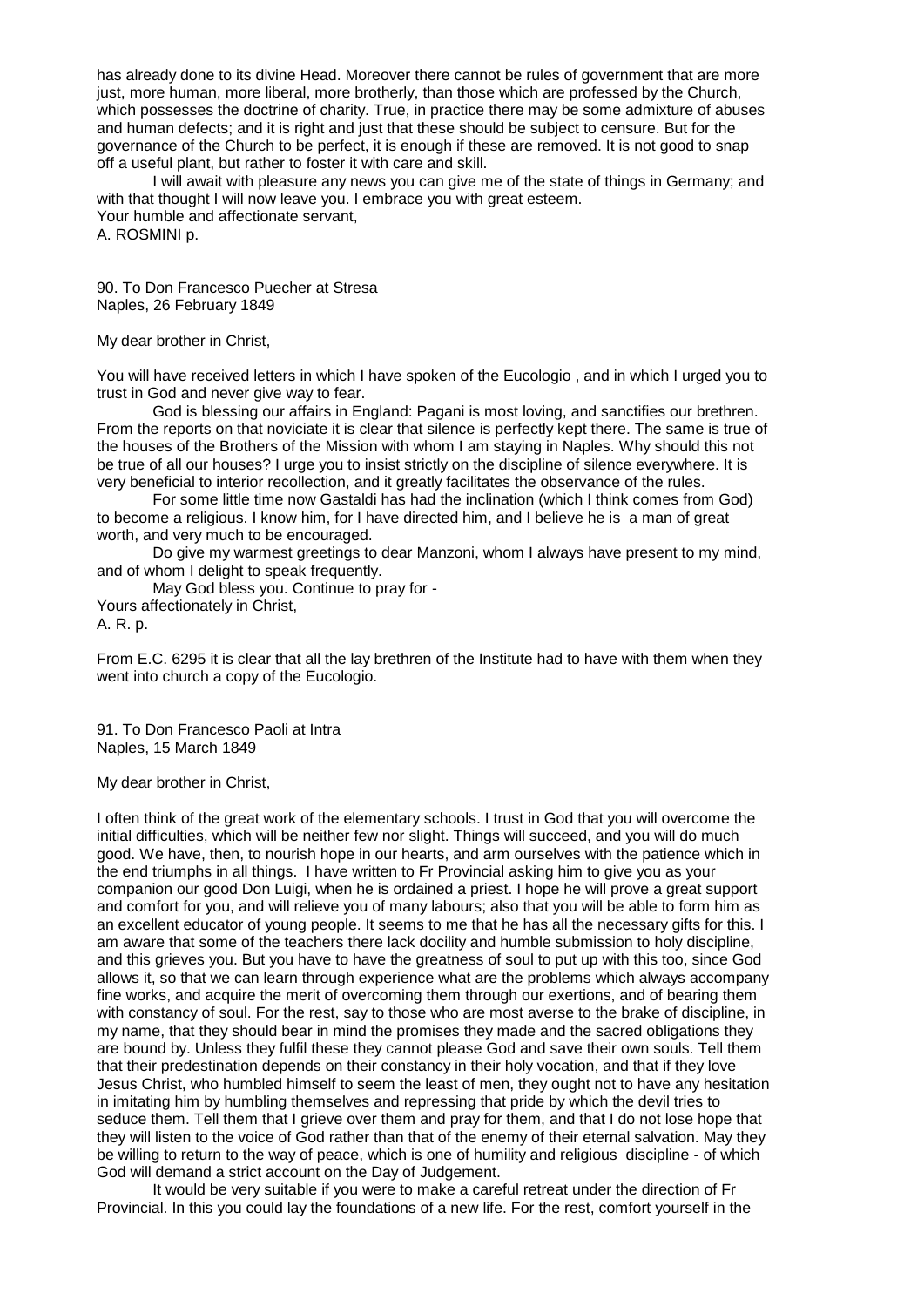Lord. I am quite certain that you do all you can for the benefit of others; and God takes account of all that you do. Let us love one another and be joyful in the Lord. Rejoice in the Lord; again I say rejoice.

Your affectionate brother in Christ, A. ROSMINI p.

Two days earlier Rosmini had left the house of the Brothers of the Mission and gone to the convent of the Capuchins at Sant'Efrem Nuovo. The servant of God had encouraged others to remain joyful, while he himself was the target of his enemies.

92. To Don Giuseppe Fiacchetti at Domodossola Naples, 25 March 1849

## My dear son in Christ,

What you tell me about in your letter of 6 March would greatly grieve my heart, were it not that you assure me in the same letter that God has saved you from falling into fault. But in any case, open yourself by a full and sincere confession to Fr Provincial, since this is a most useful means to strengthen oneself by the help of the grace of the Lord. Then it will be necessary for you to produce in yourself a true feeling of compunction for your past failings, together with a stronger resolution to abhor all evil in the future. But how is compunction to be obtained? Certainly not without attributing all the blame to oneself, for one's own sins and one's weakness. This is the behaviour of those who are truly repentant; whereas those who attribute their own faults to the conduct of others, and accuse them, rather than taking the blame solely to themselves, end up by not acquiring compunction and humility, or self-detachment; and so they fail to gain spiritual strength. And things are much worse when a Superior acts wrongly in such a way: this is an act of pride and injustice; and while pride is active, how can one obtain from God the grace of being free from grave temptations?

Your Superiors have treated you with all charity, and this I know because the heart does not lie. They have supported you in your disquiet and indocility; and your complaints (contrary as they are to your holy vocation) have at times taken you away from the school. You no longer remember the trouble you have caused them with your continuous and reprehensible criticisms of their fatherly dispositions. Nonetheless, Superiors have presumed well of you, since it is their way to make the most favourable possible judgements on their own sons; and they have supposed that you were interiorly improved - basing themselves also on your promises. Then, after letting some time pass, and giving you the relief of having time for spiritual matters, they thought they could make you content by sending you to a school with older children in it. And you gave no sign of being in disagreement with this step. But now, instead of humbling yourself profoundly before the Lord for your conduct which was so contrary to religious perfection, what do you do? In thought you are beside yourself, and you rashly suspect that your Superiors have no care or solicitude over your eternal salvation. How can compunction, sorrow, recollection, humble and fervent prayer coexist with sentiments that are inspired in the human heart by the spirit of pride? No, my son: without humility, without deep humility, one cannot know oneself; one cannot have those feelings of perfect contrition and great disesteem for oneself which draw down plentiful grace - the grace that preserves the humbled man from danger. So address yourself to this matter with great care so as to acquire a deep love of God. Guard your senses with due caution; pray and mortify yourself; and above all practise perfect obedience and humble submission in all your thoughts, words and actions.

For the rest, I would certainly take you, even without any delay, from the post you are in, if I considered that you could not go ahead without imminent danger. But not knowing well the state of things, and being debarred by distance from examining your state at first hand, I place the whole matter in the hands of your most zealous Fr Provincial, to whom I recommend you open yourself, as well as having recourse to the God whom I pray to bless you, enlighten you and sanctify you.

Your affectionate father in Christ, A. ROSMINI p.

93. To the Baroness di Koenneritz at Mola di Gaeta Naples, 6 April 1849

Dear Baroness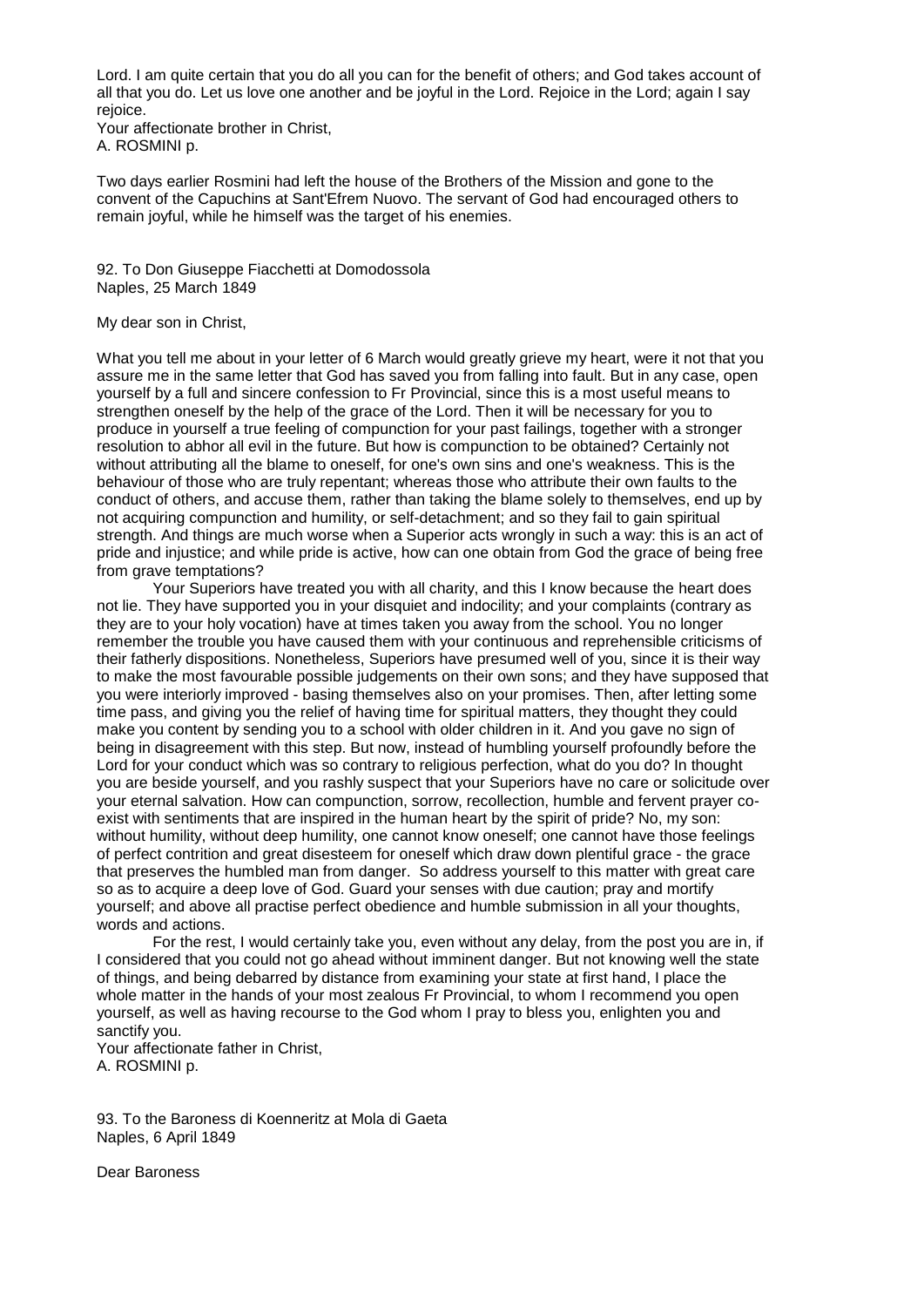I am happy to hear that you have had the consolation of a meeting with our Holy Father, who is goodness and amiability in person, and is moreover full of the spirit of God. What you then say in your letter much embarrasses me; but I beg you to place all your confidence and affection in God alone, and in his divine Son, our Lord Jesus Christ, who is the true life of our souls. He is the faithful friend, the strong protector, the teacher of all true virtue, our model to be loved. In his ministers, who represent him on earth, we respect and love the dignity and authority that he has granted them; and in them too we love only Jesus Christ. Let us love the holiness of Jesus also in his saints, both those in heaven and those on earth; and let us forget about human beings, with all their defects, but without exaggerating these. In this way our peace will be lasting, and our faith be most firm and unshaken.

I hope that my words will not displease you - they come of the esteem I feel for you. In the hope of being able to pay my respects to you in person, I am - Your humble servant, A. ROSMINI p.

94. To His Holiness Pope Pius IX at Gaeta Naples, 12 April 1849

#### Most Reverend Father,

I am a devoted and obedient son of the Church, which is the pillar and ground of truth. I submit to all her decisions, against which never a doubt has arisen in my soul. I adhere profoundly to the heavenly doctrines she teaches, where alone is to be found the peace, the joy and the glory of the human mind and the hope of eternal happiness. I have submitted time and time again, with both public and private declarations, all my works and all my opinions to this infallible Teacher and Mother, in whose bosom, by the grace of God I was born and reborn to grace. The tenor of the most esteemed letter Your Holiness addressed to me on 10 April causes me to protest afresh before you my complete attachment to the doctrines of the Holy Roman Church of which I am a son.

Blessed Father, I aim to modify everything that calls for this in my works; to correct everything that needs correcting; to retract everything that ought to be retracted. But to know what these things are, I expect to hear, not from my private reflections, but from the wisdom of His Eminence Cardinal Mai, to whom I gather you have given the task of examining anew my writings. He will tell me what the Church teaches, and I will blindly assent to it. Whatever in my works is shown by the examination made by Cardinal Mai to be contrary to the decisions of the Church I will gladly condemn. I wish to trust in all things on the authority of the Church, and I want the whole world to know that this is the sole authority that I am guided by; that I delight in the truths taught by her; that I glory in withdrawing any errors that I may have fallen into, anything contrary to her infallible decisions. At the same time I ardently desire one grace - if I may dare to ask this: I beseech Your Holiness to see that a formal definition is issued, for my own peace of mind and for the edification of my neighbour.

I humbly implore your apostolic blessing on myself and the Institute of Charity; and I profess myself your devoted servant . . . A. ROSMNI p.

Cardinal Mai did not accept the task the Pope wished to entrust to him.

95. To General Giuseppe Szymanowscky in Naples Naples, 5 May 1849

## Dear General,

Yesterday, when I received your letter, I was in no condition to reply to it. But today, though I am still very ill, I can at least send you a few lines to say how I join with you in the grief which afflicts your fatherly heart over the sad news you have received about the health of your daughter. By a singular coincidence: on the same day I received a letter on almost the same theme from another father afflicted in the same way. You and he are two fathers equally estimable, equally religious, equally resigned to the will of God, whose tender sensibilities are put to the same test because of the dangerous sickness of a first-born daughter. Each case is to do with girls of the same age, equally good souls, equally called by their fathers two angels, equally given to piety, equally loving towards their parents. One of these daughters is my cousin, and her virtuous father, in a letter which I could not read without tears, told me among other things: 'I must give up the consolation of seeing any more in this world that angel, loved by me and loving me; and I am doubly afflicted by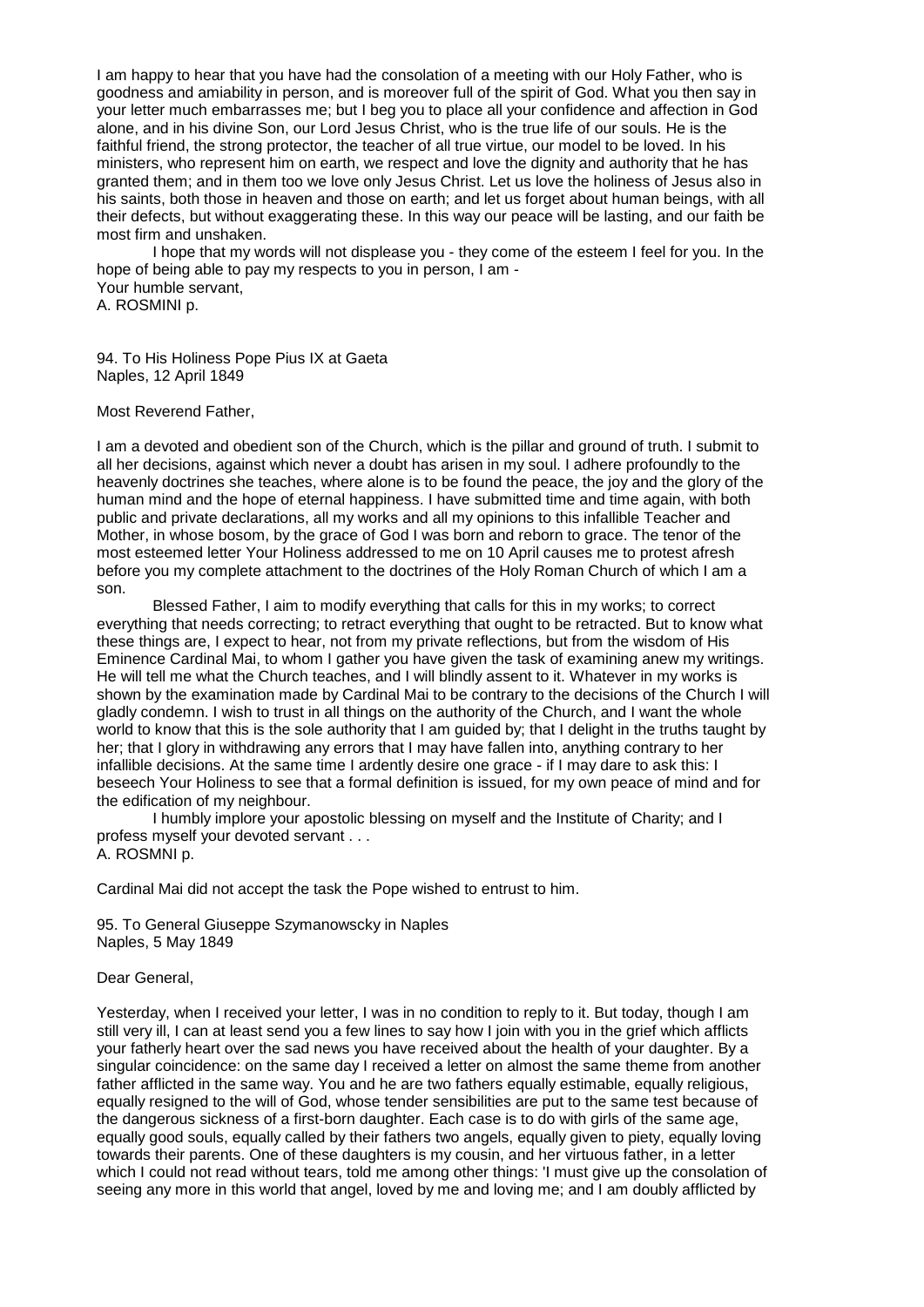her love and mine. But for the love of God, may his will be done. What God wants is essentially good: he is worthy of any sacrifice. That is enough: I willingly go along with what he wishes.'

I wished to put those words down, because they entirely fit your situation, and they contain - I am sure - your own sentiments.

This morning my secretary celebrated Mass for your intention. I will do the same as soon as my health allows this. In the meantime I pray God to console you. It is at times like these that we feel how precious is our holy faith, which assures us that after this life there is another and much better one: one that is immortal for those who have served and revered the Lord; and that our momentary and passing afflictions prepare us for the joy that does not pass away, and the crown of glory that never fades. My dear General, let us then take courage: let us not be overcome by sorrow, but let us conquer it by our hope in the infallible promises of Jesus Christ. These can rightly fill our hearts with joy, even when they are oppressed by the grief which earthly things bring us. I embrace you in Jesus Christ, and am -

Your affectionate servant,

A. ROSMINI p.

Rosmini has in mind the lawyer, Leonardo Rosmini, to whom he replies in the next letter.

96. To the lawyer Leonardo Rosmini at Trent Naples, 19 May 1849

My dear cousin and friend,

I shared your fatherly grief over the dangerous illness of your first-born daughter. If indeed she has to leave this world, everything makes us believe that she will enter into a better state. Faith does not deceive us: the promises of Jesus Christ, cannot fail: 'I am the resurrection and the life; whoever believes in me, even if he dies, will live; and anyone who lives and believes in me will never die for all eternity.' And what a life that will be! What a perfect and blessed life! There is no comfort so great in such situations as to think with lively faith about paradise. To this we are invited by the Church, especially in these holy days when we commemorate the Ascension of the Lord. Seek the things that are above;

savour them, where Christ sits at the right hand of God, not the things of earth.

What you have read in the papers about me is a myth: I have never received from the Holy Father anything but always new signs of fatherly affection. I came of my own accord to Naples to see whether in this more kindly climate I could get rid of a cough which inflicted itself on me at Gaeta (and of which I have almost become free), and to get a work of mine printed. The printing is now almost complete, and in a few days I shall return to Gaeta. I can say nothing further about our union until we can return to Rome, which is still in the hands of the assassins. When will that be? Let us adore Providence and wait. Pray to God for me; greet your family from me, as well as my friends and relations, and continue to love in the Lord your friend - A. ROSMINI p.

He refers here to the Spiritual Works, which were published in two volumes. The first contains mostly works previously published: the Catechism according to the Order of Ideas, the Spiritual Teachings on Christian Perfection, and The Spirit of the Institute of Charity. The second contains the Manner of Assisting at Holy Mass, then Some Psalms with annotations drawn from the Holy Fathers, and finally An Explanation of the Canticle of the Blessed Virgin. These works were later printed separately. In 1849, as well as the Spiritual Works, Rosmini wrote almost the whole of the Introduction to the Gospel of St John, which was not printed until 1882. Rosmini's cousin, Leonardo, was intended to have the position of Knight of the cape and sword in the cardinalitial court of Antonio.

97. To Mgr Giuseppe Stella at Gaeta Gaeta, 18 June 1849

Very Reverend Monsignor,

Yesterday evening I received the esteemed letter you wrote to me by order of our Holy Father, in which you inform me that His Holiness leaves me at liberty to choose what place to go to in the present situation. In consequence I will go tomorrow to Capua, to stay there for some little time, and then take counsel from the circumstances. You then add something of great comfort to me, when you tell me that the Holy Father will accompany me with his fatherly affection, and that 'he will pray constantly to the Lord, asking him to grant me the light to know everything in the works I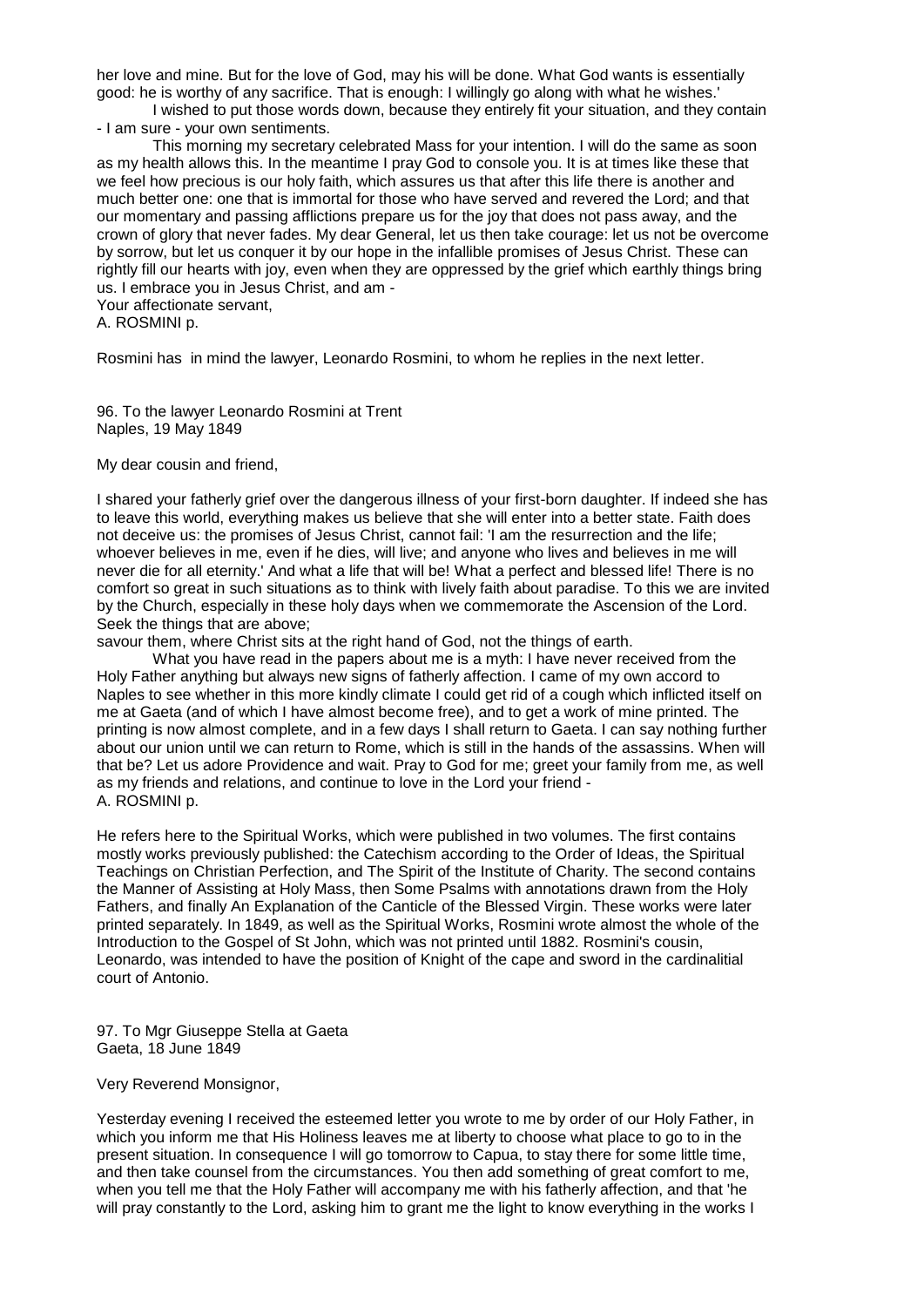have written that could displease the divine dispenser of gifts - knowledge that I can gain by submitting myself to the judgement of the Holy See.' I have great trust that whenever in my works I have inadvertently written anything erroneous or harmful, the mercy of God will be indulgent to me, since in my poor labours I have never sought anything but God's glory, the good of the Church, and the salvation of souls. And God has infused these sentiments in me purely through his goodness. Whatever decision comes from the Holy See I will welcome with all my heart, and conform with it joyfully. I never wish to maintain my own opinions, but only the doctrines of Holy Church, my Teacher. And this too I hope for by the grace of Jesus Christ.

Your written communication, and the blessing His Holiness imparts to me in your letter, tell me not to come in person before I leave to give my respectful farewell to the Holy Father; and I willingly make this sacrifice, recommending myself to your prayers, and remembering that once you were pleased to call me your brother in Jesus Christ. For my part I will always be this; and I now have the honour to declare myself -

Your humble servant and brother in Jesus Christ, A. ROSMINI p.

98. To Don Francesco Puecher at Stresa Caserta, 24 June 1849

My dear brother in Christ,

The Lord has many ways of testing us. You know that I moved from Gaeta to Naples, where I stayed some time so as to get printed a book called Spiritual Works, which was split into two small volumes. When this was finished I returned without any mistrust to Gaeta, apart from the fact that in Naples some malicious writing and sayings were directed at me while I was near the Pope. All the same, feeling safe by the witness of my conscience, I did not fear anything of importance. But the fact remains that once I was back at Gaeta, I had to leave after a few days because of an intrigue plotted all unknown to the Pontiff. It would take too long, and would be imprudent to entrust to a letter how this campaign was conducted, by whom, and for what motives. So for the time being I took myself to this house of the Reformed Fathers above Caserta, a delightful place; and I will take counsel from the circumstances. About Antonio [Carli], left in Rome to look after my affairs, I have heard nothing for some time, and I have fears. The last news I heard, some time ago, was that the four horses I had bought before leaving Rome had been taken away. And probably my other things, of much greater value, have vanished too. Thanks be to God! After the many trials I have met with on behalf of the Pope, and after so many losses, all that I have is the damage and the mockery! But I say again from my heart, Thanks be to God! I am perfectly calm; and as soon as it is possible I will return to the bosom of my dear brethren - but not without first consulting the Holy Father, when I am able to do this in a suitable way.

Write to me as soon as this letter reaches you. I greet and bless everyone, and I ask you all to remember in your most fervent prayers -

Yours, ROSMINI p.

99. To Don Giambattista Pagani in England Caserta, 3 July 1849

My dear brother in Christ,

I should be very pleased to see you again and embrace you this year in Italy. But how can that be done? I am wandering about; and I cannot see that the matter of the Holy See can so soon be remedied. My desire, if it is possible, is to return to my dear solitude at Stresa; but this too is still uncertain. As soon as I know anything definite I will let you know.

In Rome they have taken away the horses I had bought, and also perhaps other things of greater value. I left there Antonio Carli, but it is a long time since I heard any news of him. The Lord be blessed! We must trust, my dear friend, we must trust greatly, and whatever men may do, we shall not be confounded. We need to have much faith: the Lord allows temptations and troubles so as to arouse in us - and increase - our faith, since This is the work of God, that you believe in him who sent me. Don Toscani is my only help in these trials. Only if we pray without ceasing and abandon ourselves to the infinite goodness of God shall we attain the end of our souls, eternal life.

If you receive this letter, let me know at once. I owe two replies to dear Bertetti, whom I love and embrace in the Lord. To the first of his letters, in which he puts some difficulties, I had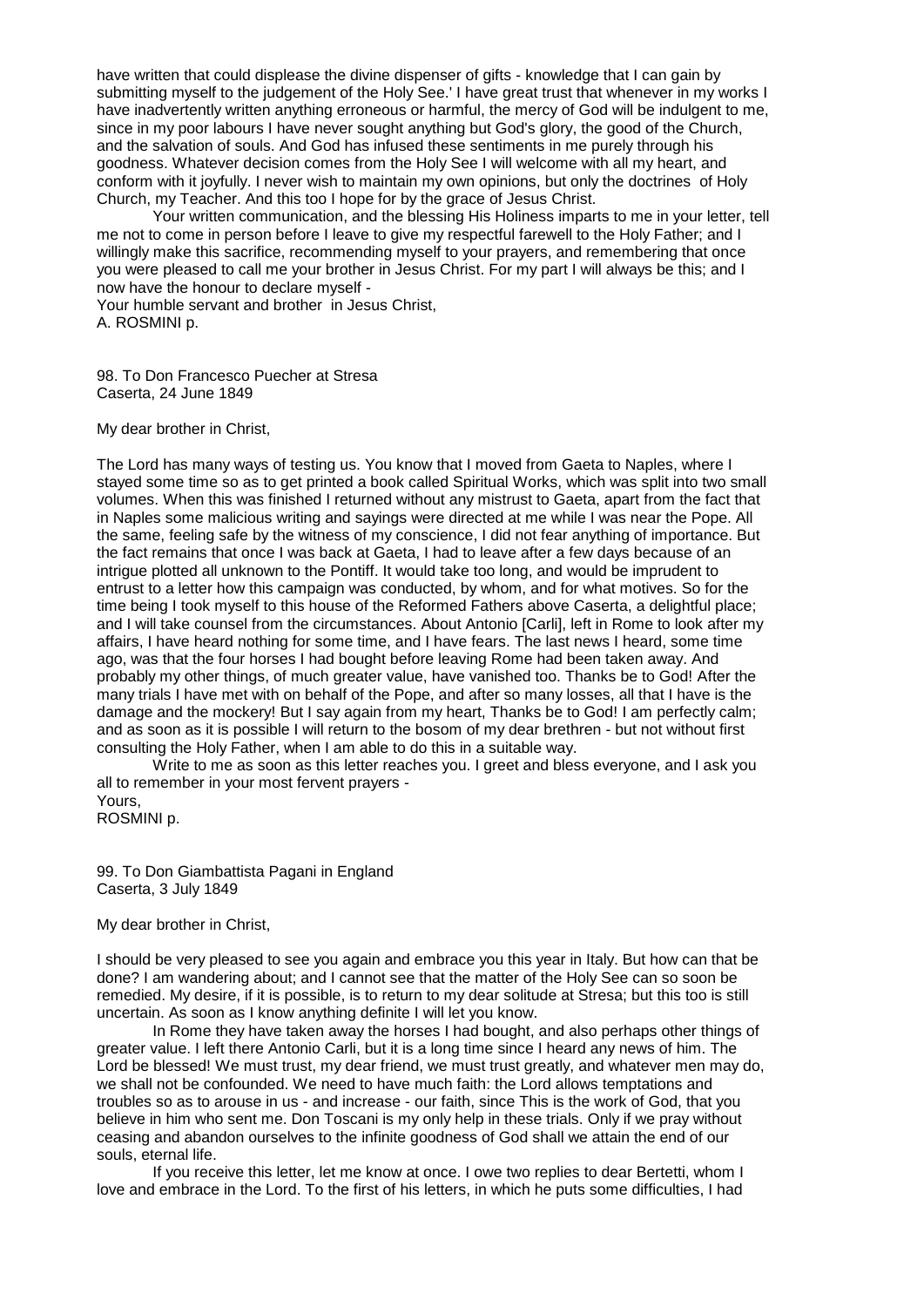begun an answer, but was then interrupted. Ask him to be patient. And embrace all my dear brethren in Jesus Christ, in whom we are and wish to be one thing only. Yours affectionately in Christ, A. ROSMINI p.

100. To Canon Lorenzo Gastaldi in Turin Caserta, 3 July 1849

My dear Canon and brother in Christ,

Your letter filled me with consolation - all the more welcome in these times of affliction for the holy Roman Church and for all of us, her sons. May the Lord be greatly blessed for sending so much light into your mind and such comfort of grace for your heart, so that you may be able to undertake, after leaving behind the world entirely, the great work of consecrating yourself to the service of divine love in the humble Institute that you have chosen. You will bring about the work of your sanctification: Mortifying your souls in the obedience of charity, in the love of the brethren, and from a simple heart loving one another dearly. I long for the grace to be able to embrace you personally as a newly-acquired brother, loved in Christ Jesus, in whom we wish to be intimately united and form solely one thing for all eternity, serving him, with the whole of ourselves, and his kingdom, according to his will. But when will this be? When will God grant us this grace? Perhaps sooner than we expect. Meanwhile let us pray together before the tabernacle. Pray too, more than ever for -

Your humble and affectionate brother in Christ, A. ROSMINI p.

Lorenzo Gastaldi entered the Institute of Charity in January 1851, and worked indefatigably for ten years in our missions in England. In 1862 he was honourably released from his religious vows, but he was always affectionate towards the Institute and faithful to Rosmini, whom he courageously defended against the attacks of his enemies. In 1865 he was made Bishop of Saluzzo, and after strenuously defending in the first Vatican Council the dogma of papal infallibility, he went on to be Archbishop of Turin, his native place. For twelve years with enlightened zeal he governed this important diocese, until at Easter of 1883 he was unexpectedly called by God to receive the reward of his labours.

101. To Mgr Luquet, Bishop of Esbon, in Rome Albano, 3 August 1849

Very Reverend Monsignor and valued friend,

I had already received your work, 'On the State of the Catholic Religion in Switzerland', which you were good enough to send to me at Gaeta. But all the same, a second copy was dear to me. Have no doubts: I will use it with discretion, as is required by the delicacy of the theme you treat of.

Your reflections, your consolations, and your advice are wise; and I hope, with the help of divine grace, to hold to them. For the present I mean to stay at Albano. As for getting well away from Rome, where I remained by order of the Holy Father, I could not do this without first consulting his will; and this I could not do before he had returned to Rome. Here I am living a sort of common life with Cardinal Tosti, who kindly invited me to stay with him, and who treats me with great courtesy. I enjoy the greatest possible peace and tranquillity, and I give no thought or care to what tomorrow may bring. This is a grace I have asked for, and the Lord has granted it; and you with your prayers will ensure that it continues. I am very certain, from the enlightenment of our holy faith, that the Lord does everything and allows everything for our good. And I am intimately persuaded that what men do and say about me at present is a precious grace from God, for which I cannot find sufficient love to be an adequate recognition of his goodness. I am sorry that Padre Theiner has at this time published his book against me: not for the thing in itself, but because the reply I am bound to make to him will (I unfortunately can foresee) cause him displeasure; and this may well diminish charity, if not friendliness. How much better it would be if instead of fighting among ourselves, we were united in combating the common enemies of the Kingdom of God on earth!

I hope to see you and greet you in person, as I now do with the love with which I am - Your humble servant and affectionate friend, A. FOSMINI p.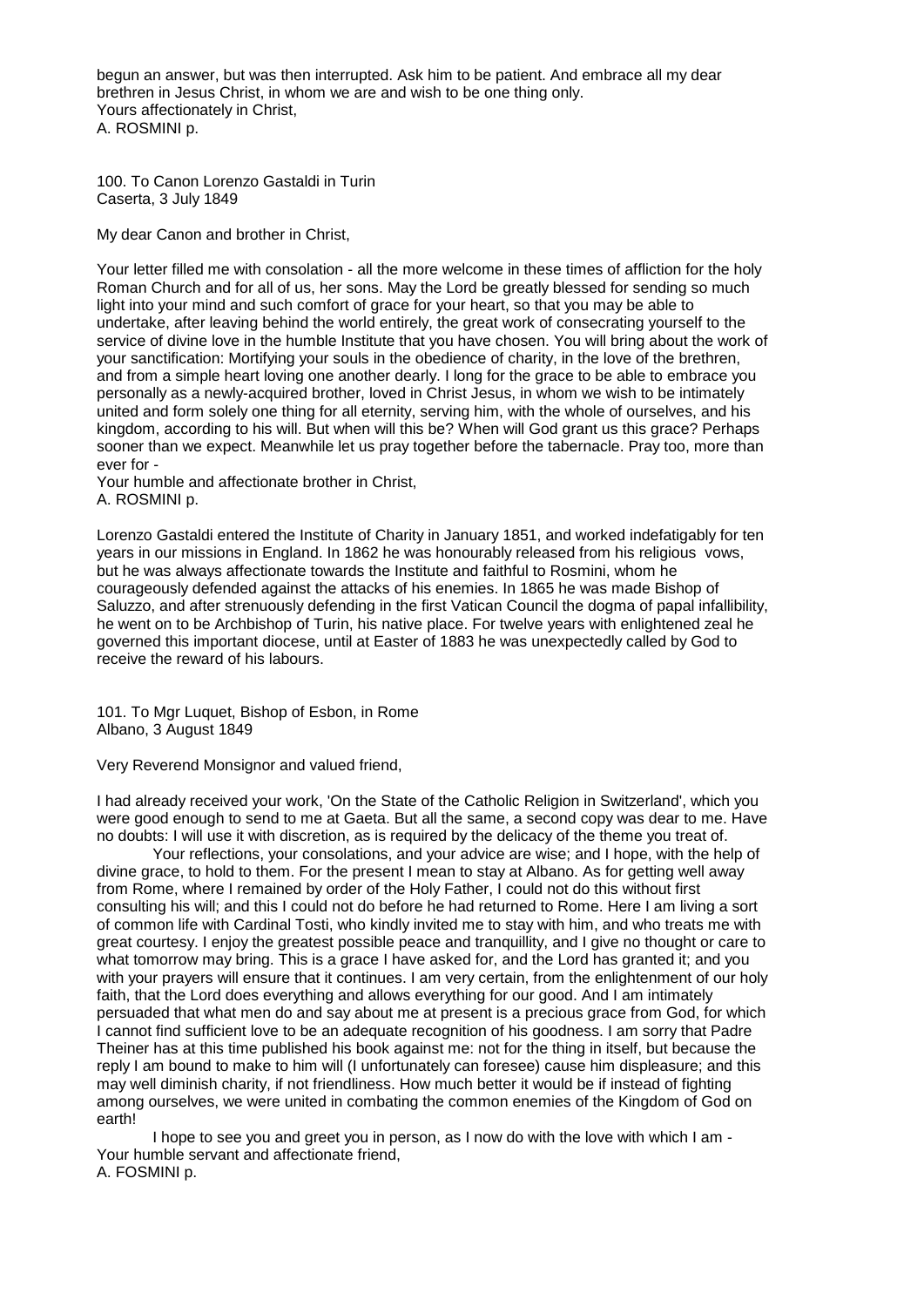102. To Padre Tommaso Mossi in Rome Albano, 3 August 1849

Dear and Reverend Father Abbot,

I was very pleased to see Don Marcello after quite a long time, and to get direct and precise news of my good and venerated Father Abbot. Thank you for sending me this. But it would be even better if I could see you in person. I have been for a long time in some fear and anxiety on your account. I should like to see you and embrace you, knowing that by the hand of God you have been preserved from many dangers, and saved so as to acquire new merits.

As for my affairs, do not worry at all, my dear Father and friend; for the Lord, to whom I have commended myself, has been good enough to give me not only tranquillity but, more than that, no little joy in seeing myself calumniated and persecuted. Perhaps this will go some way to cancel part of the debt I owe to God; perhaps, or rather certainly, the Lord wishes to humble me, so as to console me in a greater way. However this may be, in that at present people act and speak against me, there is a true profit for my soul and a new pledge of the love of our Father in heaven, to whom my heart cannot sufficiently be grateful. But help me with your prayers to obtain a continuation of the peace I enjoy. If only I could begin to be a disciple of Jesus Christ!

Thank you too for the letter of our friend Padulli, which I read with pleasure and now return to you. I await you with impatience, and am in our Lord - Your friend and servant, A. ROSMINI p.

103. To the Reverend Father Master of the Apostolic Palace Albano, 15 August 1849

Very Reverend Father,

I have now received by the hand of Padre Boeri your esteemed letter from Viterbo of 12 August. In it you tell me that, after the meeting in Naples of the Sacred Congregation of the Index (under its Prefect, Cardinal Brignole) at the express command of His Holiness, it was unanimously agreed, and then approved by the Holy Father, that my two small works entitled Of the Five Wounds of the Church and The Constitution according to Social Justice were to be prohibited. At the same time I am asked about my submission to this decree, so that this can be mentioned in the decree itself.

With the sentiments of a devoted son, obedient to the Holy See, as by the grace of God I have always been from my heart, and have publicly professed, I declare that I submit to the prohibition of my two works named above, wholly, simply, and in every possible way. I beg you to assure our Holy Father and the Sacred Congregation of this.

I take the opportunity to renew towards you, Very Reverend Father, my feelings of veneration, and with respectful greetings am - Your humble servant,

A. ROSMINI-SERBATI p.

104. To Don Francesco Puecher at Stresa Albano, 15 August 1849

My dear brother in Christ,

I have received here in Albano a letter of Gilardi, dated 4 August, in which I found a copy of another letter which you had written to me on 7 July, sending it to Santa Lucia in Caserta. But this must have been lost. With regard to this first one, my answer is that you must not go any further in what you tell me you deliberated with your Consulters on the occasion of the persecution that was directed at me. The right thing is to let this persecution take place, for it is what God wills, or rather permits for his own adorable ends, and therefore I am perfectly happy. I am now sure that both my Cinque Piaghe and my Constitutions will be prohibited, without my being told the motive or reason for this. I will fully submit myself to the decree, as is my duty; and I will not ask the reason (which would not be communicated to me). I have good reason to believe that nearly all the cardinals, and especially the Prefect of the Index, are against me. The only signs of friendship I have received came from the good Cardinal Castracane and Cardinal Tosti. The latter was kind enough to give me hospitality here in Albano. But neither of them are able to do anything [for me] at the moment. These are times of disturbance, and passions are strong. Once my two little works have been prohibited, it is only natural that there can be no more talk of the cardinalate. All the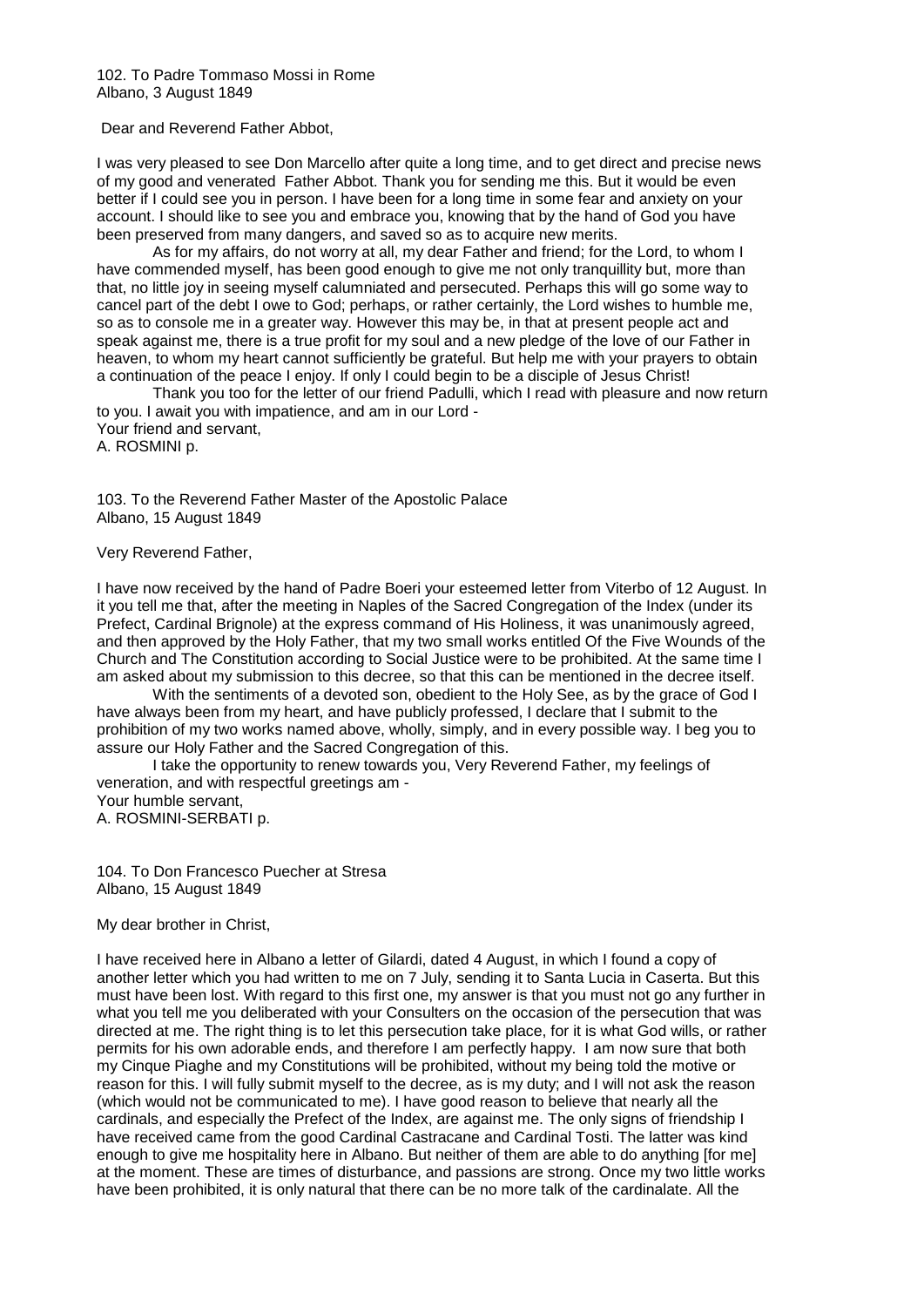same, for the reasons you speak of, I must stay here until I am told expressly what the Holy Father wants; and I am content and tranquil to do so.

Padre Theiner had published in Naples a little work against my Cinque Piaghe, in which it is said that there are many evident errors and heresies. I am engaged in composing an answer one that, it seems to me, will be quite conclusive. But since my book is prohibited, it is no longer right that I should print it, for this would suggest that I wished to defend something prohibited, and would give more pretexts to the enemy.

The reasons why I ask you not to do anything in this situation are: (1) since you are at a distance, and do not know the persons who are in the Pope's circle, you could easily take very mistaken steps and prejudice the Institute; (2) because it would seem that I was behind the move; and the persecution, far from ending, would grow hotter still; (3) because since I am not aware of having done, said, or written anything maliciously, it is right to have a lively faith in God, who disposes everything for the good of his Church; and if it is his will, and of use for the Church, he will without doubt bring back calm after the storm - and this will be all the sooner, the less we take action and the more we have faith in him.; (4) because a persecution that has no solid foundation will eventually peter out of its own accord, if only we keep quiet and put up with the situation. I will say what St Francis de Sales said when his honour was put in danger: 'God knows well what level of honour we are in need of to serve him better; whatever degree of honour we need for that end, he will know how to maintain it for us, without our worrying about it at all.'

Furthermore, many good things can come from these events: among others I foresee one for which I am most grateful to God; and that is, that I will keep myself more distant from the world, and from situations as difficult and confused as that in which the Roman state finds itself at present. I can see no way out of this turmoil. Pity me if, whether as cardinal or not, or under any other taxing burden, I had to play a part in the affairs of this government! I would be entirely a victim sacrificed without producing any good for others. Far as you are from all this, you cannot know or even imagine such horrible chaos. So God in his great mercy is now saving me from getting lost in a destructive whirlpool. I know very well that the enemies will boast of their triumph; there will be the chattering of the ill-disposed, the alienation from us of fickle friends. But we have to know how to serve the Lord in good fame and in ill fame. And if we can hope to have God with us, who can be against us? Even if armies stand against me, in him will I trust.

So that you may see clearly everything that has happened up to now in this matter, I am sending you a copy of the report that I have given to our good friend Cardinal Castracane. But at the same time I urge on you to be most secretive and prudent in speaking about it. This is a time for praying and keeping silent. The Pope will not re-enter the State, it is thought, before October, and so I do not expect to receive orders before then. So pay close attention to my advice, and rise above everything that people say. We do not have to trust them, and there is no reason to fear them. Write to me as soon as you receive this letter. Tell dear Gilardi that for now we cannot talk further of reprinting the Piaghe.

I have all of you ever in my heart, and daily put you on the paten and in the chalice of Christ. May he guard you and bless you, so that you may yield that abundant fruit that he expects to see from the vine he is pruning. I embrace you in our Lord Jesus Christ, and I am - Yours affectionately, A. ROSMINI p.

105. To Don G. B. Pagani at Ratcliffe College Albano, 17 August 1849

#### My dear brother in Christ,

Let us thank God for permitting that I am greatly the target of attacks from persons who greatly influence the Pope. They are making every effort to see that my two works - the Five Wounds and the Constitutions - are put on the Index. And it is certain that they will succeed, for there is no way in which I can defend myself. I will submit to the condemnation with all the sincerity of my heart. I know that the reasons [for the decree] will not be communicated to me. One cardinal told me that there are no errors in the books; they will probably be prohibited because what I have written is seen as inopportune, and is open to abuse. We must not be at all cast down over this, my dear brother, but rather (as I said) thank the Lord, who wants to test us, or at any rate allows Satan to put us through the sieve.

I shall stay at Albano, where I am the guest of Cardinal Tosti in his house: he treats me with the greatest kindness. When the Pope re-enters his States (and this will certainly not be before October), then I shall perhaps hear what are the Holy Father's dispositions in my regard. Should you be able without inconvenience to come to Italy, I give you permission. It would be as well not to delay, so as to avoid the very cold season on your return. You could perhaps land at Naples, and from there come and join me - it would greatly console me. But everything must be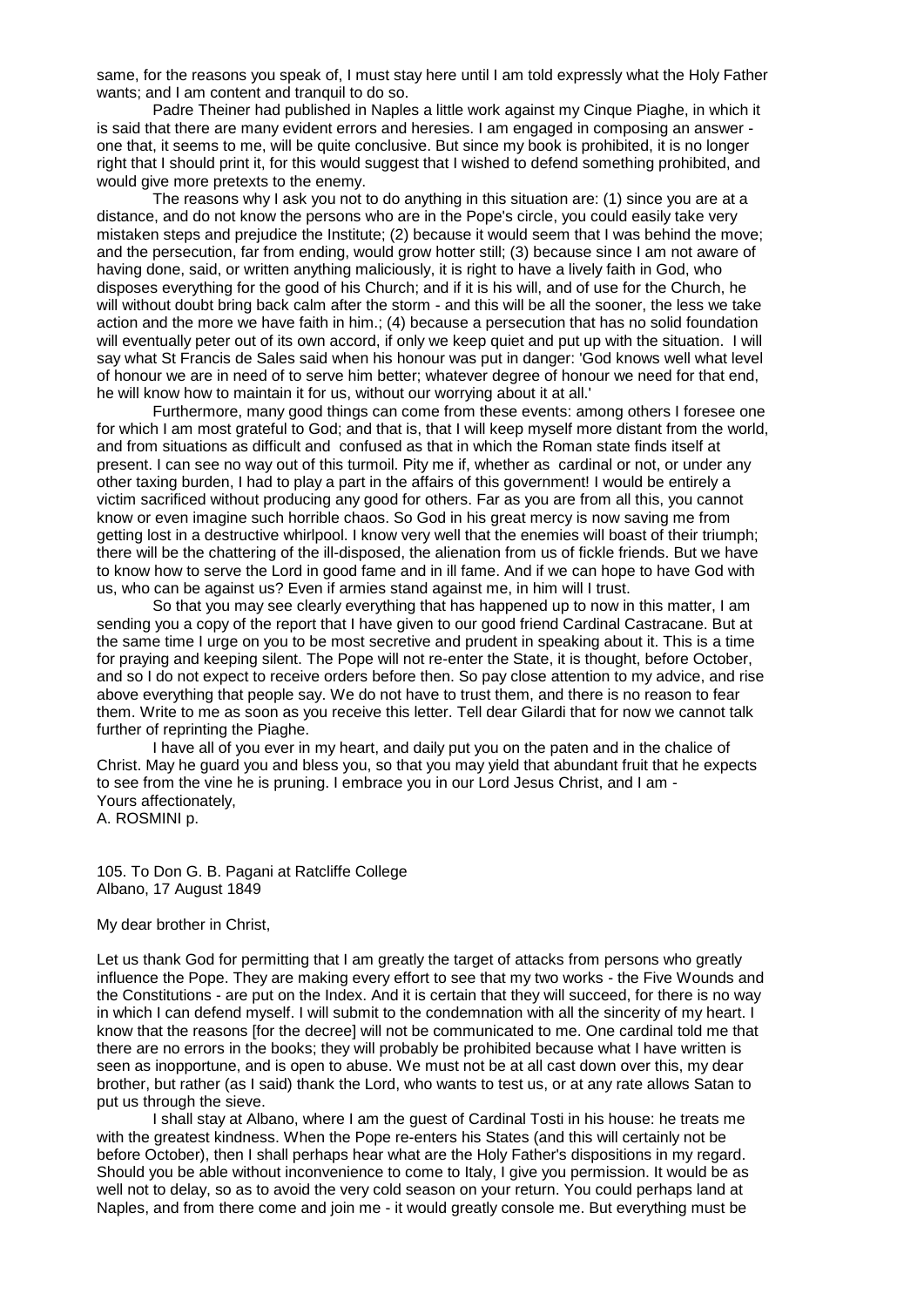done in a way that will not harm that dear and most important English mission through your absence. You and your Consulters must decide. Let us all love one another in the Lord, whom I invoke without ceasing so that he may bestow abundant blessings on you all. Goodbye. Yours affectionately in Christ, A. ROSMINI p.

In the Epistolario completo this letter is dated 4 August; but the autograph letter kept in the Rosminian archives at Stresa undoubtedly carries the date 17 August. Also that this is truly the correct date is confirmed by another letter which Rosmini sent to Pagani on 25 September in which, alluding to the present letter, he says that when he wrote it the Master of the Sacred Palace had already officially written to ask if he submitted to the decree of the Index. Now this communication took place not before 15 August. So it may be asked why Rosmini, writing to Pagani when the prohibition of his works and his submission had already occurred, speaks as though these things were yet to happen. We believe that he did so out of sensitive charity, fearing that unexpected news of such an unfortunate nature would too greatly wound the vulnerable heart of his companion.

106. To Don Pietro Paolo Giacom at Sacco Albano, 17 August 1849

My dear Don Pietro Paolo,

I cannot tell you how greatly I was consoled by your letter telling me that the Lord has raised you to the great dignity of becoming his priest. What gratitude we must offer him, my dear friend! And what zeal and ardent love we must bring to fulfilling the important obligations this brings! May Jesus Christ, in whose priesthood we share, be always pictured before our eyes so that we may imitate him. He loved us so much that he gave his life to redeem us from our sins, and so we too must risk our lives for the sake of our brethren. Charity without limits is called for, and indomitable patience based on love of God and of our neighbour. I hope that you will remember me in your Masses. You speak of your wish to enter the Institute of Charity; the door will be opened for you as soon as you truly resolve on this. Consult the will of the Lord, and once you know it, whatever it is, carry it out. Give my greetings to Don Bernardo [Fusari] and all the other good people who remember me. Yours in Christ,

A. R.

There was a close friendship between Don Giacom and both Fusari and Rigler.

107. To Padre Tommaso Buttaoni at Viterbo Albano, 22 August 1849

Very Reverend Father,

I did no more than my duty when I fully submitted to the decree of the Sacred Congregation, which was then approved by the Holy Father. And since I am not writing at the moment to the Master of the Apostolic Sacred Palace but in private to Padre Buttaoni, for whom I have such great esteem and reverence, I will add that, purely through the grace of God, I have never had in the whole of my life any temptation over any matter of faith, and I have never hesitated for a moment to condemn anything that the Holy See saw fit to condemn, whether in my own writings or elsewhere. When last September the Holy Father told me to write him a letter in which I should explain and correct certain points noticed in the two works - points which he got Mgr Corboli to make known to me - then, out of my desire to identify myself wisely and precisely with the mind of the Sovereign Pontiff, I begged Mgr Corboli to give me the exact detail; and then I copied out what he wrote and presented it to the Holy Father. When the Pope told me I should do this expressing more explicitly the point regarding episcopal elections, I at once duly obeyed and sent from Naples to Gaeta what it seemed to me the Holy Father wished for. Of this he made no further mention. When after this the Holy Father himself wrote to me saying that he had appointed Cardinal Mai to examine my works, and told me to confer with him, I thanked him and straight away approached the Cardinal so as to carry out what had been indicated to me. But the reply I received from the Cardinal said that he had been unwilling to accept this task, and that the Holy Father had dispensed him. This is how things stood when I received, here in Albano, your letter of the 12th, which arrived unexpectedly. Now God is the witness of my sincere and constant disposition to submit in all things and obey my superiors in everything.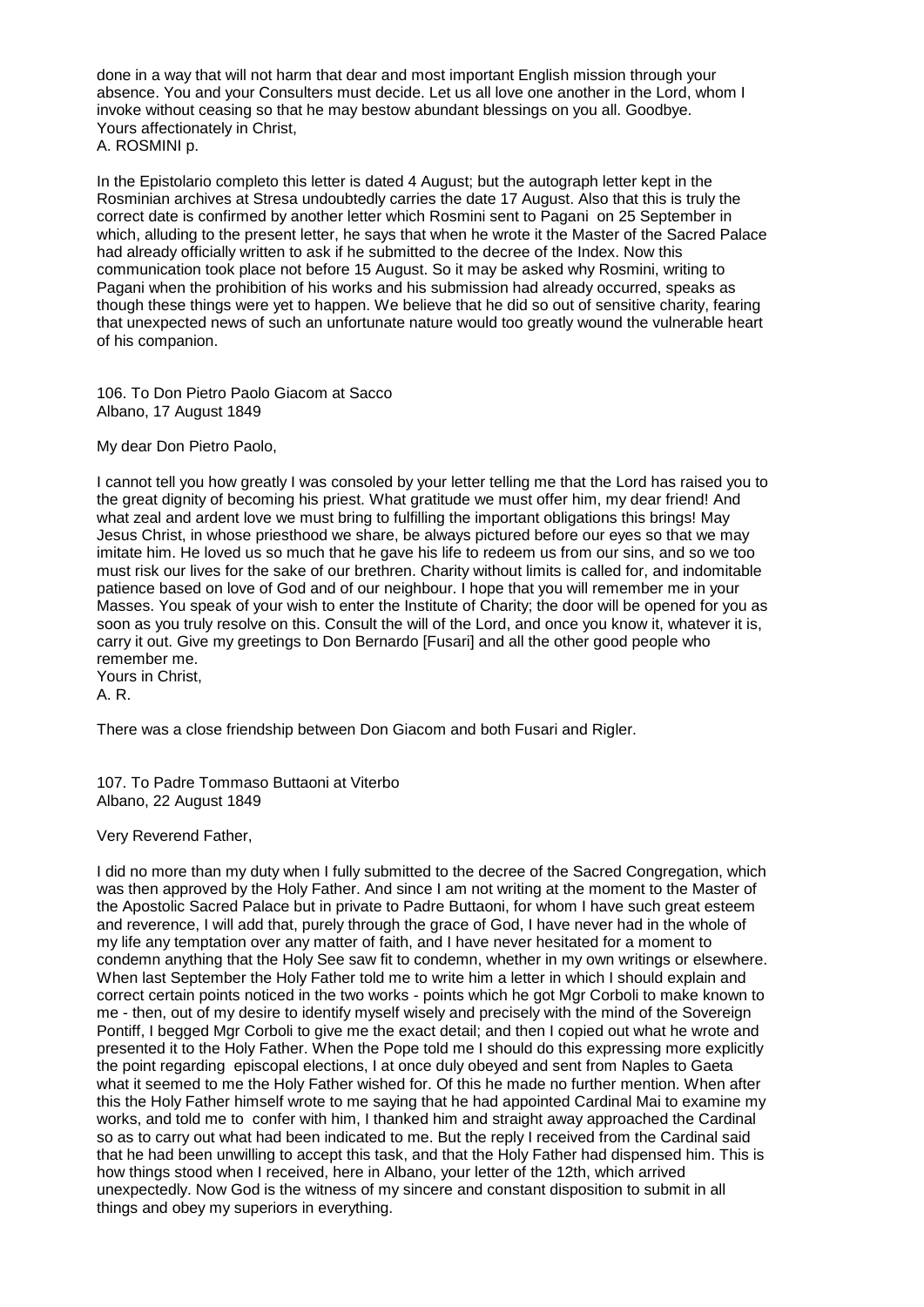Pardon me, Reverend Father, if I have wasted your time with this useless letter - to which please do not bother to reply. I wrote it out of the obligation I felt to thank you for the kindly comfort you gave me with your letter of the 20th, now also received.

With great respect and true gratitude, I am - Your humble and obedient servant, A. ROSMINI p.

Padre Buttaoni had written, with regard to the letter by which Rosmini had submitted to the decree of the Index: 'Your Reverence with this reply has given the most noble and solemn witness to your obedience and devotion towards the throne of Saint Peter that a man of your virtue and merit could ever render.'

108. To Don Giacomo Molinari in Verona Albano, 5 September 1849

## My dear brother in Christ,

'May the name of the Lord be blessed'. It pleased him that the two books, The Five Wounds and the Constitution should be prohibited. The matter became known to me all unexpectedly, since it had been kept secret from me. It happened at an extraordinary meeting of the Sacred Congregation held at Naples, not with the usual secretary but with one specially delegated. The cardinals who gathered there, under the presidency of Brignole, were ever adverse in their view of the Institute. Secchi-Murro was chosen as consulter. Not one of them was well-disposed to us. But let us again thank God. I have blindly submitted to the prohibition, even though the motive was kept secret from me. It was, according to some, more political than religious.

I derived not a little spiritual consolation from hearing that you are working to help the cholera sufferers; God grant that you may be the first of all to take on this task which shows such generous zeal. You will be blessed if you should have the grace to become victims of this charity! But even a sacrifice which does not bring material consummation is still perfect spiritually; and God, who is a spirit, will put it to your credit as a crown.

I urge you to direct the brethren in the spirit of the Lord, according to the Rules and norms of the Institute, with gentle charity and constant strength. It is not the one who begins, but the one who perseveres, who will be saved.

I embrace and bless all my dear brethren there in Christ. Do not consider moving Cesana, but rather support him and aim to improve him. Get made for him the cloak and belt he needs (see the attached letter). The most patient charity he used towards dear Don Roberto, whose soul will now enjoy the vision of God, deserves that we should act most charitably towards him, giving him something by way of reward for his services.

Goodbye. Do not worry about my affairs, for in whatever way they become sorted out, the Lord grants me perfect peace, and I hope that in his mercy he will continue this gift, as I beg of him myself, and I am sure all of you do too. Goodbye: greet each one by name from me, as also our friends outside the Institute.

Your affectionate brother in Christ,

A. ROSMINI p.

The autograph letter gives the date as 5 September, and not 5 August as in the E.C. The contents of the letter themselves rule out the August date and require that of September, for they imply that the prohibition of Rosmini's two books has already taken place; and they also refer to an attached letter which in E.C. is placed among the letters written in September.

Don Giuseppe Roberto Setti, after a most painful sickness he patiently bore for four years on end, passed calmly to a better life like the holy man he was, at Rovereto on 14 March, 1849.

109. To Pietro Cesana in Verona Albano, 7 September 1849

My dear son in Christ,

I feel great sympathy for you when I hear of the series of misfortunes that the Lord has sent to purify you. All these things, my dear Pietro, we must use to earn ourselves heaven, through patience and the prayer which obtains for us the gift of patience through the love and the merits of our Lord Jesus Christ.

I very willingly give you permission for the belt you need, and for anything else necessary for your well-being. But for such things there is no need for you to write to me. For you have with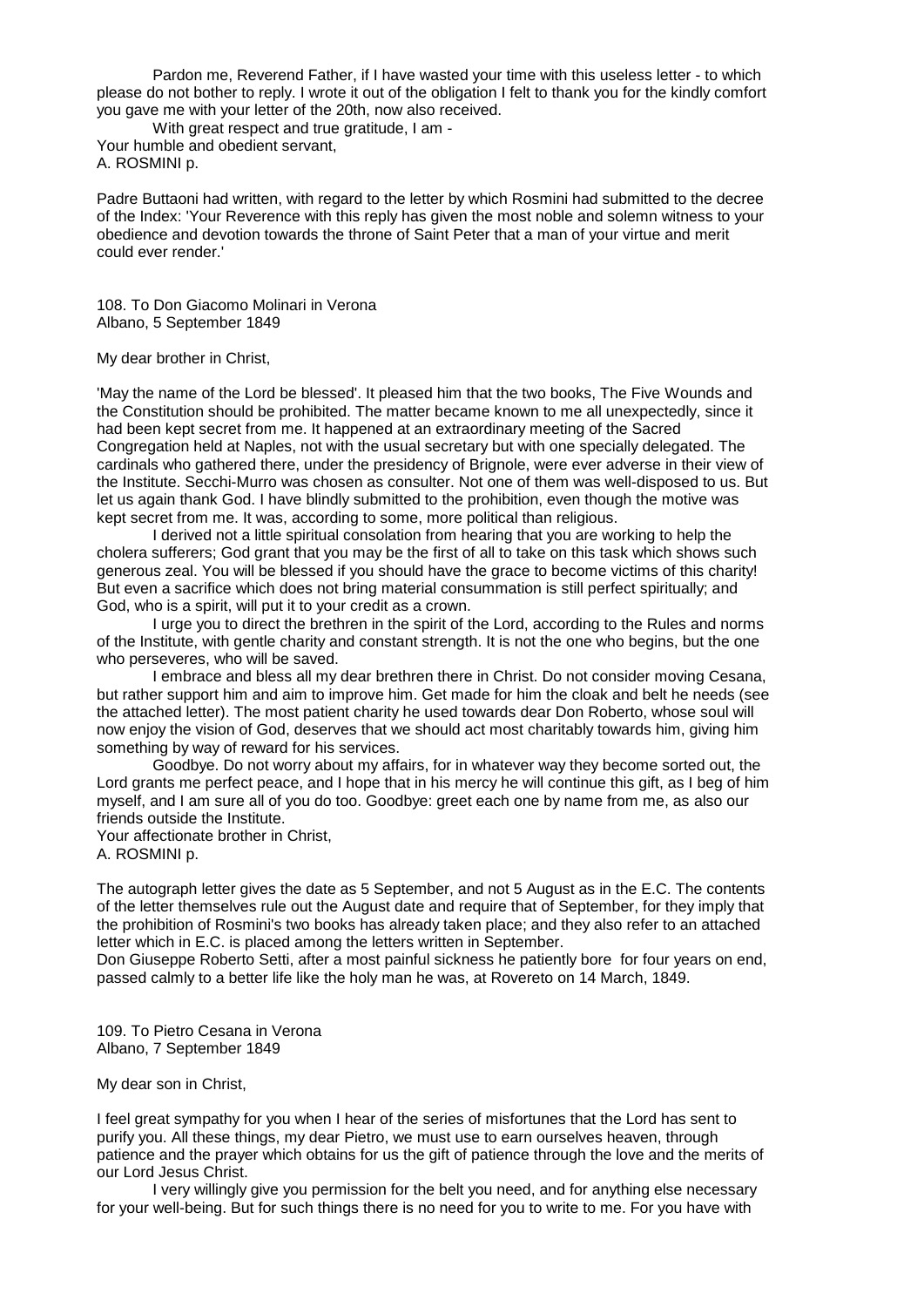you your loving Superior. Be closely united with him, as your guide, your friend, and the father God has given you. Turn to him with confidence; obey him perfectly; respect him with true spiritual reverence, as you respect Christ himself whom he represents. I urge you, then, to give edification to all the brethren by your patience and your gentleness. In this way you will build up among you charity and union, and the sweet odour of good example will be spread there. At one time you were too animated and disturbed in spirit: I hope that you have now improved, and that I shall have consoling news of you, all the more, the more I love you. Never forget to pray earnestly for - Yours affectionately in Christ,

A. R. p.

110. To Don Paolo Barola in Rome Albano, 12 September 1849

## My dear friend,

Those friends who are ever the same, and do not change with the climate, like the swallows, these are the treasure beyond price of which scripture speaks. You, my dear Paolo, are one of these rare creatures, and your much appreciated letter, with the little decorations and the elegance of the Latin, confirmed what I have long known; for I always hold you, if not before my eyes, certainly in my grateful heart. What you say is so true - that there is nothing more pleasing than to know with the certainty of both reason and faith, and to hold firm, that we have a God who is most good, most wise, most powerful, the director of all human things, the rescuer of all who trust in him. Therefore, the unexpected happening which I met with so recently, that of seeing my two little works put on the Index of prohibited books, has in no way altered my peace of mind and the contentment of my soul. Rather it has led to feelings of gratitude and praise for that divine Providence which, disposing of all things with love, allowed this to occur, again solely out of love. But do not suppose that this tranquillity is something I ascribe to myself. For I know well that I would be overcome by all sorts of confusion and deep emotion, were it not that he who listens to our humble prayers and knows the needs of our weakness, has mercifully protected me with his grace, and substituted within me his own divine order in place of my human disorder. Hence for this great grace of our Lord I have much cause to humble myself and to be grateful to him beyond measure. So it is right that true friends such as you are should help me to offer thanks for this too, for of myself I cannot do this worthily or adequately. Indeed, how easily I might deeply have upset myself at this very unexpected news, if for no other reason than the damage which could ensue to my brethren who serve the Lord in the Institute of Charity, and for the grief which they will feel? But here there are two thoughts which greatly comfort me: first, I know that they will all join with me in submission and docility, even kissing the hand which strikes; and the other is that I am sure they will in no way slacken off, or as a consequence be less zealous in the works they do for the Church and out of charity towards their neighbour, at the cost of much privation and weariness. So however much they may suffer from what men say and do, God who gathered them together, and who said: 'Where two or three of you join together in my name, I shall be in the midst of you', will stretch out his wings, under which they shall surely and confidently look for rescue. As for myself, I shall always say: 'Take me and cast me into the sea, and the storm will abate. For I know that it is on my account that this great tempest has befallen you.' I am considering how I can as soon as possible take myself back among them to console them. But the combined mass of the affairs I have in Rome, which I do not yet know how to dispose of, holds back the carrying out of my wish. That is enough for now. I can say more in person when I have a joyful opportunity to embrace you once more. In the meantime, dear Don Paolo, do not let me be without your prayers for - Your affectionate friend,,

A. ROSMINI p.

111. To Don Giacomo Molinari in Verona Albano, 14 September 1849

My dear brother in Christ,

In reply to your letters of 2 and 7 September, I only say that you must not afflict yourself over the prohibition of my two small works; and this is because we must have no anxiety over anything but sin. I wrote with a good intention, my conscience assures me. But we have to remain sincerely submissive to the decree, and take even this as something which comes from the hands of the most loving Providence which permitted it.

If I was obliged to accept the cardinalate and undertake considerable expense to provide myself with the necessary outfit, the actual conferring of the purple had to be deferred because of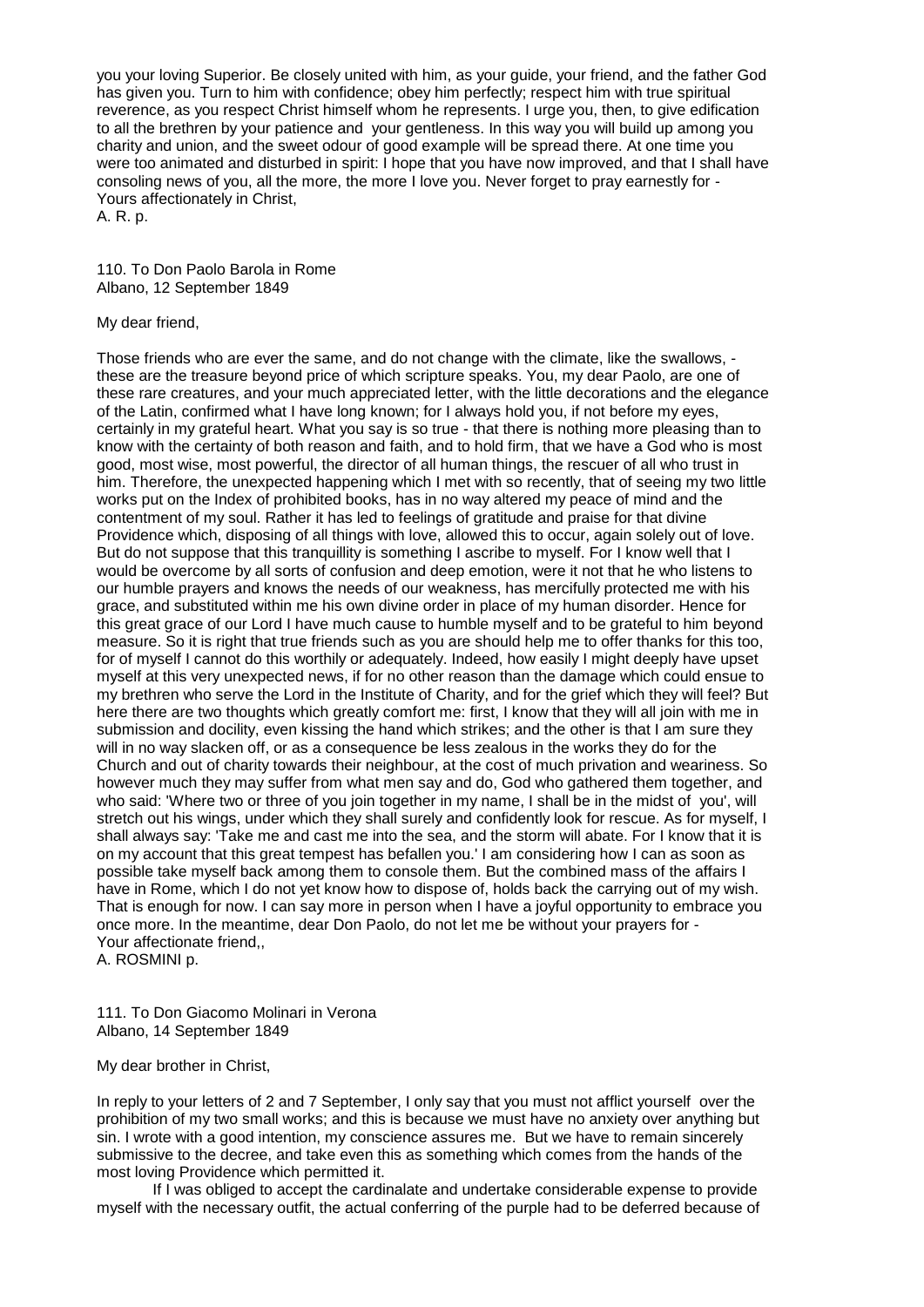the Pope's flight from Rome; and if now, as I believe, the Pope no longer intends to make me a cardinal; these things amount to nothing, because they do not damage us, and rather can help us to attain our end. If this seems a dishonour in the eyes of the world, who will judge us as guilty of some grave fault, then we must keep in mind that we have to be equally disposed to serve Jesus Christ in good fame and in ill fame. Let us remain tranquil and happy if we can be humiliated and suffer something in imitation of Jesus Christ. When the Pope announced that I was to be made a cardinal, our dear and holy brother, Luigi Gentili, wrote these beautiful words to me: 'My father, remember the purple cloak with which they covered the shoulders of our Lord Jesus Christ.' Perhaps he spoke in a prophetic spirit. I hope that our dear Institute will not suffer harm from this event. But if it does, it will only be to rise again more beautiful and glorious in the Lord. As for me, do not take any thought in a human way. I do not yet know how long I shall remain here. I should first like to know more explicitly the mind of the Holy Father. May God bless you all. I embrace you lovingly in our Lord Jesus Christ, in whom I am - Your affectionate brother,

A. ROSMINI p.

112. To Don Giuseppe Fardelizio at Stresa Albano, 16 September 1849

My dear brother in Christ,

However great the sorrow I felt at seeing a brother fail in the position the Lord had given him, and so fell short of the fidelity he had sworn to God himself - something that must strike us all with a salutary fear and trembling before the divine judgement - all the same, my grief is lessened when I think of the gain to the Institute, which by such a departing is purified and strengthened. But let us pray all the same for this brother who has gone astray, as charity requires, so that the Lord, by touching his heart, may move him to true repentance.

From the report in your letter of 6 August, I gather that some of our dear novices profit more than others, but that on the whole you are content with them; and for this I thank the Lord from my heart.

As for the prohibition of two of my works, do not be too much dismayed. God has allowed this to happen: may the name of the Lord be blessed. I am content, because I only want the will of God, in which we find our one treasure, and on which our heart should be placed. Greet for me our friends, especially Branzini, to whom I have long been meaning to write. May God send down his blessings on you, the noviciate, and the Institute, through Jesus Christ our Lord. Amen Your brother in Christ, A. R.

113. To Don Michele Parma at Domodossola Albano, 16 September 1849

My dear Don Michele,

I know very well that you never forget me, and you know too that I never forget you. We know very well that distance does not divide those who are solely one thing in Jesus Christ. But I thank you all the same because you want to share with me the strange and almost unbelievable events by which Providence leads me, though its immutable counsels never fail. When I meditate on these things I wonder at them; and as I wonder, I love; loving them, I celebrate them; celebrating them I give thanks; and thanking God, I am full of happiness. And how else could I act, since I know both by reason and by faith, and feel deep within my spirit, that everything God does, or wishes, or allows, is done by an eternal, an infinite, an essential love? And who could be grieved by love?

What you say to me about the delusion suffered by the aspect of things given by the public rumours gives new confirmation of God's goodness. On the one hand he allows us to have an active occasion of being humbled; and on the other, through the changed condition of things, he takes away from our eyes the false light which blinded us, and gives our spirit a memorable lesson in prudence and wisdom - which is only acquired through the teaching brought by facts, and often through hard experiences. So be comforted in the Lord, and make yourself ever more quick and zealous to serve him, with steady faith in him, in accord with the generosity of the Institute which you have the grace to be professed in. This faith must be practical and humble; may obedience make you one person with your Superiors, who take the place of God himself; may charity make you one person with your companions, so that you constantly live in the spirit of those words of St Paul: 'let each bear the burdens of others, and so you will fulfil the law of Christ.' The defects of others must not make us cold towards them, or make our charity tepid. And may humility persuade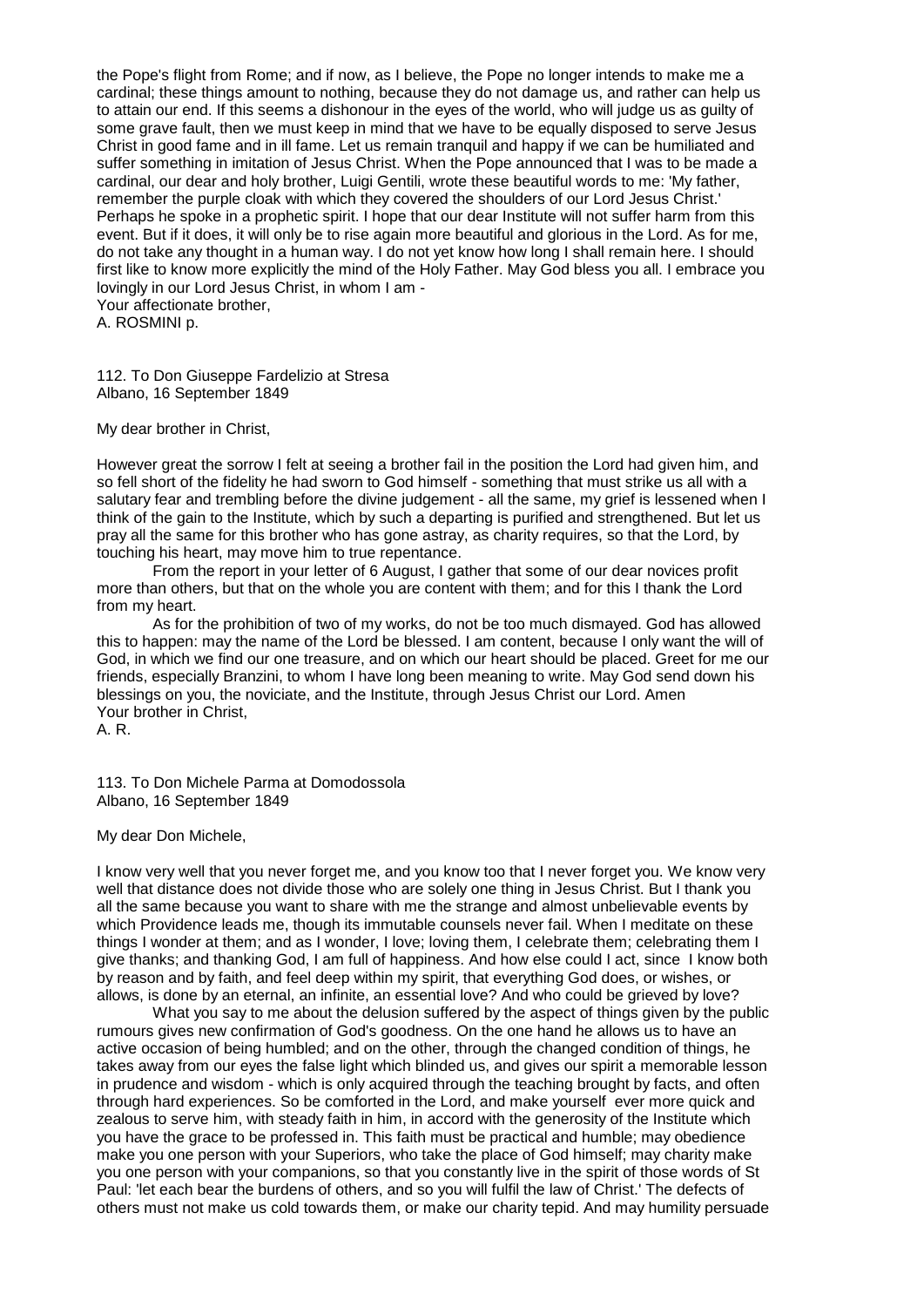us to see greater faults in ourselves than in others, and believe that the burdens we cause others to bear are heavier than the ones they cause us.

May the philosophy class which you intend to start again in the next school year become for you a holy and pleasing enterprise from the thought that with it you are exercising a work of charity - indeed the work which God requires of you. May that pressing motive which urges you to engage in all the study, the labour, the careful diligence, the application and the patience it requires bring you to possess true salvation, and find the right language and the best ways of usefully infusing it all in the young minds which were created for truth, and in the innocent hearts that were created for virtue!

We are living calmly in this most pleasant place, with Don Giuseppe and Brother Antonio. We do not know when the Holy Father will return to his States and the capital; and if things drag on, as seems likely, we intend to go back to Stresa, where I shall learn what is the Pope's will which is as much as to say God's will. The prohibition of my two little works, which took place in Naples, suggests that the Holy Father regrets that he kept me in Rome to raise me, unworthy as I am, to the sacred purple. However he has not so far told me anything about such a change of mind, and rather (a few months ago) having at Gaeta confirmed his original decision, I cannot with any certainty know what will be the outcome of this strange business. Hence I am waiting. But whether I learn for sure that the Pope has altered his decision (as I think is probable), or whether the matter is going to remain uncertain and in suspense for some time, I shall return to the delightful company of my beloved brethren and fellow servants of Jesus Christ. So pray to the Lord that he will direct me with his grace in all things, and that I may act according to his Spirit. For those who act according to the Spirit of God are his true sons.

I warmly greet you, along with dear Fr Provincial and Fr Rector Gagliardi, and indeed all the dear brethren who serve the Lord in that house. Goodbye. Don Giuseppe and Antonio send their greetings too. Again goodbye.

Your affectionate father in Christ,

A. R.

Don Giuseppe Toscani, Rosmini's secretary Brother Antonio Carli, his helper.

114. To Fr Bernard Smith, O.S.B., at Monte Cassino Albano, 17 September 1849

My Reverend Sir and friend,

The latter part of your letter made me very sad, since I gather from it that affliction has come to the man whom, by the reading your works, I learnt recently to recognize as possessing much merit and skill. But whatever happens, if from that great abbey literary works of equal value issue, it will acquire new splendour. So I would encourage you to press ahead by the open road of learned studies, and pay no account to what people say. You good monks of Monte Cassino should raise yourselves above this world, which is below your gaze from that eminence.

I am tranquil; but I know that unfortunately others are not, and they take pains to disturb my peace. My trust is in God: In God, whose word I praise, in God I trust; I am not afraid; what can flesh do to me? I ask the prayers of all of you - you who, consecrated to God, seek only the things of God. Greet for me all those good souls who have as fathers and for their example so many saints, so many wise men, nourished and increased in that home of virtue.

I am thinking of soon taking myself back to Piedmont - that is, to the seclusion of the Institute of Charity. Goodbye.

Your humble servant and friend in Christ, R. p.

Rosmini had had a close contact two months earlier with Fr Smith, when he had gone from Capua to visit the celebrated abbey of Monte Cassino. The experience had left in his heart an impression of calm peace, and in his mind a gentle memory of esteem and affection for those virtuous and learned monks.

115. To Don Antonio Missiaglia in Verona

Albano, 23 September 1849

My dear and Reverend Don Antonio,

We have to consider, as is our duty, the things from above. A supreme goodness and wisdom disposes everything for our good and for his glory. Hence I blessed the Lord over the prohibition of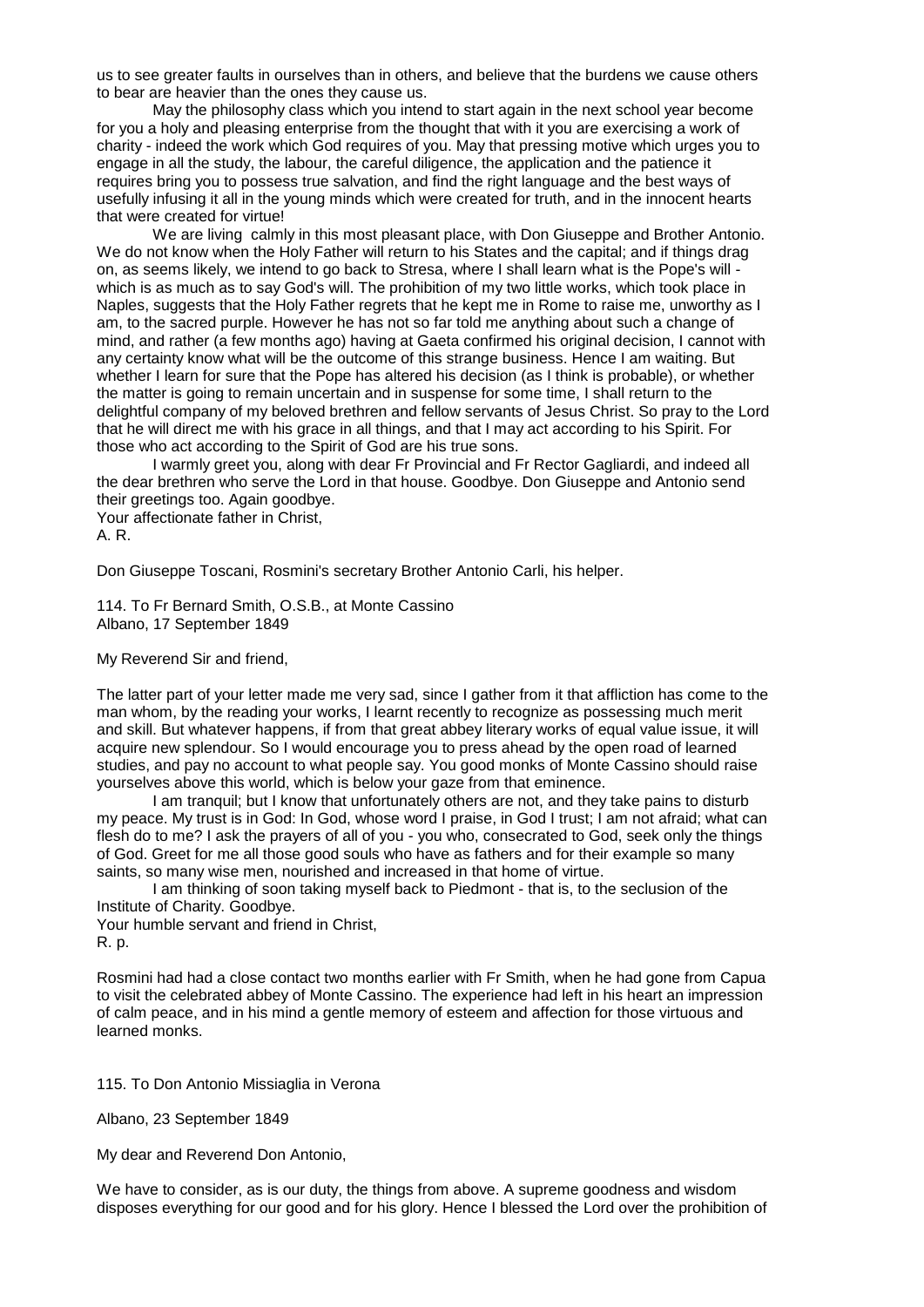my two little works, as in every other happier event. And with all sincerity and devotion of heart I have submitted to the decree, without knowing or seeking out the reasons for it. The books were prohibited: therefore there were reasons for this. It is not important for me to know more. But certainly I am grateful for the friendship you show me now - your letter is witness to this.

I was very sorry to hear that the Bishop is unwell: may God restore his health. I hope that at some time you will visit my good brethren at San Zeno. I recommend them to your friendship. This year I shall not be able to see them, as I would very much like to do. But in this too may the will of God be done. I embrace you in the Sacred Heart, and am - Your humble and affectionate servant.

A. ROSMINI p.

116. To Don Giambattista Pagani in England

Albano, 25 September 1849

My dear brother in Christ,

When I wrote to tell you that my two works had been put on the Index, I knew that the decree had been issued on 30 May and confirmed by the Pope on 6 June, for the Master of the Sacred Palace had written officially to me asking if I submitted to it. However unexpected such a decree was to me (it was made in Naples, in an extraordinary meeting, with an extraordinary secretary - one of the Consultors, Padre Secchi-Murro), all the same I did not become upset; for on turning to God in prayer, I not only had the grace to submit myself without difficulty, but even did so with consolation in my soul, when I considered that in this way I and the Institute will be better able to feel that we are in the fatherly hands of the Lord, and will calmly abandon ourselves to him.

No reason was given me for the prohibition; but since certain books are prohibited not because they contain errors, but rather through a prudent arrangement which aims at removing from the eyes of the public those teachings from which abuse might be expected, it is likely that it was for this latter reason that the prohibition came about. On the other hand, it would not be the first time that upon a further examination books which had been placed on the Index have been removed from it. Among others, this would apply to those books which taught about the movement of the earth. But authority has spoken, and that is enough. All of us will ever be submissive to every decision. At the same time we have to increase our faith, and stand firm, trusting in God. He is our rock; and we have faith in his infinite goodness and Providence. Let us put ourselves and the Institute under his wing, work cheerfully, without being humiliated or disheartened, for his glory and for the good of our brethren. We must ask him fervently for this confidence and holy courage, for he will grant it to us. Have no fear, little flock. I really feel a contentment I did not experience before the decree: my conscience does not reprove me. God is the judge. When we are humiliated, let us humble ourselves more, and we shall be exalted. We have the word of Christ for this.

I shall have to deny myself the pleasure of seeing you if your coming could prejudice that holy task that God has clearly put into your hands. I would have told you many things that I cannot put into a letter. Your plea to the Pope, although it may arrive late, will have a good effect. Within God's designs there is something great, even to our eyes, since those designs are always great in themselves - indeed infinitely great.

As for the rest, I will reply to you from Piedmont, where I expect to return, since there is no doubt, I think, that the cardinalate (which the Pope obliged me to accept - and I spent eight or nine thousand scudi for the outfit for it) is going to be a dead issue, with the prohibition of my two works, even though these had been printed and known to the Pope before he instructed me to prepare to be made a cardinal at the next Consistory (which was due to take place last December.) To be spared from having to bear the weight of this burden is dear to my heart, apart from the public dishonour this brings to me. But even this I can support when I think of the far greater dishonour that Jesus Christ bore. He knows what degree of honour we have need of if we are to serve him better in the matters in which he wishes us to be of help. Our dear brother Don Luigi [Gentili] was a prophet when, on hearing of the promotion the Pope told me about, he warned me to remember the purple cloak which covered the shoulders of Jesus Christ. So we must take courage! I shall leave for Piedmont within the next fortnight, but I shall stay a few days in Florence. So prayer, much prayer. May God bless you all.

Yours affectionately in Christ,

A. ROSMINI p.

As soon as Don Pagani heard of the imminent prohibition of the two books of Rosmini, he wrote a very humble plea to the Pope to prevent this, and he had his petition presented by Cardinal Franzoni.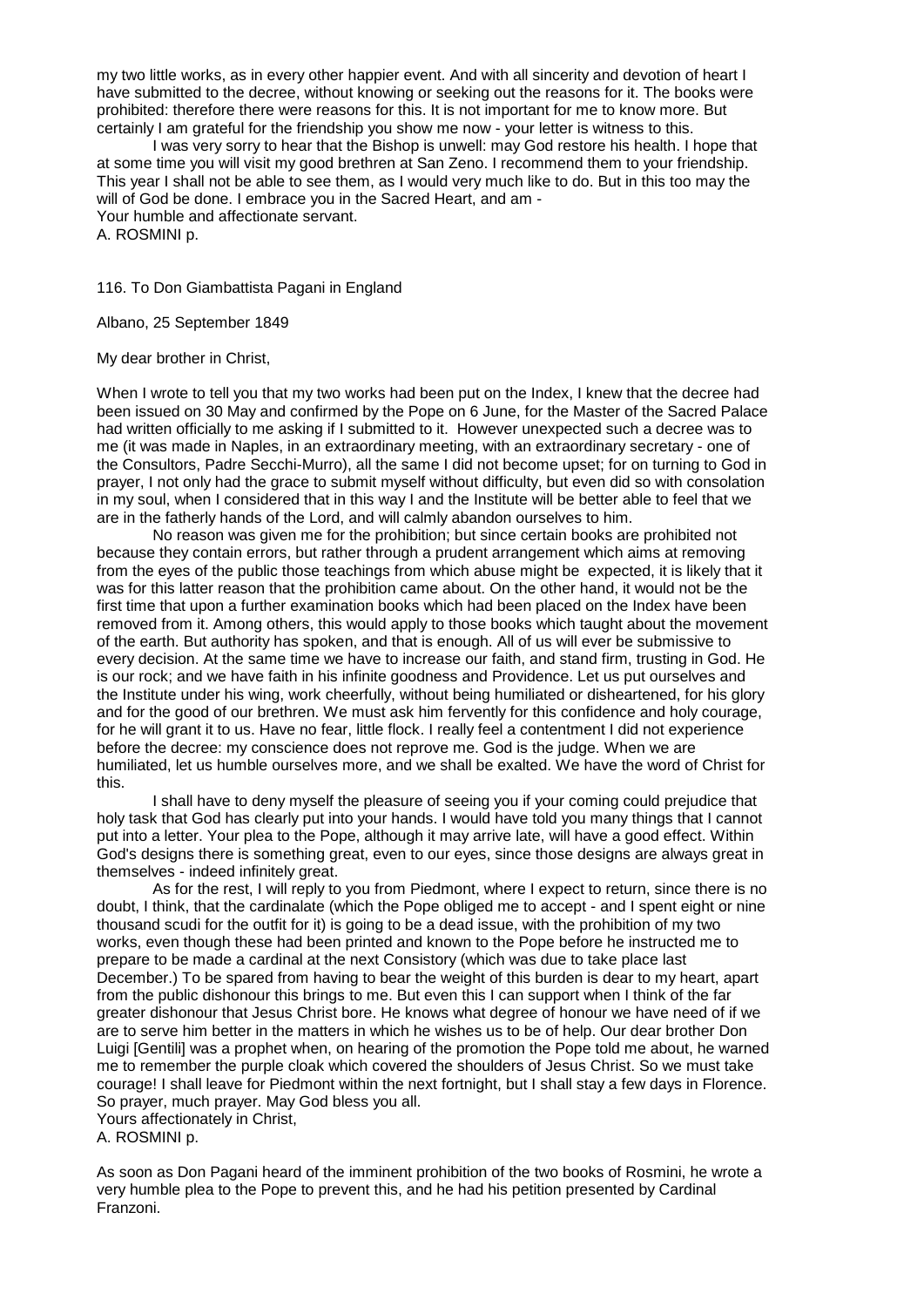# 117. To Don Giacomo Bernardo Mazzi in Verona

# Albano, 27 September 1849

# My dear brother in Christ,

Your letter of 17 September caused me much grief. I can no longer find in it any consistency in your thinking. If you are truly concerned about the salvation of your soul, the royal road by which to arrive at this is to have a lively faith in obedience, and to be constant in whatever test your own vocation meets with. Remain in the vocation to which you have been called. Anything that distracts you from that cannot come from God, but rather from the devil, who puts on the appearance of an angel of light in order to deceive you. Last year you wanted to come to Rome, but when obedience forbade this, you were blindly resigned to that. And now God has rewarded you by keeping you alive and bringing about a notable improvement in your health, as you told me yourself. If you had come to Rome, perhaps you would no longer be alive; many priests have been killed. They were sought out as if they were wild beasts; at S. Callisto a good many gathered together, and they were barbarously massacred. Even if you had managed to flee, or hide yourself, as many did, fatigue, distress and fear would either have led to your death or ruined your health. Obedience saved you from all these dangers. If you intend to disobey, God may punish you with death sooner than you imagine. You still ask to be freed from your vows. But a soul is saved by carrying out faithfully the sacred obligations of the vows (which are bonds of perfection) and not by seeking to have them annulled. I do not know what consolation a religious can find at the hour of death if he has had his vows dissolved. It seems that you are using as a pretext for making this request the prohibition of two of my works. But these works were prohibited by the Sacred Congregation, and so I too condemn them. Do the same yourself, and you will have nothing to fear by doing so. I think you know very well that works are prohibited not only if they contain errors but also simply because they are not suitable for the times, and readers might be harmed by them. Not a single proposition in those works was condemned as contrary to the faith. I believe you also know that even works of the saints have been condemned, as in the case of St Peter Damian and St Francis de Paul. So too with works by learned cardinals, such as Gerdil and others. Many of these works were later withdrawn from the Index, after a fresh examination, or because circumstances had changed. But certain propositions were indeed condemned, as happened to Fenelon, St Ivo de Chartres and many others. But when the author retracted them and gave satisfaction to the Church, he was not a heretic because of this. You yourself end your letter with these words: 'I believe that harm ensued not from the substance of the teaching but from the mode of expressing it, and from the inexpertness of the Institute in its way of working.' And if you are persuaded of this, why do you take alarm - to the point of wishing to leave the Institute? Consider the matter with a calm mind, and you will see the reasonableness of what I am saying. So too you will resign yourself to the will of God, remaining, with deep faith in his goodness, in the place where by his mercy he has placed you, with no disquiet of mind or any kind of distress. But if you do the contrary, you will act not only against the rules of perfection and your conscience, but also against Christian prudence. If you would like to spend the winter at Stresa, also in the Casa Bolongaro, I would have no difficulty in granting this. But I cannot have you coming to Rome in these present times. Thousands and thousands of people live a holy life in the place where God gave them birth, or placed them - and are you unable to save your soul anywhere other than Rome? These are all figments of your imagination! So I urge you to be faithful to obedience, with firmness and constancy, so that God may bless you. May Mary obtain for you the light to understand well that this is the will of God. I embrace you in the Lord, and am - Your affectionate brother in Christ,

A. ROSMINI p.

118. To Don Giovanbattista Pagani

Albano, 30 September 1849

My dear brother in Christ,

When we try to serve the Lord with an upright conscience, we need to rest in him and not be too upset by what may happen. It pleased the Lord not only that the two works were put on the Index, but that this business was kept hidden from me with such secrecy that I only learnt of it at the time I wrote to you, although the decree had been issued on 30 May and confirmed by the Pope on 6 June. However it was not published until the end of July. If I had been aware of what was afoot, I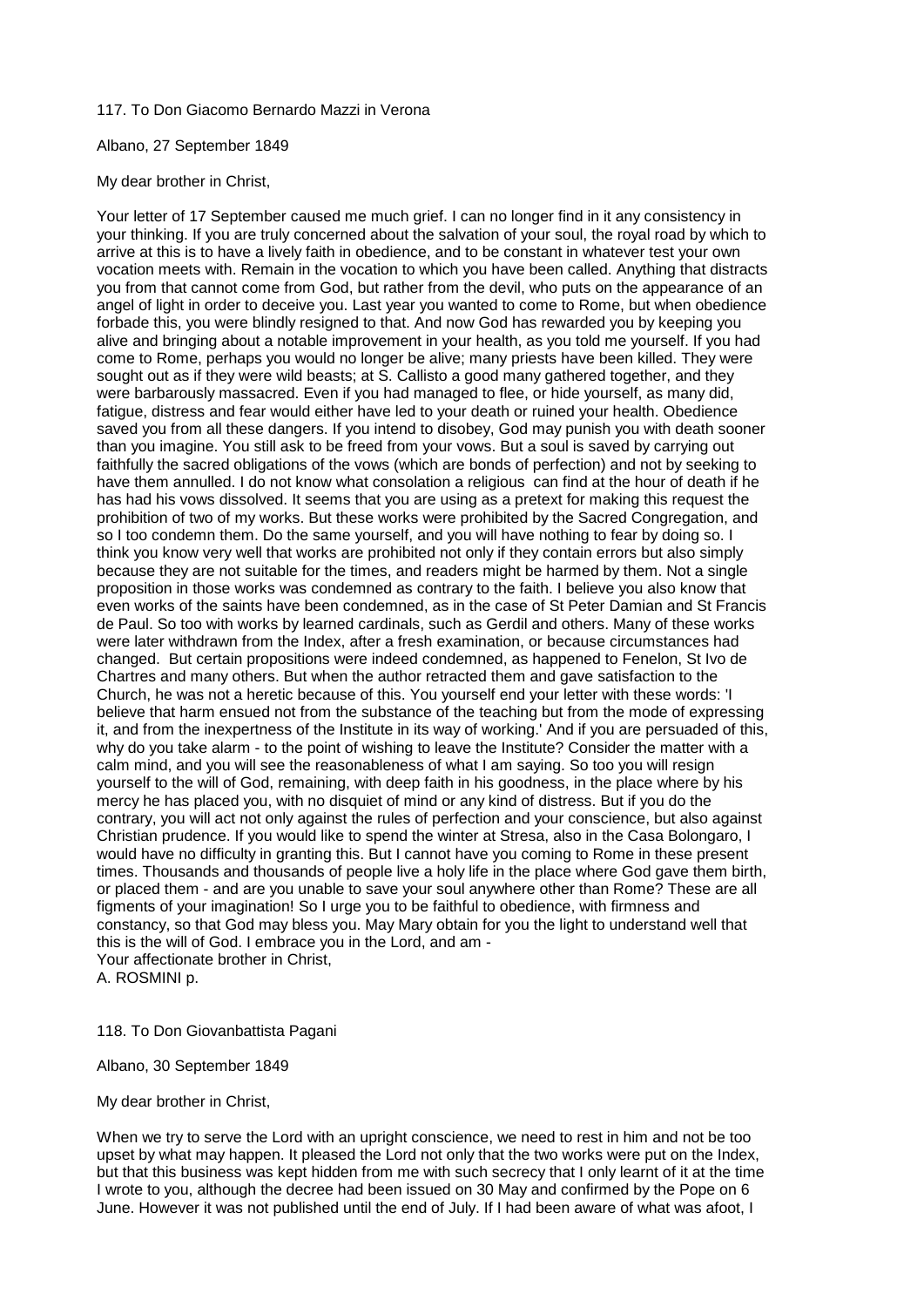would not have failed to let you know. But how was I to have the slightest idea of all this when from my talks with the Holy Father I was led to a quite different view? Much earlier the Pope had said to me that my adversaries had extremely narrow-minded views. I in fact saw him on 9 June and some days later, which was well after the confirmation of the decree, yet his manner towards me was the same as usual: he spoke to me about affairs of State; and it was only in the last or penultimate audience that he said: 'They are examining your works.' I took this to refer to a private examination, of which the result would later be communicated to me. But instead of this, the examination was already over and the decree issued, and confirmed by word of mouth some days earlier. I am far from going in for any quibbling or legal niceties; but I can truly say to you that if a lawyer were to undertake to set up an enquiry into this event, he would have many and valid reasons to maintain that the Pope was not free in this matter; that what he said was against his true feelings, which he had shown me many times, and that the confirmation of the decree was obtained fraudulently and surreptitiously, through human and diplomatic pressure.

But as I said, I leave all these things, and my cause itself, with entire abandonment to the Lord, from who comes all things, and for whose cause I have written the above. For the cause of the Church is the cause of Christ. Considerations like these have brought me by God's favour, to suffer no great disturbance or deep sorrow. I have submitted with simplicity of heart and no difficulty. In the last resort what took place does not imply a condemnation of my teachings; rather it means a prohibition restraining the faithful from reading books which were deemed inopportune and damaging in the present circumstances. In a similar way Pope Alexander II removed from public view the book Gomorrhianus of St Peter Damian. And this is not the only example - not that I mean in this way to compare myself to men so holy and learned. Nor indeed do I wish to assert anything concerning the teaching in the two books, over which the Church has certainly not yet spoken. I think that if you knew the circumstances in which the Holy Father found himself in Gaeta (and now finds in Naples), you would be much less surprised at what had happened. Do persuade dear Bertetti that I kept nothing hidden of what I knew: I have not deceived you. Rather I have been deceived myself; and as soon as I came to know about the matter I wrote to you about it in all frankness. And for your comfort, I should like to add that the effect of the prohibition and of my submission was favourable to us instead of the contrary - as much in Rome as in Piedmont and Verona. The only exception is within the faction of our adversaries. So have no fear, as I said to you in my last letter, but trust greatly in God, who will draw from this, as from everything else, glory for himself. May the Lord bless you and make you strong in his holy and blessed service. A. ROSMINI p.

See also some of the following letters, and E.C. 8244.

119. To Don Francesco Paoli at Intra

Palestrina, 9 October 1849

My dear brother and friend,

I am greatly obliged to you for your letter, which shows both ardent zeal for the cause of Christ and of the Church, and also your great friendship for me. Now let us leave things to God, my dear friend, and think of nothing but doing what is due from us. We have to make every effort, with God's help, to fulfil all justice, following the example left to us by our Lord Jesus Christ. This justice required me to submit with a sincere heart to the decree of the competent authority, without taking notice of the extraordinary way in which the decree was produced, and the objections to which it could be subjected, among which is the way it contradicts the words said privately to me by the Holy Father. But all this must be, in the great ordering of divine wisdom, a necessary means to advance the kingdom of God and the glory of Christ; and we, far from not wishing this, must rejoice. Our Lord, who never gives anyone a burden to bear without granting him the power to carry it, provided he humbly asks this, has given me in my need complete peace and even happiness. What more do we want? In the meanwhile, one of the benefits which will ensue, apart from our greater humiliation and practical conformity to God's will, will be that we shall soon see each other again. For I expect to leave Rome within a few days and go by way of Florence, Livorno and Genoa (so as to avoid the places infected by cholera) and take myself back to my home at Stresa. I know nothing more about the matter of the cardinalate, after my departure from Gaeta and the prohibition. But my belief is that there will be no promotion to the sacred purple before the return of the Holy Father to Rome - and it is uncertain when he will be able to do so, since the public affairs of the [Papal] States are not going well.

I am glad to hear that the Bishop has made you responsible for teaching the method to the nuns of the diocese, and that you have already done this for our own Sisters. The work you have in hand is a great one, a work of God; and I pray to him from my heart to make you a new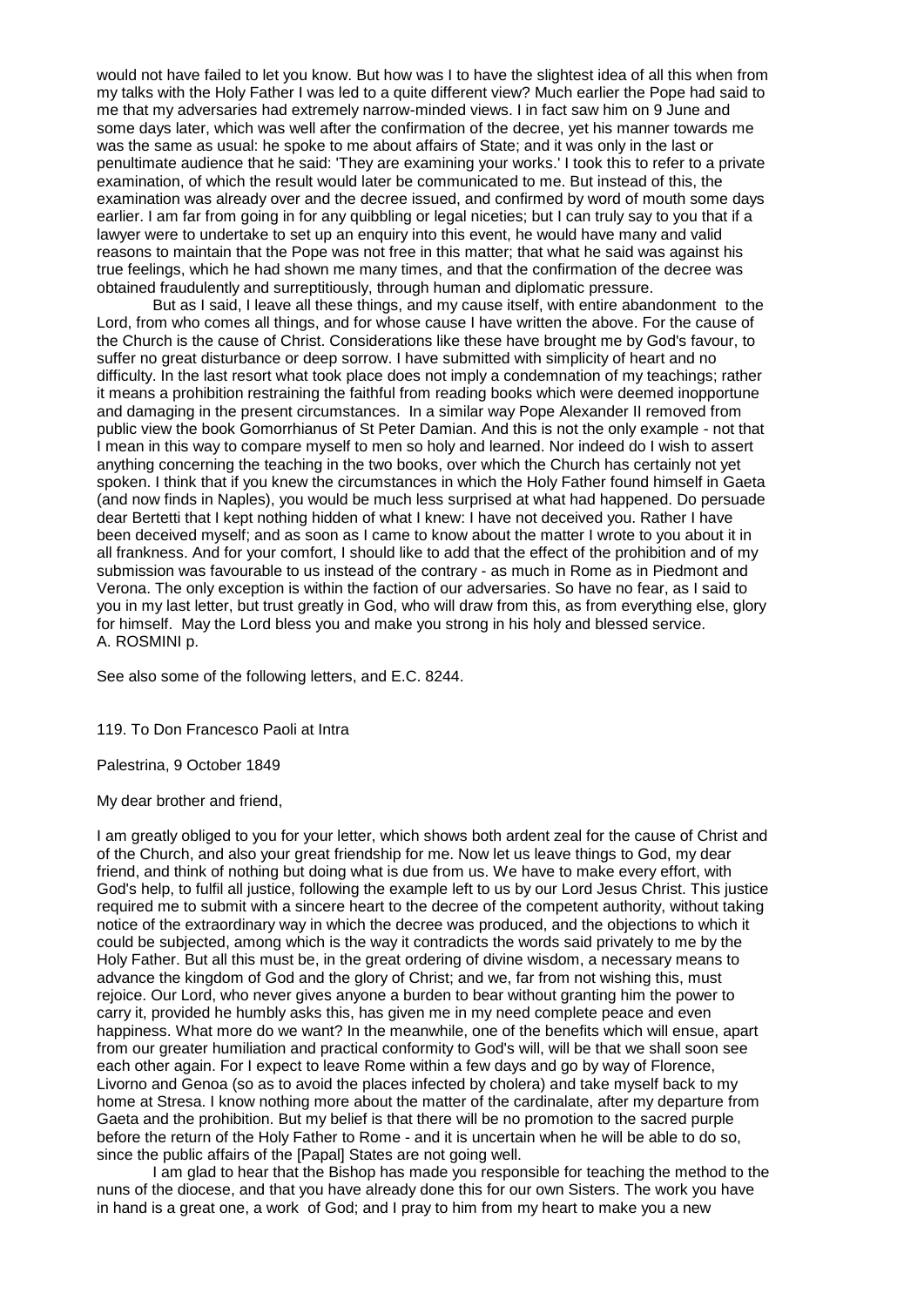Calasanctius [Sp ?]. Greet for me in the Lord all our dear teachers, and bring them to understand the dignity and beauty of their holy mission. Goodbye. Your affectionate brother in Christ, A. ROSMINI p.

120. To the lawyer Leonardo Rosmini at Trent

Palestrina, 9 October 1849

My dear cousin and friend,

When we want nothing but what God wants we shall always enjoy the peace of Christ which contains all good. The sudden and unexpected prohibition of two of my works has not been able to take this away from me. Neither did the secret way in which things were managed, nor the intrigues of various kinds which were involved in the affair, prevented me from submitting with all sincerity of heart to what I think must be called the competent authority. All the same, I am comforted by being assured that the prohibition was not made because there were any propositions in my works which were deserving of theological censure, but rather because what I wrote was considered inopportune in the political circumstances of the time, since certain temporal authorities were particularly displeased about what I wrote concerning the way of electing bishops, even though I wrote in a sincere persuasion that I was saying something no less useful to the Church than to the States - something that in my view would have the effect of tempering the excessive demands of those who bring a religious slant to the matter. These, if they do not really go on to think about or concern themselves with religious matters, will bring their exorbitant activities to bear on civil society, and will produce all the more damage to proper order the more impious and indifferent they are to religious affairs. However this may be, I blindly submitted myself to the decree, as was my duty.

I am very pleased about the good progress of your children, in whom the Lord will bless you. I am no less displeased than you that our reunion has been prevented, or at least deferred. I do not believe there will be any promotions to the cardinalate before the Pope returns to Rome, and it is not really known how soon that can be, given the state of public affairs, and with the outlook being still anything but secure and comforting. And when the Pope does get back to Rome, I do not know what will become of me. For though at Gaeta he assured me that the next promotion to the cardinalate I should be included, all the same, after I left there I came to learn what was being done in Naples, which in effect was the holding of the extraordinary congregation which prohibited my works; and this may have changed the mind of the Pope, although no notification came to me. Amid all these obscurities and contradictory events, I am thinking of returning for the meanwhile to Stresa, and awaiting there the definitive outcome, which will tell me what the will of God is. You know already that I did all I could to decline the honour and the burden of the cardinalate, and that it was my conscience that finally obliged me to submit. So just as everything seems to be returning to the status quo, I too am doing so. This is certainly nothing I regret.

Give my greetings to your wife and your dear children, and pray to the Lord for your old friend and cousin -

A. ROSMINI p.

# 121. To Marchese Gustavo Benso di Cavour in Turin

Palestrina, 9 October 1849

My dear friend,

I have not hitherto replied to your very kind letter (which was slow to arrive), full as it was of sentiments of true Christian friendship, because of the various matters which robbed me of the time to correspond with friends. In submitting, as I wholeheartedly did, to the decree which was issued by competent authority (though to me it was something sudden and unexpected), I only acted in a way proper for any son of the Church - and I am the least of these. Nor, by the grace of God, did this event diminish in the least my peace. God is my witness that what I wrote, I wrote for the good of holy Church and my neighbour. But I said at the same time that I did not think myself able to judge what was suitable to the times and the circumstances, and hence I submitted everything to the supreme judgement of the Church itself, which is the true judge. You thought it would be better if those suggestions and counsels of mine had not been put before the eyes of the faithful; so be it. It consoles me that I was assured by a number of authoritative persons that there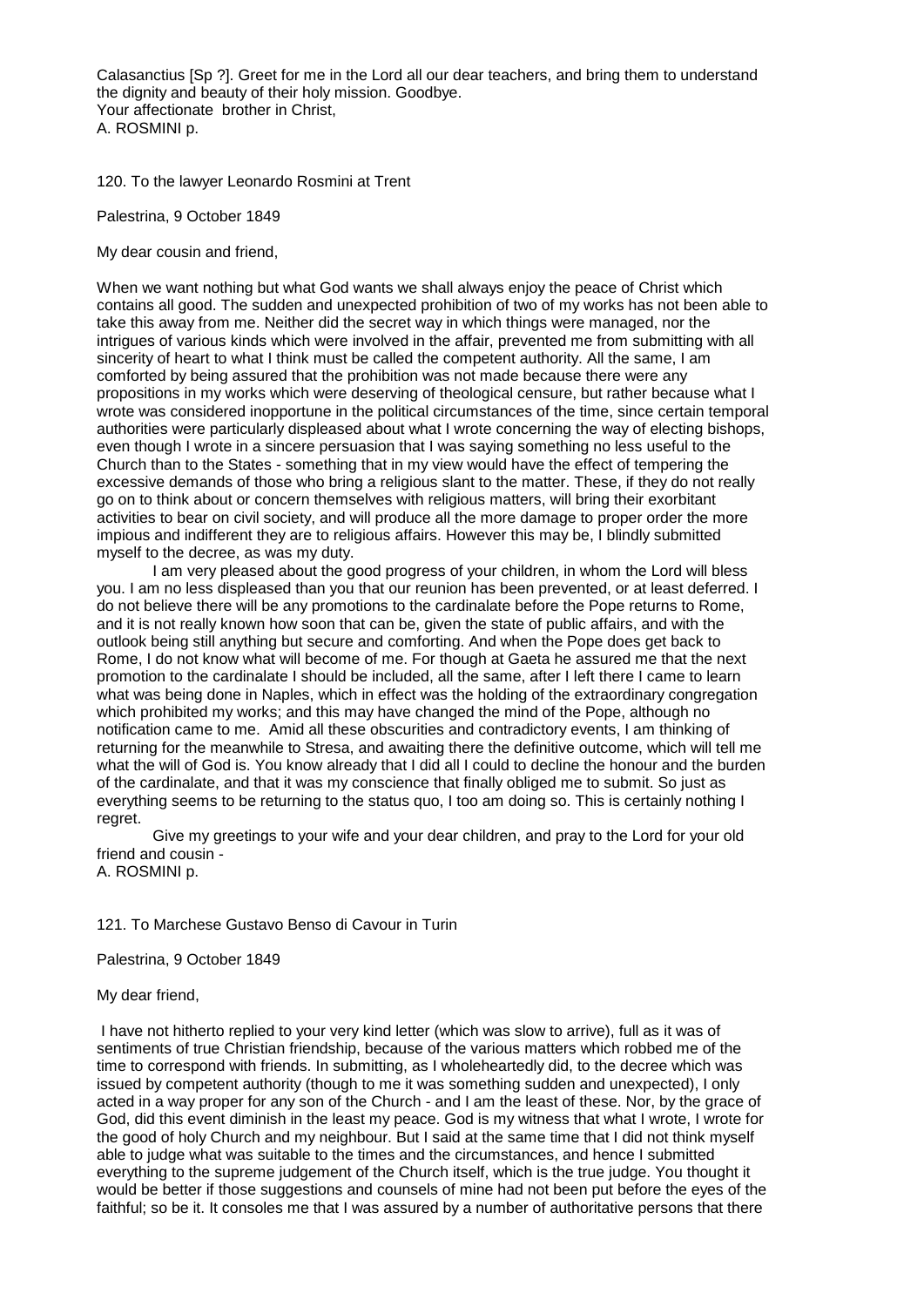was not to be found in what I wrote a single proposition that deserved theological censure; and from this I infer that the books were probably prohibited out of fear of abuse, and so that no offence might be given to certain government figures who were loath to part with episcopal nominations. Although I had thought in good faith that freedom over elections would be a benefit no less for the Church than for States, for which there is nothing more harmful than the irreligion of the people; nor do I see how this could be ended if the people did not have pastors in whom they had complete confidence, and the people themselves did not take a lively interest in all that has to do with religion and the Church. If the attention and the thought of the people were turned to religious matters, they would not spend their increased activity on political concerns with so much harm to public order, as unfortunately we see happening and sadly experience. Many already interpret things in this way, but they dare not keep silent about it, because the fear of doing worse restrains good people. Indeed rather, when the time comes when they have to show their views, they opt instead to join the contrary party. I for my part do not take such a gloomy view of the present situation of our holy religion as some do. I have a lively trust that divine Providence is preparing a new state of things, both useful and glorious for religion and the cause of the Church. As for my own situation, I give no thought to this, since I have no idea what the Holy Father will be able to arrange, given all that has happened. In the meantime I propose to take myself back to Stresa, to the dear companions whom I have not seen for so long; and I take with me the happy thought that I may there be able to embrace once more my dear friend Gustavo.

To my great sorrow I have to report that things here are not going as we would wish: the spirit of the public does not improve; nor do we know when the Holy Father will be able to return with confidence to his capital. So too the affairs of Piedmont, my second homeland, cause me much grief. It particularly saddened me to see the sacrilegious attempts that are being made to rob the Church of its temporal possessions and make it a slave of the Government, which may throw it a crust of bread so that it can survive. Who would have thought that in a kingdom which a little while back was so devoted to the Church there would be such impious schemes, totally opposed to the most elementary principles of justice and honesty? Is this the road to liberty? Poor Italy! Unfaithful governors!

I received in due course the letter written to me first in Albano, as also I have sent the enclosed for Cardinal Tosti, to whom it was most pleasing. It is not easy to say how he loves and esteems you. He has had to return to Rome for a few days, and I will see him there tomorrow. He showed me every possible sign of friendship during my long stay with him. My kindest regards to all your family. With great affection I am your friend - A. ROSMINI p.

Rosmini wrote this letter in reply to the one which his friend had sent from Geneva a month earlier. This was the gist of it: 'Only yesterday did I come to know of the decree of the Sacred Congregation of the Index which censures The Five Wounds and The Constitution according to Social Justice. I can hardly put into words my astonishment, or rather my stupefaction. I had read these books, and in them had found lofty good sense and profound thought. At first I could not peacefully accept what had happened, nor could I guess the cause of a condemnation which seemed so ill considered. But soon I noted in my mind the annotation which soon was added: laudabiliter se subiecit [he made a praiseworthy submission]. I then thought that Providence had wished, by allowing this to happen in an age like ours, where there is so much pride, to cause to shine out the difference between Christian wisdom, which is always joined with humility, and the 'wisdom' of a time which has inflated and haughty ideas, yet is transitory and uncertain. That the chief Philosopher of our days should reverently submit to a judgement, perhaps ill motivated, but deriving from a legitimate authority; that he could submit without delay or protest - this is an act of Christian humility on a truly heroic scale. It could never have been conceived except by one who had studied true wisdom in its pure and genuine source - that is at the foot of the cross. This act of personal abnegation in perhaps the most difficult context, that is over an attachment to speculative opinions which have a valid foundation - this seems to me to have quite exceptional merit. So too the example given by a person like you can be notably illuminating, can be highly useful to human society, in the midst of which pride runs wild. It seems to me probable that it was for such high ends that the Supreme Wisdom allowed such an unexpected event; and for the glory of the teachers and apologists of the Church wished that you should have the perhaps greater glory still of giving our age a practical lesson of that Christian virtue - humility - even the memory of which seems to count for little and fall into disuse in a world tossed about by so many storms etc.'

122. To Don Michele Parma at Domodossola

Palestrina, 9 October 1849

My dear friend,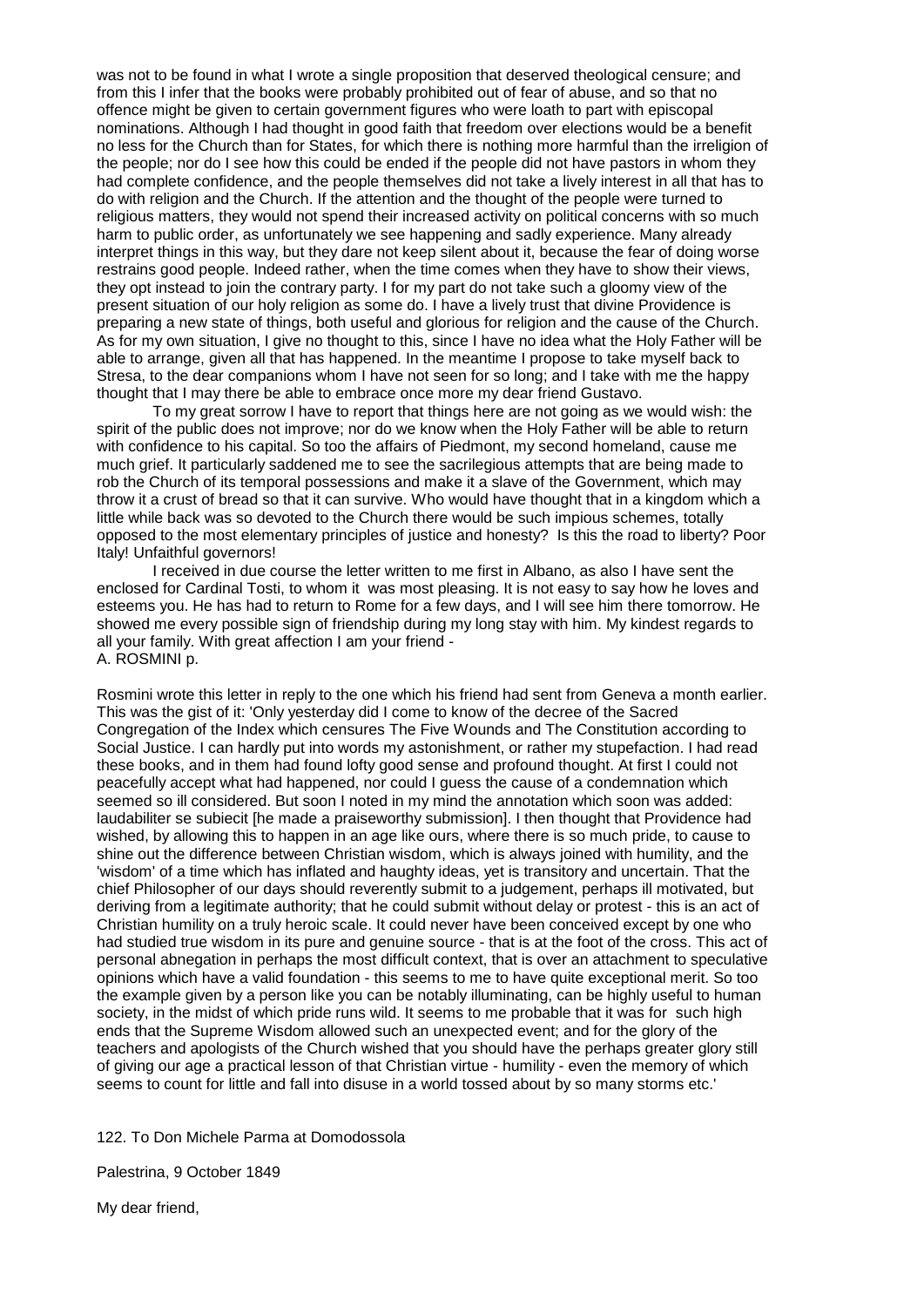You will have received a reply to your previous letter; now I am adding a few lines in reply to the last one you wrote, on 17 September. The great abyss of God's wisdom and knowledge merits an abyss of adoration and love and if the slowness and hardness of our hearts of flesh cannot reach the bottom of this abyss, we must at least make the greatest acts of adoration and love that we can; and what is lacking and what remains for us as if by habit must be supplied by the knowledge of our defects, and with the humility which follows from this. In this way we shall enjoy the unchangeable peace of Christ, which we alone, and not the world, can feel. This very true principle also dispenses us from splitting hairs over the authority which speaks and over its actions, and at the same time relieves us of a laborious and dangerous undertaking. This is all the more true, since the prohibition of a book does not necessarily mean that it contains teachings which deserve censure, because the Church does no more than judge them inopportune for the faithful, and so it withdraws them from public view. This happened to a book of St Peter Damien Sp? and more recently to a work of Fr Lacunza. The Pope once spoke to me about this and assured me that there were no teachings in the book which called for condemnation, but that it had been prohibited out of prudence and as a salvific measure by the Church. What we must do, then, is what is so often urged on us by holy scripture, in the words: look to the Lord; wait on the Lord - and this with lively and most sure faith. For the rest, I thank the Lord from my heart because through this startling event he has been good enough to enlighten you in self-knowledge, with a growth in humility (the most precious of all the virtues, since it is the foundation of them all) and in wisdom.

Tomorrow I leave for Rome; and from there I will set out towards those souls that are so dear to me. Join all of them and myself in adhering to the Lord. Greet for me Gagliardi and all the others. Goodbye.

Your affectionate friend in Christ, A. ROSMINI p.

123. To the Baroness di Koenneritz in Dresden

Ronciglione, 15 October 1849

### Dear Baroness,

Your letter was very dear to me, since it removed any doubt concerning your happy return to your homeland, about which you must have been anxious, given that you had to undertake a journey while you were not in the best of health. I was also glad to hear the good news that you give of yourself and of the state of your soul. The fact that you were able to find a good priest and confessor in whom you could have great confidence is a great benefit for your soul, which under such direction will travel by a secure way, so that while you are docile and obedient to his voice you will be led from one virtue to another, so that finally you will reach that blessed and happy final state for which God created you.

But what further consoled me was to hear from you about your holy resolution to practise out of love of Jesus Christ, and so as to imitate him, all the domestic virtues, fulfilling all the relations in which divine Providence has placed you, together with entire abnegation of yourself. 'Whoever wishes to come after me must deny himself and take up his cross and follow me.' This is the law so clearly given to us, a secret law, unknown to the world, more profound than any philosophy. The profession of this law of self-denial and mortification implies in practice a continual struggle with ourselves, since it is something superior to all our natural tendencies. Our limited nature holds within itself an egoistical element. And so we have to ask God continually for the grace to become victors in this terrible battle which lasts as long as life itself. Such a victory is truly a gift of God; and an even greater gift we have to pray for with much ardour is a persevering victory. We can never be sure of ourselves: after having overcome a hundred times, if for one moment we depend on ourselves, we will fall at the hundred and first time. Oh, how wretched is man, my dear Baroness; how powerless he is; he is a mere nothing when it comes to the things that are supernatural and divine! But we have the solid comfort of prayer, if we direct this to ask truly for what we so need, what is so important - that is, the kingdom of God and his justice. 'Ask and you will receive; knock and it will be opened to you.' Very many believers have had recourse to this great means, and still do so; they became holy, and they still do. Pray, and know how to pray, that is to ask with all one's heart, not for the frivolous things of this world, but for the things that are necessary: the grace to carry out our duties of justice and charity. This is the great secret, which many know in theory but few practise; and so they do not really know, they do not have the light and the conviction which leads to action. They do not have true knowledge.

Your reflections on the state of public affairs are most true. What you observe in Saxony we see in Italy, and others elsewhere. Here we do not see any happy solution; rather, there is so much obscurity that it seems impossible for the human mind to predict what will be the final upshot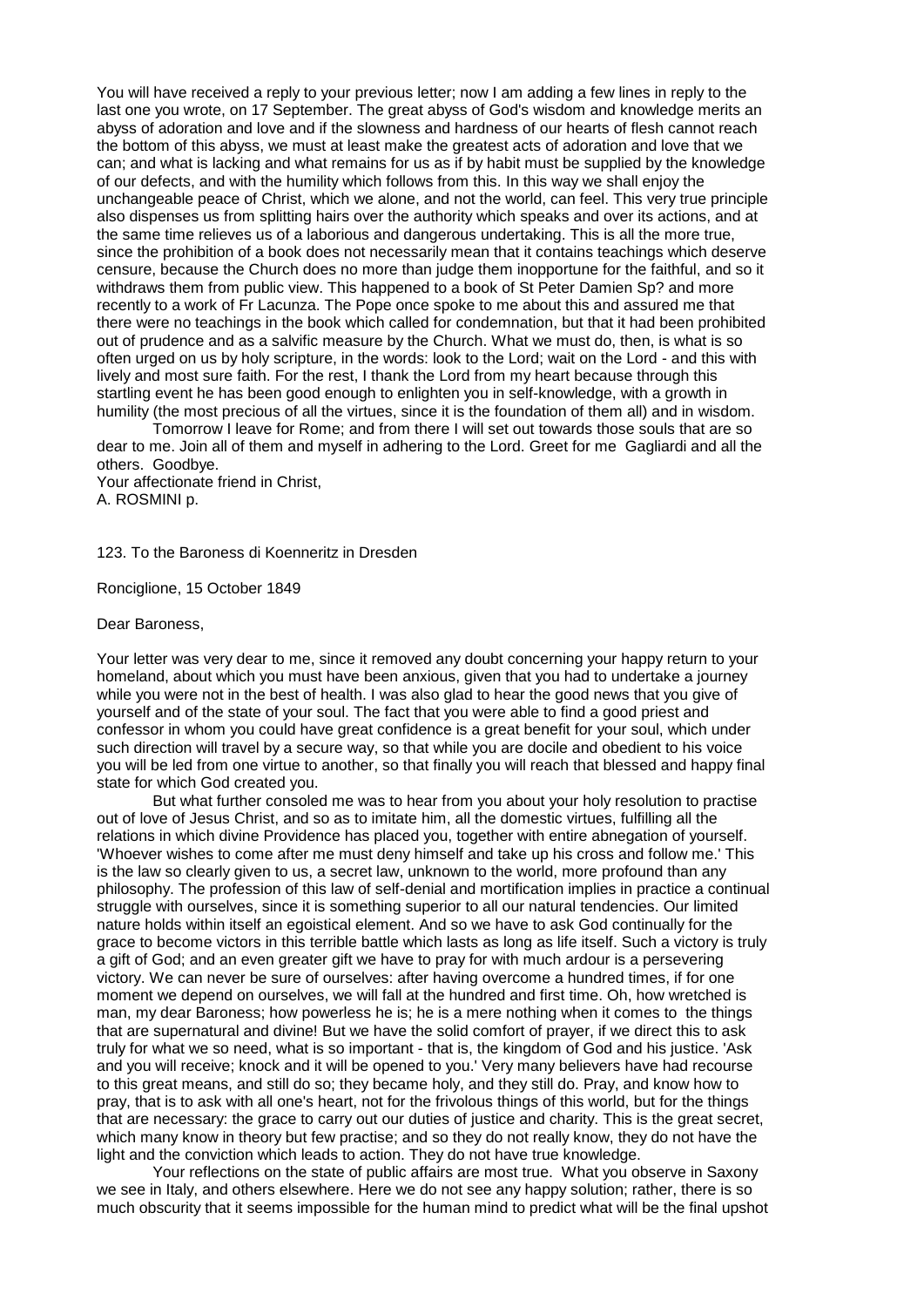of this tragicomedy. It does not look as though the Holy Father will come back as yet to his States. The very persons who in other ways are wise seem to have lost the light of reason; everywhere there is animosity, lack of unity, divisions, misunderstandings, splits even among good people; nowhere is there union and charity.

In this multiplicity and confusion of feelings, these contradictory actions, I thank God that I am able to retire to my religious solitude, towards which I am journeying. The world calls this misfortune and disgrace; but I have never returned from Rome as happy as I am at present. I acted according to my conscience; the Lord rewarded me by withdrawing me from dangerous circumstances and from a grave responsibility which could have been most harmful to my soul. So while I am travelling, I am writing the present letter to you, since I did not wish to delay further a reply to your letter, to which an answer is already overdue.

Your goodness in writing to me leaves me in no doubt that you will remember me in your prayers. I am -

With esteem and devotion, A. R.

124. To Don Antonio Mazzotti in Verona

Bolsena, 16 October 1849

My dear brother in Christ,

The letter of your father (beloved as he is in Christ) of 27 June, to which are added some lines in your own hand, finally reached me in Rome. And on my way towards Stresa I want to reply to you and to your father. You hope that the prayers of good people will shorten the evils the Church is suffering, and I too hope for this. But we have to remember that moving faster means one thing for God and another for us. Before him a thousand years to come are like a single day that has passed. I say this because since there are no conversions of heart yet to be seen, at least in these States of the Church, where sin must have a greater organization, it does not seem that one can so soon see an end to the affliction. I think rather that unless divine justice strikes afresh, God will not be pleased. So we have need of fervent prayers: let us ask of God himself, my dear Antonio, the spirit of prayer. In the meanwhile I think of using the time in which the Holy Father is absent from his capital to take myself on a visit to my beloved brethren at Stresa, Intra and Domo. Then I will do whatever the Lord may wish of me, since over all this I find myself in a sort of obscurity, which pleases me, since it gives me an occasion to abandon myself more fully into the hands of God. It is not given to us to know his secrets before he reveals them to us.

I wanted to give myself the pleasure of sending this letter to you because of the love I have for you in the Lord, to whom you are faithful in your holy vocation. Greet for me your father, and all his children who for the love of Christ have become Veronese. I pray God that those people may be made holy, and by an heroic and constant zeal may be relieved of so much misery, especially spiritual. They have this mission from Jesus Christ; so let them imitate the apostles, who teach us how Christ is to be imitated.

See that my dear friends Missiaglia, Giuliari etc. receive my best wishes again. I am travelling slowly, and so I do not hope to be back with my family at Stresa sooner than ten to twelve days from now. May the Lord strengthen and comfort you A. ROSMINI p.

125. To His Eminence Cardinal Castracane in Rome

Genoa, 29 October 1849

Your Eminence,

Now that we have happily arrived in Genoa, from where tomorrow we shall continue our journey to Stresa, I make it my duty to write to Your Eminence to thank you for all the signs of goodness and benevolence that you showed me during my stay in those parts, and later in Palestrina, where I hope you are still enjoying good health.

The more I reflect on all the circumstances of my recent vicissitudes, the more I become persuaded that some grave slander against me must secretly have been the probable cause of the total change of behaviour of the Holy Father towards me, though for myself I have always equally loved and venerated him; and I greatly hope that during the visit you have in mind to pay him you will be able to discover the nature and contents of the slander - this is something I entreat of you - so that if I am right in my supposition I may be able to clear my name completely. Indeed,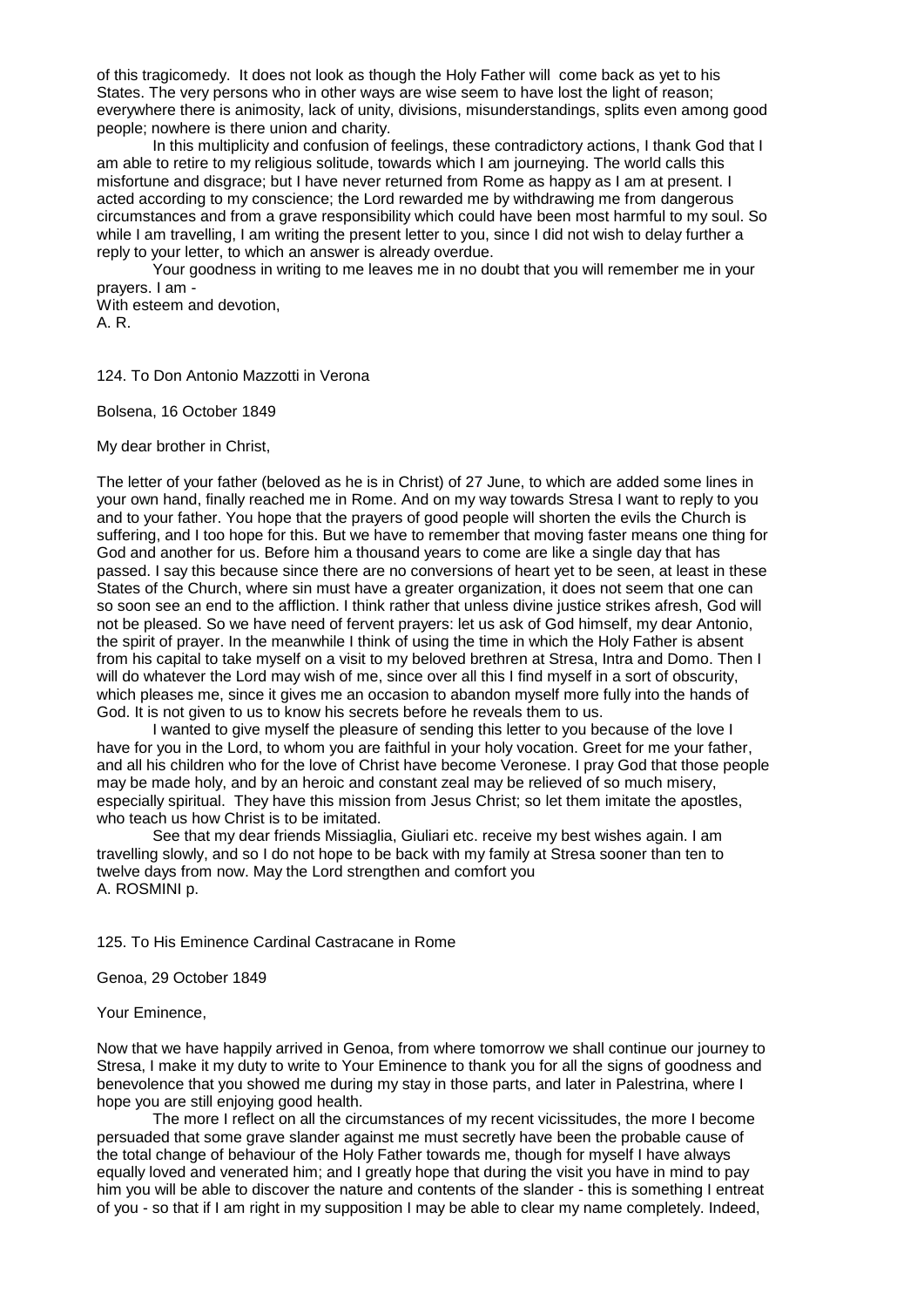how could one explain what has happened, which is in plain contradiction with the previous actions and the words of the Holy Father towards me, if some great reason for suspicion had not been insinuated into his mind? But since God is the witness of my uprightness and unchangeable attachment to the Holy Father, as shown by me in all my actions and words, I am sure it will be very easy for me to dissipate any shade of doubt from his mind once I am able to discover clearly what imputations have been made against me. This is the reason why I am in perfect tranquillity of spirit, trusting in Providence and in my conscience; likewise this is why I have not availed myself of a powerful support I was offered; for I hope to walk in simplicity, leaving the care of my gravely compromised honour in the hands of God and my ecclesiastical superiors; and even more the reputation of the Institute of Charity, which owes so much to yourself and Gregory XVI of holy memory.

In the hope of receiving in due course a letter about this matter, I send you my most respectful greetings.

ROSMINI p.

126. To His Eminence Cardinal Antonio Tosti in Rome

Genoa, 29 October 1849

Your Eminence,

I did not wish to wait until the end of my journey before offering Your Eminence some sign of my undying gratitude for so many proofs of your cordial friendship which you heaped on me during my long stay in Albano, and my short time in Rome. The happy days I spent under your hospitable roof, enjoying your valued and learned conversation, will never fade from my memory, and will keep me always linked in spirit with your venerated person, whether I find myself near or far away.

I arrived here yesterday evening, finding perfect peace in the city; and tomorrow I continue my journey to Stresa, where I shall once again see my brethren of the Institute - saddened as they are over what has happened, but, I hope, not discouraged. I know how deeply they are attached in soul to the Holy See, for whose glory and well-being they would shed their blood, faithful as they are to the instruction they have constantly received. For the rest I enjoy, through divine grace, perfect tranquillity, having commended care for my honour into the hands of God, who sees my uprightness and scrutinizes all hearts. With greatest respect I send you my greetings. A. ROSMINI p.

127. To Don Paolo Orsi at Rovereto

Stresa, 9 November 1849

My dear friend,

The holy thoughts you express in your letter of 9 October are mine too. The source from which you draw consolation in your troubles, I also turn to. I must thank the Lord, who despite all the recent happenings has never taken from my soul either my tranquillity or his own gentle consolation. The prohibition of my two small works took me completely by surprise, since it was totally contradictory to the words the Holy Father spoke to me, even after the decree [of condemnation] had been confirmed, though this was still concealed in secrecy. The prohibition took place without observing the prescriptions laid down by Benedict XIV in his Bull Sollicita ac provida, in which he established the procedure to be followed when a book was to be proscribed. An extraordinary Congregation was held in Naples, in which only the cardinals who were to be found there took part; and they adopted my adversaries as Consultors, including certain Jesuits; and in place of the normal secretary, Padre Modena, a different person was appointed. The whole thing took place in great secrecy.

I fully submitted to the decree, following the verdict of St Alphonsus de' Liguori, who wrote: 'If ever a book is thoughtlessly proscribed, and the authority of the Church does not impede this from happening, the faithful are not excused from the obligation of obeying.' It has greatly saddened me to see so many newspapers which, while defending me, have been lacking in respect for the Head of the Church and the Sacred Congregation. One which did write in a respectful fashion, and I should like you to read this, is Faith and Fatherland, a paper which comes out in Casale, where there is an article by a sound theologian. This is to be found on p.75 of the issue of 5 October 1849. For the rest I can repeat the words of Pope St Innocent when he wrote to St John Chrysostom [Sp?]: 'Truly conscience is the firm defence against anything which happens unjustly. Unless a man overcomes this trial with patience, he gives rise to suspicion over his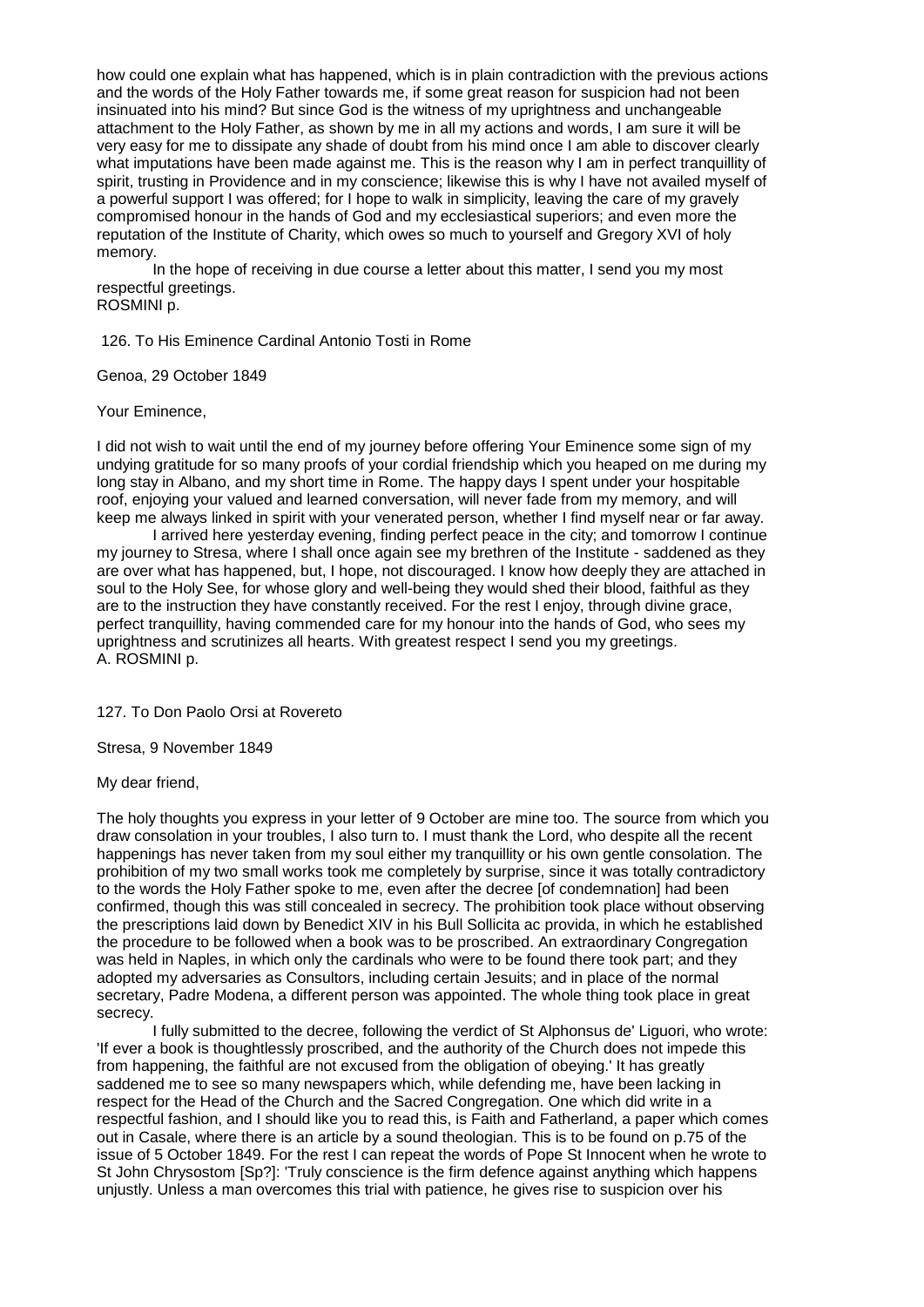argument. So everything has to be tolerated when it depends first on God and then on the assurance given by conscience.'

I enclose an article taken from the Harmony of Turin, which could well have been printed in our paper. Goodbye.

Your friend in Christ, A. ROSMINI p.

A month or two after this Rosmini arranged for the publication in the Harmony of Turin a declaration in which he strongly reproved the conduct of certain newspapers which, on the occasion of the prohibition of his two works, had printed articles which lacked respect for the Sacred Congregation of the Index.

128. To Don Giacomo Mazzi in Verona

Stresa, 11 November 1849

My dear brother in Christ,

While I am consoled by the charity of so many of my brethren in the Institute, it is very hurtful that from one only I receive what causes me suffering. Indeed your last letter could not fail to be extremely displeasing. Turn to God, and take care to remain constant in the way of your vocation and of obedience. This is the only one which can lead to the salvation of your soul; for this is exactly the way that was followed by the saints, according to the teaching and example of our divine Master.

I can see no solid reason for you to take the step you speak of. So calm yourself, and serve God for now where he has placed you. This is certainly not the moment to go to Rome, to which neither the Holy Father nor the majority of the cardinals have yet returned. If you settle down and resign yourself to following the advice I am giving you, the Lord will take care of you, for it is written in scripture that the obedient man will sing of victories. If the Holy Spirit has spoken in this way - and we have faith in his words - how can we sing of victory when we are acting rather on our own ideas than according to what obedience calls for? I hope you will bring me consolation with another letter. In the meantime let us pray. Goodbye.

Yours affectionately in Christ, A. ROSMINI p.

129. To Don Vincenzo de Vit in Verona

Stresa, 12 November 1849

Dear and Reverend Sir,

It is a freely given grace that our good God grants us when he calls us to his close and intimate service; and we must have unlimited gratitude to him for it. So I thank you from my heart for the news, now confirmed by your letter of the 7th, that on you too the Lord has laid his generous hand, inviting you to associate yourself with us in the exercise of divine love, in as perfect a way as we can attain to. I look forward greatly to embracing you, as I already have done spiritually in Christ. The sooner you are able to come, the better. Laveno, which is on the Lombard shore, is only a short distance on the lake from here. The Provost, who is our friend, will give help when needed.

In the spiritual lessons which you are meditating on you will find expounded the principles of our life, which has to be one of charity founded on the life and grace of our Lord. I will add no more, since we shall soon be able to talk together in the Lord.

Yours affectionately in Christ,

A. ROSMINI

Provost General of the Institute of Charity

De Vit was first a scholar and then the Professor of Latin in the seminary of Padua. Later he was Canon Theologian and Professor of Sacred Eloquence at Rovigo. He entered the Institute of Charity at Stresa in November 1849, after first passing a few days with our brethren at S. Zeno in Verona. After his religious profession, at Rosmini's own prompting, he began, and brought to a conclusion, a new edition of the Lexicon of Forcellini, correcting it and adding many extra words. With rare zeal he then undertook on his own to print the Onamasticon of All Latin, and with tireless energy he reached as far as the letter P, when, struck down by grave illness, after a month or two he slept in the Lord at Domodossola in August 1892. Deep and sincere grief was felt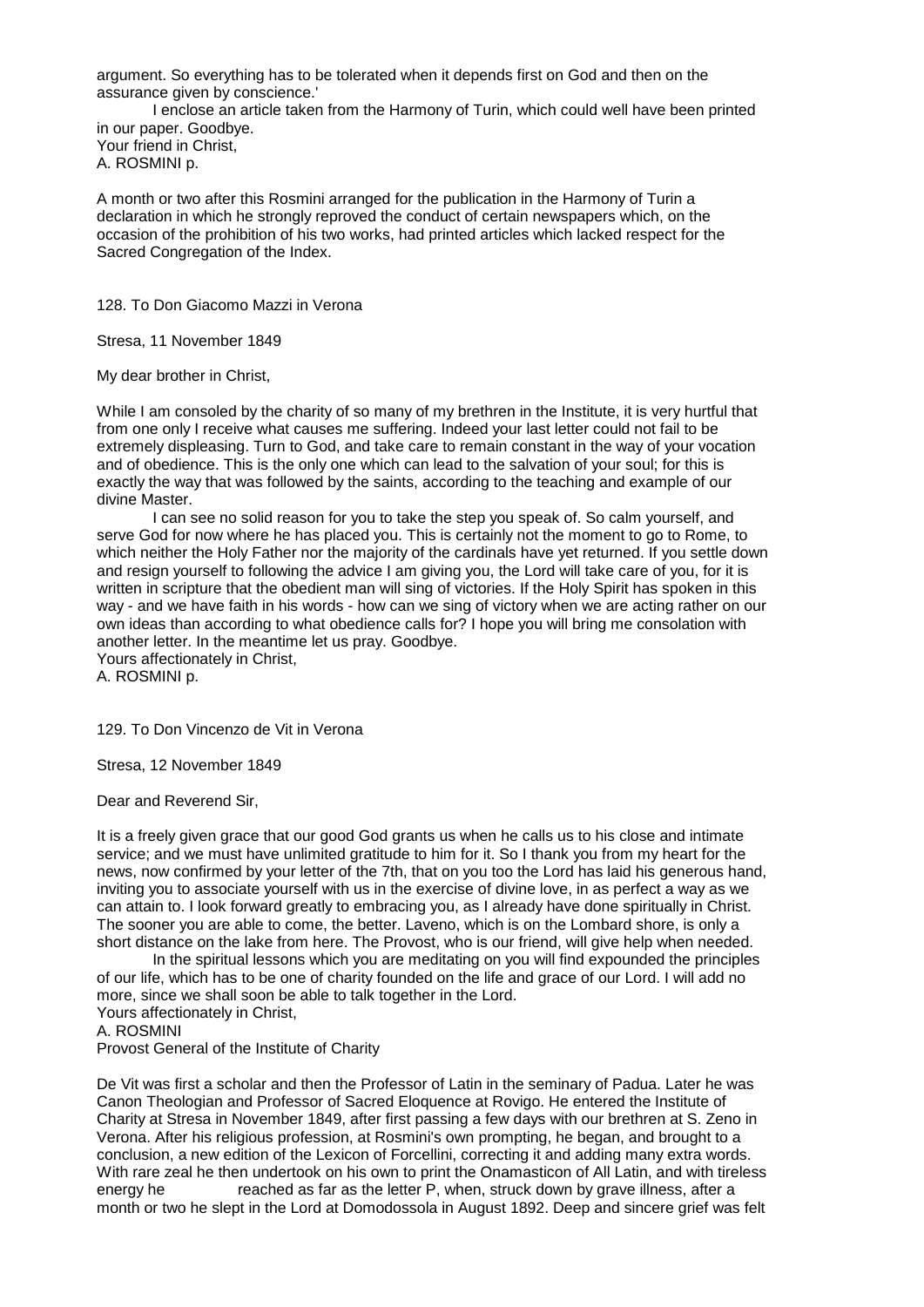at his loss, not only by the learned who were familiar with his writings and his merits in the fields of archaeology and philology, but also even more by the many who had had the good fortune to get to know him, and who had been impressed by the modesty and simplicity of his bearing - qualities in striking contrast with his great intellectual gifts and the vast range of his knowledge.

130. To Mgr Antonio Bassich at Cattaro

Stresa, 14 November 1849

My dear friend,

I was especially grateful, my dear Bassich for your letter of 25 October, for I have not had any news of you for quite long time. It is quite true that two little works of mine were put on the Index, without my receiving any warning, and at a time when the Holy Father was treating me with all kindness and goodness. However, I was assured before I left Rome that this did not happen because there were propositions contrary to Catholic teaching in the books, but for other reasons. It was my duty to submit, and I did so without the slightest difficulty or hesitation. Take no notice of people who will tell you that in the recent political disorder I was favourable towards the war against Austria. I have always hated this mad war, and I can tell you that I did everything in my power to prevent it. It would take too long to tell you about the struggles I met with in this endeavour, but it will all come out in due course. For now, it is enough if you know how things went, and that I was never lacking in my duty.

I should have liked, my dear Bassich, to have personal news of yourself and of what you are doing. And when will God be pleased to let us see one another again? We have so much to talk about. The Holy Father put me under an obligation to accept the cardinalate last December. Then there intervened the sacrilegious events in Rome, and the Pope wished me to accompany him in his flight from the city. Now things are settling down, and I know nothing of the Holy Father's intentions. I have given a glance up here, with the Pope's permission, to visit the Institute of Charity, of which, unworthily enough, I am the head. But I do not intend to return to Rome unless His Holiness calls me anew, since the unexpected affair of the prohibition of those books of mine makes me think that he has changed the intention he told me about. Goodbye, my dear friend. Pray for the one who always loves you and rejoices in being your friend. A. ROSMINI p.

131. To Professor Don Pietro Corte in Turin

Stresa, 19 November 1849

Dear Professor,

Yesterday I received your letter of the 16th, with the fourth edition of your text, which I shall read the moment I can find a little time. I am sure I will find it much improved, though the previous edition was already excellent. I gather from your letter - and indeed I already knew this from what friends have said - how much sorrow you feel over the loss of the good Tarditi, and even more of our incomparable Sciolla. This death afflicted me deeply, my only consolation being the thought of the virtues and deep, sincere piety of our dead friend. I firmly trust, then, that he now sees that truth, which he so loved, in its very source, and that he enjoys that infinite good which was the constant subject of his actions and thoughts. I will retain a lively remembrance of him, and feel an undying gratitude towards a man whom I would wish to have known earlier, a man who showed me affection, and disconcerted me by the esteem he had for me, in such a way that I found it hard to explain, and which always seemed to testify to the generosity of his soul. I will never fail to remember him in my prayers: it is only his bodily form that has been taken away from us. I can fully understand how much comfort you have been robbed of through this loss; and also the loss to philosophy, the university and the State. How sorely you must feel his absence. It is only by putting our trust in the counsels of God, ever both wise and all-good, that we can arrive at the resignation and peace that we would look for in vain elsewhere. I have heard that you have written some memorial of the life of this outstanding man; and if there is such a thing, I would very much like to have it. Already while I was in Gaeta I received the notice you published about dear Tarditi. I have now received two further copies, which I will pass on to friends.

I was delighted to hear from your letter that your thoughts are on Stresa, and that you intend to come here as soon as you have a few days free. I look forward to this with friendly affection, and the time cannot come too soon for me. Puecher and others of my brethren, who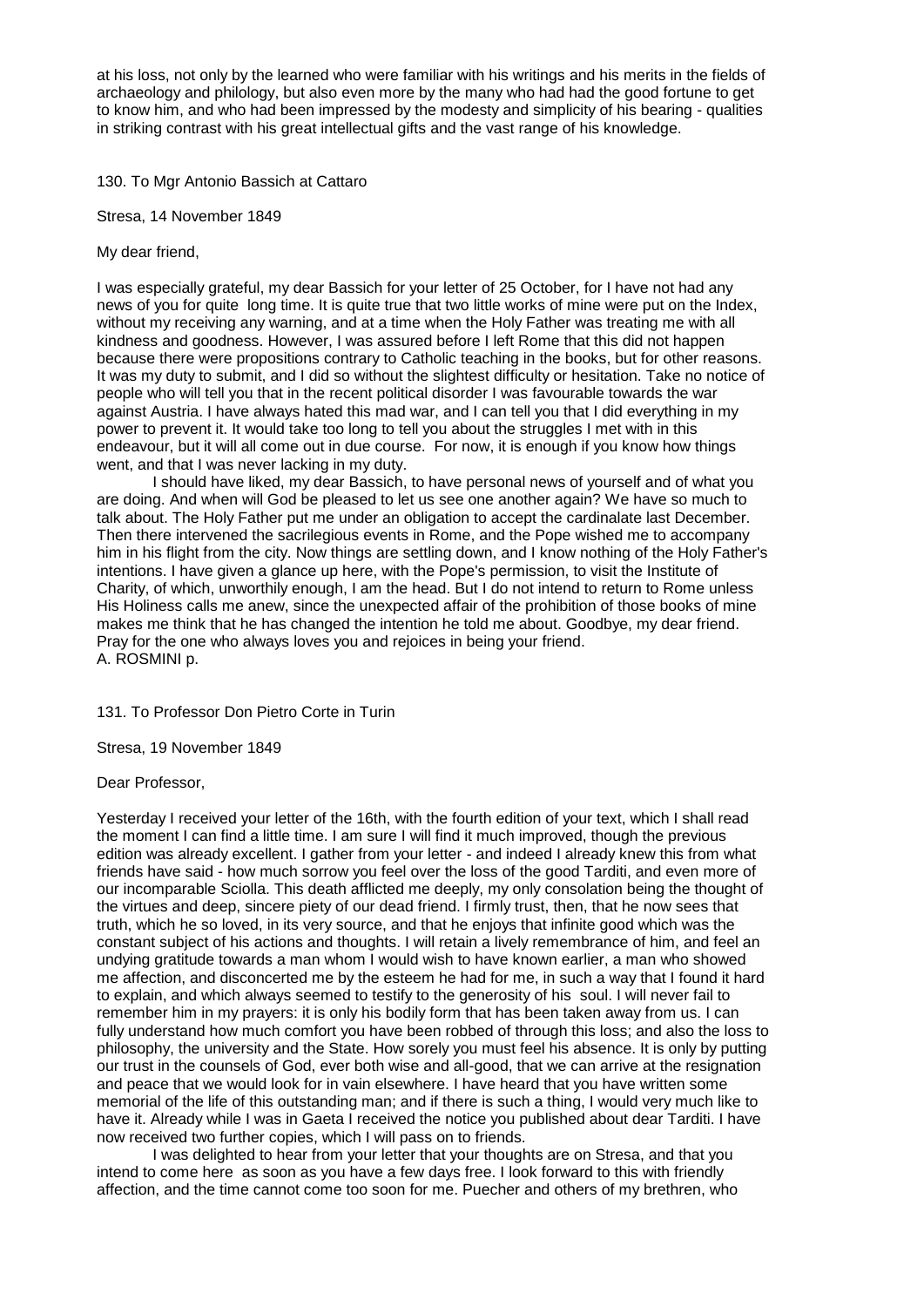greatly esteem you, share my wish. Gustavo di Cavour has only just left: we spoke together of you. If some time you come across him you will find in him an excellent fellow and a true friend.

In the meantime my greetings to you: I wait for your arrival and am all yours.

A. R.

Corte taught philosophy in the University of Turin, and other professors of the subject were Sciolla and Tarditi. They were bound together by esteem and affection, and all three were fervent admirers of Rosmini: his faithful disciples, and friends who were dear to him.

132. To Don Giuseppe Gagliardi at Domodossola

Stresa, 20 November 1849

My dear brother in Christ,

At last I can spend a little time with you, as I have long wished to do. I have received your letter in which you give me news of the College and of our brethren, who toil there in charity; and the report was on the whole consoling. I know that you do your best to see that the work of the Lord makes progress and bears fruit; and I am confident that, through your zeal and solicitous care, remedies will be applied to those things that call for correction, and the work will be perfected through constancy. It would be very dear to me to see that very useful establishment, where so many fruits of charity may be gleaned, come to a flourishing state of perfection! We have to ask God for the grace to be able to infuse life and enthusiasm for good in everyone. This helps greatly to lighten and sweeten the hardships and the toil. I should like all to know the dignity and the holiness of the office which the Lord has confided to them. Without this lively appreciation, without valuing the work of education, without considering this task as a grace which God has been good enough to bestow on those who are committed to it - without these feelings it is difficult always to have the courage and alacrity that are necessary if the work is to be carried out well and fruitfully. Urge on all the study of our holy rules, and make every effort to maintain them strictly, both in the letter and in the spirit. I want to visit you, but I do not yet know when this can be. In the meantime I greet you tenderly in our Lord Jesus Christ.

Yours affectionately, A. R.

133. To Don Felice Scesa at S. Michele della Chiusa

Stresa, 24 November 1849

I read with pleasure, my dear brother in Christ, the report sent to me from that house in your letter of the 17th. You make it clear that God has given his protection and help to that group of his servants. We shall never lack these blessings if we keep ourselves bound to Christ by unceasing prayer. See that in your talks you make a point of getting our dear brethren to grasp firmly that 'a servant of God who grieves over his state and wishes for something higher must be lacking in faith; for in its light he should know that his vocation, and the ministries he carries out within it, are of an incomparable dignity, such that they should banish from us the desire for anything else. They should arouse in our hearts infinite gratitude to the Lord, who has been good enough to entrust them to us.' These things are true for every ministry within the Church, but above all for the holy Missions. If our brethren meditate well on this thought, they will have more peace of mind and will not wish for a change of occupation.

I am glad to hear that you are going deeply into your studies: this will be of no small help in exercising charity fruitfully. Greet all in the Lord for me. We all have great need of prayer; may each one grow in fervour and support with assiduous prayer the great work which the goodness of the Lord has committed to us. Many blessings. Your in Christ,

A. R.

134. To Angelica Rosmini at Rovereto

Stresa, 26 November 1849

Your letter, my dear Angelica, which I have just received, was very dear to me, not only because you remember me, but especially because I gather that the Lord continues to bestow on you his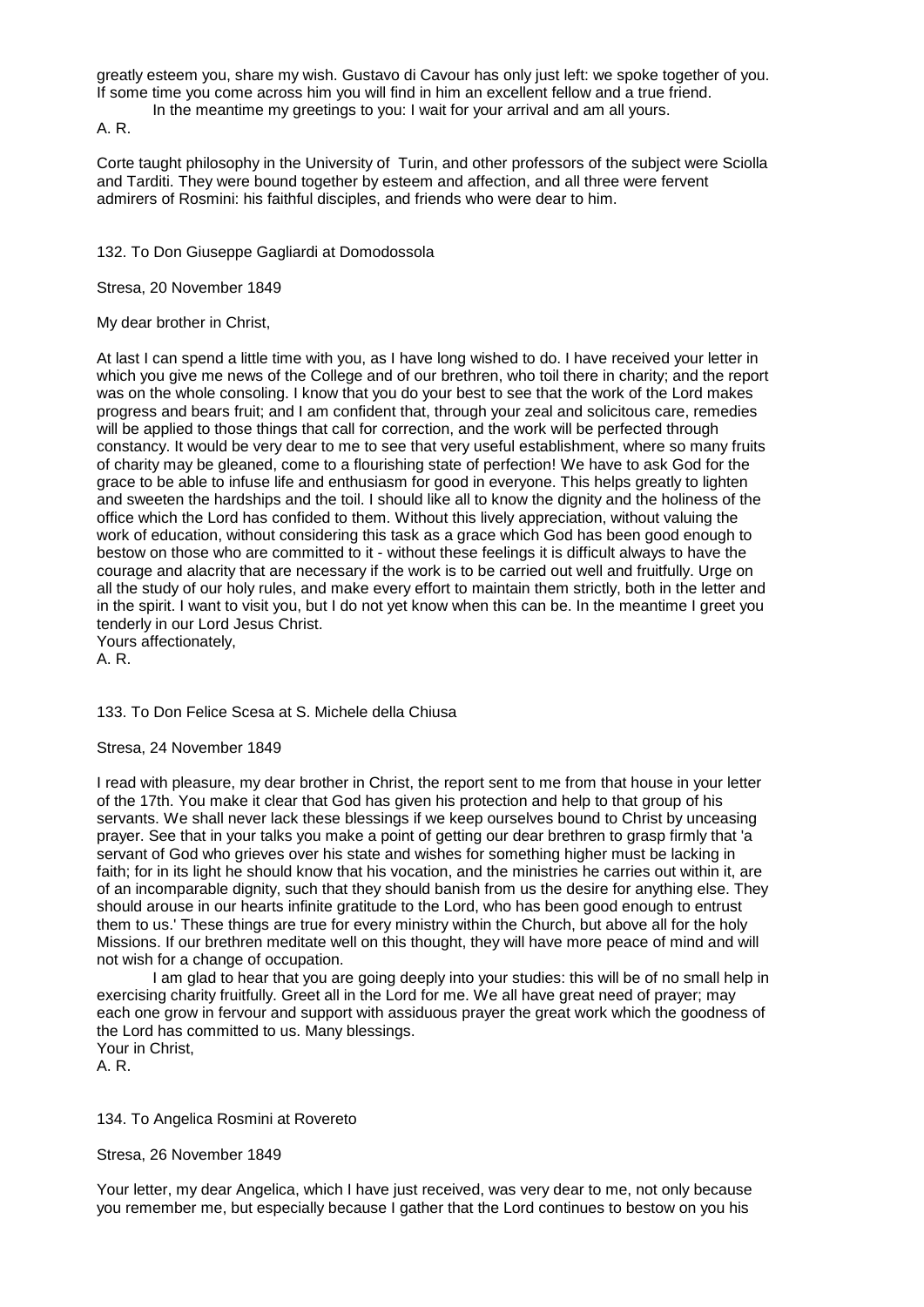enlightenment and his interior consolations, and directs things gently so as to attract you to himself and make himself your spouse. I was already told about what had been concluded by means of my good brother Don Puecher, who let me know to what garden of lilies you had been transported. I was happy over this because I have a high opinion of that monastery, and because I was the Director by letter of the Superior there who died many years ago. She was a holy woman, who had extraordinary gifts. It may be through her prayers that you are going to that monastery. Although the workings of divine Providence are secret, all the same I hope that when you come I shall still be here, and we shall have the blessing of being together a little. In the meanwhile, continue to get ready the trousseau for your wedding, for your spouse expects you to come adorned like a queen, and it is well understood that he alone will bear the expense. My dear Angelica, have no doubts: be courageous, even though we are talking about a great King. He is most kindly, most gentle and indulgent, for he is love itself. The espousals are already completed, and this is much: you have acquired the right to speak to him with more confidence, and say a little word to him also for me. Yes, for me too, for I have great need of this, although he never refuses the plea of the most needy, but rather is always ready to be with the poor.

As for the rest: as regards the matter of my health, which you mention, I am well, better in fact than I was while I was in Rome.

I must not linger with you any longer, as I have a mountain of letters which require answers, and also because I hope to see you soon; and even more because we are always together in God. To increase that closeness, do offer a Communion for me; and I will have you especially in mind tomorrow during Mass. Goodbye.

Your affectionate cousin,

A. R.

Rosmini has in mind Suor Maria Geltrude Cerutti, the Superior of the monastery of the Sisters of the Visitation in Arona.

135. To Suor Bonaventura Rosmini, Sister of Providence, at Domodossola

Stresa, 27 November 1849

My dear daughter in Christ,

Your letter of the 7th expressed the kind feelings of yourself and the Sisters upon my return, and I thank you for these. I assure you that I always have you all present to my mind when I am before the Blessed Sacrament. The prayers which you say for me must certainly have largely contributed to saving me from dangers and bringing me back among my brethren in good shape and much consoled. I do not know when I shall be able to visit you; but I will do so as soon as possible. I have been told that you have not been too well, but that things are better now. I do urge you to remain in good spirits and to serve the Lord cheerfully. We should find great joy in his service if we really know him, and indeed we should try to know him always better. How truly loveable is our Master, and how loving is the spouse of our souls! Whoever knows him can do no less than love him.

Greet for me the Carissima Madre [the title of the Mother General], and tell her that I congratulate her on the way the Lord has blessed the Sisters in their examinations. This good success must not make them proud, but should encourage them. Whoever trusts in God has nothing to fear: let us advance from good to better.

I would ask you and the Sisters, and the novices too (from whom I have received a welcome letter, for which I thank them), to offer a Communion for my intentions. Goodbye, my dear daughter.

Your father in Christ, A. ROSMINI p.

136. To Don Emilio Belisy at Carpentras

Stresa, November 1849 (without date)

My dear brother in Christ, I cannot be sure from your last letter whether you have received mine of the 10th November, in which I told you that I had no difficulty in allowing you to pass the winter in your homeland, for the reasons you explained; but that I hoped that you had got the agreement of Father Provincial, allowing you in the meantime to remain and await his reply. Nor can I tell whether you have written to him, or whether you have received an answer. But to save time, since I am aware of the serious nature of your reasons for wishing to stay there during the cold season, I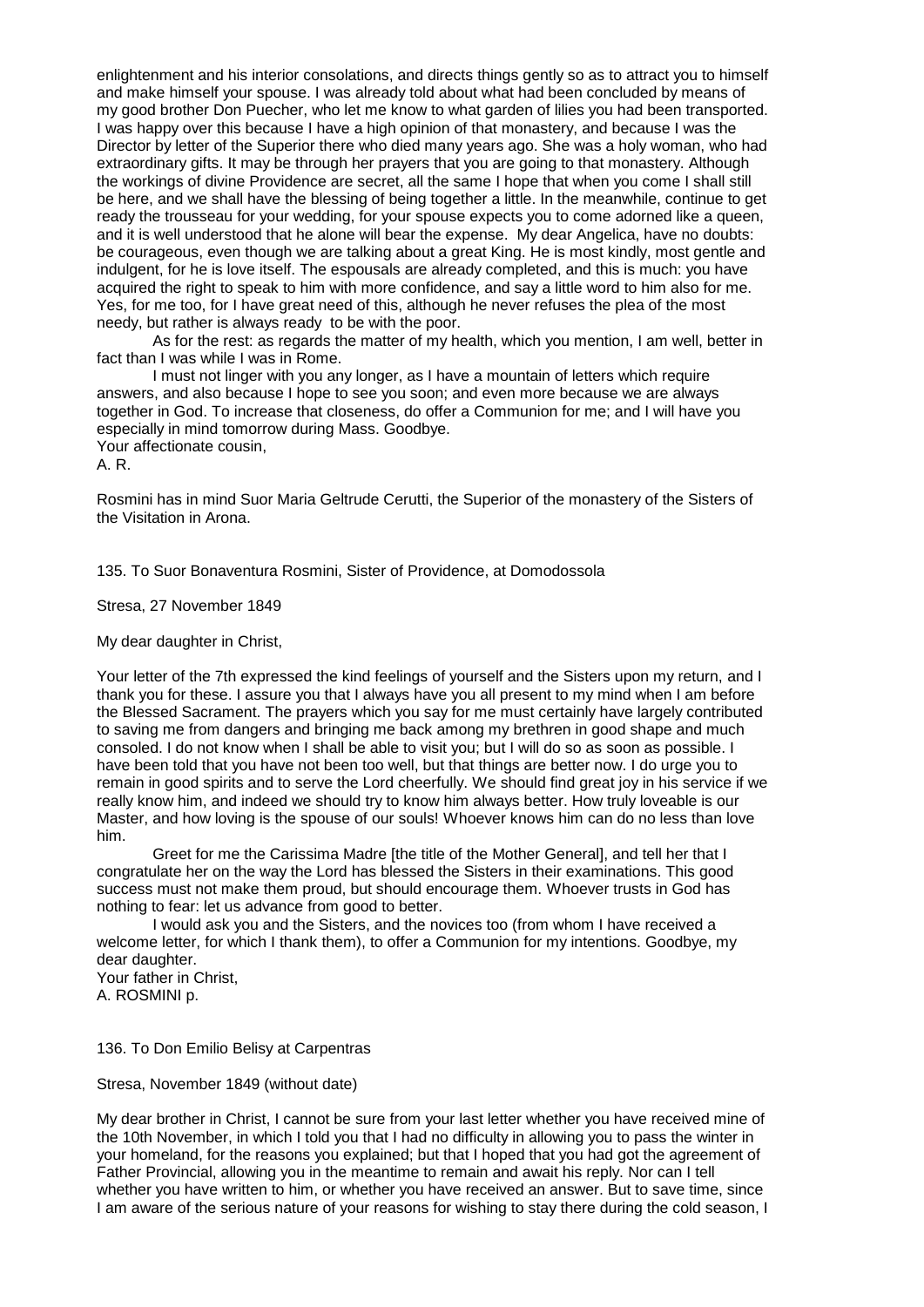permit you to remain until April, at which time you will either be recalled to Italy or sent back to England.

I have no doubt that at home, apart from the necessary business of sorting out domestic matters, you will find time to give more especially to God and to make progress in charity and holiness. If you are prevented by your infirmities from praying aloud, there is no bar to prayer in the mind and the heart, and meditation on the word of God. If you cannot recite the Office, you can look through the words and accompany this silent reading with your thoughts and with the ardour of love, all of which will be valuable to your soul. So too the intention of doing everything which it falls to you to do there out of true love for God and your neighbour will make all your actions meritorious. Certainly you will do well to redeem the time as it flies, filling it with good things, so that no one can say that you wasted it.

If you think fit, greet your mother and your sisters for me, and ask them also to pray for me to the Lord - whom I beg to look after you and bless you. Goodbye. Your affectionate brother in Christ,

R. p.

137. To Suor Maria Felice Stedile at Malesco

Stresa, 1 December 1849

My dear daughter in Christ,

I understand from your letter that you have been faced with temptations, to which God has allowed you to be subjected. This was both a test and a means of cleansing you from any vanity or pride which you may have given place to. And indeed, how is it possible for a Sister of Providence to do other than wish for and accept eagerly the last place in the family, when her vocation is founded in humility? How can she possibly think so highly of herself that she believes that a post as Superior should be hers by right? Instead she should regard such a position as dangerous, and should consider her companions as much superior to herself, even though they are young, and wish to be subject to them all, thus imitating the humility of her Mother, Mary. It is God who chooses superiors; and at times he does not wish a particular person to be a superior because he loves her and wants to spare her a heavy burden, and even more, a grave responsibility for her soul. To be a superior it is not enough to be holy (and who will regard herself as such?). She must also know a great deal about human affairs. Do you know what faults and imperfections you might perhaps have committed, had you been elected Superior? Do you think, can you believe that you have so much wisdom and authority that you would be able to govern a house well without making mistakes and staining your conscience not less by your own failings than by those of others?

So you see that all the thoughts you have had were foolish ones. But I forgive you for them, because I am sure that they came not from yourself but from a temptation of the devil. So be on your guard, my dear daughter, against any further temptations: always close the door of your heart against such thoughts; and be grateful for the charity of superiors when they wish you to be a subject rather than a superior. This is really a true sign that they love you. If the post of Superior is ever given to you, it is to be accepted not out of vanity or presumption, but solely out of obedience. So continue to serve God joyfully. I thank you for your good heart and for the congratulations you send me on my return. This makes me hope that you will not cease to pray for me, that I may be able to serve God as I desire, and that I may be able to bear with resignation and peace of mind the great burden of the duties he has imposed on me. Goodbye. Greet the Sisters for me; and all of you please offer a Holy Communion for - Your father in Christ, A. R.

138. To Don Alessio Bertetti at Tortona

Stresa, 1 December 1849

Reverend Sir,

On my return to my brethren here I found waiting for me the letter in which you, out of your kindness, congratulated me on my full submission to the decree of the Sacred Congregation of the Index. I did no more than fulfil a sacred duty; nor do I claim any merit for what it would have been blameworthy to refuse. All the same, this too I attribute solely to divine grace, without which we can do nothing but evil. I would have been all too capable of acting wrongly, if that grace had not come to my aid in such a way that it took me no effort to do what was due. But I still thank you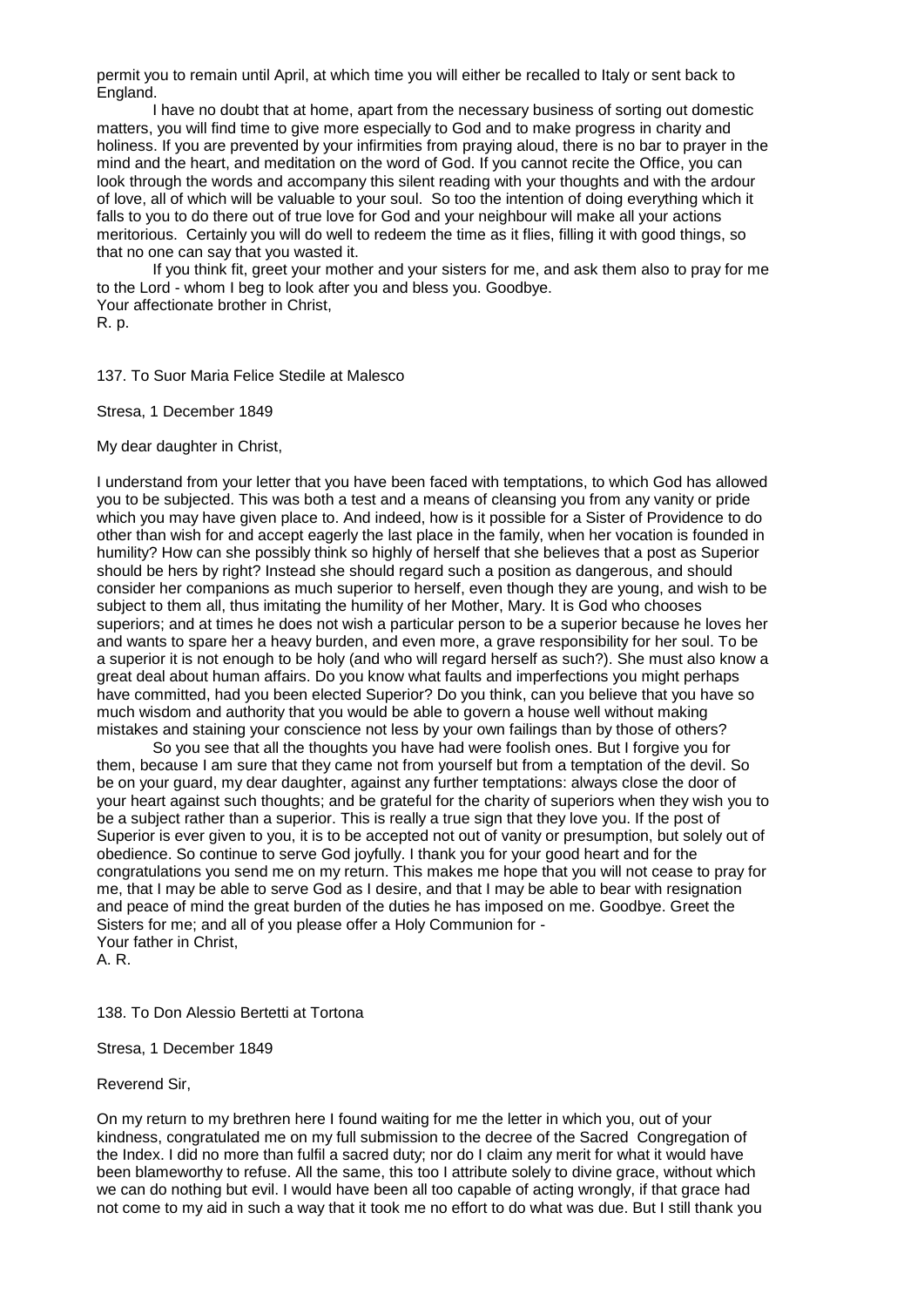for your charitable sentiments, and I ask you to keep constantly in your prayers the one who signs himself -

Your humble and devoted servant in Christ, A. ROSMINI p.

139. To Father Michele Calvi at Oneglia

Stresa, 2 December 1949

Reverend Sir,

When I came back here I had so much to attend to that I had no opportunity earlier to thank you for your kind letter. When I sincerely submitted to the prohibition of my two works I did no more than carry out a duty; and by the grace of God this did not cost me any difficulty. I only showed the same submission to ecclesiastical authority that I felt before the books were prohibited, and indeed before I wrote them. So it did not seem to me that I was doing anything new, but rather continuing something old - which was my filial devotion to the Church, which goes back to my birth. I received your testimony as my inheritance. For the rest, I am truly grateful, as I said, for the way you expressed your charity.

The reason for the prohibition was not made known to me; nor did I require any explanation in order to fulfil what it called for.

Be good enough to continue your kindness to me, and accept my affectionate thanks. Your servant in Christ,

A. ROSMINI p.

140. To Don Alessio Bertetti at Tortona

Stresa, 6 December 1849

Reverend Sir,

I am replying without delay, as you request, to your letter of two days ago. I could never advise you to accept the chair without first having heard the view of your bishop. It is extremely important, especially at the present time, to follow the directive of St Ignatius the martyr, who so greatly urged in his letters that priests should be united to their bishop. In union is strength: the Church in our day has need above all of union. This consideration must prevail over any other.

With fraternal affection I am, Your humble servant in Christ, R.

141. To Don Edoardo Bianchini at Pinerolo

Stresa, 7 December 1949

Reverend Sir,

The office which God has given you in the seminary is an important one, and will surely be of great merit for you. You ask me for some advice over how to direct well the two aspects: discipline, and learning. I will do as you wish as best I can.

What is most important when it comes to the discipline to be exercised over the young men in the seminary, with both firmness and gentleness, is that everything must be geared to the formation of their spirit, since solid piety is even more necessary in churchmen than knowledge. Every care must be taken to correct their intentions, so that when they enter the ecclesiastical state they seek only God, as their portion and lot. If there are some who pursue other ends, I think they must either be induced by exhortation and wise direction to purify their aims, or sent away in peace. When it comes to churchmen nowadays, there are plenty who afflict us because they are imperfect and even wicked, while good men are rare, and even more rare those who are perfect and when I say perfect, I am allowing for human frailty.

As for bringing about a right intention in the candidates, it seems to me necessary that whoever has to direct them should take pains to get copies of the teachings on the dignity of the ecclesiastical state, on the holiness which this calls for, on the very important duties that are imposed, and on signs of a true vocation, one of the principal ones being precisely uprightness of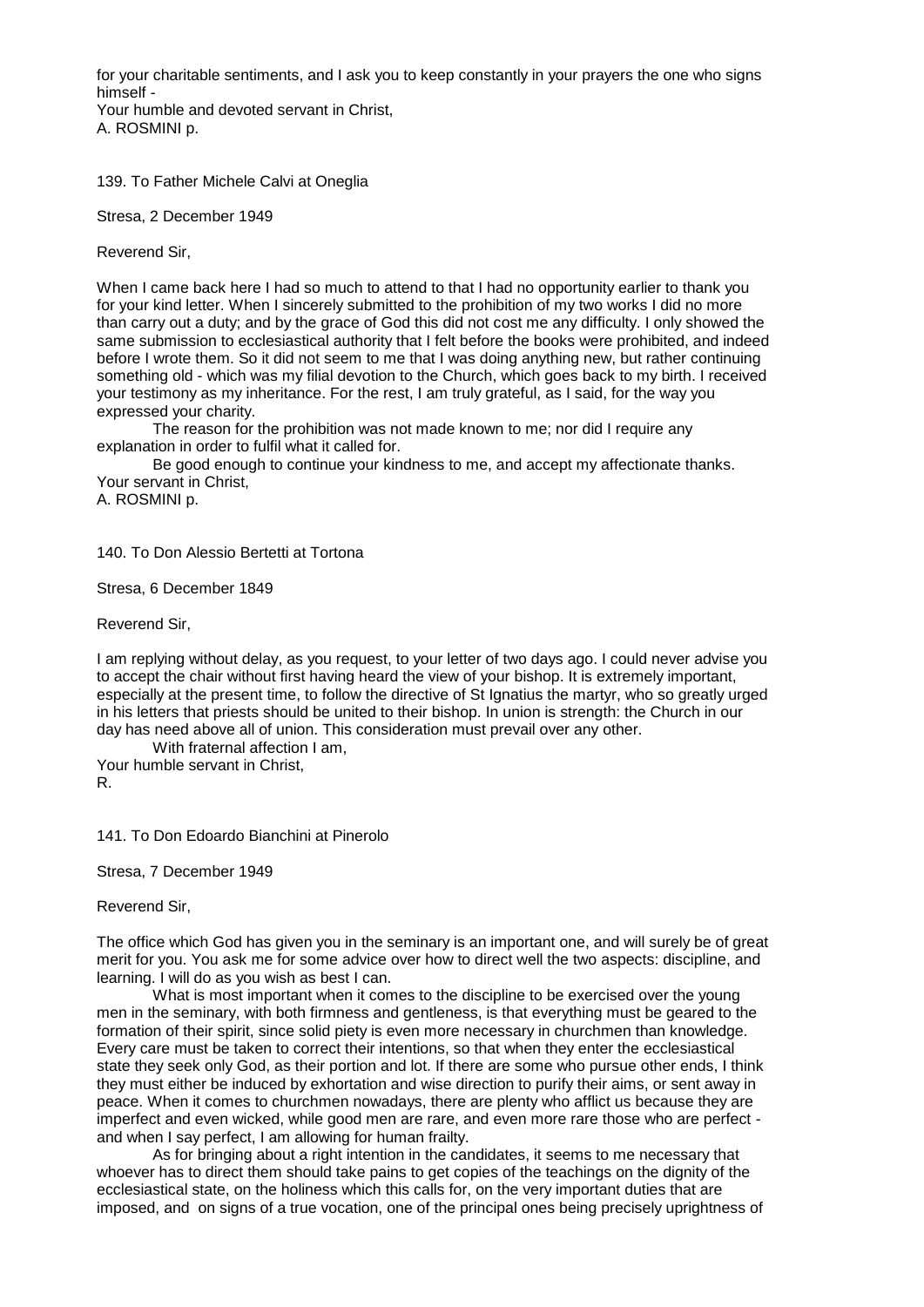intention. It is well to have these documents ready to hand, so as to be able to quote parts of them frequently to the young men, together with suitable passages of scripture and the Fathers. There also needs to be a fitting ascetical training. The booklet, Maxims of Christian Perfection, which I have published could provide a groundwork. Within it there is also a method of examining one's conscience and of meditating. This could perhaps be abbreviated and simplified; but it is essential to use every care and patient effort so that every cleric may learn and understand well both of these exercises.

It is much more difficult for me to advise you over the range of knowledge to be taught, since it seems to me that the studies in the seminaries are a long way from what they should be. I believe that an indispensable foundation for theology must be a grounding in a truly sound philosophy. As for theology itself, it must be entirely based on the magisterium of the Catholic Church. I would wish a start to be made with a simple but informed exposition of all that the Church actually believes or has defined. When the pupils have a clear, distinct and ordered grasp of all that is defined as dogma, and also (separately) of teachings that are not so defined, then one can teach how to bring evidence in support of these doctrines, with three aims in view: to satisfy the minds of Catholics; to confute the views of unbelievers, expounding religion to them; and finally to disprove various erroneous or heretical views, whether idolatrous, Mohammedan, or whatever else. In other words, one can open the theology books, treating each place as a separate part of knowledge, but without applying it to the purpose. [?] Hence reason, scripture and tradition should produce three different varieties of theological knowledge: the first to rebut any objections to the teaching of the Church, using only reason; the second, through study of the scriptures, to confirm and substantiate dogmas against the heretics of various sects who recognize the divine nature of the holy books; and the third, which includes the study of the Councils (and hence a great part of the history of the Church), of the Fathers, the ecclesiastical writers, and all the documents of the tradition, this third, I say, should result in demonstrating the Church's constant teaching at all times , so as to show how the teaching of Christ has been developed, applied, and always more fully illustrated.

Christian moral teaching should be presented as a continuation, a complement and a sublimation of natural ethics. Canon Law similarly should have as its foundation natural right. Church discipline and liturgy should be added as separate branches of knowledge. And the whole course should be concluded with pastoral teaching - that is, with the knowledge proper to a pastor. This is most useful in forming good parish priests, and then senior pastors.

You can see from what little I have said out of obedience, what efforts still remain to be made if we are to have good courses of theology.

With my cordial greetings to the good abbot Barone, who is already your teacher. Remember in your prayers -

Your humble servant in Christ, A. ROSMINI p.

142. To Don G. B. Pagani at Ratcliffe College

Stresa, 14 December 1849

My dear brother in Christ, ]

I am glad that Cardinal Franzoni's letter has reached you, and gives you some support in the trial the Lord has sent you. But I am even more delighted to see that divine Providence has clearly shown itself in favour of the plan you have set your heart on - that of building a Missionary College for foreign lands.

Now it seems to me very important to start by fixing on some fundamental maxims to act as norms for the setting up of this College. But before doing this I should like to hear all your thoughts and feelings about the matter, while in the meantime I mention some of my own

From what I have seen, when it comes to preparing missionaries for so important a work, there are two mistakes - equally harmful - which can render the missions fruitless.

The first is to suppose that God gives the grace of this apostolate very freely; while the truth is that this sublime grace is not given to all, and calls for the maximum co-operation of those who are called. Their number can only be added to through prayer, since Jesus Christ said: 'The harvest is great, but the labourers are few. So pray the Lord of the harvest to send labourers into his harvest.' Yes, apostolic men are few, very few; for they cannot do this work unless they are outstanding men of prayer and filled with zeal to proclaim the word of God. We shall truly devote ourselves to prayer. And this must persuade us that we shall not choose as foreign missioners for spreading the gospel among the unbelievers any but the few who have a tested vocation and cooperate out of ardent zeal.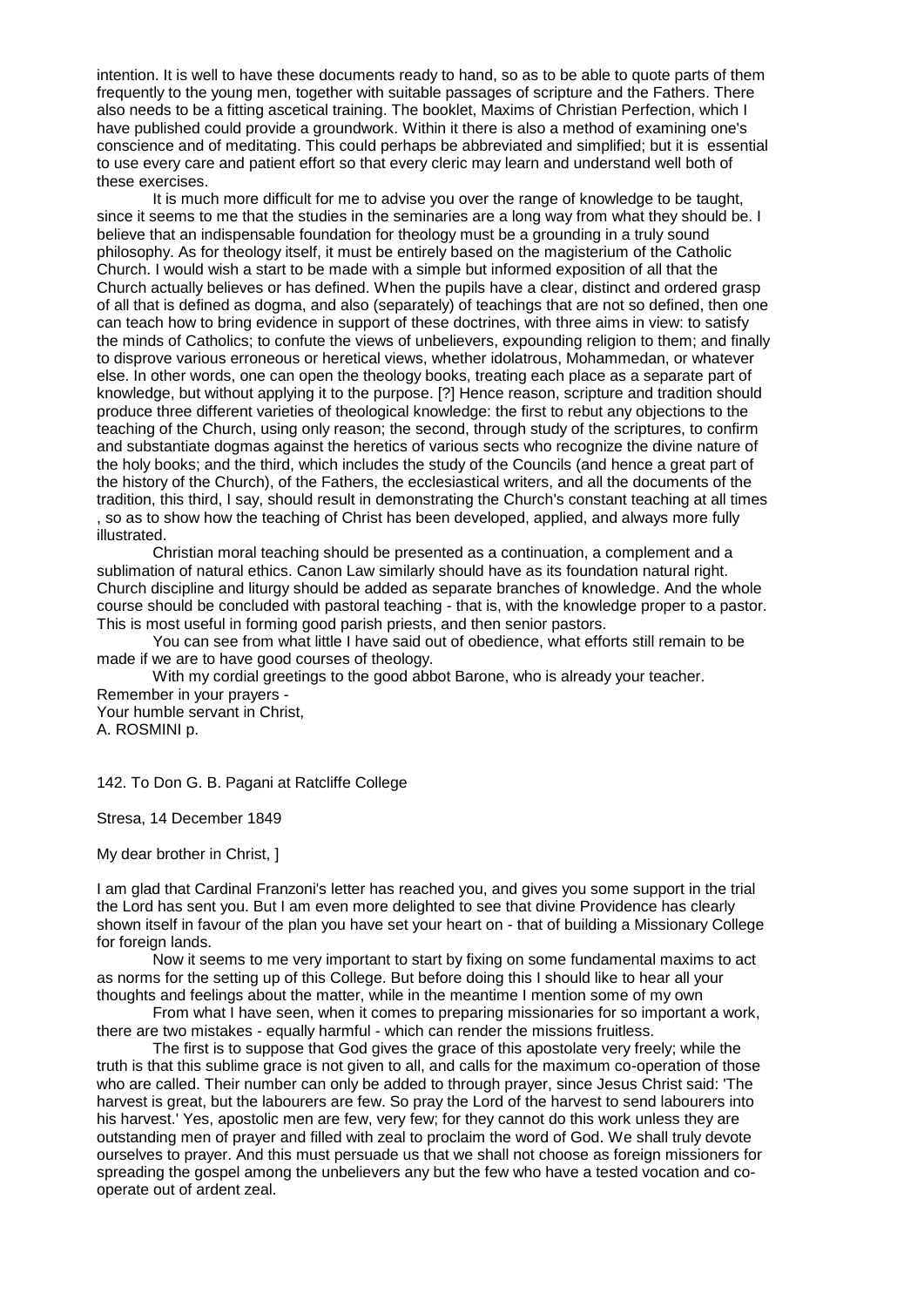The other mistake is to believe that for the foreign missions there is needed great analytic knowledge, of the kind that is taught to priests in Europe. I think we have to work out how to train missioners for this apostolate in such a way that they combine practice and theory, and that the theory comes from practice, rather than the other way round. We have to arouse, or better to nourish, a most ardent zeal for souls. And I say nourish rather, because the zeal needs to be already present in them as a gift of God and a sign of their vocation. Any men who are easy-going and lacking in fervour must be excluded. I should like them first and foremost to be trained in the cult and administration of the sacraments, to be devoted to them, to draw great profit from them, trying to understand them both in the spirit and in the letter; also that from the liturgy they should derive, as from one of its fonts, their theological formation. I should like them to have the highest esteem for, and be devoted to, the study of sacred scripture as inspired by God; above all they should reverence the gospel; read it constantly, meditate on it, and so to make it a further source of their theological training. Given all this, and when they had mastered a summary account of all the truths defined by the Church, another of Morals, another of Church law (especially as regards the hierarchy), then they could be regarded as formed, needing only the addition of knowledge concerning the particular mission to which they were destined.

I should like, if God should give us the grace to see this college founded and developed, all its students to be destined from the start to one specific mission. Because it is well to restrict ourselves and not scatter our efforts, and because if we have in view just one mission, we can direct the whole institution to preparing missionaries well adapted for it. Whereas it seems to me that to form in only one college missionaries for a variety of missions would be impossible. I think we shall have to choose either English America or British India. An American mission would seem easier, because the language would be English, and known to us. We should only have to learn about the place, and possibly the language of the American Indians (which could be learnt beforehand or on the spot). There would hardly be any need for philosophy. Whereas if India were preferred, I think we should have to take a different approach from what we have followed hitherto. We should envisage converting the Brahmins; and for this a great deal of study of their philosophy would be needed. In addition we should have to learn the Indian languages, including ancient Sanscrit. I believe that not much has so far been done among those people, for they are very devoted to their Brahmins; and little or nothing can be done with the people unless we confront the Brahmins themselves. Even if we could not convert them, we could at least confute their teaching This would make them lose such credit as they possess as wise men, by showing that the missionaries were familiar with all the Brahmin teachings - and indeed knew more, since they were able to refute them. I think that without this the Indians will not be won for the faith; and this will be a long and laborious task, requiring much skill and knowledge, since their philosophies are truly marvellous, and show the greatest perfection that error can reach.

England will be the most fitting place for forming missionaries learned in these doctrines, for the English have made them known to Europe, especially through the Calcutta Society. In due course, when our missionaries are well formed in their religious spirit (and they should be trained in philosophy and go deeper into theology), they should get in touch with experts in such matters. There must be plenty of learned men in London and in other universities.

I should like you to consider all these reflections of mine, and tell me (after you have asked for enlightenment from God) whether you think we should prepare missionaries for America or for India. May God bless you all; and may all of you pray for - Yours affectionately in Christ,

A. R.

In the letter from Cardinal Franzoni mentioned here, Pagani was informed about the outcome of the petition presented to the Pope. See the note to Letter 114 above.

143. To His Lordship Giacomo Filippo Gentile, Bishop of Novara

Stresa, 16 December 1849

My Lord,

I thank you for the two synodal encyclicals which you kindly sent me, and which I have read with much pleasure and consolation. They seem to me to be most opportune for the present needs of the Church, and with God's blessing will produce abundant fruits.

How very great is the power of a united episcopate! How readily God's grace accompanies the words of the Pastors gathered together, in the midst of whom Jesus Christ has promised to be present! For my own part I can see no other remedy for the mass of evils of every kind than in the union of the bishops, from whom derives the courage of the individual pastor: that strength and evangelical freedom which our times especially need. Hence I believe in praying according to the spirit of the Church, asking the Lord without pause to preserve and make ever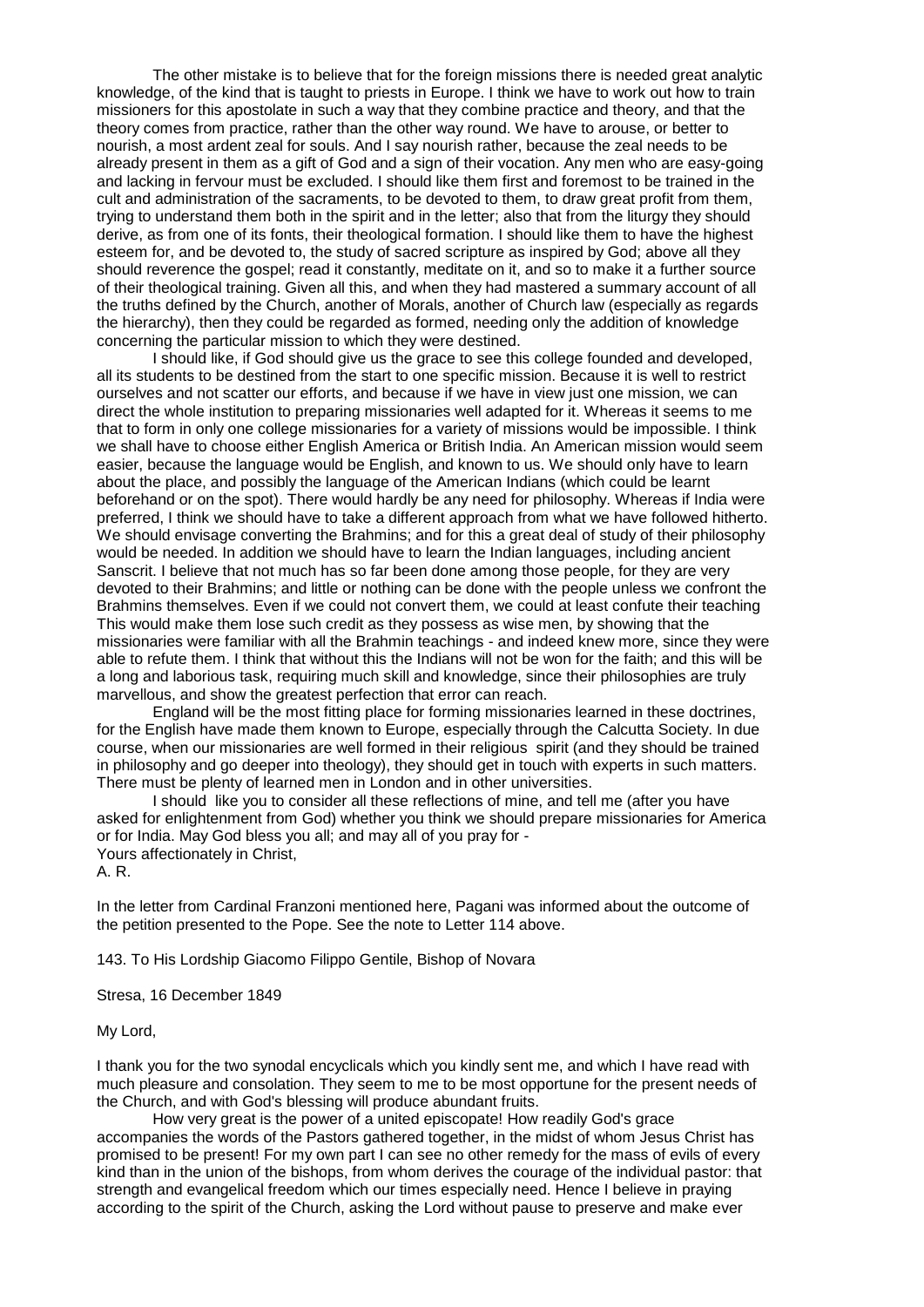closer a union so precious - a union he caused to begin, showing us by this sign that he wishes to have mercy on us and on his Church.

At this time I wish also to ask for many blessings on yourself as the Christmas festivities approach. With every mark of respect, I am - Your humble servant,

A. ROSMINI p.

144. To the Baroness Maria Koenneritz in Dresden

Stresa, 24 December 1849

Dear Baroness,

The account you give me of your life, now that you have returned to your homeland and your family, consoled me greatly in the Lord, for I can tell that our good God is giving you the grace to persevere in keeping the rules you proposed to yourself. If you are faithful to them you can be fully confident that after your exertions in this life, you can aspire to a better life hereafter - and this is the only objective worthy of our hearts. I am not grieved that you find difficulties, both interior and exterior, with which you have to contend; for we are told by the word of God that the present life is a time of struggle and continual temptation, and that God is pleased to see from his heavenly throne the battles which those who serve under his banner have to engage in, using the arms of faith and hope in him - from whom comes the strength his followers need for the strife, and from whom also comes the incorruptible crown of victory. So take courage! Let us go ahead every day, and also daily remember with infinite gratitude that everything we succeed in gaining comes from his all-effective grace, while alas every impediment and every failure comes from us. For what indeed are we? We are dust which every breeze scatters - indeed we are less than dust.

There are many rumours to be heard here in Rome concerning the Holy Father. One of the most persistent is that next month he will be restored to his papal throne, and that he wants to extend again his hand to his subjects who have been led astray.

Since I have returned to the bosom of this dear family of my brothers in Christ, I have rejoiced in perfect peace and tranquillity. Here sincerity and charity reign, and these are not to be found in the world: the world does not know them, because it is ignorant of the unique happiness which it is possible to have in this life.

Although for some years now my health has not been good, my bodily ailments have not in the least lessened the happiness which comes of the love of God and my neighbour - the love for which we were created, and which must make us happy also in eternity.

I am glad to hear that you have found a worthy priest with whom to discuss things to do with the matters of your soul, and from whom to receive instruction and consolation.

In accord with custom, but not simply from that but rather from sincere cordial affection, I wish you every happiness in the Christmas season and the New Year. As Jesus is born anew, let us pray that he may be born in our hearts. Have no doubts that I remember you before the tabernacle; and I trust that, as you have told me, you do not forget me there.

With great esteem I am, dear Baroness -

Your humble servant in Christ, A. ROSMINI p.

145. To the Sister of Providence Francesca Parea at Loughborough

# Stresa, 25 December 1949

I found great comfort, my dear daughter, in your letter of 6 November, especially in the various trials with which the Lord has been pleased to punish my sins and to urge me on in his faithful service, if only he will give me the grace to draw profit from them, which is the one thing I desire. I wonder at the great generosity of divine Providence which has already provided you with a house; and this fatherly goodness of the Lord is a sign to me that not only will you be able to pay off the debt you have contracted, but in addition will be able to build a suitable and spacious school, which is desirable. Let us expect everything from our good God, with these external things as something additional to the better and infinitely more precious interior gifts.

As for the rules you wish to have, those which concern visiting the sick have not yet been drawn up, since this branch of charity has not yet been introduced in Italy. Hence you should ask Fr Provincial to compose them in a way suitable for that country, and then send them to me for confirmation. So too the rules for Superiors have not yet been finalized. The idea is that she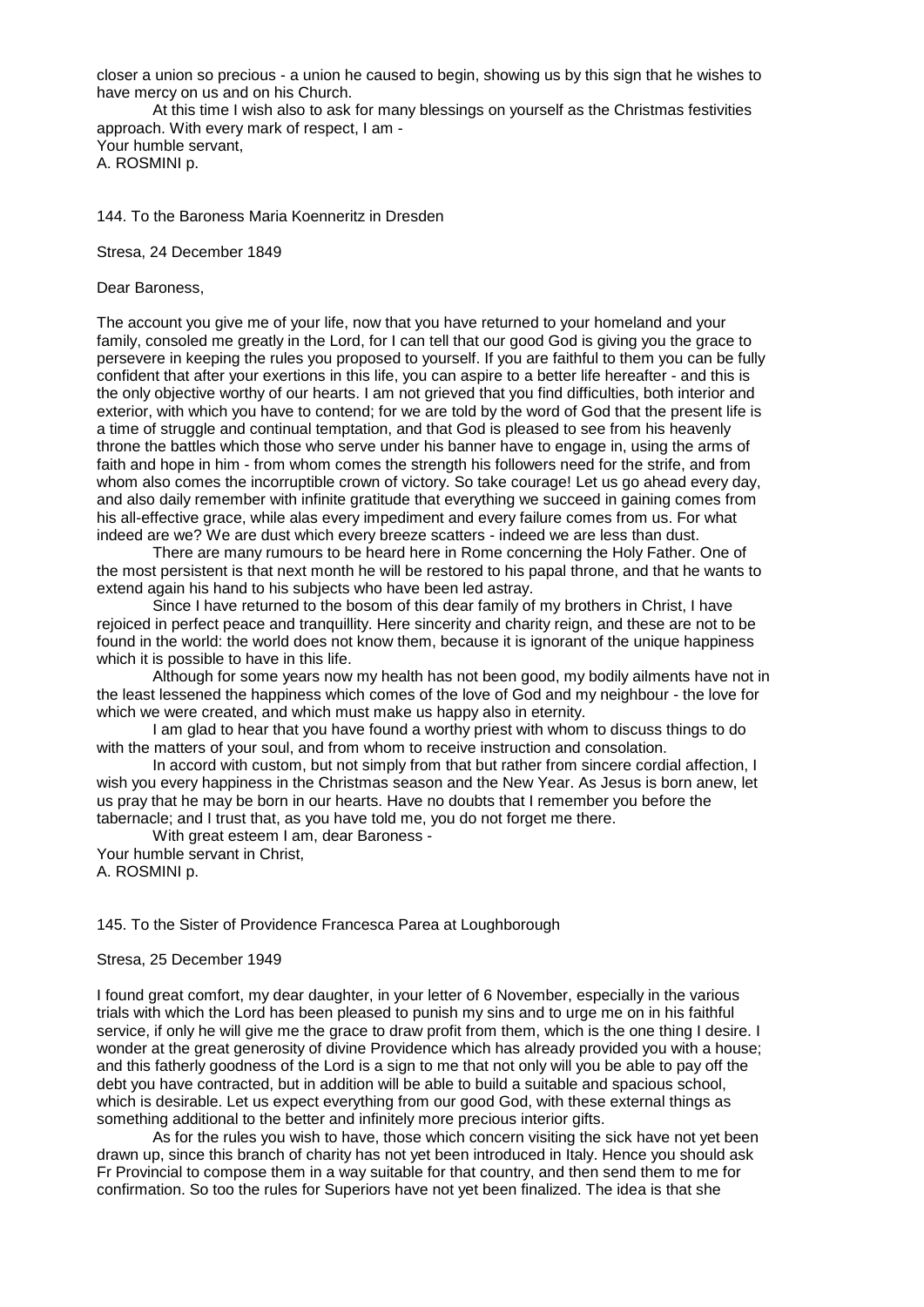should direct her actions in accord with a complete knowledge of all the rules of the Institute, and with the prudence of the Holy Spirit.

As for the wish you tell me about, of being relieved of the burden of directing the Sisters, this, my dear daughter, the Lord does not at present wish. You must fully trust in him, begging his favour; and as long as it is not God's will for you to be dispensed from this duty, you must know that this is a manifest sign that it is in this way that you will obtain your eternal salvation. So be faithful, and do all you can: God will take pity on your weakness and supply all that you lack. And should continuing in your post have some painful consequences for you, he will through his precious merits supply a remedy, having regard for your humility and compunction of heart.

It is my wish that the Child Jesus will enrich you and all the Sisters, whom I love in Christ, with his gifts so that you will be able to persevere untiringly in his service till the end. Goodbye. Your affectionate father in Christ, A. ROSMINI p.

146. To Suor Bonaventura Rosmini at Domodossola

Stresa, 25 December 1849

Thank you, my dear daughter, for the good wishes you send me, also in the name of your Reverend Mother and the good Sisters, on this happy occasion of the birth of our divine Saviour. The greetings and good wishes I send from my heart to all of you, especially when I am before the Blessed Sacrament, are no less great, no less fervent, for I wish to see all of you conformed by divine grace to the image of Jesus, in your every thought and act: it is for him that we are created and predestined. All human and imperfect feelings, which could not come from Jesus, you must always reject. No more contempt or feelings of discontent; no more preferences, no more aversions. None of these things should even be known to my daughters. I wish that instead they may feel in their hearts only forgetfulness of self, gentleness and love for others, zeal, indifference to all things, the love of God and of perfection. In this way they will enjoy the wonderful fruits of the Holy Spirit: unalterable peace, constant tranquillity, joy, thanksgiving, courage in doing good, unlimited trust in God and abandonment in him and in holy obedience. As Jesus is born today, so may he bring all of you to birth with him in his own life! And in his love, may his tiny but all-powerful hands give his blessing to all of you and to all of us.

Your father in Christ, A. ROSMINI p.

147. To Don Pietro Bertetti in England

Stresa, 27 December 1849

My dear brother in Christ,

I have no doubt at all that the infinite mercy of God, into whose hands we have placed our whole selves, will give you abundant help in completing the great work of your sacrifice to him, in the likeness and image of his Son. Again I am sure that he will make you share his peace, that peace which surpasses all understanding, and will give you courage and great energy in the works by which you serve him. And certainly one of those may be that of composing a book on Christian ethics in a single volume, in which the solutions of cases can be seen as following from certain principles. Another work will be that of co-operating with great zeal in the formation of those novices and the growth in holiness of your brethren. A third will be that of spreading the truth and holiness of the Catholic religion among those who live in that land, so many of whom still live in darkness and the shadow of death. The Lord who helps you is capable of everything, and you, in the Lord, are again all-capable - or rather not you but the grace of God in you. But now I sense that that the Lord has called you to devote your work to a very important matter for his glory; and that is the formation of a new Mission House. How earnestly we must pray the Lord of the harvest to give us the stones - that is, the apostolic men who may build it! On this matter, dear Fr Provincial has so far written only a few lines to me, and I am eager to know more. I will urge Fr Provincial to keep you informed (as you rightly wish) about our affairs in Italy. Truly I lack the time to do that myself, much as I should enjoy doing so if I could.

Now, as for what you say about the unexpected prohibition of those two works: just as the Lord has given me the grace to accept this from his hands with tranquil peace, so too I have the consolation of seeing that my brethren too have accepted this with sincere submission and respect, as coming from legitimate authority.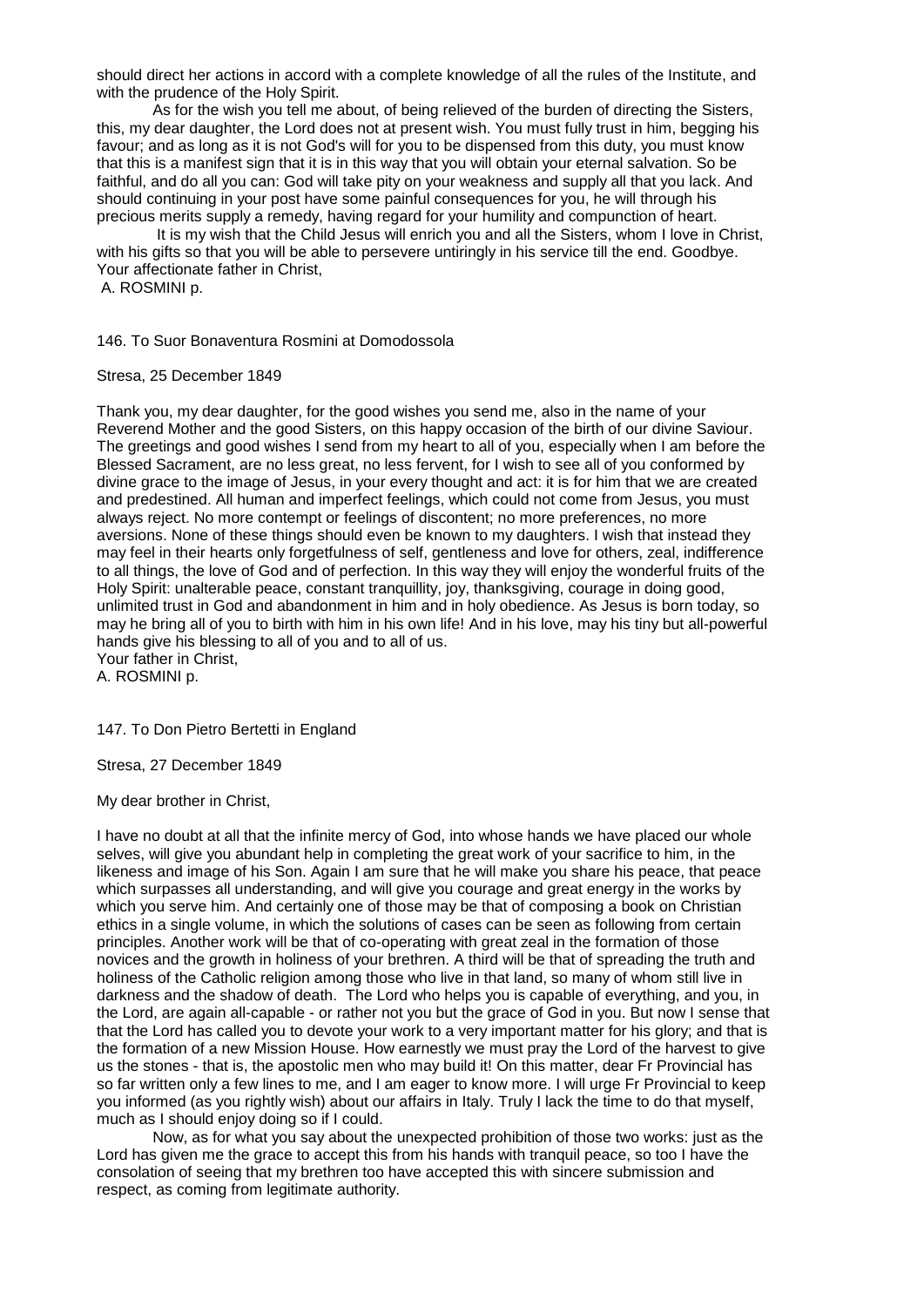I hope to train for you a young man for that new house, one in whom it seems to me the spirit of God is plain to see. He is an American, about whom I have already written to Father Provincial - who I hope will not be put out by this (I have not had letters from him for some time.)

Greet him for me, and indeed greet everyone with a holy kiss. May the Child Jesus be born and grow in our hearts. Yours affectionately in Christ,

A. ROSMINI p.

He is referring to Francesco Cardozo-Ayres, who was then making his noviciate in Italy.

148. To Don Settimo Arrighi in Verona

Stresa, 30 December 1849

Reverend Sir and dear friend,

It was not at all necessary for you to tell me of your kind and friendly feelings, for I already knew them. All the same, it is very agreeable to hear expressed by our friends the affection we are aware of and cannot doubt. So be assured of my thanks for your letter, and of my best wishes to you for abundant blessings in the New Year.

I have to be most grateful to God that he has preserved me in this past year from more than one danger, and that after many disturbances and uncertainties he has restored me to my former quiet and given me back the tranquillity of this family devoted in Christ, and to the joy of taking up again my interrupted studies. If it was the Lord's pleasure to humble me through the unexpected prohibition of my two works, he has on the other hand given me the grace not to be dismayed about this, and to adore even in this event the mystery of his goodness. I submitted myself without difficulty to the decree of the Holy Congregation.

It does not surprise me that you have been invited to share a benefice: I am happy to see your constancy in continuing in the course you have undertaken, because it is from the love of truth revealed to the mind that constancy is engendered. And anyone who loves truth and virtue finds in this love a delightful reward.

The Lord, while on the one hand he may strike and punish, on the other he caresses and consoles. And if the foundation beginning there suffers from wavering, because of the difficulties which are secretly aroused and sustained, it has not yet (so to speak) finished being born. Yet on the other hand the Institute is growing wonderfully in. England. And even in this country [Italy] it is making better progress, and has emerged safe and sound from the storm which seemed about to descend on and root out the religious orders. I recommend it and myself to your prayers. I urge you not to be afraid.

I hope soon to be able to turn my hand to the remaining philosophical works.

Greet for me our well-wishers, including the good archpriest of Santa Eufimia. And accept my hearty good wishes.

Yours affectionately in Christ, R. p.

149. To Don Bernardo Fusari at Rovereto

Stresa, 30 December 1849

My dear Don Bernardo,

Your letter gave me much pleasure, with the news I wanted about yourself and about the two colleges, of Trent and of Rovereto. It is true that the news is a mixture of good and bad, and the closing of the Trent college caused me considerable regret. But I am pleased to hear that the Trent college still stands firm. We have to navigate troublesome waters! And indeed we have come to a wretched state of things. For even our house in Verona, without being able to see any reason for it in the world, faces the threat of being wiped off the face of the earth, just as a flower scarcely coming into bloom may be cut away by the scythe! We have always worked, wearied ourselves, spent money, trusting to an imperial decree: nothing in the world is more secure, more reliable. But things are as God may please, may he be blessed. It may please him in his wisdom and goodness to compensate us in other ways and in other places for the troubles we have met with. For the Institute is spreading in England, and shows ever new vigour in Piedmont. May God be blessed for everything Thanks be to God: in all things, thanks be to God.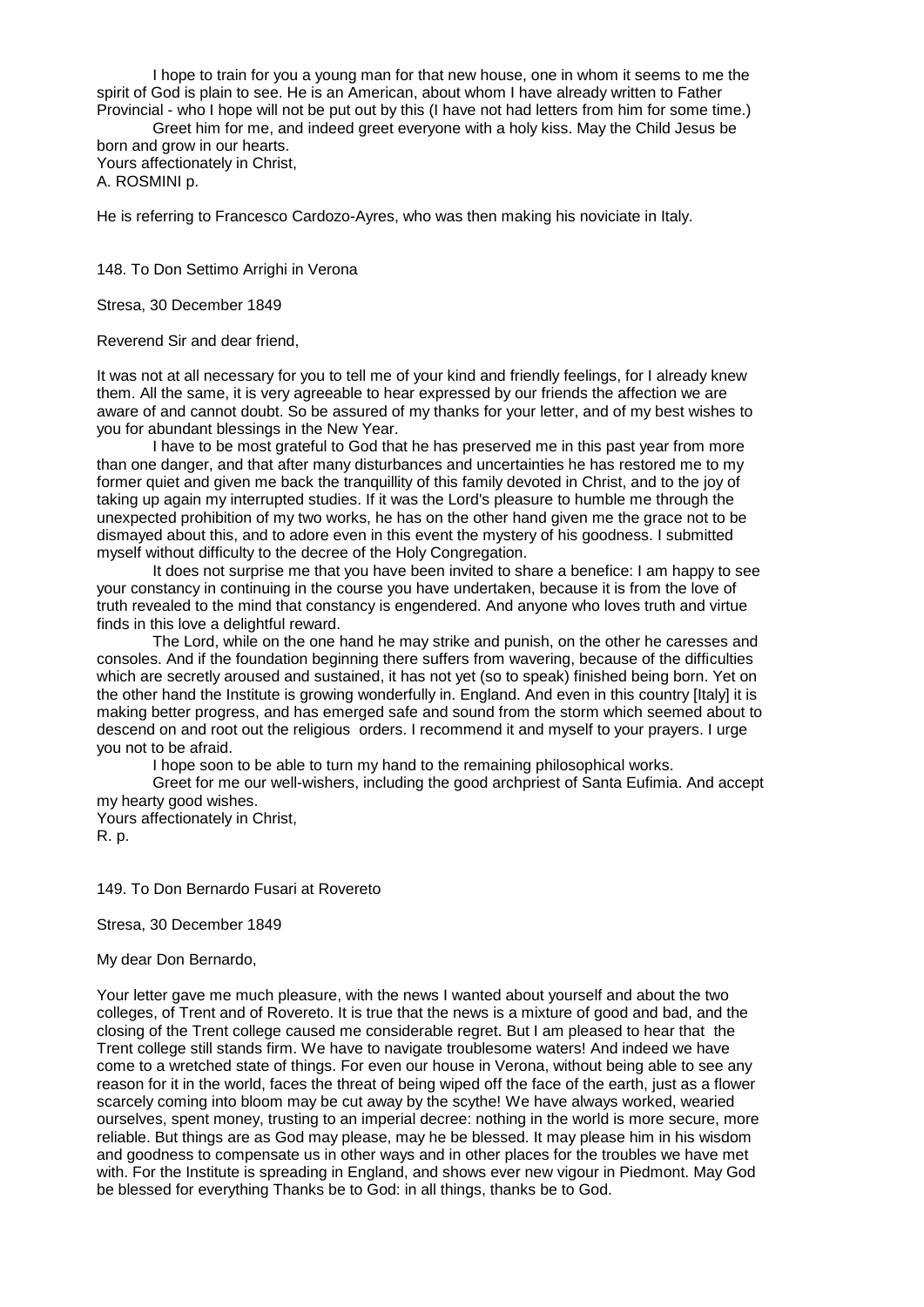I rather gather from your letter that you health is fairly good, though not perfect. As for your financial needs, should you have any, you know how much I love you, and you must not hesitate to turn to me, so that God may provide through me for you, as I greatly hope.

If you see the good Paolino Giacom, greet him for me. So too give my kindest regards to the archpriest and to the two Rosmini families. Pray always for me, as I do for you. With cordial affection in the Lord, I am - Your servant and friend,

A. ROSMINI p.

PS Remember me to Don Paolo [Orsi], Don Antonio Gasperini and Mgr Trentini, and to all my old friends.

At the urging of the Bishop of Trent, Rigler had in 1844 founded a college for young students at Rovereto; and this outlasted by many years the one at Trent, which was closed in 1848.

150. To Don Pietro Bertetti at Rugby in England

Stresa, the feast of the Circumcision, 1850

You put two subtle questions to me. The first is: how far, when preparing oneself to speak to the people, can we put our trust in divine help, without falling into temerity and presumption; and the other: how can we combine together simplicity and evangelical prudence. These things, my dear Pietro, are such that no man can teach them, and that God has reserved to himself, so that he alone can impart them to his servants. And he teaches them a little at a time, since this knowledge, or rather this wisdom, is too great to be received all of a sudden by us, so little prepared as we are. This is why no one has ever finished learning them: the saints spent their lives in the task; but there was always more to learn. So these things have to be earnestly asked of the Master, and we must never cease to make this prayer with fervent entreaty, with tears and sighs. We must offer our souls ready and open to receive everything God grants us, and with the ears of our hearts open, so that we miss not the least syllable of what he teaches us. For the heavenly teaching is such that even if a man knew it and could reduce it to a human theory and express it in words, he would still contend that his disciples did not understand it, unless God should give his light to their understanding; or they would misunderstand it unless God were to direct their minds to the truth.

However there is one thing I can say in general; and that is, in answer to the first question: that in your case it will help if you prepare yourself with great diligence, first as regards the things you will say, and then as regards the words you will use. But this is to be done without any disquiet or anxiety. Our abandonment to God excludes being anxious over the outcome; but it does not forbid us to use study and diligence. Think about the object and forget the subject - in other words we have to forget ourselves, but devote all our care to the object: that is, to the teaching we aim to give. As for the words we are to use to clothe our message, one man has more need to think about this, another less. And the man who has the greater need must give the greater care to his preparation. Each individual has to regulate his conduct in this matter according to the degree of knowledge and facility which he knows he possesses. I think that there in England there must be a copy or two of that fine book which I recommend to our preachers. It is called A Guide to those who announce the Word of God (Chambéry, Puthod, 1829). It is a collection of precepts of the saints with regard to the best way to preach, and you will find in it various things which will meet your need.

A man can be called simple if he always tells the truth, and if he aspires to justice in his thoughts, affections and actions. He will be a man who does not try to deceive others through making himself out to be better than he is, and who does not go in for shallow arguments to make it appear that the truth is what pleases him, but accepts the truth as it is, and loves it as such, never putting false interpretations on it, or twisting it to favour ends of his own. Again, a simple man is never ashamed to profess the gospel, even when he is faced by people who look down on it as a sort of weakness or childish fancy. Rather he will witness to the whole of it, on all occasions, in the presence of all, unostentatiously, and simply because it is true. A simple man, rather than make a rash judgement, will let himself be deceived and slighted by his neighbour, but take it all in good part, and not lose the serenity of his soul, whatever estimate others have of him. These are the things that are truly simple, things that show a genuinely simple man who, frankly aware of his own evils, and not failing, instead, to recognize and acknowledge the goods that the Lord has given him, gives thanks for them with sincere gratitude, not ascribing them to any merits of his own or in the least exaggerating these.

But the prudent man is one who knows how to keep quiet about a part of the truth which it would be inopportune to bring out, yet who (while he keeps silent over some things) never distorts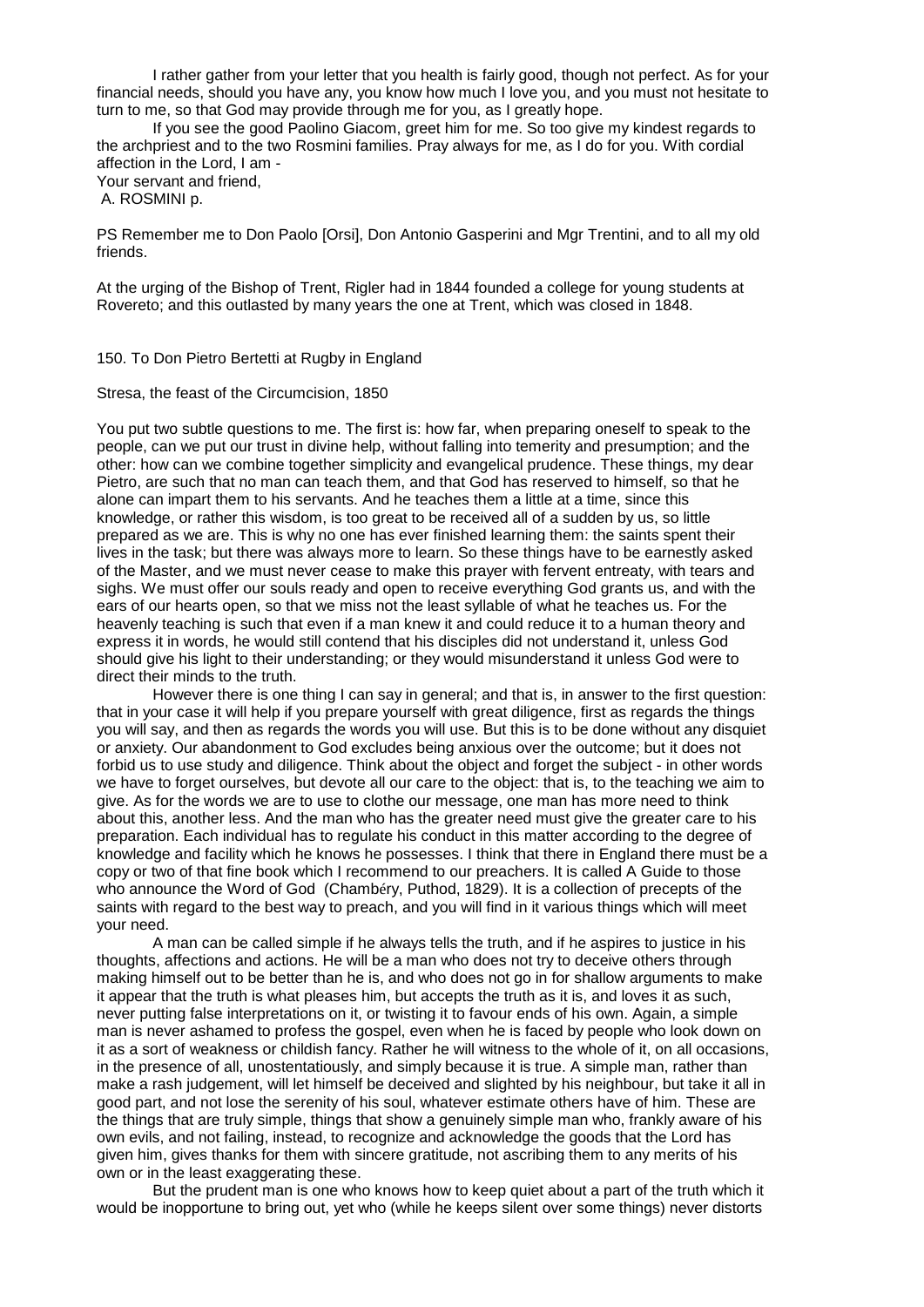or falsifies the part of the truth that he speaks. He knows how to attain the good ends that he proposes to himself, choosing the best means with energy and diligence, in both his intentions and his actions. The prudent man can foresee all the possible eventualities and difficulties he may meet with, in whatever matter he is involved in, and is able in good time to avoid them. He has the foresight to realize what difficulties may arise from the very efforts he makes to avoid difficulties; and so he chooses the middle way, the one which minimizes the difficulties and dangers. The prudent man, once he has proposed to himself some good end, one which is noble and great, never loses sight of his aim, and through the constancy of his purpose manages to overcome all the obstacles, bending all his actions to the end he has chosen, and not neglecting any occasion that can lead to its attainment. He is the man who in every matter distinguishes and grasps the substance, neither holding back nor allowing himself to be confused by accidental matters, because when these are put aside he can more rapidly arrive at his desired end; so he sees that his energies do not go astray or become scattered in various directions, but instead keeps them all closely directed to the goal he seeks. Finally he is the man who, after doing all these things, hopes in God alone for a good result, asks for this, and wishes it if it is God's will. But if he does not succeed, he does not torment himself or change his mind, or relax his good work; he is content that he has done all that he could, and assured that he has not failed in his ultimate end; for this for a man who is prudent in the gospel sense - is nothing other than the will of God and his final glory.

You will see, my dear Pietro, that there is nothing contradictory between prudence and simplicity. They are mutually compatible. Simplicity consists in loving, and prudence in thinking. Love is simple; the intelligence is prudent. Love prays; the intelligence watches. Watch and pray here is the reconciliation of prudence with simplicity. Love is like the dove which coos; the working intelligence is like the serpent which never falls to the ground, never collides with anything, because it goes along detecting with its head all the irregularities of its path.

May God grant to all my dear brethren in the Lord a year full of merit and spiritual joy. Yours affectionately in Christ,

A. R.

151 To Mgr Pietro Alfieri in Rome

Stresa, 5 January 1850

Very Reverend Monsignor,

I thank you for your courtesy in sending me your best wishes for the New Year, and I gladly reciprocate these from my heart. In this religious house I see to it that the young people are trained in church music, as you wisely advise; for there is no more effective way of raising the heart to God than sacred music, when it faithfully expresses the devout sentiments of the Church. This was well known by St Ambrose and St Augustine, who gave high praise to such music. Hence it greatly serves the cause of God and fosters piety, this cultivating, with devotion and diligent work, of an art which, from its very birth, you could say, was sacred to God. I earnestly hope that you will be able to bring to completion the publication of your work in this field; and while I recommend myself to your prayers, I promise my own for you - poor as they are - so that through our reciprocal love we may both obtain our end.

With affection I am your humble servant . . . A. ROSMINI p.

152. To the Archpriest Don Carlo Ferrari in Verona

Stresa, 7 January 1850

Reverend Sir,

I heartily return your greetings and good wishes for the New Year, which reached me in your letter of 28 December which has just arrived. We are made one by the close and gentle bond of priestly charity, so let us both pray God that he will kindly bless our souls and the works which make for his glory, and protect us from our enemies within and without with his outstretched hand. Let us pray from our hearts, for Whatever you ask for in my name I will grant.

Although I had in my mind some fear of the fact you write to me about, all the same, the express revelation you give me of it has caused in me a keen sense of sorrow and of bitter surprise. How is it possible that calumny can so easily find an outlet against a man so worthy of esteem? How was it possible that you had no inkling of the risk you ran in lending an ear to the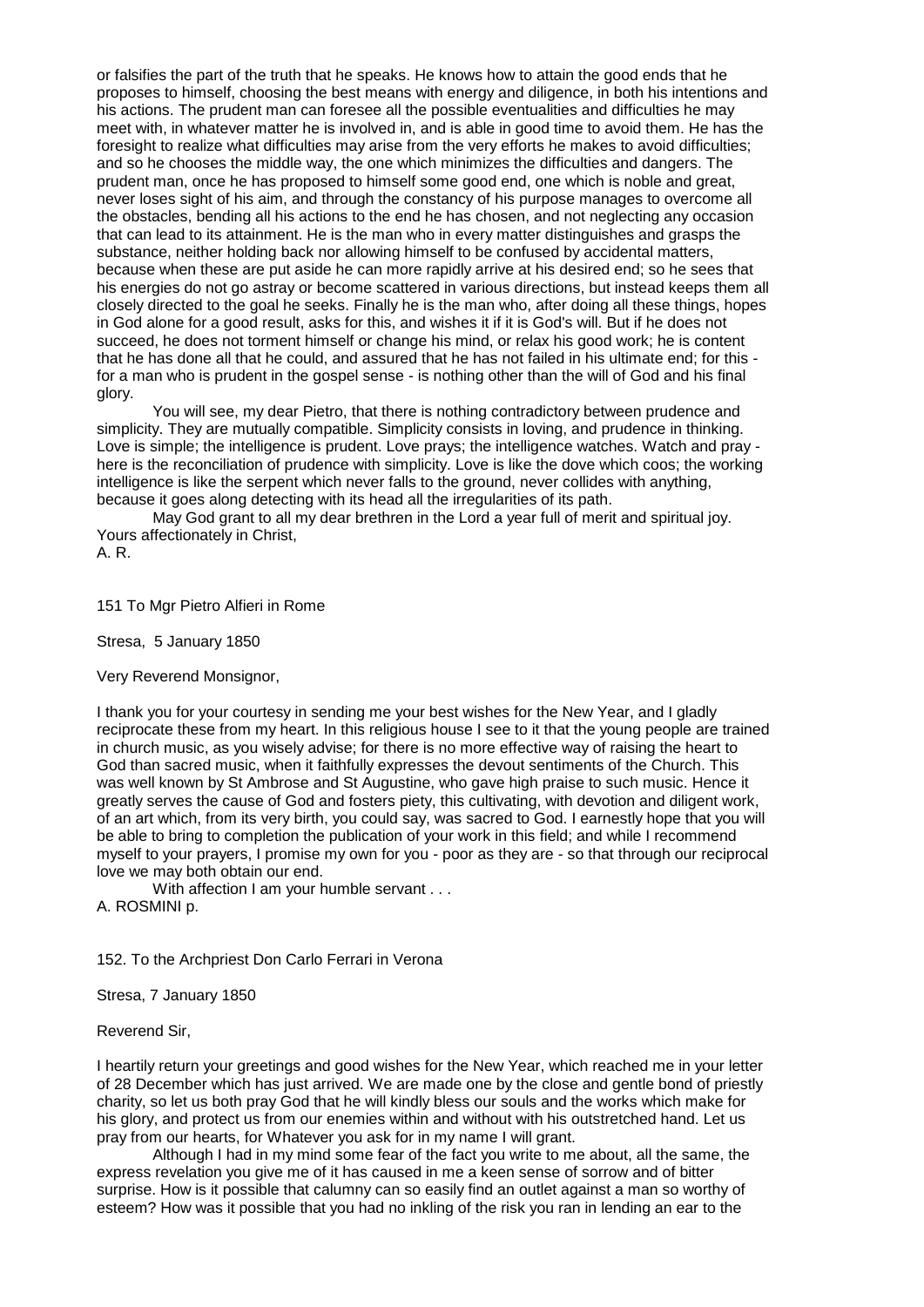words of evil-speaking men who co-operated to oppress innocence and destroy a work which tended to the glory of God and which was approved by the Church? And all this was wrapped in secrecy, with both countenance and words showing to outward appearance something quite to the contrary. What just man has ever condemned someone as guilty without any proofs and without legal process? The most venerable tribunals of the Church, the Ecumenical Councils themselves, when anyone was accused of erroneous doctrine, asked of him a profession of faith. And as soon as he gave one which was conformable to the sentiments of the Church, he was sent away fully absolved of fault and vindicated. All of us, it could be said, daily make solemn professions of faith which are not asked of us. We solemnly condemn Jansenism and every other error condemned by the Church, and we conform our works to our beliefs (since no one can point out a single one of our works which is opposed to sound doctrine). Yet all the same, without openly condemning us which they could not do - without even openly accusing us or reproving us face to face, they lie in wait for us in a hidden fashion; they are underhand in seeking our destruction. And this is done by those very persons who according to their office are the teachers of justice; by those to whom our house owes its existence in Verona, and who declare that they are grieved by the government decree which suppressed us - even though it was provoked by them. This is a traditional weapon in the hands of the many who want to accuse those they wish to oppress as being infected with jansenistic doctrines. Hence the various Popes, and especially Innocent XII, had to issue decrees by which they severely prohibited assigning to anyone the black mark of jansenism, whenever he did not beforehand profess one of the five propositions. How is it then that so little account is taken of these prescriptions of the Sovereign Pontiffs? How can people pretend to have reverence for the Head of the Church when they think nothing of going against his precepts to the harm of their neighbour? I myself cannot explain these enigmas, which must be left to the judgement of God.

For the rest, I place all my hope in God, and am also fully resigned to and conformed to his adorable will. I thank you, my dear friend in Christ, for your letter, and for the help you give me, and I beg you to continue in this. I shall profit by any news you can give me, and I shall use it with the necessary reserve and prudence. Greet for me Don Mazza, and believe that I am all yours in the heart of Jesus Christ.

A. ROSMINI p.

# 153. To Don Giuseppe Fradelizio at Stresa

Stresa, 13 January 1850

My dear brother and companion in the divine service,

I have received the two lists of the people who belong to that house, with the two reports annexed; and in this letter I will send you my observations over the regularity of these actions.

The consolidation and development of the Institute of Charity to which God in his mercy has called us, and the spiritual fruits that it is destined to produce in the world, depend on the carrying out, in a devoted, prompt and generous way, by all the members, and especially by Superiors, of whatever is prescribed by the rules, and by the decrees which are issued. Hence it is necessary for every Superior, particularly, to take care, with a sincere conscience and great zeal, never to neglect any part of his duties, thoroughly persuaded that by so acting he will attain his end - the sanctification of his soul and the great reward that this will bring. He must also be persuaded that that he has to render an account to God for any lack on his part, for any negligence or other fault. So I strongly urge you, my dear brother in Christ, not to limit yourself (as you seem to do) to the spiritual direction of the souls of the novices who have been entrusted to you. Rather, you should carry out to the full all the duties of a good Superior of a religious family. Not all these duties are directly spiritual ; but they must all be carried out spiritually and ordered according to the spirit. If the duties which are not immediately spiritual are neglected, an account of them has still to be rendered to God. Such neglect is a spiritual fault; and it means that the strictly spiritual things will not go well either. So you must take care to distribute your daily occupations in such a way that one part is given to your own sanctification - and especially the study of your rules, so as to fulfil them with diligence and fidelity; another part is to be given to the interior direction of the novices; and lastly a part must be given to matters of external discipline. You must be able to find time to keep in touch with your Superiors, and to let them know about all your actions, and give them the reports that are called for, at the due time. If you wish to do all this with a sincere and docile mind, which I do not doubt, you will certainly find how this can be done. This house, since it is in a solitary spot, has few external relationships and few outside charitable works to carry out. The number of novices is quite small, and at present does not exceed a dozen or so. If so small a number absorbs the whole of your time, one would have to say that there is something wrong in the way you treat them. So it is necessary - and this requires true virtue and sincere humility - that you should adapt yourself to the circumstances; and since you cannot have the help of the people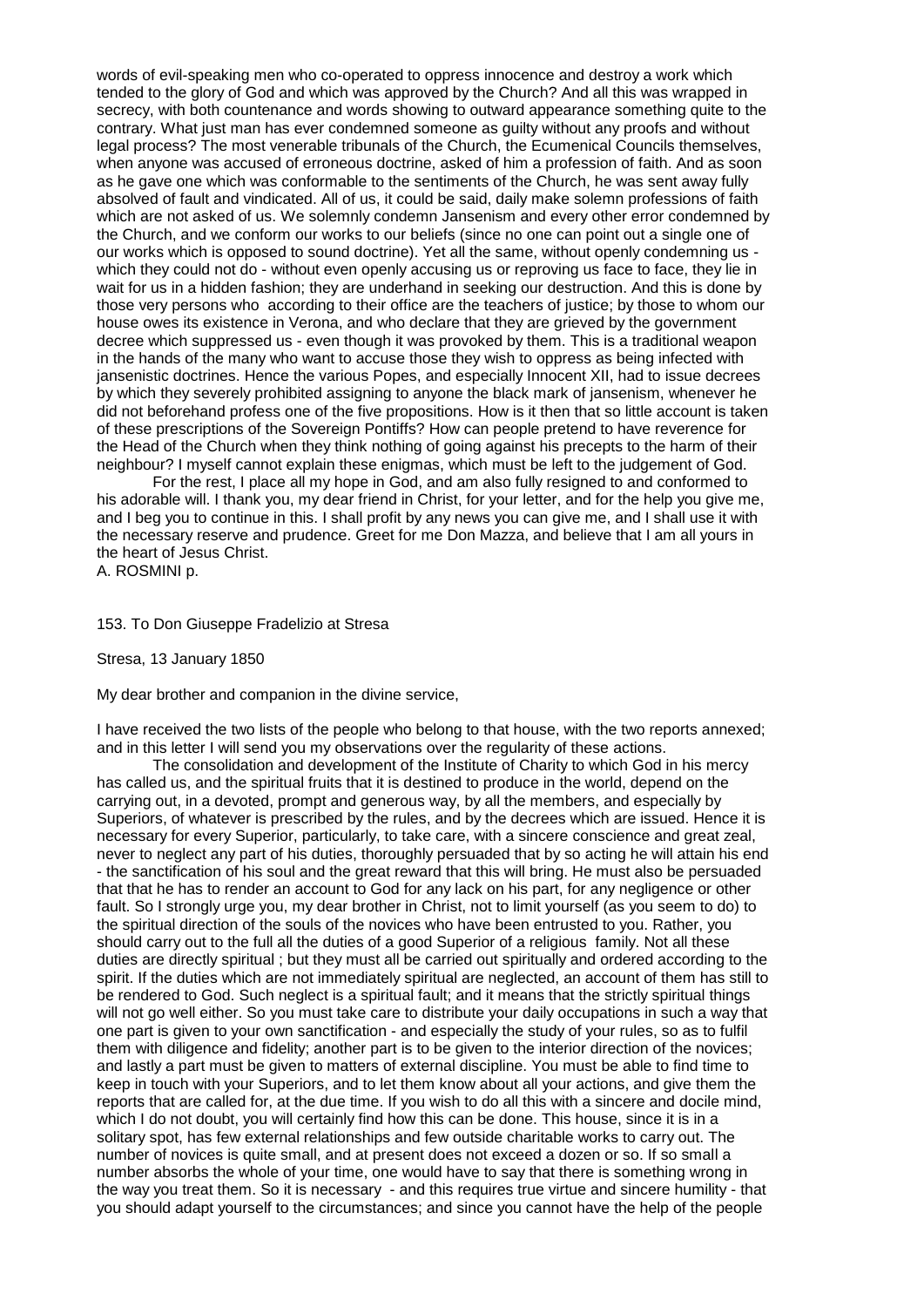who might be desirable, you have to profit from those whom divine Providence is pleased to let you have. A wise Superior must on the one hand support that defects of his ministers, and on the other make sure that he is not cut off from them. He must frequently deal with them so as to form them, directing them patiently and in detail over their duties, bringing their attention to the rules, and seeing that they carry them out. Turn to the Lord, since it is only from him that you can hope to have the light to understand this advice and the power to put it into practice.

I say again, if a man concentrates entirely on himself, with the aim of being spiritual or making others spiritual, but neglects and omits some part of the essential duties which belong to his state, he becomes less spiritual. But if he neglects none of his duties, even those which he finds difficult and unrewarding, he becomes thoroughly spiritual and better fitted to direct others in the spirit. The less appealing duties, such as concern external order, the cleanliness of the house, its finances, the careful keeping of the books, exactness in his relations with this Superior, and so on - in carrying out these things he overcomes himself, acquires skills that are useful for the glory of God, and makes good spiritual progress. In proportion as thou dost violence to thyself, the greater progress thou wilt make. [Imitation of Christ.]

I hope that these admonitions, dictated to me by charity and the desire that the Institute should not come to harm, will be received by you with a humble heart, and that you will be grateful to me for having given them. If you act like this it will give me great consolation when I see them bear much fruit. May the Lord bless you and all your spiritual sons. A. ROSMINI p.

## 154. To Don Giuseppe Aimo in Verona

#### Stresa, 23 January 1850

I should like to know how it is that you have gathered that Don Mazzi is to return to Verona. If he comes, you must welcome him with charity, but at the same time reprove him for his sinful actions against the sacred bonds of his vows. It is not only that he has obstinately disobeyed; he has also, on his own authority, cast off every obligation to the Institute, as he unashamedly writes to tell me in plain terms. Not only the Superior, but you and all the priests must show him the great sorrow and horror you feel over what he has done; because in this way he can be helped - as long as his ears are still open to the truth. So on this occasion I give all of you the faculty of admonishing him. He certainly cannot realize the gravity of his fault; and to get him to know it, the voices of all must concur in condemning him, though not without showing him most sorrowful compassion. The Superior must then make it clear that he cannot be received except as a simple guest, until such time as he - Mazzi - has written to the Father General and given suitable satisfaction. And if the General is not available, you as his vicar will act in his place.

God has placed you there, my dear brother, for his own loving reasons; and it is there that for the present he wants you to be, until he shows that he wishes otherwise. The defects which you notice in your Superior I am well aware of. But where in this life are we going to find perfect men, who are not lacking in any quality? We may imagine that they exist somewhere else; but the truth is that either there are in reality none, or at any rate they are extremely rare. So we have on the one hand to make sure that we take no scandal from the defects of others; and on the other we have to understand better that God wishes us to form ourselves to have a robust virtue, without needing too many helps from Superiors. It is God's will that each of us should spur ourselves on to perfection, and overcome the obstacles through firmness of purpose. There is much merit in this; it leads to a virtue pleasing to God; and I believe that in his loving Providence he allows Superiors to have some human deficiency, so that those under them should not lean too much on them but should learn to govern themselves - which is as much as to say that they should stand firm in God, who is the true Superior of all Christ's disciples, and the one whom earthly Superiors represent. So take courage, my dear Don Giuseppe: draw courage from the Lord. And you need courage all the more because in that house you carry out the duties of vicar of the Superior himself; and so God requires you to supply what may be lacking in him, especially with regard to the religious discipline of that family, recollection, and the fervour of each member. So that you may the better be able to do this, and through practice make our holy rules come alive, I appoint you as vicar and admonitor of the Superior, by the decree which you will receive with this letter. I advise you that your admonitions should bear chiefly on the observance of the rules and decrees, and especially on the most important matters such as daily meditation, conferences, consultations and the wording of what he writes. Whenever he fails in any of these things, or is unable to carry them out, you (with his consent) will apply yourself to what is needed, and explain that your position gives you the authority to act in this way. The result will be that the two of you will manage to maintain that small family in spiritual recollection, and fervent zeal in the works carried out, such as our rules call for. At the same time do not forget to take into careful consideration how many and how great are the substantial virtues of your Father Superior, such as the exemplary nature of his life, his zeal for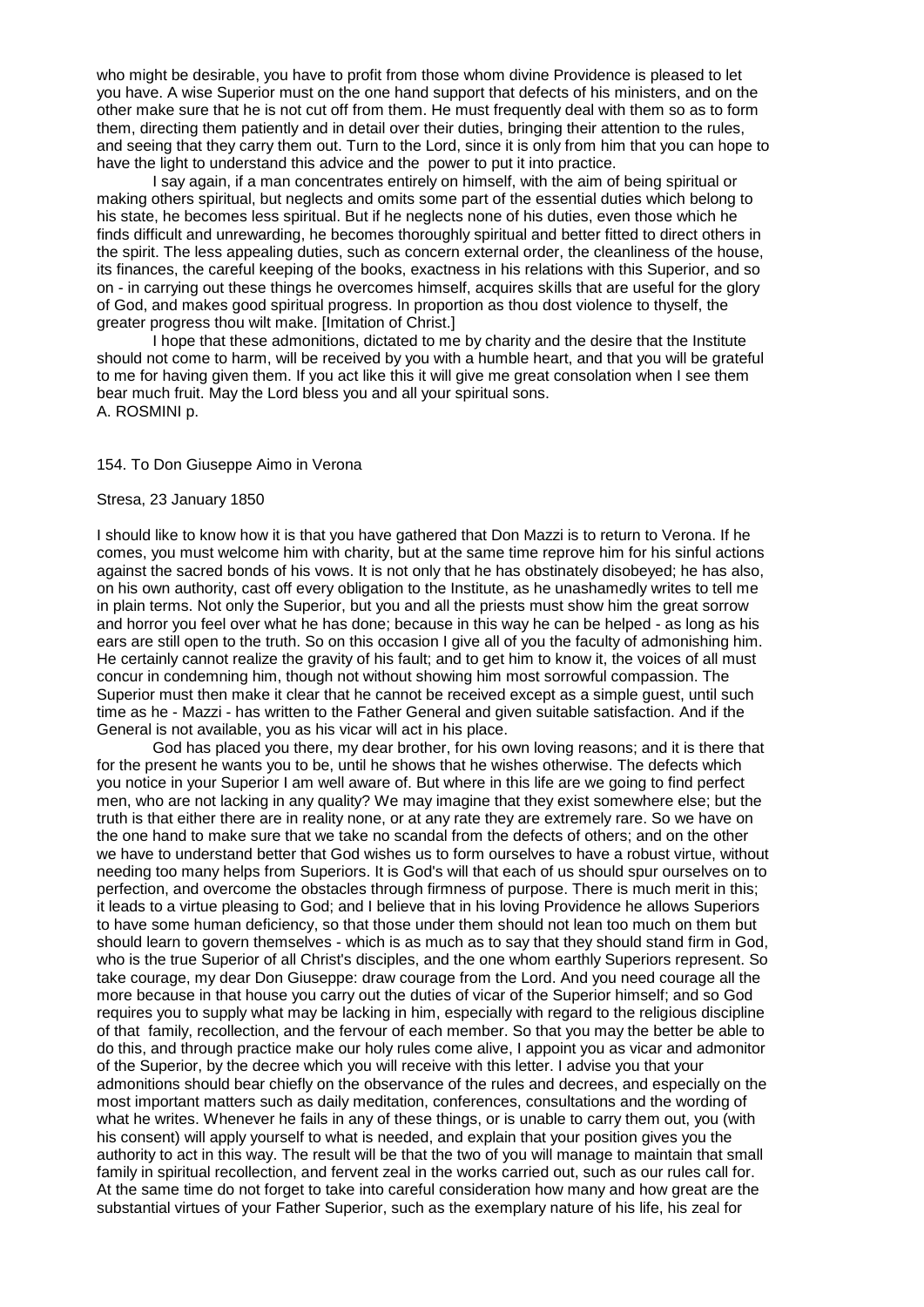souls , and the constancy of his exertions on their behalf. The thought of these things will reconcile in your mind the reverence you owe to him with tolerance of the things which, through the limitations of his human powers and the burden of his infirmities he is unable to carry out. Certainly we need to desire and to bring about with all our energies a great strictness of discipline, a more exact orderliness, a more faithful perseverance in the pious customs of the community; but at the same time we must accompany this desire and these efforts with a humility which demands more of ourselves than of others. We also have to call on that heavenly enlightenment by which God himself is good enough to recognize among the many imperfections and defects of men the great and precious virtues which he himself imparts. For the rest, my dear brother, much can be done with words: anyone who has some authority in the house must preach and exhort without ceasing and never fail to indicate any defects that exist, calling people back to their duties. And this is to be done out of pure love of God, and with reproaches directed first of all at oneself. I have noticed among our men there is so far lacking among Superiors both the readiness and the close attention that are needed in order to apply the corrections without which discipline deteriorates. I urge you to apply yourself vigorously to this as far as it lies within your authority. Do this always with the rules in your hand, so to speak; show which rule is being disobeyed; and to be able to do this well, read, re-read and study all the rules, decrees, and dispositions of Superiors. May God keep you and all in that house in his grace and love.

A. ROSMINI

# 155. To Don G. B. Pagani at Ratcliffe College

## Stresa, 24 January 1850

I read with much consolation, my dear brother in Jesus Christ, your own report (in your letter of 30 December and also that of 16 January) and also the reports of dear Ceroni and Lorrain. I cannot agree to your promoting to the Presbyter vows the man you propose, even though I highly esteem him, and I entirely believe the praise you give to his virtue.

It is a maxim of our Constitutions that in each class of the members of the Institute we have to make sure that there remain certain men who are outstanding in spirit and virtue. And so there should be such men also among the spiritual coadjutors. We should only raise to the grade of Presbyter those who, in addition to other gifts, possess a notable intelligence, or at least a degree of knowledge beyond the ordinary; and we need to observe this maxim all the more strictly the more stable and widespread the Institute becomes.

Over what you write to me: I am fully persuaded that for the present we must not think of founding a college for foreign missions, since there is such great need of workers in that country [England]. So we must think instead of forming a college of travelling missionaries for England, Scotland and Ireland.

As for what you tell me of your own spiritual state: all you have to concern yourself with is to advance along the path you are already taking, making sure that you never allow any depression to enter into you, but rather growing in courage and vigour, trusting in God who is your Father, in Christ, to whom you belong, and in that Holy Spirit through whom you share Christ's life. You must not overburden yourself, but as far as you can bear your human infirmity through an increase in grace. If there is lacking in you any element that a true religious should have, it will help you to compensate if you recognize this in holy humility, and confess to God what you are and recognize also what through his grace you are not: that is, worse, as you could be. You have to estimate your own powers, and adjust to them the burdens you are capable of bearing. This too is a light from the Lord. After all, even a donkey can carry only a certain amount! So find peace and joy in the Lord, together with that love which banishes fear. May God grant to all my brethren who serve the Lord in that island the fire of his love.

Yours affectionately in Christ,

A. R.

156.To Mgr Aurelio Mutti, Bishop of Verona

Stresa, 28 January 1850

Your Excellency,

When the matter arose of placing the Institute of Charity in the parish of San Zeno in that city, Verona, Your Reverence was good enough to give your consent and legal support, through which, after prolonged negotiations it was possible to establish the Institute there, by an Imperial Decree, and with an Apostolic Brief from His Holiness Pope Pius IX, who granted us the administration and possession of the parish benefice. Trusting in such a favourable disposition on the part of the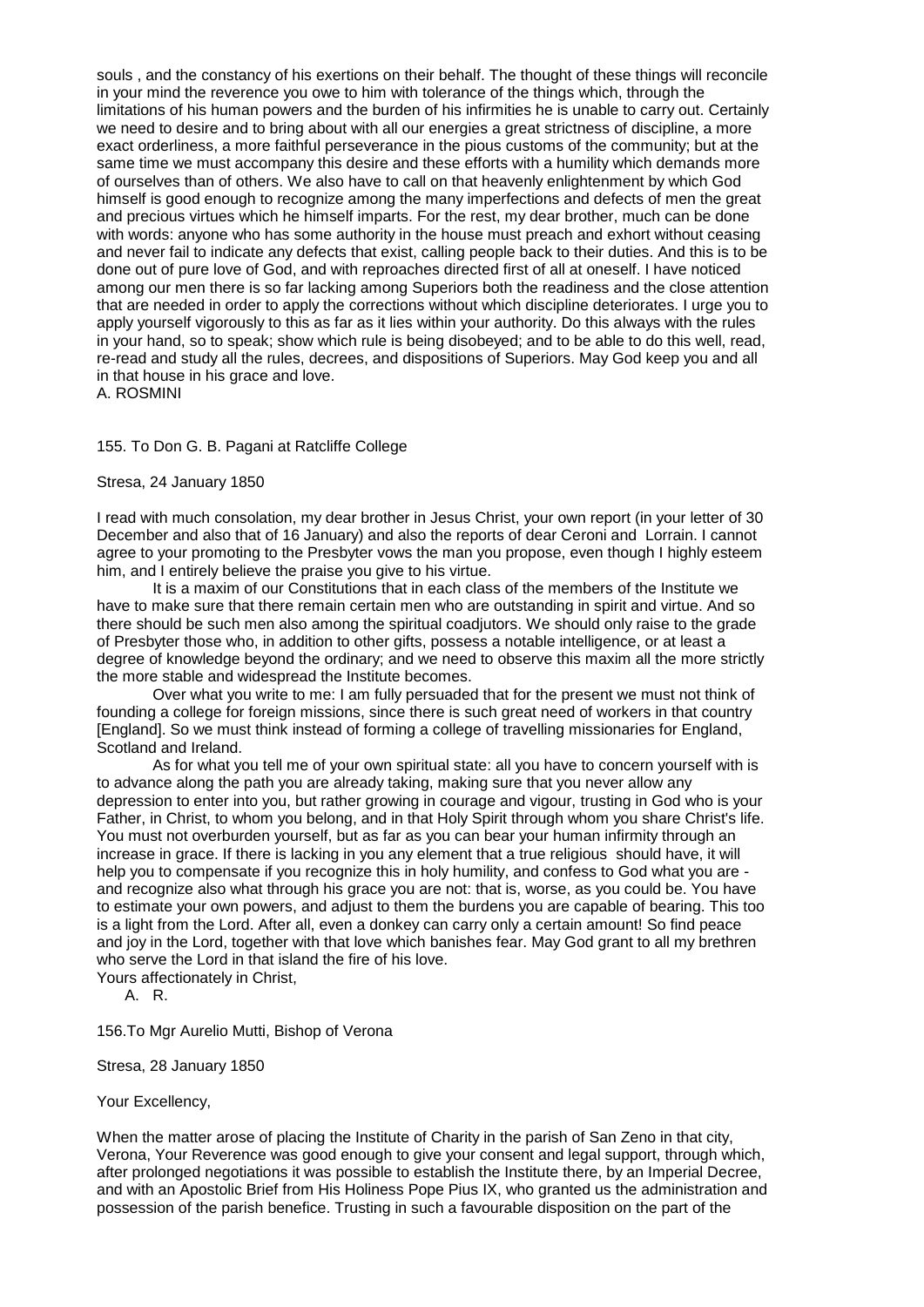Bishop, which was never afterwards revoked, arrangements were made to give a solid foundation and bring to a conclusion the establishment of this institution, irrespective of the expense and labour incurred. Now that the return of peaceful times gave promise of carrying our this plan, I find myself suddenly afflicted by a grievous sorrow, since an order has been communicated to me, as head of this house, by the Military Governor which (without regard for past events) suppresses and dissolves this house, without giving any reason, and saying nothing about what gave rise to so fatal a blow. While my mind was full of this bitter event, trustworthy people came to inform me of something which I cannot persuade myself to believe, even though my informants are so authoritative. What I am told is that this cruel blow comes directly from Your Excellence - that is from a dispatch you sent to the Governor. If this were true, then it would mean that the children had been sacrificed by the Father: that is, those who have always venerated, obeyed and loved you, Monsignor, as their Father, in whom they placed unlimited trust, and hoped for protection (never having received any reproof), and never conscious of committing any fault, saw themselves betrayed before the secular authorities; and without any legal process, without obtaining a hearing, without knowing any reason, and found themselves all of a sudden ill spoken of and driven out by their own Bishop. I repeat, I could not believe this news; yet it came from the Governor himself, and so I cannot disregard it. And should it be true, I could do no less than frankly declare my grief to yourself; and if it should prove untrue, I would have to have recourse to you so that you could take away from me so grave an uncertainty. I am sure there is no need to remind you that we are here dealing with a religious order approved by the Holy Apostolic See, by Pope Gregory XVI and Pope Pius IX. So if you had any complaint or suspicion it would have seemed natural to refer it to Rome, where there is a tribunal competent to deal with ecclesiastical cases. And since you as Bishop are the natural protector and defender of the Church and of all the religious orders which with your consent work within your diocese, and which cultivate the Lord's Vine under your direction, it was my duty to await from your justice and your charity and pastoral zeal, that whatever doubt or suspicion might arise in your mind, you would have wished to ascertain the truth, and in any case would have been willing to hear the plea of the accused, rather than induce the Military Governor to issue a decree which, at once and without any investigation into the matter, in a few lines tears up by the roots a new Institute personally approved by yourself and scarcely planted in your Church. For these reasons I address myself with filial feeling to your fatherly care, whether to hear from you that what I have been told is untrue - which would cause me great joy - or to beg you in the name of Jesus Christ, before whose tribunal we must soon appear, to be willing to remedy in some way so harsh a blow, if it has come about in some way of which you are unaware.

With my deep respect etc. A. ROSMINI p.

157. To the Sister of Providence Costantina Menzio at Domodossola

Stresa, 28 January 1850

My dear daughter in Christ,

Be constant in fighting against your spiritual enemies, my dear daughter; have a great hatred of sin, and make constant protestations that you would rather die a thousand times over than give your consent to even a slight offence against God. Make acts of contrition for everything in which you may have failed; appeal unceasingly to Jesus, to Mary, to your angel guardian, to St Louis (?)and other saints. But above all follow faithfully my advice, and also remain composed. Try to occupy your mind with things that are heavenly and innocent; and it will help you to have before your eyes symbols of angelic virtue, such as a lily, at which you could often gaze, seeing it as an image of your divine Saviour. You would do well to remain strong and unmoved, and never lay down your arms, often making the sign of the cross, using holy water, and especially keep occupied, making acts of humility and meekness. You will do well also to keep silent, since it does not help if you speak to others. When you write, do so with reserve, so that even if your letter should go astray (which has not so far happened), no harm would ensue.

May God bless you. Glory to Jesus and Mary. Your father in Christ, A. ROSMINI p.

158. To the beloved scholastics at Domodossola

Stresa, January 1850 (undated)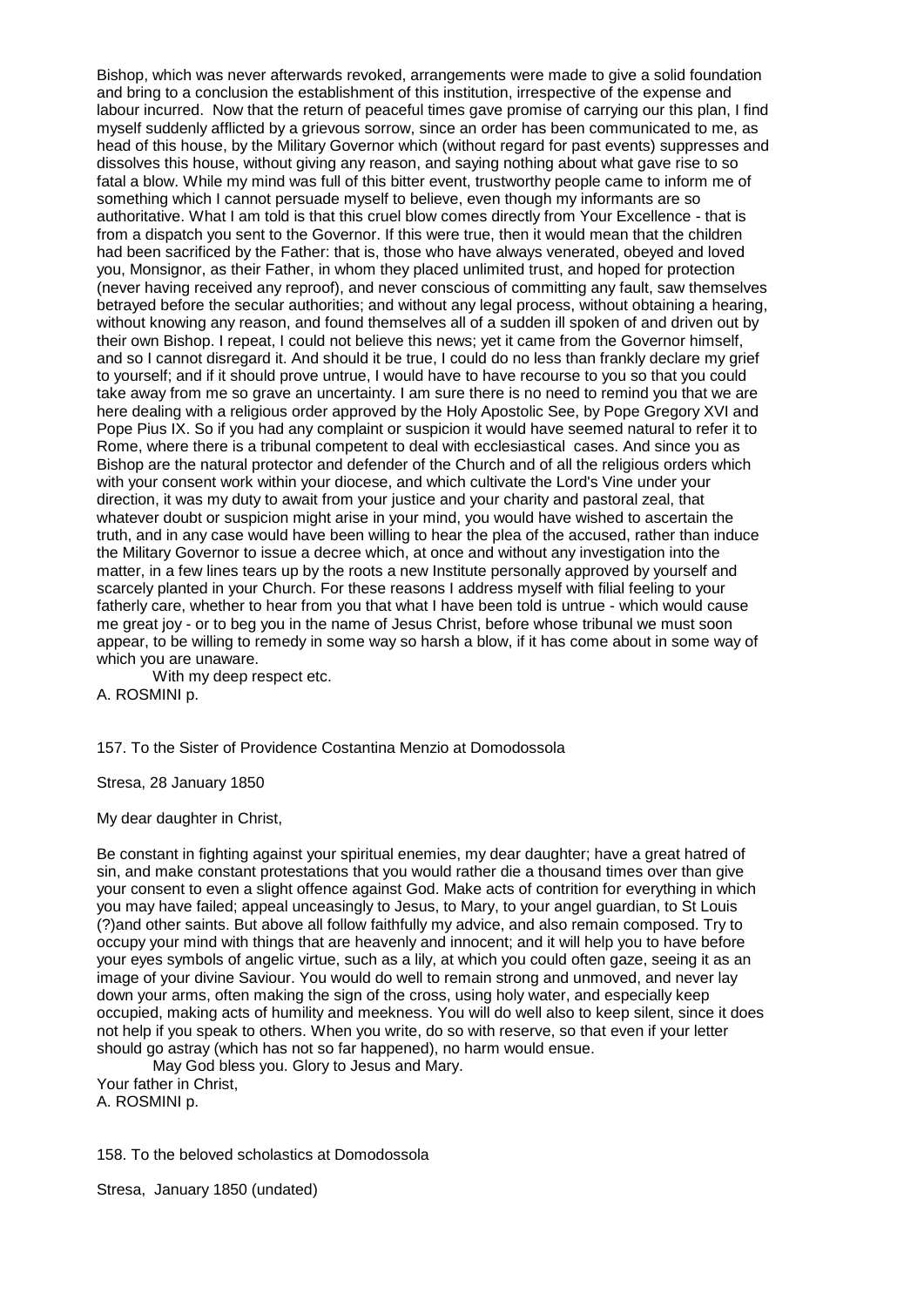My dear sons in Christ,

It was most agreeable to receive the message of heavenly affection which you sent me in the letter which one of you wrote to me on behalf of all, with greetings and good wishes for Christmas. But what pleased me most was to feel, from what you say, that you appreciate the precious worth of the grace the Lord has bestowed on you in calling you away from the world, as from a stormy sea full of dangers, and enclosing you in his sanctuary as an ark of safety. Since as you have this spiritual discernment you will keep your hearts so attached to your vocation that nothing in the world - no difficulty, no passion, no empty delight, no temptation from below, no gloomy suggestion of so-called friends, and not even death itself - will be able to make you part from it. And so I urge you, my dear brothers, to persevere manfully in your purpose, so as never to make yourselves culpable in God's sight of any disloyal rebellion, ingratitude, or failure to correspond with the grace you have received, and the serious obligations you have incurred through your sacred vows. Each of you should consider attentively that on your own will, while you persevere in the grace of God, depends both good and evil; and so you must each be strong in your will for good, and entirely opposed to all evil, never wavering in this resolution. In order to establish the acts of your will firmly in good, you have first to discern any temptation to evil (which can present itself in many guises and false arguments) and as soon as you detect any such thing, you have to repel it most strenuously. For if the will immediately rejects evil and at once binds itself all the more strongly to good, it is wonderfully strengthened. And even if the temptation flares up again, it is always within a man's power to rebut it, for he can always make an act of his free will by which he abhors it. So however often temptation may make itself felt, it will never terrify or conquer him. So put your trust in the grace of Jesus Christ; never allow the power of the free will he has given you to become weak. Instead, cling to him with acts many times repeated - and so for ever. Then your spiritual enemies will never succeed in harming you, never be able to overcome you. But the unfortunate thing is that each of you, while he possesses the power of free will and could put it into practice (and Christ will never refuse his grace), he may instead let this power lie dormant and become enfeebled through inertia, like someone who keeps his sword in its sheath when facing the enemy. Be convinced that you can do all that you resolve to do in Jesus Christ. He has given you the power. He gave them power to become children of God. So use it: make decisive and generous acts of your will; strengthen them, repeat them (as I said) many times. Do not let your will remain passive and frozen in a cowardly way at the sight of your spiritual enemies. For there will be no point, when the day of judgement before Christ arrives, in making the lying excuse of saying: 'I could not [do what was right]; for he will dismiss this plea, saying: 'You did not want to.' May God protect you all from so terrible a judgement. May the Christ Child give you the light you to know well these truths; and if you strengthen yourselves in him you will become instruments and ministers and princes of his Kingdom. This is all the consolation, the desire, the ardent wish of - Your affectionate father in Christ, A. R. p.

159. To Professor Don Pietro Corte in Turin

Stresa, 2 February 1850

# My dear Professor,

Again tomorrow I will offer Mass for the soul of your mother; and I will get my companions to pray for her too. These prayers are not only valuable for those who have died, but they offer comfort also for those who remain. For by virtue of that light of faith that cannot deceive us, we know with steady conviction that these good people who by leaving this world in the faith of Christ are taken from our view are not truly dead, but simply live in a different way. Moreover we have to hope that this new mode of life is vastly better and more perfect than the one they had formerly - just as the grub and the chrysalis does not die when it becomes a butterfly, but receives the ultimate form of its being. And I truly believe that if we could detach ourselves, both by judging rightly and by controlling our affections, from this life of flesh and blood which in the last resort is an unpleasant and corruptible prison - if we could do this and attain to living with the strength of our will in that other kind of existence, both serene and spiritual, which the soul enters as soon as it is freed from the encumbrance of the body, we would experience a spiritual joy at our own death or that of our relations. This would temper, or rather overcome the natural sadness caused by the dissolution of what is humanly corruptible. True, this joy cannot be arrived at by man as a consequence of his nature; but it certainly can come from our Lord Jesus Christ, in whom as members we are joined to our head. He lives an immortal and blessed life, and he communicates his life to his members while they are still living here below, and even more fully when they pass from here to where he dwells, and where he rewards abundantly those souls who are now stripped of what they have lost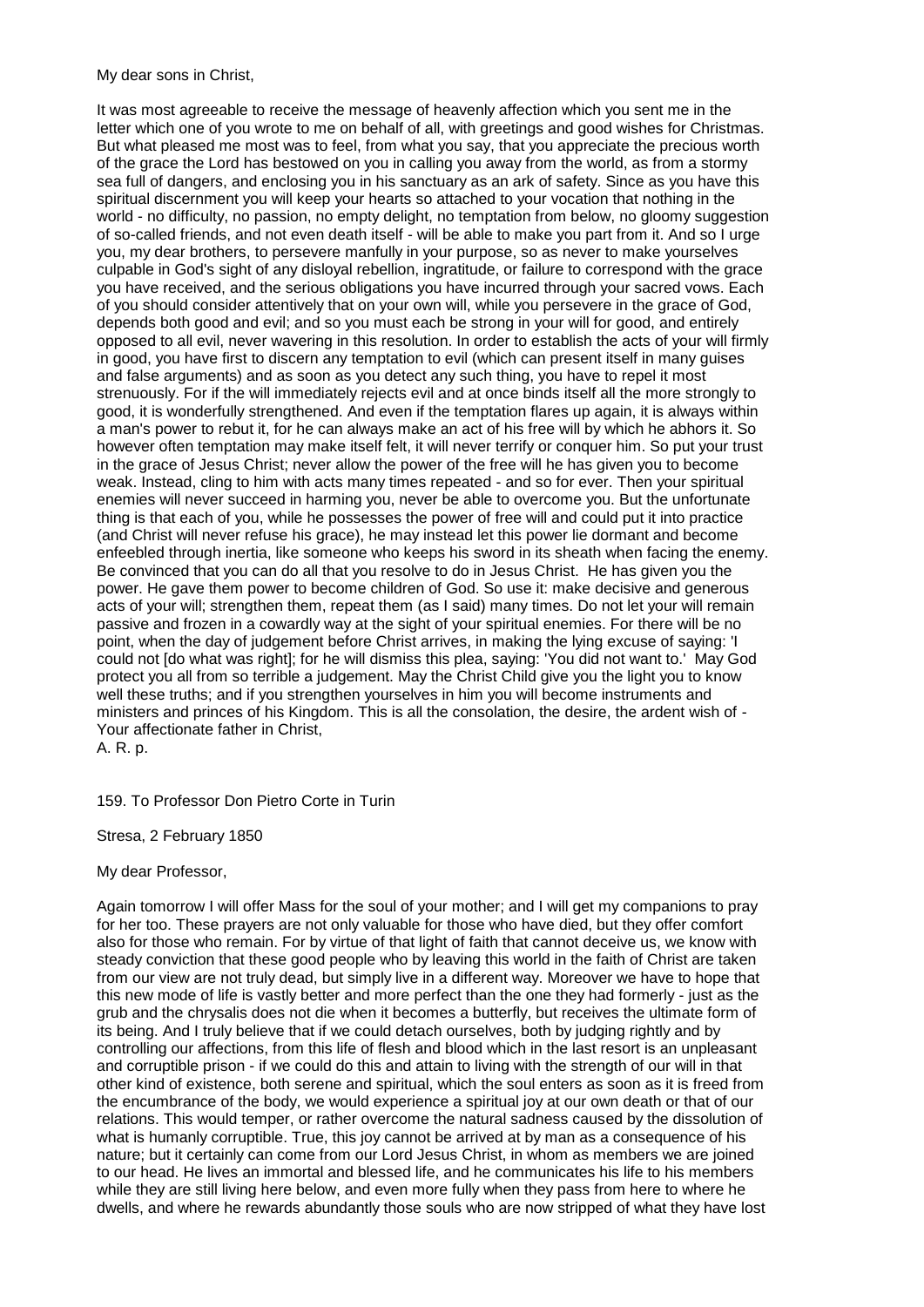through the loss of their bodily senses. But it is truly a difficult thing to keep our spirit so raised to the things that are above, or rather it is the work of the grace and faith which grow in us through prayer. This is why I said that such prayer is of just as much comfort and support to the living as it is of value as intercession for the dead. So, my dear friend, resolve to find relief from your great sorrow in these beautiful and precious truths, and do not abandon yourself unduly to sadness. I am aware, alas, of how in these last two years the Lord has tested and purified you through tribulations; but this is a sure sign of his love. If it is true, as they say, that to be in the company of fellow-sufferers brings some relief to those who are ill, then I wish you could see into my soul. For you would then clearly know that you are not without company in your sufferings and tribulations. Perhaps too the sight would make your own seem less. But the one who at times afflicts us is also the one who offers consolation; so let us receive from his loving hands both the one and the other. We must respond to his double present with double love - that is, with the love of resignation and the love of gratitude. In this way we shall arrive, with God's help, at a state of mind that always rejoices, like one who is able to derive happiness from sorrow itself. May your joy be abundant. But we could talk about these matters at greater length, and perhaps more agreeably, if you were present here. So keep your promise: come and pass some days in the solitude of Stresa, where by reasoning together we will manage to comfort one another.

I am with humble affection your loving servant and friend - A. ROSMINI p.

## 160. To the subdeacon Gioachino Guanti at Domodossola

#### Stresa, 4 February 1850

Something has come to my ears about you, my dear son, which has greatly saddened me namely that you have slackened off in spiritual matters and become negligent in the study of prayer. If this really is the case, you need to have fears and doubts about yourself, in case God punishes you. He has shown great generosity towards you; for beside making you a Christian, he has chosen you to be among those who are to dedicate themselves to a closer service of him and to arrive at a life of perfection. He has taken you out of the world and put you in a house consecrated to him - one could say into his own palace, that is, religious life. But if God is liberal, he is also 'a jealous God'; and he expects those towards whom he has made the first move, offering them the highest posts in his Kingdom, to recognize the value and precious worth of such a grace, not taking it lightly, but corresponding to it in a worthy way. This is certainly not the conduct of those who are slack and lazy; who find it tedious and a burden to engage in prayer with him. Such an interchange should have no sadness or reluctance about it, but should be all joy and happiness. If someone fails to feel such joy and ineffable pleasure in the intimate conversation with God which is prayer, it is a clear sign that he has a soul which is hard and coarse, like someone with no spiritual sense, and lacking the light to see the infinite greatness and sweetness and goodness of the God in whose presence he stands and to whom he speaks. Such a one, if he really wishes for what is good, and does not wish to deceive himself, must feel much grief and fear in seeing himself so cold, stupid and rash; he can have no peace of mind day or night, until he has found compunction and recovered his taste for spiritual things, together with fervent prayer and all the usual spiritual exercises. He will find this possible if he overcomes himself and the pride of his lower nature, with mortification, and above all with humility; he must also bear without flinching the toil needed for prayer: this in fact, if it is approached with good will and fortitude, and borne with generous perseverance, ceases after a time to be toil and becomes a most sweet activity which a fervent soul longs for and is drawn by, as a hungry man longs for food. So raise yourself up, my dear son, from the wretched tepidity into which you seem to have fallen; free yourself from selfishness and from all slackness, and like a good soldier of God, with no fear of bodily suffering, take up again diligently the holy habit of prayer, especially the prayers which form part of our customs; and do even more, if you can incite your spirit to greater generosity.

Consider well that if we do not really want to put into practice the teachings of Jesus Christ and follow closely his example, it would be a false and empty claim to call ourselves his disciples; there would be no knowing where the life we have taken on would finish up - but it would certainly not succeed and have a good ending. So if we do not want to labour in vain, and set out on the way of religion to no purpose, we have to bear in mind those words: Pray without ceasing, and watch and pray, and again: ask and you will receive. We have to fulfil them in practice, so that they may become for us a claim to a glorious reward, rather than a law which condemns us. We have to see constantly before our eyes the figure of Jesus Christ, who spent nights in prayer, whether on the mountain or in the garden when he shed his blood, or on the cross with a loud cry. He is our living model, the one we try always to conform ourselves to - doing in him and with him all that he did and still does, who is seated at the right hand of God to make intercession for us. We must not deceive ourselves, my dear brother: anyone who does not pray cannot keep his footing, cannot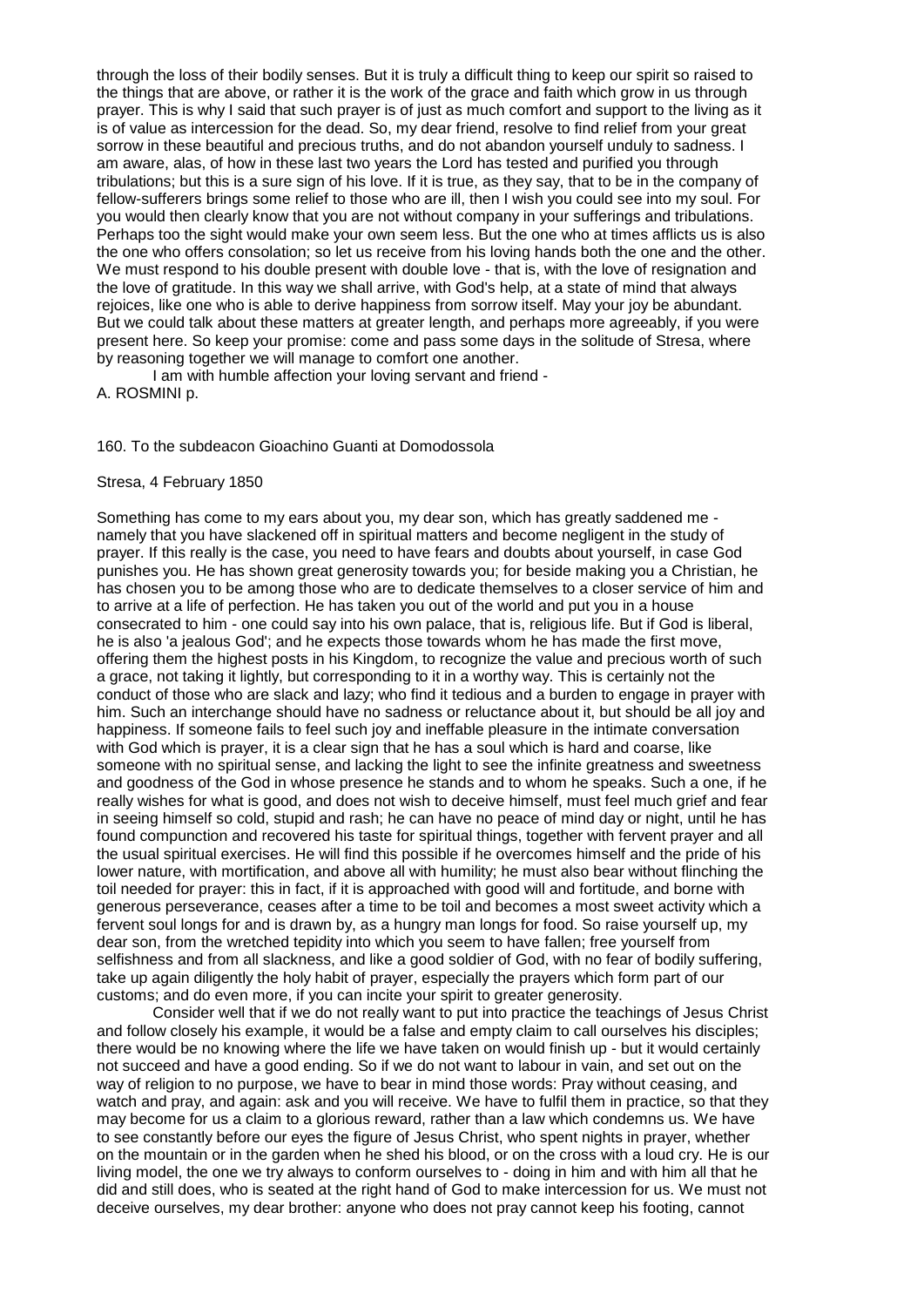stand before God. Anyone who prays little does little good. But whoever prays much does much good; and we are obliged, through our profession of a life that is burning with charity, to do much good. So we have to pray a great deal, and if we do not really carry out this obligation, we fall short of our duty, we fail to reach our end; our words are empty, and we cannot attain that charity to which we are obliged - the charity in which and for which we should always act.

You may say that your position as teacher of literature keeps you in touch with profane things and distracts you from the things of God. It is precisely for this reason that you must pray all the more fervently and assiduously. Your post is such that it requires you to obtain from God, by virtue of prayer, that it does no harm to your soul and is spiritually useful to your neighbour. It is entirely necessary that with persevering entreaty you obtain from God such a great fund of charity that it may sanctify your studies, and (so to speak) convert them from something profane to something holy and spiritual. This will be the case if you carry out your duties with deep humility of heart and self-contempt; with a right and upright intention of serving God in your neighbour, and particularly in your pupils, using all diligence to help them also spiritually. You have to be guided by a true and ardent zeal for the salvation of their souls - something that a schoolmaster can always bring about in many ways, because the Institute of Charity, strictly speaking, undertakes teaching simply for this great end, in which the love of Jesus Christ consists. So that to confine yourself to instruction and practice in literature, or grammar, or philosophy, or any other profane knowledge, without arriving at the gospel, in which salvation stands, is to be like someone who stops on the way in the middle of the road without going forward to his destination. This aim (which ultimately is the heavenly fatherland, to which we are travelling, and to which we have to employ all our efforts to take with us as many as possible, since this is the profession of our lives and the end sought by the Institute of Charity) - this aim certainly cannot be attained without the grace of God; and this calls for prayer; and prayer is useless unless it is accompanied by mortification, which overcomes the resistance of the flesh, and the fatigue which opposes our efforts, and without the humility which makes a man abase himself both interiorly and exteriorly, while he bends his neck under the holy yoke of religious discipline and obedience.

These thoughts which I am putting before you, my dear brother, and the love I have for you in Christ (as I must have) will ensure that from now on I will keep a close eye on you, so as to know how you are getting on, and see what spiritual profit you reap, and how you observe our holy rules. Should I see that the office of schoolmaster which I entrusted to you could in the least harm what is more important - rather what alone is important - I can tell you that I would not hesitate to recall you to the noviciate. But I hope that you will meet all my wishes, watching over yourself and giving yourself over to the service of the Lord with new eagerness and vigour. This is the heartfelt wish of -

Your affectionate father in Christ, A. R.

161. To Don Michele Parma at Domodossola

Stresa, 8 February 1850

My dear brother,

I am grateful for the way you share my troubles, and the comfort you offer me. I really can say with the psalmist: 'I am like the one who does not hear, and in whose mouth there is no retort. But all the same, and in spite of many things which cause me affliction, and so many floods of water which have risen and inundated my soul, I manage to hear that word which brings back to life even the dead: for in thee, Lord, I have hoped: it is you, O Lord my God, who will answer. He will listen to us, he will answer us, if we pray to him. For this is truly the time, my dear brother, more than any other, for prayers and supplications, for a humble confession to the Lord of our sins; and so we must band together, I would say, to wrestle with God as Jacob did. I expect you, my dear Don Michele, to make a great effort to help me at this time, and to move the brethren to do so as well. We must live by faith: He bowed the heavens and came down. May our affliction humble us to good effect, and not bring discouragement to make us cowards, or any proud contempt. Rather may we feel respect and filial affection, and obedience to the authority which chastises us, according to the good pleasure of God, for other grave faults we have no doubt committed.

Manzoni often asks me about you, and sends his greetings. Be of good heart in the Lord. Goodbye.

Your affectionate brother in Christ, A. R.

162. To Suor M. Giovanna Antonietti, the Superior at Domodossola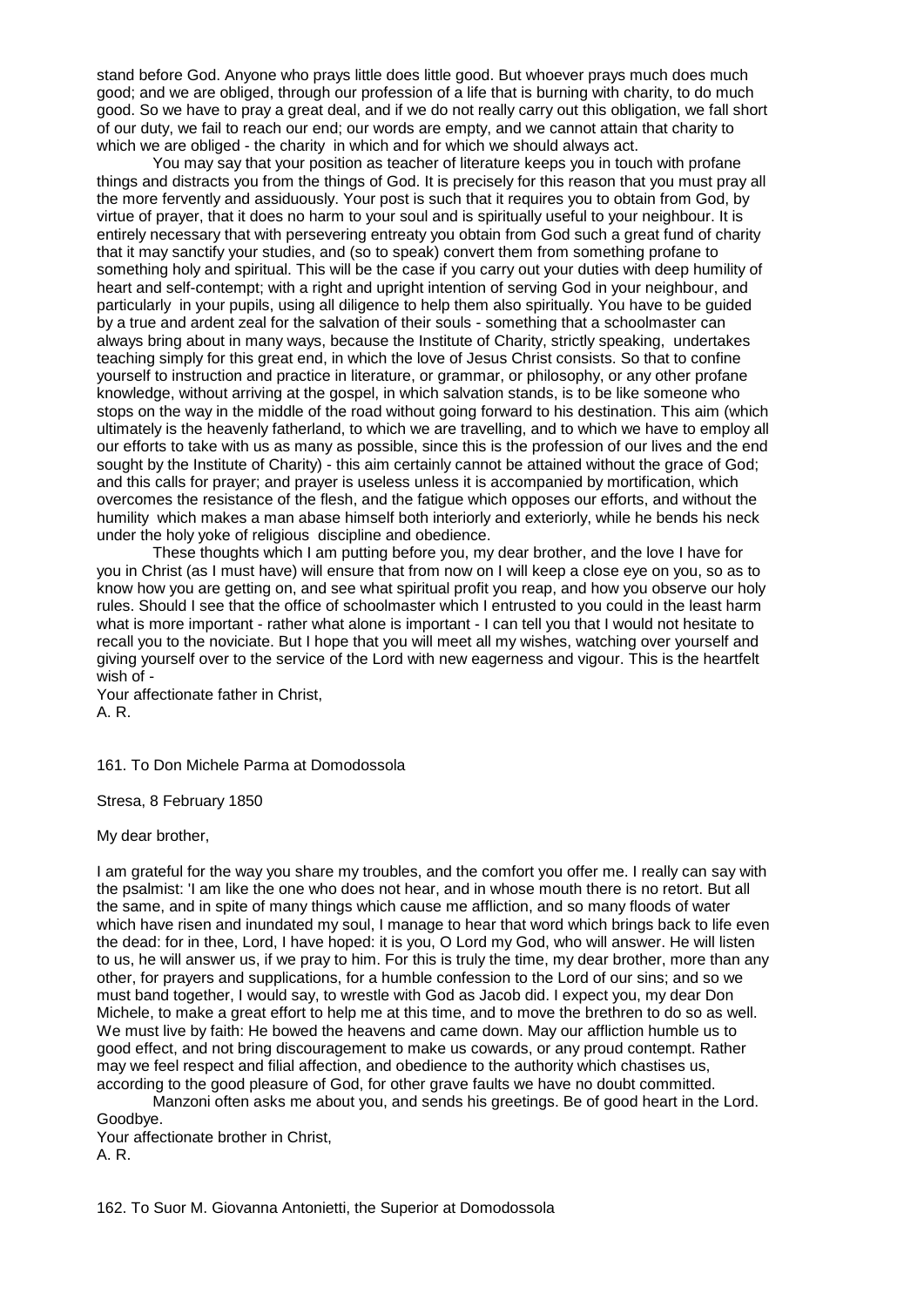There is no reason to be sad about the passing of Suor Adelaide, my dear daughter, for that pure soul will already be in God's embrace. We have to raise our thoughts to heaven, and then our natural sorrow will be changed into supernatural joy.

The many other tribulations with which the Lord at present wishes to prove our fidelity and exercise us in virtue, (at the same time purging as with fire our imperfections) we must bear, my dear daughter, with equal resignation and constancy: we must not grow discouraged or give in to fear, and much less lose hope or let our spirits flag. God is with us, especially when we are in trouble. So we must have faith in him: he will not allow us to be tried beyond our strength. Rather, with his grace he will increase our strength according to the measure of our tribulation. St Paul said that he became weak with all the weak: this is the burden of Superiors. Along with the great charity which they are required to have, they are also expected to suffer as they bear the troubles and sufferings of their subjects. I have heard of the sicknesses which afflict various Sisters, and in particular the illness which threatens Suor Gabriella. We have to be strong, and bless the Lord in all things.

I want you to look after yourself, my dear daughter, and if you do this for the love of God, you will not lose any degree of perfection. So do not over-tire yourself; do everything calmly and peaceably; and entrust to one of your assistants the things you do not have to do personally. Take some time to rest, with the right intention of pleasing God and obeying your Superiors. Goodbye. A. ROSMINI p.

# 163. To Count Carlo Giuliarli in Verona

# Stresa, 10 February 1850

# My dear Count Giuliarli,

Your welcome letter of early in the year has only recently reached me. The one which you tell me was addressed to Albano must have lost its way.

For the rest, I am most grateful for the expressions of friendship from you and the other good Veronese priests, especially those of Don Mazaa, whom I greatly esteem. This is certainly a time of great affliction for me and for the Institute of Charity. But, grave as it is, the Lord has given me the grace to accept it with resignation and even with a certain kind of happiness, as a punishment for my sins. Perhaps when we have been sufficiently humbled, he will look on our state with a kindly eye and remedy things. For he is the one who afflicts, yet consoles; who leads us to the grave yet rescues us. The one sign showing God's loving kindness is that I have found, not only in Verona but especially in Rome itself most worthy priests who have at this time given me every consolation and every proof of unchanging affection. Please add your prayers to ours : it is from these that we must mainly look for help from God. Our good Mgr Besi often writes to me with the goodness and kindness which are special to him. And often in our conversations the name of Giuliarli comes in for mention. Greet affectionately for me Missiaglia, Mazza, and the archpriest of Sant'Eufemia. And remember always that I am from my heart - Your humble and affectionate servant and friend in the Lord,

A. ROSMINI p.

Mgr Lodovico Besi, titular bishop of Canopo, lived in Rome. Rosmini had written to him about the decree which closed the house in Verona. Although this was conveyed by the military Governor, it was both originated and connived at by the Bishop of Verona. Don Nicola Mazza, a most pious priest, was well known in Verona for the many good works he founded.

164. To Mgr Giovan Paolo Bertolozzi, Bishop of Montalcino

Stresa, 11 February 1850

Very Reverend Monsignor,

I was very sorry that I was unable to stay a day longer at Massarosa, where you had kindly invited me to go so that we could get to know one another personally, as we have long wished. But I had to journey on in haste - my travels had already been prolonged too much by various stops I had to make - so as not to delay any further a reunion with my brethren who were expecting me in Piedmont.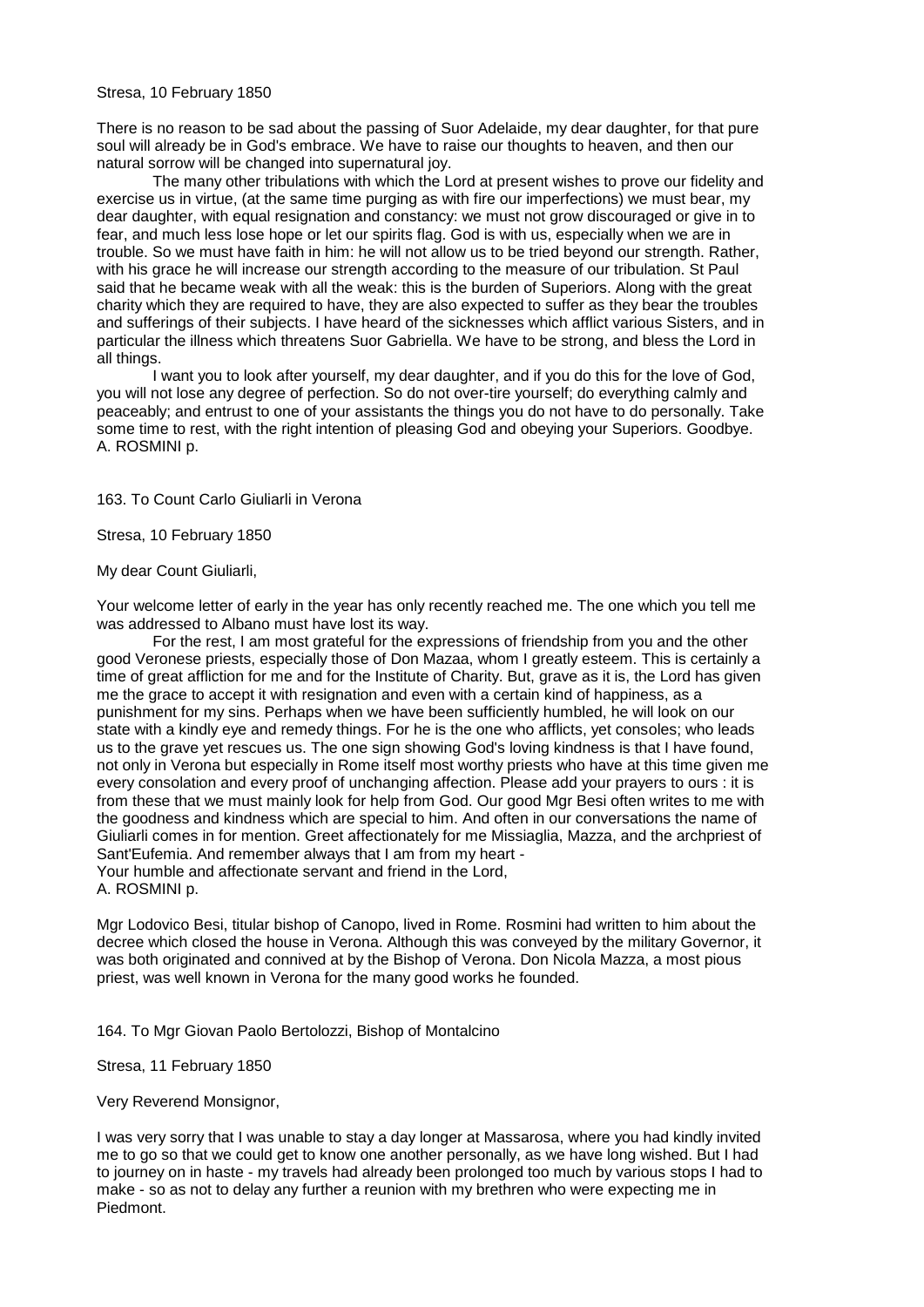Here I had the considerable consolation of learning from the newspapers that you had been rewarded for your own merits and for the valiant fight you had engaged in for the liberty of the holy Church by being made the Bishop of Montalcino. Put up like this on the lamp stand, you will be able to spread the light of the Lord further afield. So I congratulate you, or rather the holy Church on your promotion; not so much you, I say, because the episcopate which God has placed on your shoulders is always a formidable one even to the angels, especially in these times of infidelity and great deception.

Poor Church! Who will enable me to grieve sufficiently over her present sufferings and those which threaten her? How can I lament fittingly both the feebleness of those who are called to defend her, and the hypocrisy and cunning of those who are intent on her destruction? Placed on the tower of Israel, you will now have a wider view of the struggle, and discern more plainly the dangers to which the hosts of the Lord are exposed; and as one of the Captains you will encourage the combatants and make haste to provide for those who need strengthening.

I have no doubt that you, called to the perfection of the episcopate, will be ready to die, if this is necessary, for the glory of the Lord and for the salvation of your flock. If I congratulate you, then, it is not on the temporal grandeur of your position, or its riches and comforts, but rather because you are called to win an imperishable palm on the battlefield where the combat is being fought between the sons of God and those of men.

You will have heard of the prohibition of my two little works. I will say no more about that: it is enough that you should know that I have submitted fully to the decree of legitimate authority. For the rest, in the midst of the affliction which so unexpected an event was bound to cause me, the Lord grants me tranquillity and peace, perhaps now more than ever before. May you as the new Aaron lifts up your hands to bless me.

I remain your humble and affectionate servant and friend in Christ, A. R.

# 165. To Don G. B. Pagani at Ratcliffe College

## Stresa, 17 February 1850

My dear brother in Christ, I am replying to your letter of 6 February, and I chiefly want to tell you that after I left Albano I heard nothing about any examination of my works (or anything I have written) being made with a view to condemning them. But all the same, I think that what you tell me is very probable, both because of the authority of the source, and also because our enemies around the Holy Father are very powerful: I do not believe that there is a single person to say a word in our favour. So we must have greater faith and multiply our prayers to the one who is our sole refuge, the only defender we can have. At the same time I do not reject human means, not so much because I think them effective, but rather because we must do our duty as far as we can, while abandoning ourselves to God in everything else. And all our efforts (it seems to me), in order to avert this new storm, must focus on one thing alone: that is, on obtaining from the Holy Father the concession, based on the Bull of Benedict XIV, Sollicita ac provida, which graciously does not allow any works to be condemned without first hearing the justifying arguments of the author. So to this end the opinions of the consultors ought to be communicated, in order that a reply may be prepared. This can only result in making the truth clearer. To bring this about, the Father Provincial, Don Puecher, will write a warm letter to Cardinal Castracane. But this is not likely to prove efficacious. seeing that he can be said to be outside the favour of the Pope and the group of the hangers-on. So we must turn to another expedient: sending a person to be on the spot. I choose you for this mission, for you have to come to Italy, and you can be helped by the good Cardinal Franzoni. I know that he showed considerable regret over the first prohibition. So leave as soon as you can, going directly to Naples, and there get the Cardinal to introduce you and present you to the Pope, to whom you can give the petition asking for the concession I spoke of earlier. Have no fear: the Lord will help you. But, I repeat, hasten your departure, so that we may not be suddenly surprised by a blow, such as happened the other time. Let us put our hopes in God; let us do all we can; and in any case let us finally say: May the name of the Lord be blessed. May God bless all of you, my dear brethren in Christ. Your affectionate brother in Christ,

R. p.

PS It is most important that in the petition to the Pope you ask as a favour that when it comes to the examination of my works, he should not appoint persons already prejudiced against or opposed to the Institute, but men who are impartial.

Note: It was in fact Bertetti who went to Rome in February 1851 to act as Procurator of the Institute in the great matter of the examination of all the works written by Rosmini.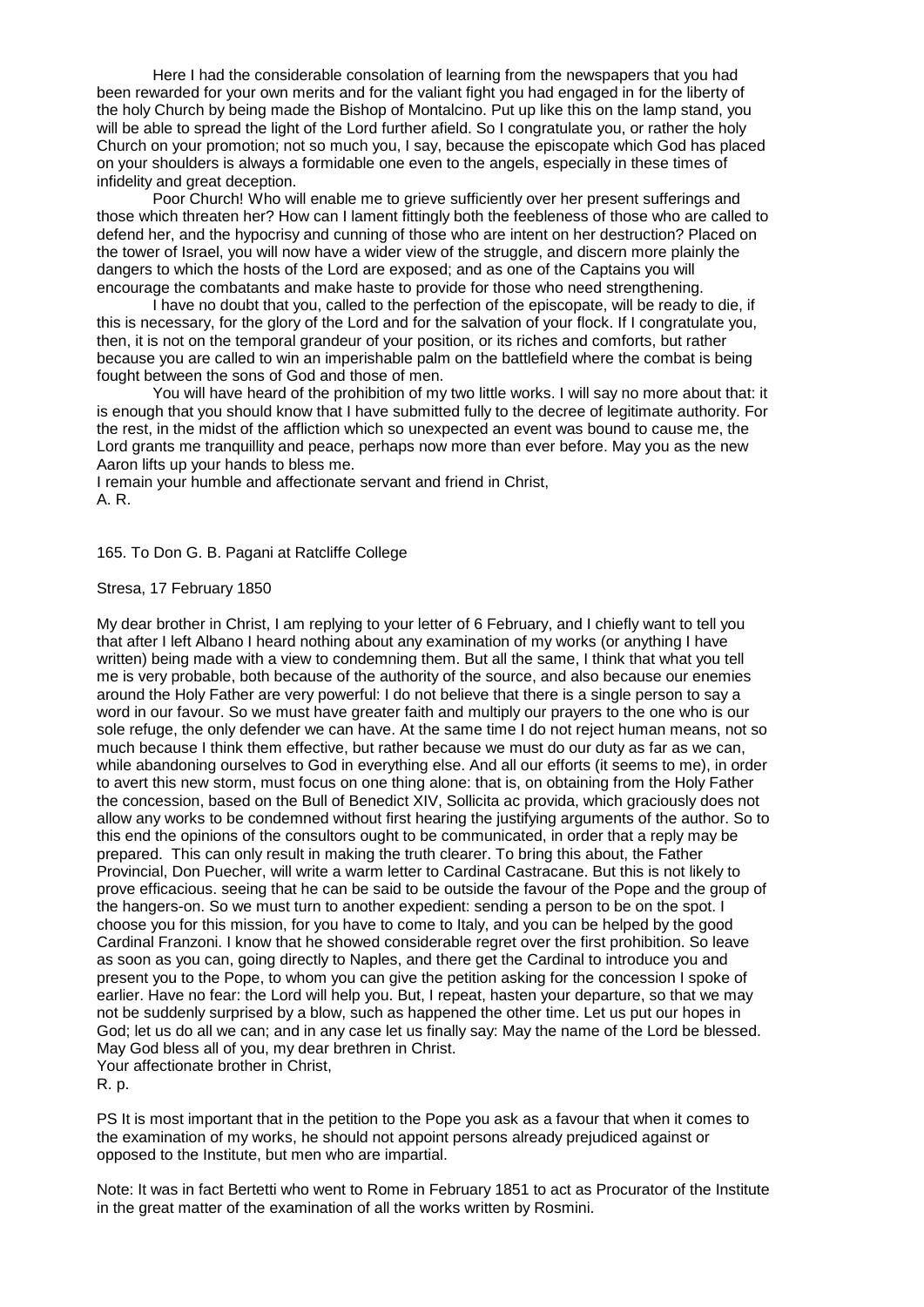166. To Don Carlo Caccia at Castellanza

Stresa, 19 February 1850

Dear and Reverend Sir,

As regards the advice you ask me for in your letter of the first Sunday of Lent: after reflecting on the matter and asking God's help, as well as consulting Don Puecher, I feel moved to put to you the words: and leaving their father and their nets, they followed him. Here, 'father' can stand for human affections; and in your case the 'nets' refer to your parish. So do what you tell me you are most inclined to do, and what at the same time is an expedient which lessens the wounds, as well as being more generous and more safe. Let the cutting off be both perfect and uncompromising. May the gift of yourself to the Lord be so entire that no smallest part may ever be taken away from it. All for all. Let it be a total cancelling out and forgetting of all the past. It must be as if you were born anew: have in view nothing but the new life. Just as someone who dies never returns to this life, so it is with a man who enters into this new life of religion.

Filled with the joy that such thoughts bring, let us look forward to giving one another a brotherly embrace, at the end of the short time before you are able to join us.

In the meantime, I am - Yours affectionately in Jesus Christ, A. ROSMINI p.

Caccia, who was already Provost of S. Satiro in Milan, entered the Institute a few months later. He worked on the missions in England; he was secretary and a great help to Mgr Cardozo-Ayres during his brief episcopate in Olinda and Pernambuco; and finally he was Rector of our colleges at Castelnuovo Scrivia and then at Domodossola, where he died in the Lord in November 1882.

167. To Don Paolo Barola in Rome

## Stresa, 24 February 1850

There are few faithful friends, my dear brother in Christ, at times when one is in trouble. Such friends are very precious - and you are one of them. So it is to you, my tried and staunch friend, that I turn, in the sad and wretched circumstances in which I find myself. And through them the Lord, with his usual goodness and mercy, is touching me with his hand. A letter from England informs me that the Jesuit fathers are tormenting me without pity, and they promise that soon other works of mine (either all of them or the majority) will be prohibited. You can well imagine with what bitter sorrow these rumours afflict me. Many enemies or false friends take advantage of what has happened, and from what they pretend is bound to happen in the future, and they use these things to harm not only my good name (I have sacrificed this, as well as my whole self to the Lord, who, I know and am still more sure through faith will protect me, even though for a time he hides his face); but they also harm the Institute of Charity, and the works which, to the glory of God and for the good of our neighbour, the Lord deigns to carry out through it. In addition there is a new indication which causes me to fear - that there in Rome there is a growing prejudice against us, to our harm. One sign is that the priest Don Mazzi, who fled from Verona, declaring that he had left the Institute, at first giving as the reason that the climate was unfavourable to his health. Afterwards with evident inconsistency he referred to the advice of persons he said spoke with authority. And now he has written to Don Carlo Gilardi saying that he has obtained from the Congregation for Bishops and Religious the dissolution of any link with the Institute. I find this all the more surprising in that I believed that the Sacred Congregation customarily would listen first to the views of the Superiors of religious orders and ask them for information, before taking such a step, with a view to ascertaining the truthfulness of the reasons alleged in such requests.

In the midst of so many occasions for sadness, the Lord grants me great peace and solid trust that he who chastises us and brings times for tears, also consoles us and brings us cheer, provided only that we put our hopes in him and abandon ourselves to him. Yet he does not wish us to remain inactive: we have to do whatever we can to minimize adverse circumstances when these can harm works done for his glory. There is very little I can do, for I am weary with crying; my throat is parched, and I have to say, I am like the deaf, I do not hear. All the same, in the last few days a thought has occurred to me, perhaps one that comes from the Lord; and this is to have recourse to you, dear Don Paolo, as to a prudent and faithful friend, to ask if you will discover how things stand there with regard to the Pope and the affairs of the Institute; and also whether there is anything more sinister to fear.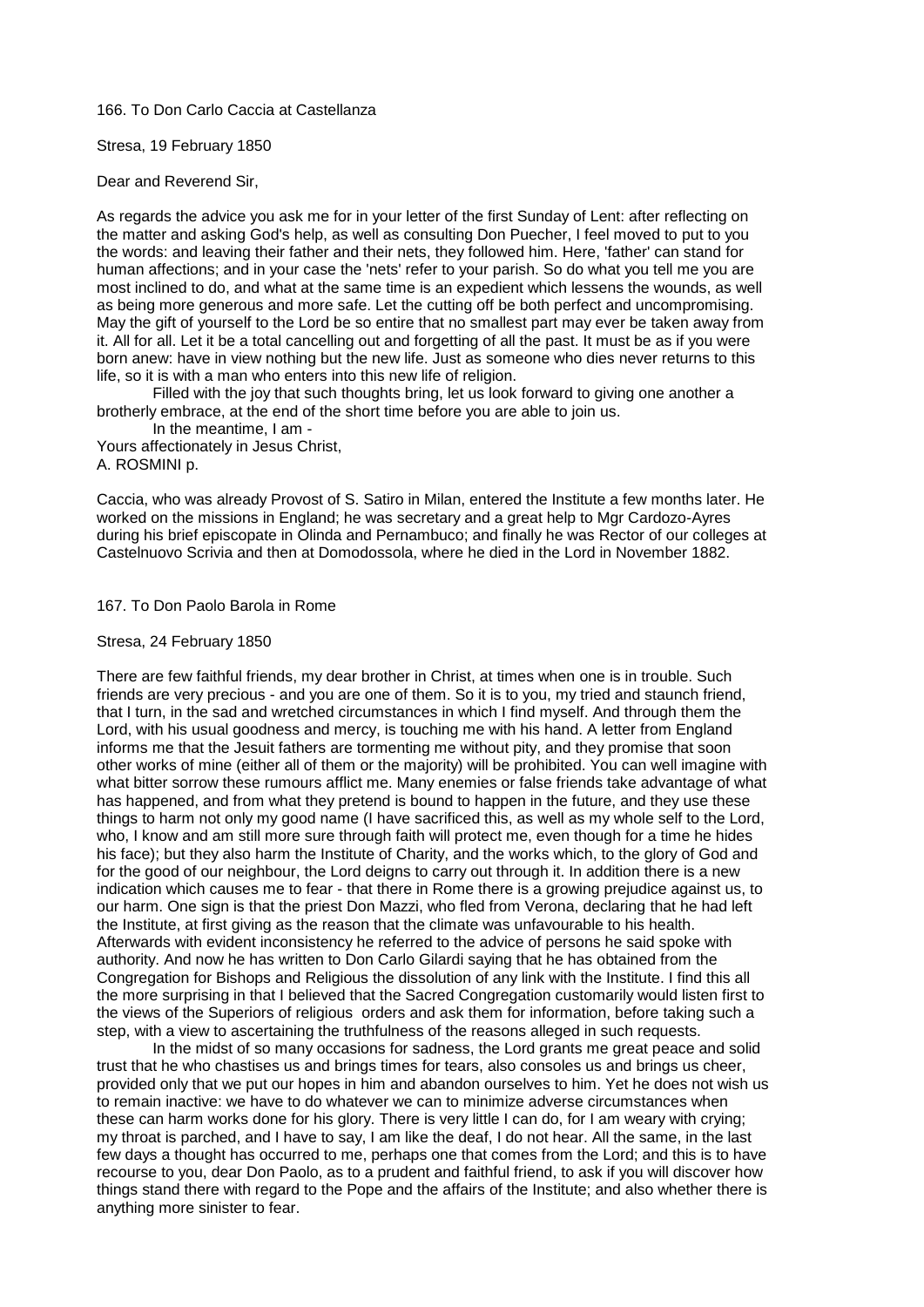We stand under the loving protection of holy Mary, to whom I am sure you will not cease to intercede for me. Goodbye. Yours affectionately in Christ, A. ROSMINI p.

168. To the Sister of Providence Suor Bonaventura

## Stresa, 5 March 1850

I thank God, my dear daughter, when I hear that you are tranquil in spirit. Such calm and peace is a gift from God, and one that we have to profit by so as to praise and glorify the Lord, opening our heart to him, and hastening in the path of his commandments. I run the way of your commandments, for you enlarge my heart, says the psalmist. Take courage: be firm in your vocation: consider it as the gift of a treasure beyond price which the Lord has granted you. We have to grow daily in our esteem and love for our holy vocation. I wish to see you, my dear daughter, and to hear all that you have to say to me. I shall be going to Domodossola when the Lord pleases, though I do not yet know when that will be.

I am sorry to hear that you still have some remnants of the liver trouble: the pain and distress you feel in your right side is a sign of this. If your Superior is agreeable, you could this summer drink the mineral waters - possibly those of Recoaro. When I come up there I will speak about this. In the meantime take care not to get too hot, and when you are tired take some rest, always with the consent of your Mother in Christ. I am glad that you are happy over the school. Keep in mind when you are teaching the girls that you are exercising charity towards Jesus Christ, and that he receives as done to him all that good that through grace we are able to do to our neighbour. Pray to the Lord - or rather since I know you do this - continue to pray for me, ever more earnestly, my dear daughter.

Your affectionate father in Christ, R. p.

169. To the cleric Francesco Chiuso at Domodossola

## Stresa, 11 March 1850

I can understand from your letter, my dear son in Christ, what temptations and struggles you are faced with, and I sympathize with you over your situation. But a man who is a courageous follower of Christ does not grow dismayed at the number of his spiritual enemies, because he knows that he can overcome them all when he fights under the banner of his invincible leader, Jesus Christ, who by his precious death has defeated the devil and all his angels. So the faithful Christian draws close to his Master and asks him constantly for help. I will show you how to escape from the dangers and distress you are in, provided that you listen to my words and make use of the following means:

(1) At least three times every day protest vigorously that you hate and abhor even the least of sins, and wish rather to die than to give in to any temptation; and increase the strength of your will to long always for what is good, just, honest - in a word, for what God in his essential holiness wishes and finds pleasing in his sight.

(2) Be straightforward and most sincere with your Superior, and tell him frankly about your temptations and the dangers you think you are in; also about your weaknesses and the faults your conscience reproaches you about. Take humbly and willingly from him any corrections, mortifications and penances, looking always for what best serves to humble and mortify you.

(3) Ask often and fervently from God, from Jesus Christ, and from your loving Mother Mary (whose loving and devoted son I hope you are and will become ever more so) for the grace: (a) to be humble; (b) to be chaste and pure; (c) to love your neighbour without limit or any sort of partiality, overcoming in yourself any feeling of envy, ill-will, censoriousness, disdain, anger, impatience, intolerance or spitefulness If you act decisively and pray much and fervently, you are bound to be victorious.

(4) Be mortified over the use of your senses: do not look (at least closely) at persons who may represent a danger; do not approach them out of mere inclination but only when this is required by necessity, or order, or the situation.

(5) Try to do good to all without discrimination; and if a thought arises in you that shows little charity, or any imagination opposed to angelic virtue, at once make a contrary act; and this with determination and courage, invoking the name of Christ, of Mary, of the angels and saints. Attack these dangers without losing a moment, so that your will may master your enemies; and never let yourself weaken or be overcome.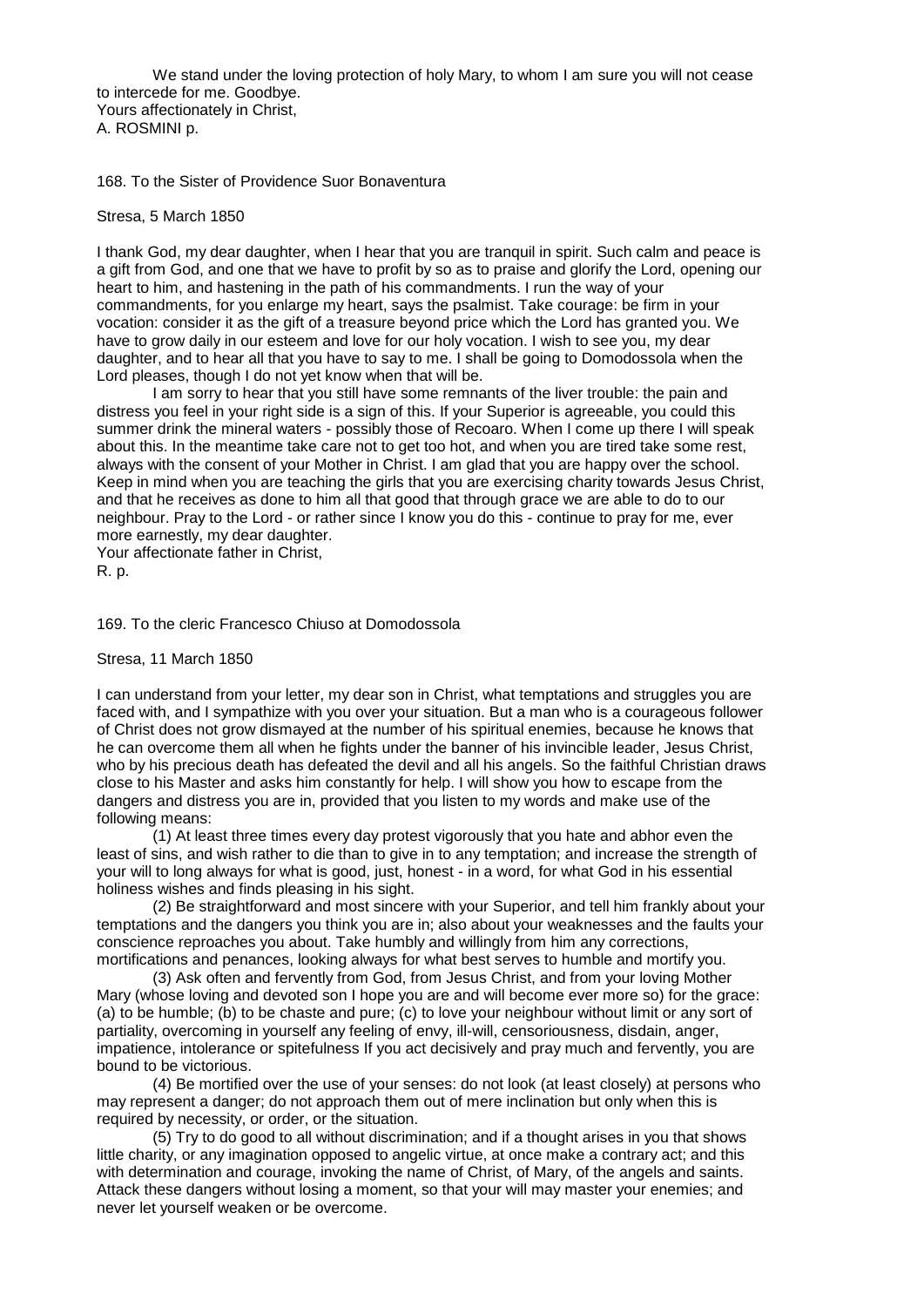My dear son, if you use these means you will win the victory if you so wish; and I am sure this will be your great desire. So be courageous and take up your arms! In quite a short time you will feel strengthened more than ever in your holy vocation, and you will learn to see what a precious gift God has made to you in granting this. Once you have grasped this well, from that time on you will make great progress in the ways of the spirit, which lead to the perfection to which you must devote yourself with a generous but humble soul. I will join my feeble prayers to yours, for your sake - as is the duty of the one who signs himself - Your father in Christ,

A. ROSMINI p.

## 170. To Don Leonardo Terribilini at Domodossola

Stresa, 15 March 1850

My dear brother in Christ,

Tell A. that a conscientious Christian does not exempt himself from observing the precepts of the Church unless reluctantly and for a grave reason. Make him realize that we have to render an account to God if we go begging for dispensations from such precepts without solid reasons; and Superiors who grant such dispensations have also to answer for their actions. If good Christians wish to sanctify the holy time of Lent with fasting and prayer, and scarcely cease from fasting even when they are ill or are so ordered by a doctor or confessor; then it is a shameful thing if a religious cannot do as much and more. Tell him that the wish to avoid fasting when he is not ill, and is no longer a child, shows that he has little fear and love of God. I fear not a little for him: I am afraid that he does not realize the obligations of his state of perfection; that he does not understand the holy resolutions that the brethren of the Institute make before God; and that in him there must be a certain insincerity and hypocrisy for which he will have to give an account before the Eternal Judge. And unless you see that his health suffers notably, do not dispense him from fasting. Indeed you must make this holy practice of penance something that all the brethren value in their heart.

Here, then is the rule you must follow: with young people who are not yet required to fast, act with great discretion. They may wish to fast; but forestall their requests in such a way that they have no reason to make them. (For if they do, they can scarcely avoid some imperfection.) If the Superior is prudent and knows how to anticipate, lovingly and reasonably, their needs, they grow to have an affection for him, are grateful for his charity, and they are not tempted to want to fast. Instead, accustom them to make frequent small mortifications over what they eat; suggest that for the love of God they abstain from this or that dish which is appetizing and attractive: now from fruit, now from something else, according to circumstances, teaching them to do these things of their own accord in order to overcome themselves.

But with those who are obliged to fast, be strict, so that the precept is not disobeyed unless there is one of the solid reasons for which the Church dispenses. But even in this matter, you must have an eye to discerning their true needs, distinguishing between those who can those who cannot manage such a penance. For the Superior must at all times be both reasonable and sympathetic.

As for the Friday fast which is our custom, when it comes to people who have very tiring work or hard study, you can make some concession when there is no Church precept. But those who are healthy and strong must faithfully keep up the custom, doing so out of love, not compulsion. This will happen if you often teach the need men have - especially spiritual men - for doing penance.

In persuading the brethren of these things, unite gentleness with firmness; for a gentle manner has the power to persuade, whereas a harsh manner causes resentment. This is to be avoided, for it diminishes charity. But as I said, gentleness does not exclude firmness: it should be backed up by sound spiritual motives.: these, by enlightening the mind, open the way to the heart. Goodbye.

Your brother in Christ, A. R. p.

171. To the Baroness Adelaide Rosmini at Rovereto

Stresa, 28 March 1850

My dear Adelaide,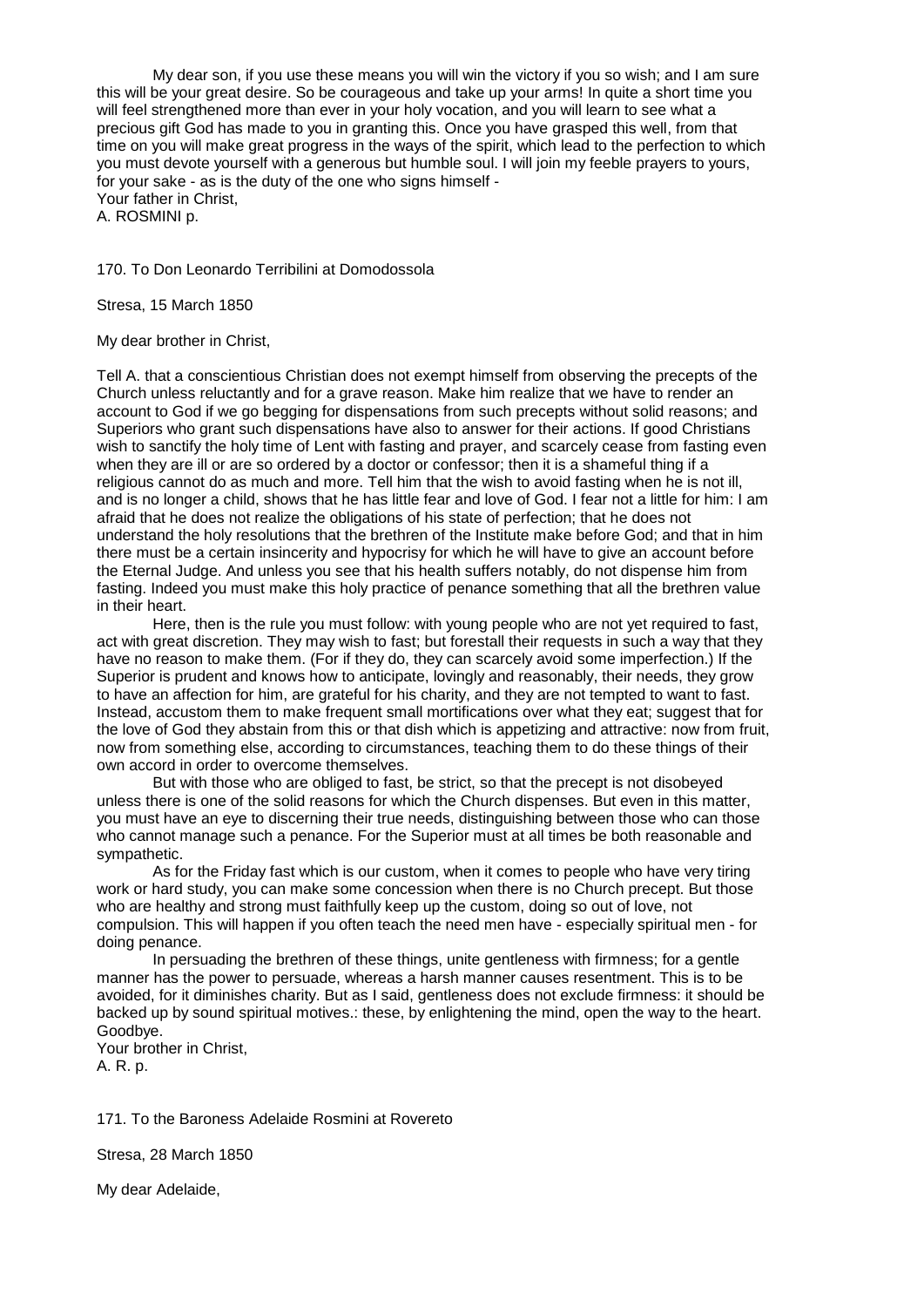It is quite a while since I wrote to you, and I am sorry for this. But you are not the only one among those who are dear to me to whom my letters are all too few. I write the fewest I can. and perhaps less than I ought to - even though duty makes me write more than I wish.

I was quite sure that the news about Angelica was other than what you reported. The Sisters at Arona are ready to receive her with open arms; and I look forward to seeing her and her parents when she arrives. If they do not intend to come as far as Stresa, I will go to meet them in Arona, as long as I know when they will be there. The Salesians have sent me a letter of Angelica for me to read, in which it is clear how much she feels the separation from her family. And I, when sending it back, assured them of her constancy, which I could foresee, and which you confirm.

As for what you tell me about your spiritual state: I do not believe that you have been as remiss as you say; but all the same I know that the climb of virtue is long and difficult, and that at times it is necessary to clamber up, and even tear one's hands, in order to get to a new handhold, and not fall from the hillside: I know too that souls who appreciate the value of virtue feel that they never advance far enough. It seems to them that their pace is too slow and hesitant. This is indeed true, in the sense that who among weak mankind can say that he does his duty and acts as is required by the beauty of virtue and the greatness and lovable nature of God? But away with such a thought! We must take courage, and consider that our Creator, besides being holy in himself, is also merciful to us. So his perfection must not overawe us: rather, we must find comfort in knowing the love he bears us in spite of our imperfection.

Thank you for the good work you continue to do for my country people of S. Ilario. Do not cease to be to them a shepherdess of the Lord. Goodbye. Your affectionate brother-in-law,

A. R.

172. To the cleric Francesco Chiuso at the Calvary of Domodossola

Stresa, 30 March 1850

My dear son in Christ,

It seems to me from your last note that you have not grasped well the spirit of what I wrote to you. Did you not find in my letter the suggestions I gave you for freeing yourself from the temptations which you experience? It is true that I did not say I was willing to move you to another house, because I did not think this necessary. But if it becomes necessary, I will do so: I will do anything for your benefit. But beware of tormenting yourself needlessly, for you must not think that temptations which you resist are sins. Take courage; and on the one hand fight with the arms of faith; and on the other, do not let yourself believe that you have consented and fallen into sin when by the grace of God you have not consented and have not sinned.

When I hear about the troubles caused you by the devil, our enemy, this is a trial that the Lord allows; but you oppose these, trusting in your loving Lord, with a firm will. Do everything you can to know and love this Lord, and take pleasure in delightful converse with him. In this way it will be easy for you to pray to him and beg his help. This you will find something spiritually delightful, though costly to the flesh. You know already that the saints found their joy in prayer. It is something which has to be experienced if we are to know how rewarding it is. And if you do not find yourself disposed to pray, ask this grace from the Lord too - it is the grace of graces. If you make every effort to ask for it every instant, with all your heart, he will grant it, and you will become holy. If it seems to you that you have not profited from the noviciate, begin now. and if you do not succeed in this, write to me; and then, much as I would regret any interruption to your studies, I will recall you.

But chase away any thoughts contrary to your holy vocation, by which God has called you, and in which you can be sure of your eternal salvation; and do not let any rashness incline you to throw away such a great treasure. Should you reject it without due consideration, it is something you would deeply regret, all your life long,and perhaps in eternity too. So go ahead: start to act like a man. Our Lady will be your refuge: cling to her patronage, and have a lively faith in her loving intercession. I hope that after a little time you will give me better news of your spirit - happy and consoling news. Alleluia.

Your affectionate father in Christ,

R. p.

173. To Don Carlo Caccia, parish priest of S. Satiro in Milan

Stresa, 5 April 1850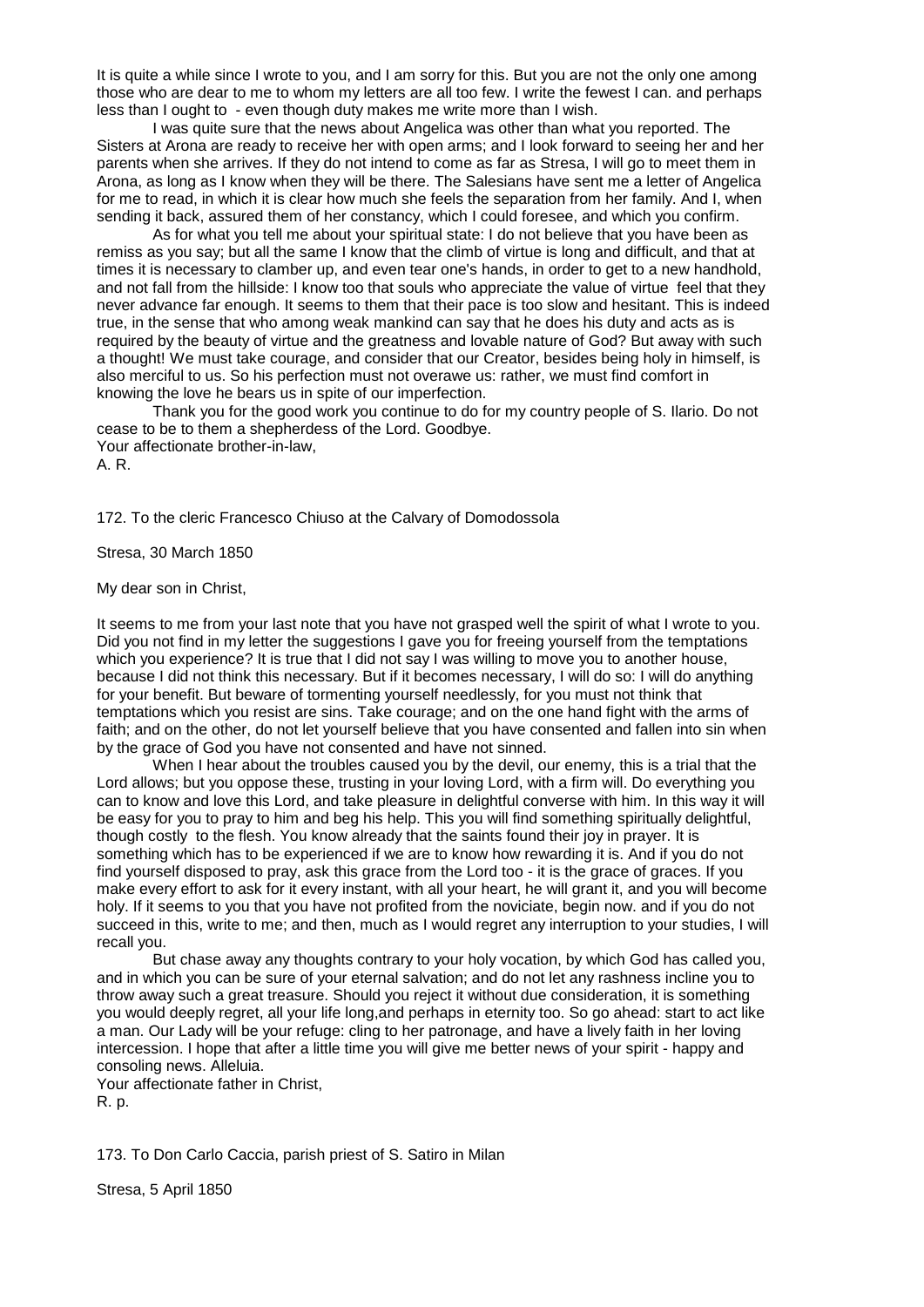Reverend Sir and dear brother in Christ,

Your letter of Easter Day from Milan has increased our joy in the Lord,and it seems to us that Providence is arranging everything smoothly for you so that you can carry out, honourably before men, and with great merit before God, your holy purpose of abandoning everything in order to gain everything. So we thank the Lord, glorious and victorious, both for the external matters which he directs with wisdom, and much more for the interior things which he directs with love. I am thinking of the constancy with which he endows you, through which you will overcome all affections of flesh and blood, and break all the bonds and even the finest threads which could bind you to this world.

Father Provincial and Father Master and all our brethren will, with me, welcome you affectionately and respectfully in the Lord, and we look forward to saying with you: How good and how joyful it is for brethren to dwell together as one! We shall unite our prayers with yours so that God may crown the work.

Your affectionate servant and brother in Christ, A. R. p.

174. To Suor Bonaventura Rosmini ar Domodossola

Stresa, 6 April 1850

My dear daughter,

Your Spouse is Jesus Christ; and if you can love him and esteem him as he deserves, you will no longer be attached to creatures, and by keeping your heart free, you will no longer find it painful to have to detach yourself from them. As long as it grieves you to be separated from this or that created thing or person, it means you do not have sufficient faith in your Spouse; you do not know him well enough; you do not yet understand that in him you possess all possible treasures; you do not love him as he deserves, and as I would hope all my spiritual daughters do. So take courage and set about loving Jesus Christ, in whom you will find, with no peril, all the creatures that he loves most - as well as -

Your affectionate father in Christ, A. ROSMINI p.

175. To Suor Costantina Menzio at Domodossola

Stresa, 6 April 1850

My dear daughter in Christ,

What you wrote to me, on the one hand aroused great sympathy, but on the other hand caused me much sorrow and grief. All the same, I like to think that things were not altogether as you tell me, and that to a great extent you have been deceived by imagination. At all events, you need to have always present the fear of God, as well as contempt and even a holy hatred for what is dust and must return to dust. There is a need to punish one's own body and reduce it to subjection (whatever suffering this may involve); and finally we have to wish always to die rather than commit sin. It is in God that your hope must lie; you have to pray to him with all the fervour of the penitent Magdalen, and never fail to wash his feet with your tears, until you hear from his mouth: 'Your sins are forgiven: go in peace.' For goodness' sake, let us not deceive ourselves that we are dealing with heaven or hell! Mary, our loving Mother, will intercede for us with her divine Son; so let us have recourse to her with confidence. It is quite unknown for the prayers of anyone devoted to her to remain unheard. So my recommendation to you is this: after making a good confession, start a new life: through your generous self-giving overcome your enemies - for there is nothing they can do if we ignore and detest them. As a penance I want you to fast for a day on bread and water.

May God bless you, and our Lady keep you safe under her cloak and protect you from every evil thought.

Yours affectionately in Christ, A. ROSMINI p.

176. To Don Michele Parma at Domodossola

Stresa, 12 April 1850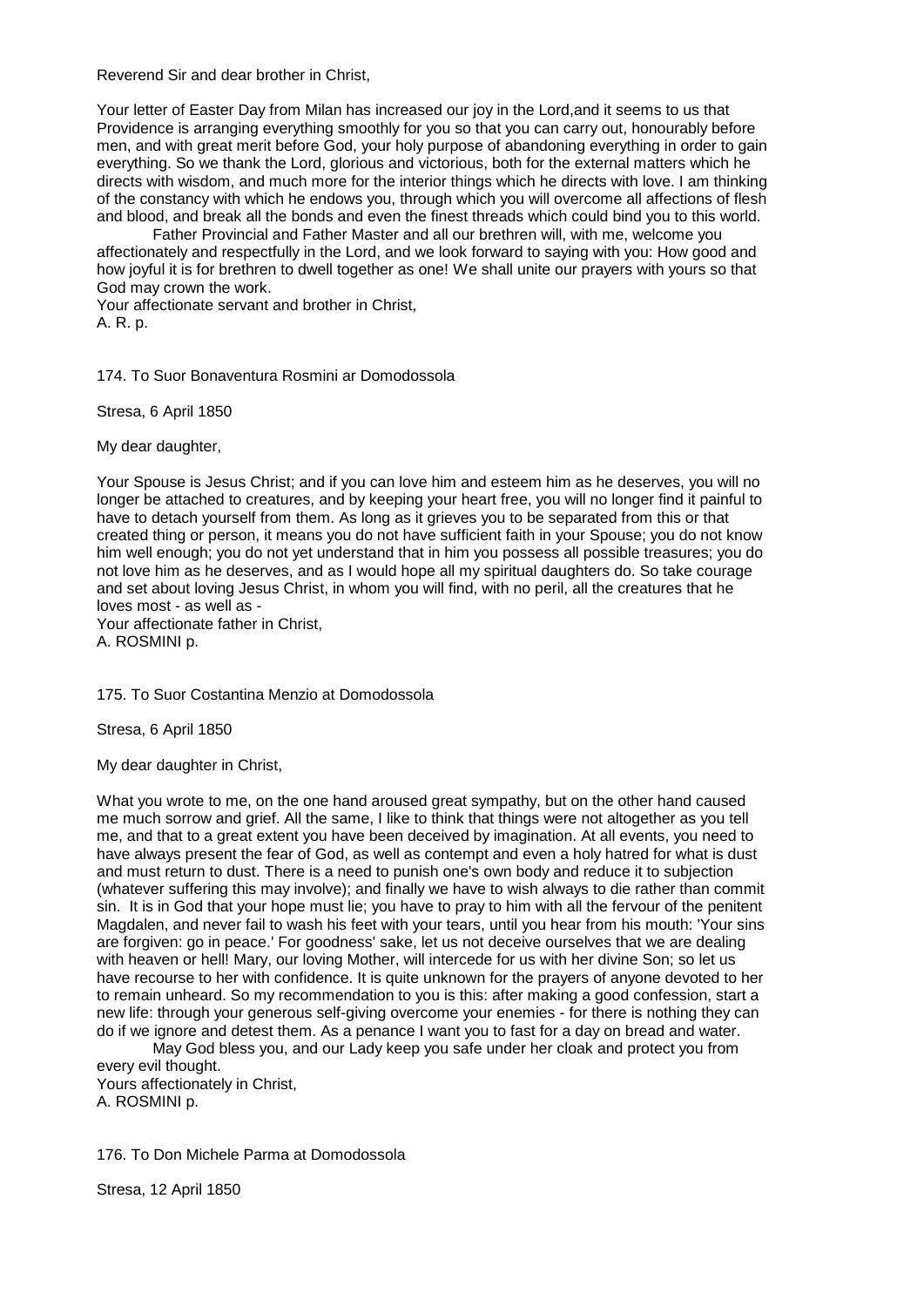## My dear brother in Christ,

'Wait on God with patience; join yourself to God and endure, so that your life may be increased in the latter end.' These are the words of the Holy Spirit in Ecclesiasticus. As I read your letter I felt great sympathy for my beloved brother - who, I am confident, will emerge victorious from the present struggle and will draw much profit from it. 'This sickness will not lead to death: rather it is for the glory of God, so that the Son of God may be glorified through it.' Next week, if circumstances allow it, I will come to see you, as I greatly desire, and I will bring you back with me, leaving someone else to take your place in the school for a few days. I hope that by varying your routine somewhat, you will, with God's help, be refreshed in body and soul.

For the rest, we have to remember that we are placed in this short life in order to build an eternal home for ourselves: there we shall be able to rest, free from all labour and cares; and there will no longer be anything to cause us weariness or concern. When we think of this great work which God has given us to carry out here below, what in itself is unpleasant, and burdensome to our weak nature, will reveal itself as something precious. When we keep before our eyes the unbounded treasure which comes of our sufferings and trials, this will strengthen us, and will give us greater joy than the heart of the miser derives from the the sight of a whole mountain of gold and jewels that is offered to him for his gain. If we look at ourselves or around us, it is unfortunately true that we are carrying vessels of clay which limit one another; but if instead we turn our gaze upwards, then at once the scope of charity is greatly enlarged. When the vessels of the flesh are narrowed, let the space for charity be extended. When we look at ourselves, we are rightly horrified; but if we look to our Creator, God our Redeemer, it is impossible (with the help of his grace) that we can fail to feel trust and unlimited joy, and a good which banishes all bitterness, and in which the heart cannot be sufficiently enlarged, so that it wishes to abolish its own limitations.

If we feel any antipathy towards persons or things, we must repress it, my dear brother, for the love of God. For any antipathy is a defect, and one which robs us of joy in our heart, as well as diminishing in us charity and the spiritual energy to go forward constantly in the way of virtue. It is not easy for a man to know the harm and the evil of the antipathies which lurk in his soul; and so, through not perceiving them, he does not oppose them, but rather leaves them alone - or he may even cultivate them and feed them with specious reasonings, on the pretext that they are good. For it seems that they come of wanting all things and every person to measure up to the ideal we have in our minds. This has the appearance of wishing for good; and since we feel that we are moved by a noble sentiment, we do not pay heed to the deadly evil they contain. We fail to see that they are opposed to the wisdom which tells us that here below we must not expect to find absolute perfection; and they are opposed to holy humility, since they presume too much of man and of ourselves. Above all they are the enemies of gentle charity, which is patient and kind; which tolerates all things, which believes all things, hopes for all things, and endures all things. So it is necessary to fight against and destroy these antipathies, which perhaps up to now we have neglected ; and in their place cultivate feelings of great charity - that sublime charity which has its fulcrum (so to speak) not in this world but in that star of heaven who is Jesus Christ.

Jesus Christ himself wished to spend over thirty years in the narrowness of our humanity, and he too had a desire for death - but that death which was contained in the will of his Father. He too could say: I have a baptism with which to be baptized, and what stress I am under until it is completed! How much greater were the pains of Christ than anything we have to endure! They were greater to the extent that he is greater than us. And yet, in spite of being restricted and bounded as we are, and living among men who were imperfect as we are, so that their defects hemmed him in on all sides, yet because his food was to do the will of his Father, in order to do that will, he put up with those human defects: he lived among men, suffered and died for them, for all of us. For we too have weighed him down, distressed and afflicted him, and - heaven forbid - in the end crucified him. So it is right, just and necessary that we too should accept, in a spirit of peace and resignation, our limitations. Within them, we can be consoled by the thought that we resemble Christ afar off, and we can repay him, however slightly, through our patience. For it gives him joy when he sees us bear our afflictions with fortitude; and out of his love for us he is glad to see that when we suffer generously and patiently, this leads to our amendment and growth in perfection. For only patience has a perfect work, and enables us (if we pay heed to his true light) to attain the unutterable satisfaction of being in this way his imitators.

We shall be like him in heaven - what a delightful hope is that! But unless we have a heart of stone, what will be equally dear to us is the hope, or rather the certainty, of being like him on earth. This certainty will strew our path with flowers; it will give a charm to all the things that we do, even if in themselves these may be distasteful. And it will bring a beauty particularly to what we do for the love of God and of our neighbour. In this way our life will be revitalized; and since we in the Instritute propose to do everything out of such love, then all our activities will be embellished and illumined by the brilliant light of true life. So - courage, my dear brother, and set to work! As we overcome ourselves, we overcome the enemies who try to obscure the serene sky, under which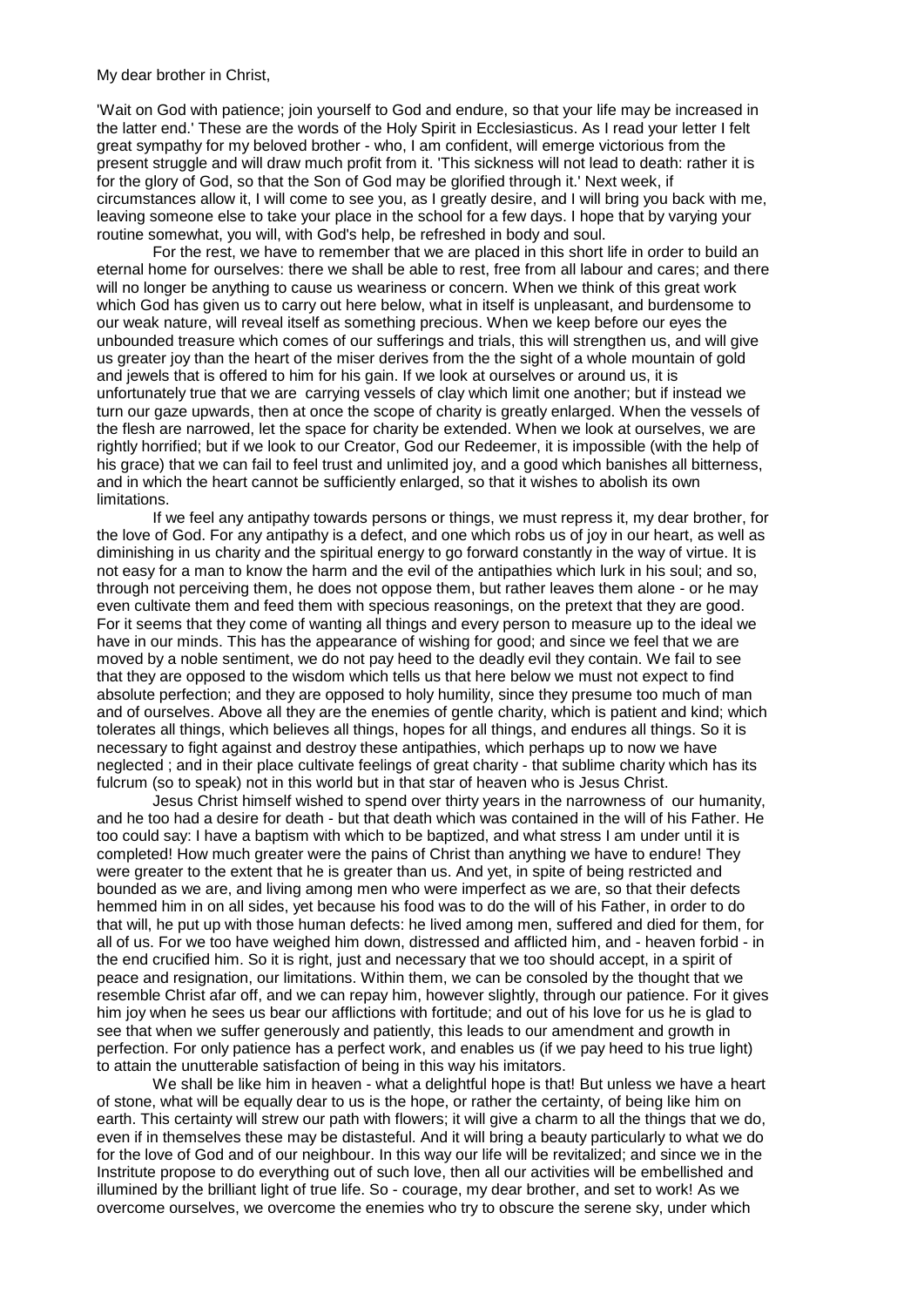we must and can live. Within it, the bright star is the Sun of Justice, who rejoiced like a giant to run his course. Charity, patience, mercy, faith, and above all prayer - these will bring the light needed to understand in practice all that I have written in this letter, as I drew on sacred scripture. They will also confirm us in those holy resolutions. A man cannot fail in them unless he abandons himself to the darkness of flesh and blood - the natural man - and the devil. For it is these forces which withdraw man from virtue and justice. It is never any sort of reasoning, or intelligence, or love of good that does so.

I hope in the Lord that when I come, I shall see your face serene and joyful: this I hope and pray for. We shall console one another; we both have troubles as well as consolations; we will share them together; and we will make the consolations prevail over the troubles - or rather God will do this for us. Pray for me. God bless you.

Yours affectionately in Christ, A. R.

177. To Don Antonio Mazzotti in Verona

Stresa, 13 April 1850

My dear brother in Christ,

May God bless you for your welcome letter of the 8th, with its fine spiritual thoughts. We cannot have too great a love of justice - one day we shall wear it as a crown. Meanwhile we should make justice the foundation of all our thoughts, affections and actions, and thereby build for ourselves a solid house dedicated to eternal salvation. Justice must be the principle of all our ascetical doctrine. From it we shall see the need for a ceaseless effort to purify ourselves of our defects, to know ourselves so as to bring about this purification, to keep ourselves small so that we can understand ourselves, and to mortify ourselves to keep ourselves small. Asceticism is only sure never to deviate from the truth when it always takes as its aim the purification of our souls, not like a man wasting his blows on the air.

Beginning with ourselves, we should always be eager out of charity to help our brethren, for we must help, support and edify one another. There is no excuse for anyone who remains indifferent to the spiritual progress of his own brethren, and who (rather than coming to their aid) is angry or scandalized at seeing their defects. He expects them to be perfect, when he ought through his love for them to help them to become perfect. A man is ever in process of becoming perfect, but is never fully so in this life. He always needs the file, and sometimes the hammer.

I thank God that you are kept busy preaching and hearing confessions. These holy duties must form our consolation in this perverse world. These days are full of sadness, of fear, of menaces. We can find comfort and peace in only two things: in our inmost hearts, where we find God; and in the works of charity we carry out in our ministry, where we also find God. He alone is our all. I wish these sentiments to be common to us all, so that dispersed in Italy and in England, we may have a single heart, and make sure that this one heart becomes a tiny part of that of Christ. He gives us unceasing proofs of his love and his protection. I also want to let you know that it appears probable that he is calling us into a new place - one which could act like a link between the two countries where we nowdwell. Pray for this too: pray for all our needs, for all graces, since we do not want to be content with little, given that we have to do with a Lord who is so liberal. Greet for me all the brethren in the house, and friends and acquaintances round about. Goodbye, my dear brother.

Yours affectionately in Christ, A. ROSMINI p.

He is referring to a foundation near Angers offered by Loewenbruck.

178. To the cleric Antonio Nicolini in Verona

Stresa, 13 April 1850

My dear brother in Christ,

It gave me much pleasure to read what you have to say about your studies and your spiritual state. I am happy about both, and I thank the Lord for this news. Study in order to know God, and so as to love him more, as well as to know the needs of your neighbour and be the better able to help him. Study is truly beautiful and profitable for anyone who loves virtue and justice, and practises